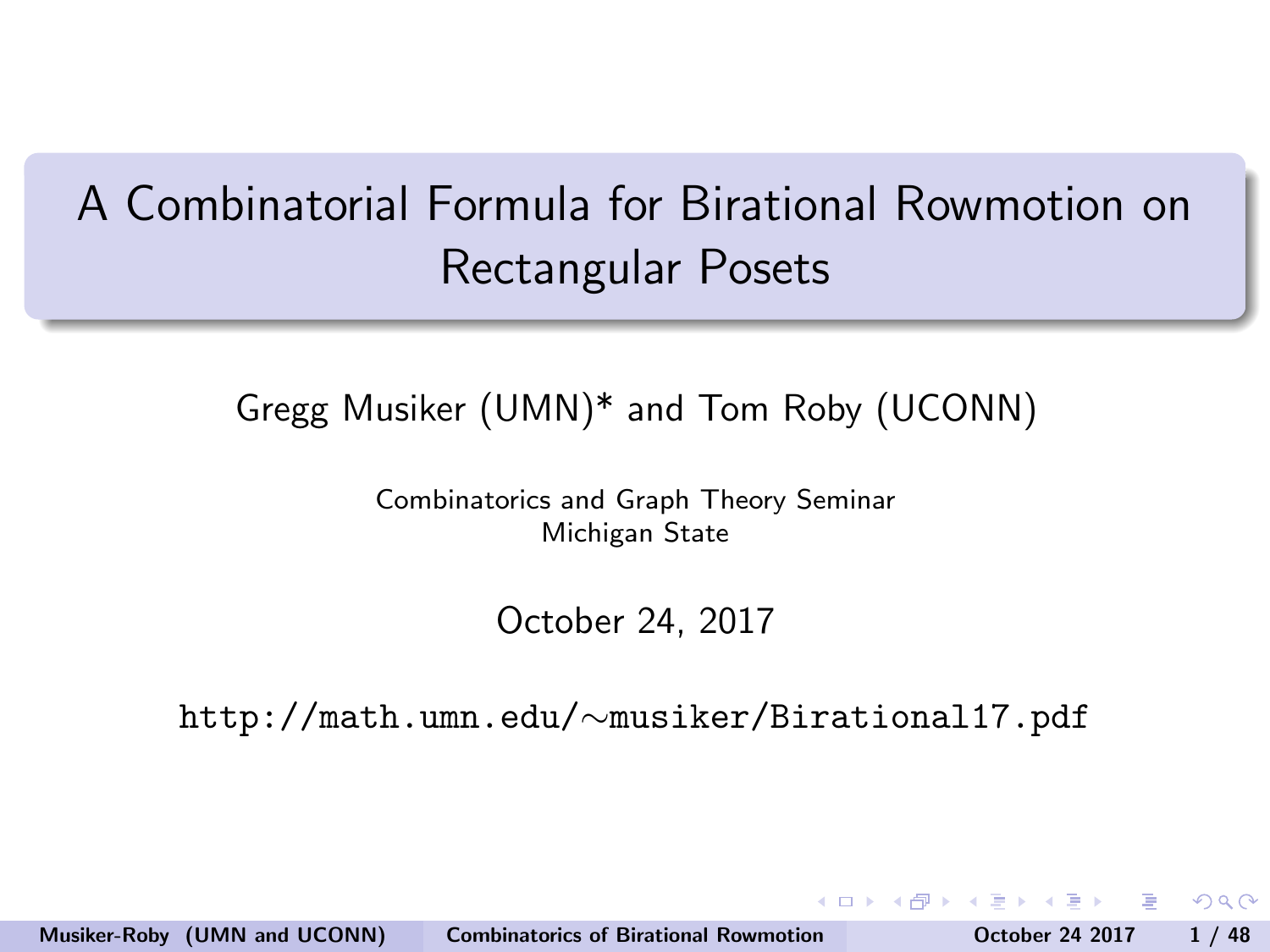# Outline

- **1** Standard Young Tableaux and Promotion
- **2** Classical Rowmotion
- **3** Birational Rowmotion
- **4** Formula in terms of Lattice Paths
- **6** Sketch of Proof

Thank you for support from NSF Grant DMS-1362980 and the 2015 AIM workshop on Dynamical Algebraic Combinatorics.

http://math.umn.edu/∼musiker/Birational17.pdf

ാം

**ADA 4 B 6 4 B 6**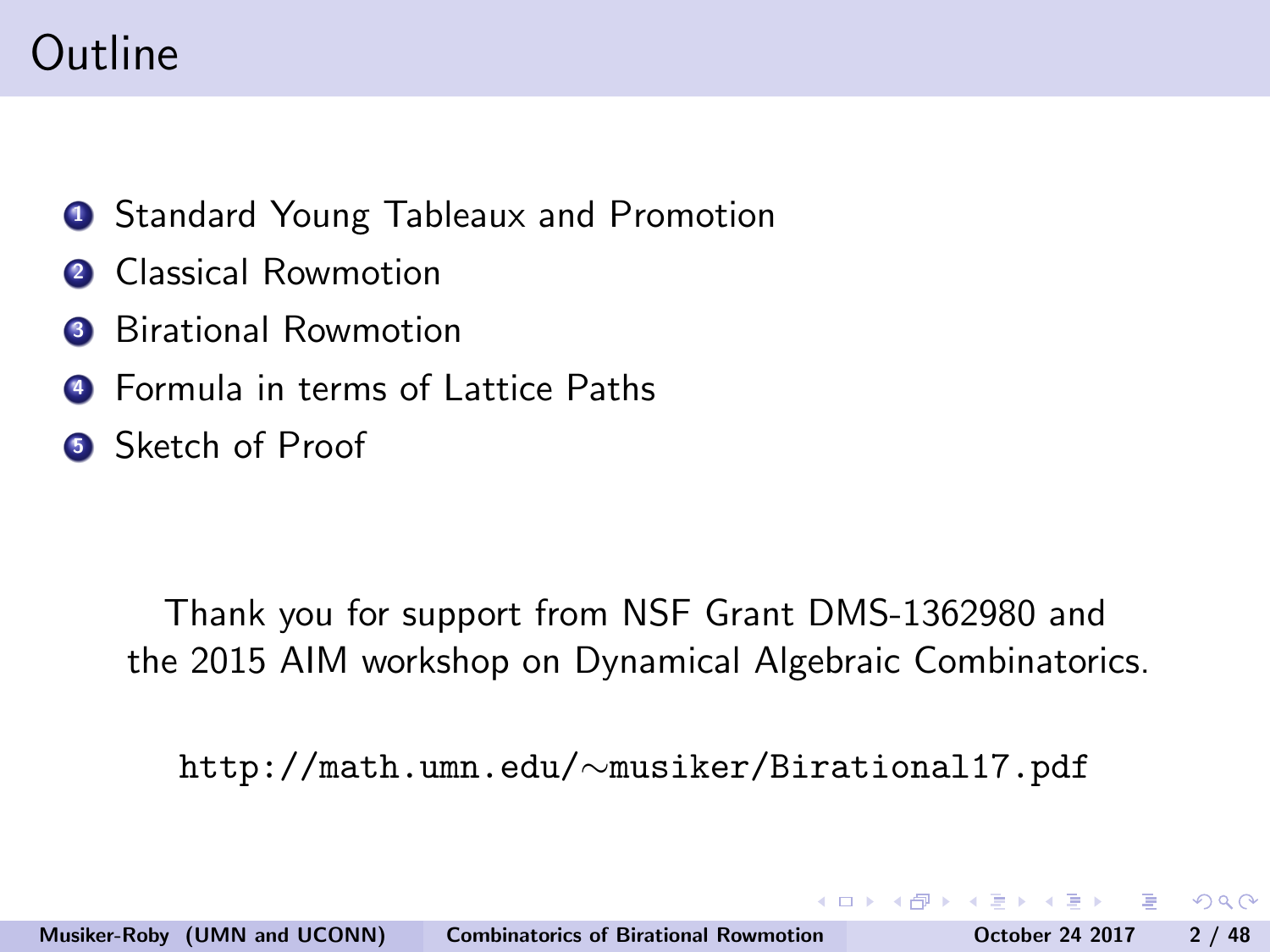### Standard Young Tableaux and Promotion

Recall that a filling of a Standard Young Tableaux is an assignment from  $\{1, 2, \ldots, n\}$  that is row-increasing and column-increasing.

|  |  |  | $\left[\frac{1}{2} \left  3 \right  \left  1 \right  2 \left  4 \right  \left  1 \right  2 \left  5 \right  \left  1 \right  3 \left  4 \right  \left  1 \right  3 \left  5 \right  \right]$                      |  |  |  |  |  |  |  |
|--|--|--|-------------------------------------------------------------------------------------------------------------------------------------------------------------------------------------------------------------------|--|--|--|--|--|--|--|
|  |  |  | $\frac{1}{4}$ $\frac{1}{5}$ $\frac{1}{6}$ $\frac{1}{3}$ $\frac{1}{5}$ $\frac{1}{6}$ $\frac{1}{2}$ $\frac{1}{4}$ $\frac{1}{6}$ $\frac{1}{2}$ $\frac{1}{2}$ $\frac{1}{6}$ $\frac{1}{2}$ $\frac{1}{4}$ $\frac{1}{2}$ |  |  |  |  |  |  |  |

- B

 $QQ$ 

**ADA 4 E 6 4 E 6**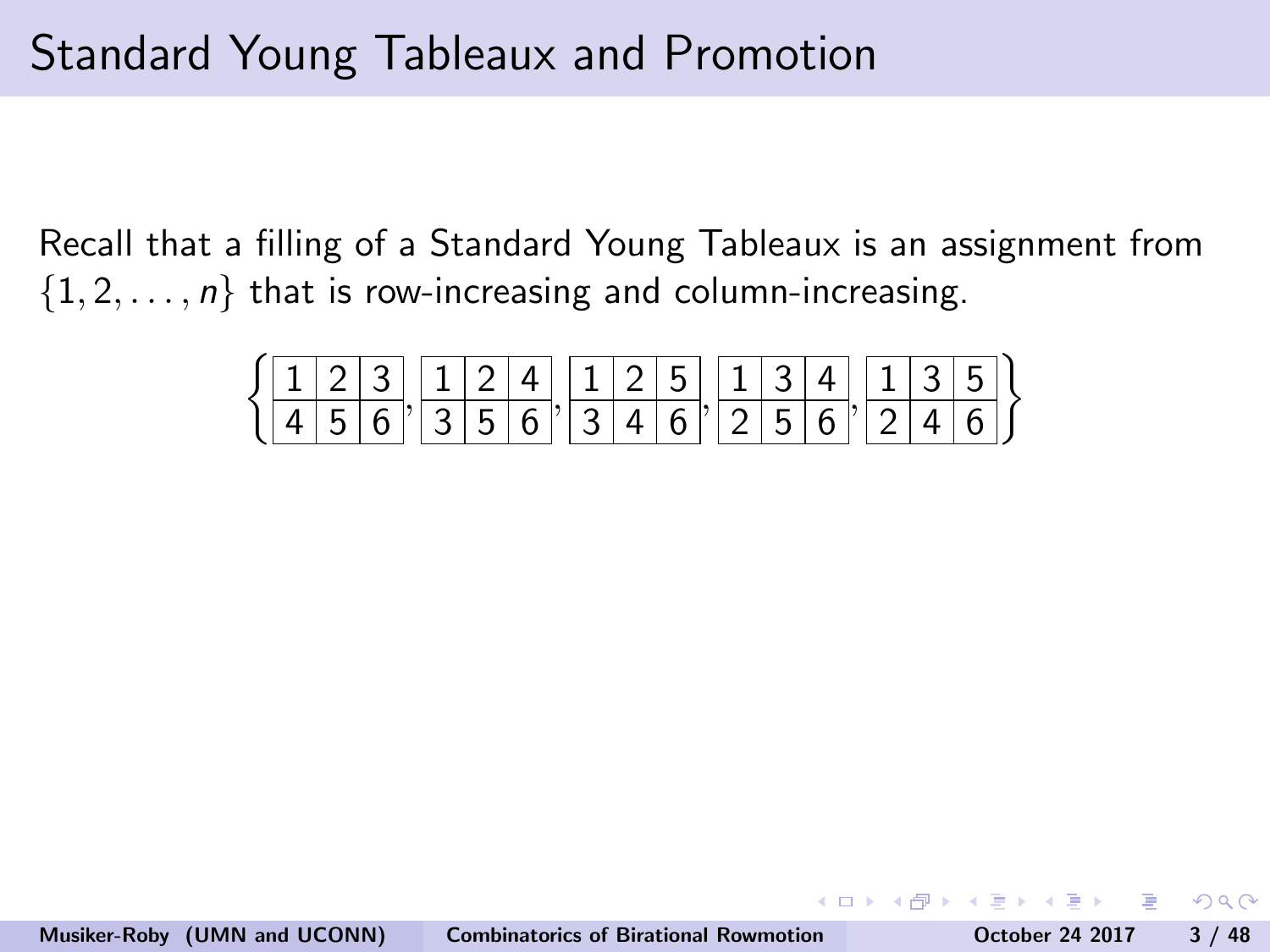### Standard Young Tableaux and Promotion

Recall that a filling of a Standard Young Tableaux is an assignment from  $\{1, 2, \ldots, n\}$  that is row-increasing and column-increasing.

$$
\left\{\frac{1}{4}\frac{2}{5}\frac{3}{6},\frac{1}{3}\frac{2}{5}\frac{4}{6},\frac{1}{3}\frac{2}{4}\frac{5}{6},\frac{1}{2}\frac{3}{5}\frac{4}{6},\frac{1}{2}\frac{3}{5}\frac{5}{6}\right\}
$$

One can also study Standard Young Tableaux of skew shapes.

$$
\left\{ \frac{1\,2}{3\,4}, \frac{1\,3}{2\,4}, \frac{1\,4}{2\,3}, \frac{1\,4}{1\,4}, \frac{2\,3}{1\,3}, \frac{2\,4}{1\,3}, \frac{3\,4}{1\,2} \right\}
$$

 $OQ$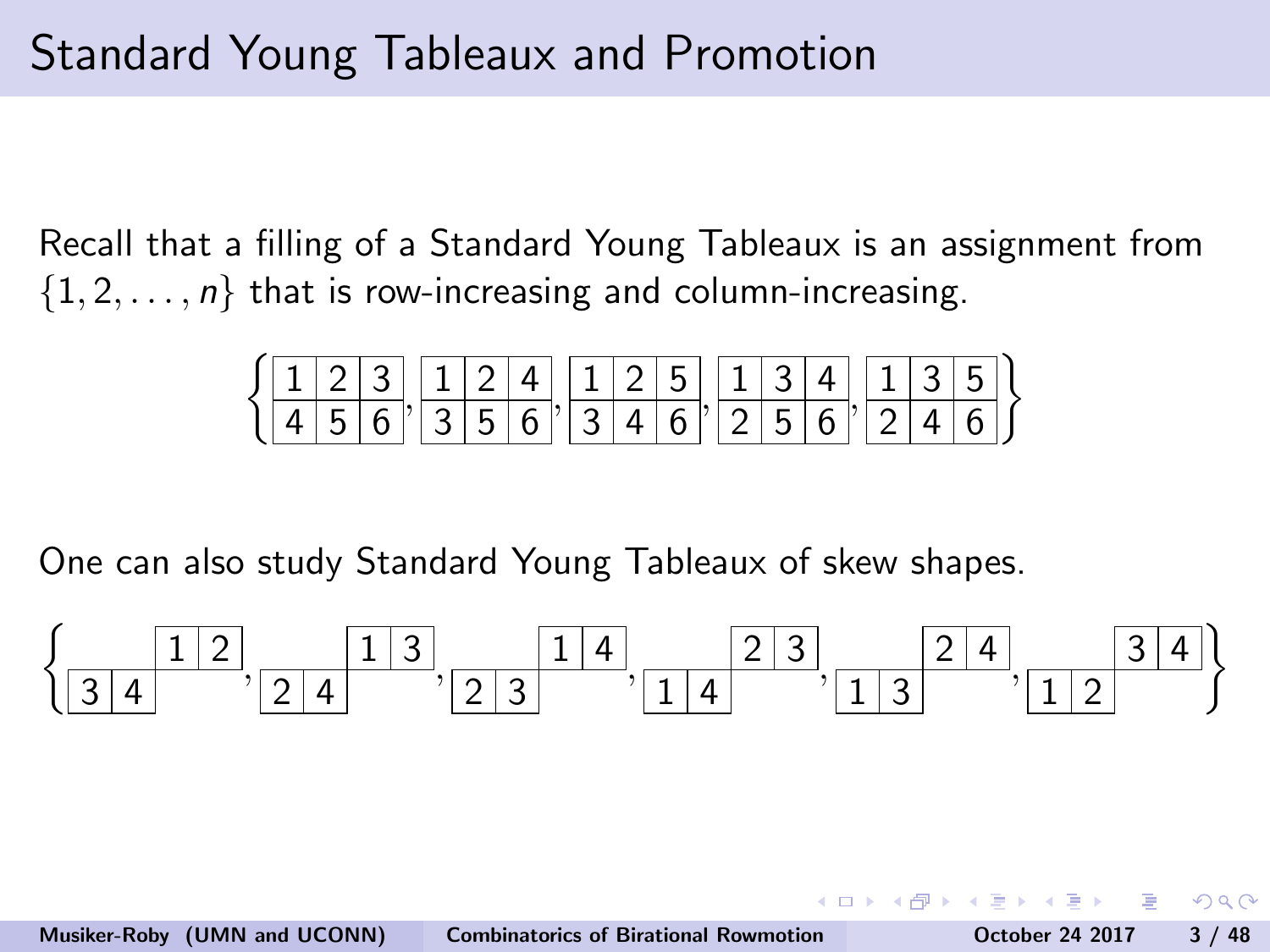- 3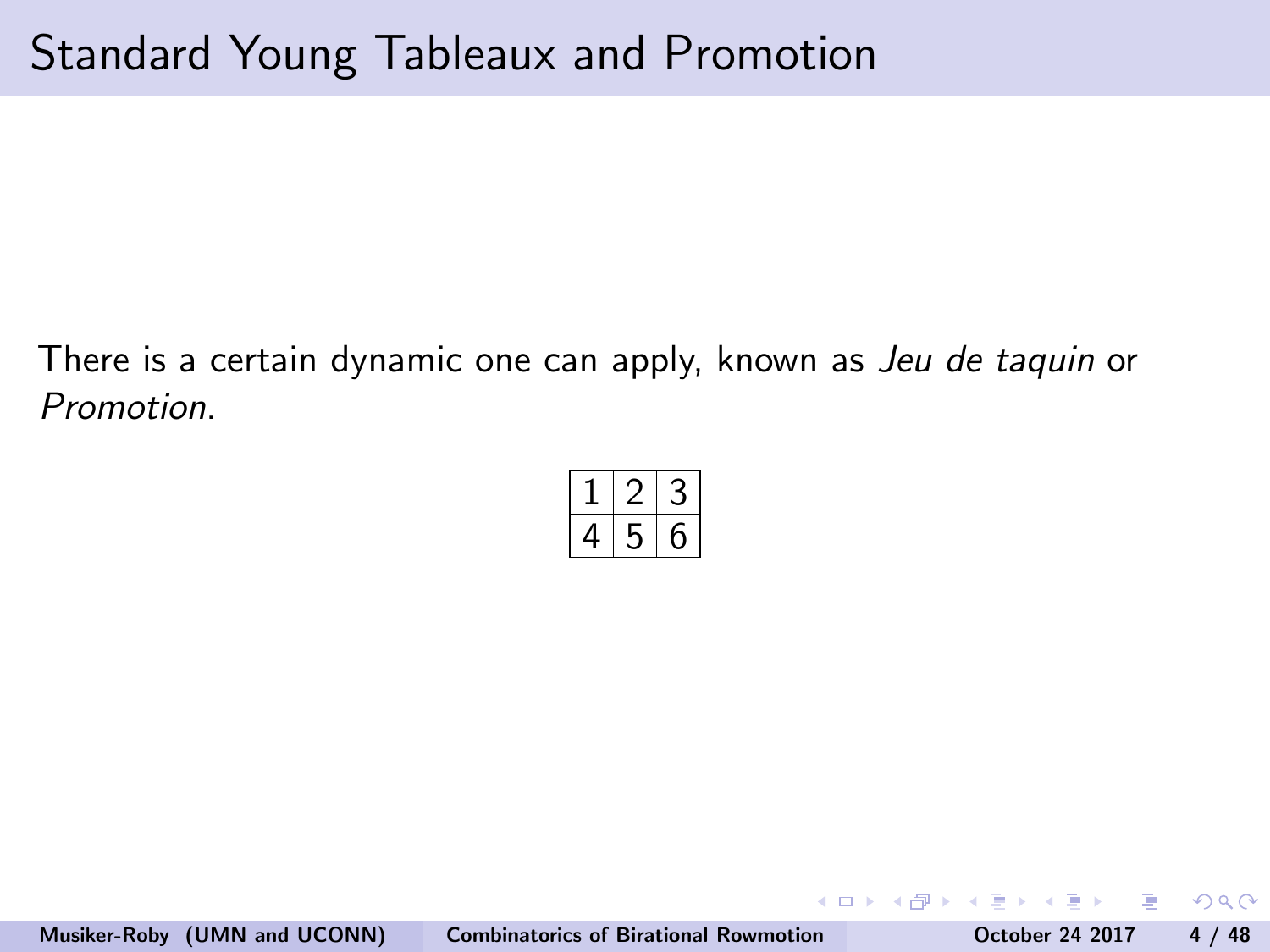**Step 1:** Replace the largest element with an empty square.

 $\Omega$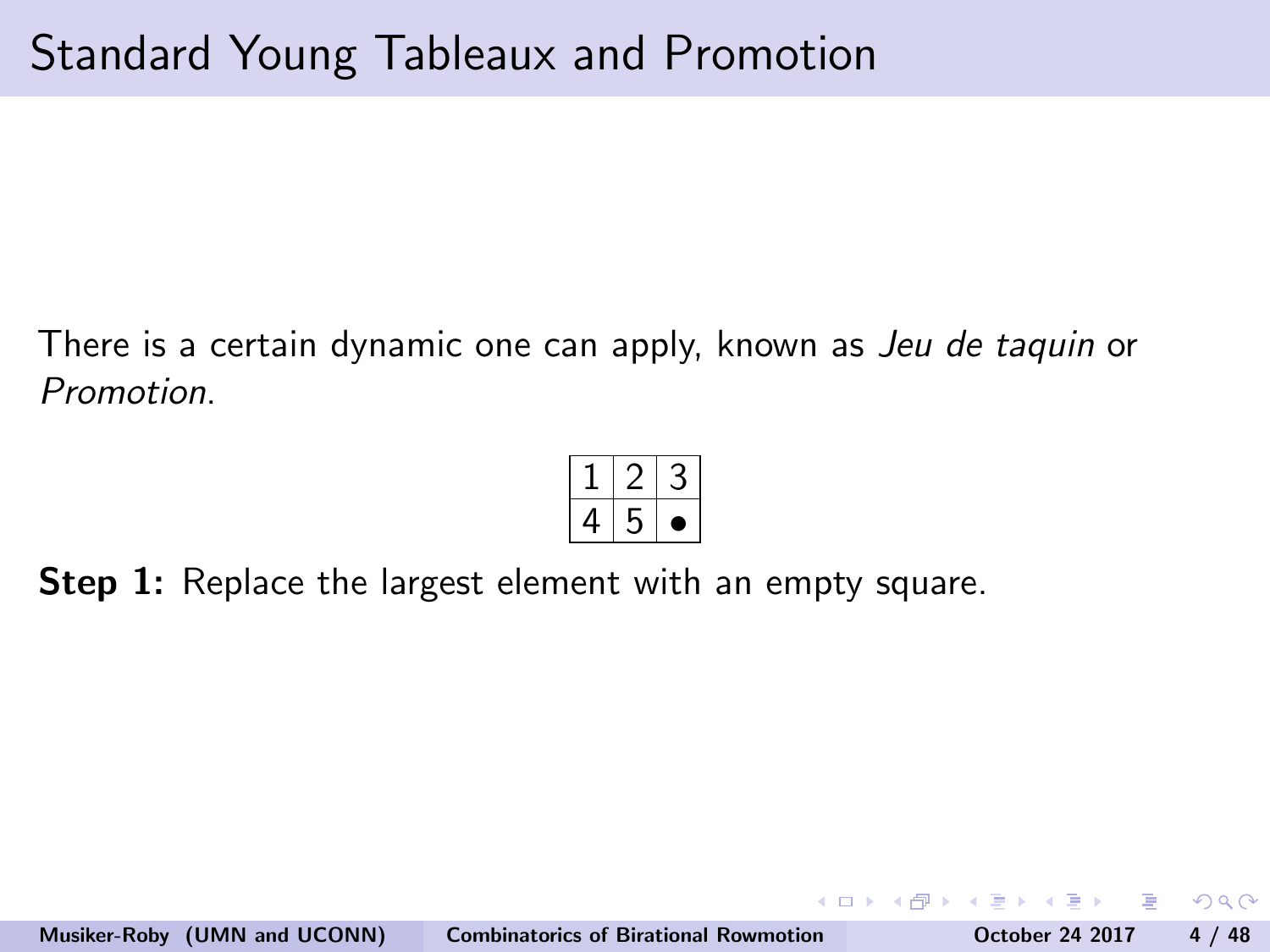**Step 2:** Move smaller entries into empty square one at a time.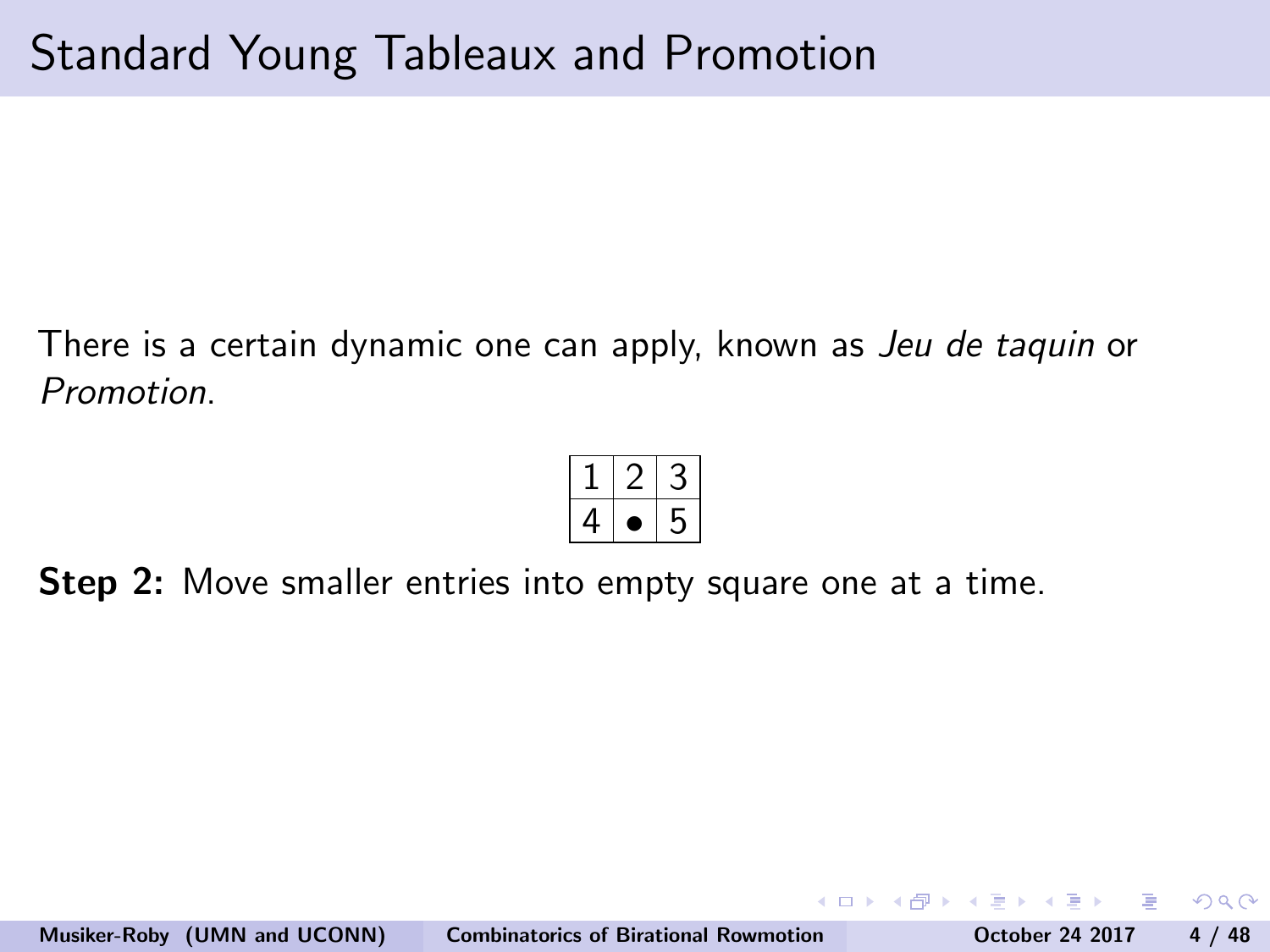**Step 2:** Move smaller entries into empty square one at a time.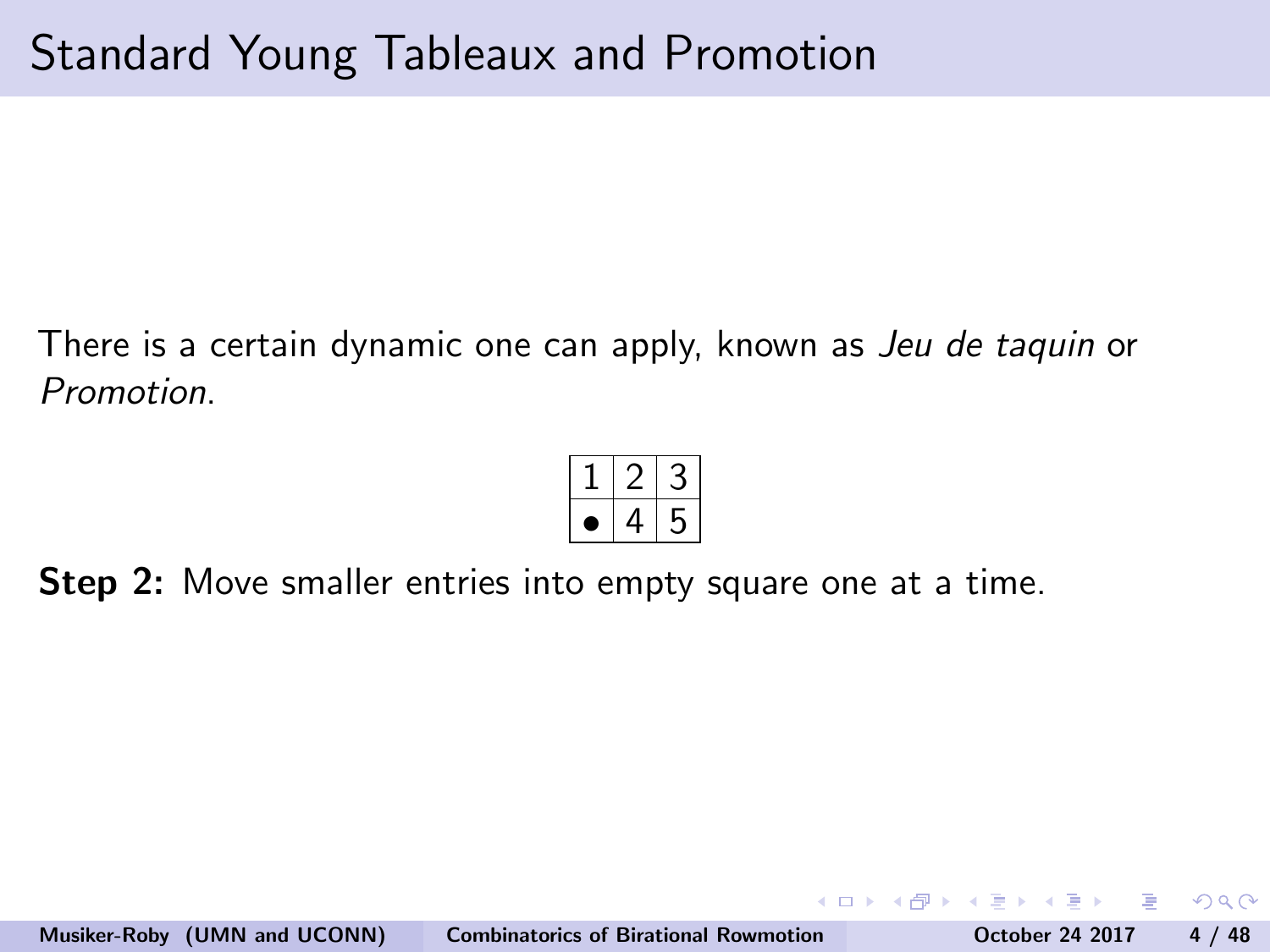**Step 2:** Move smaller entries into empty square one at a time.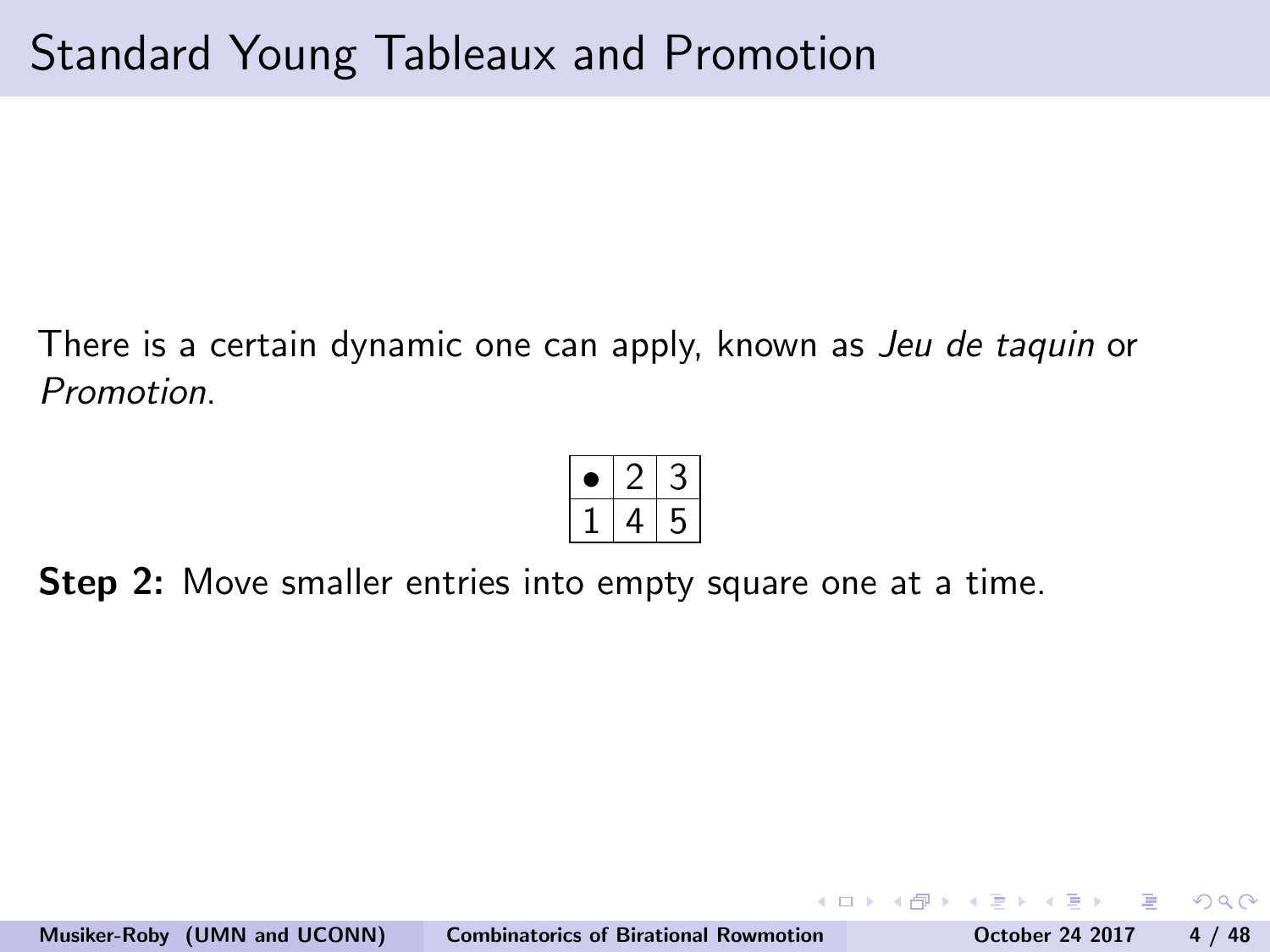Step 3: Add one to all entries.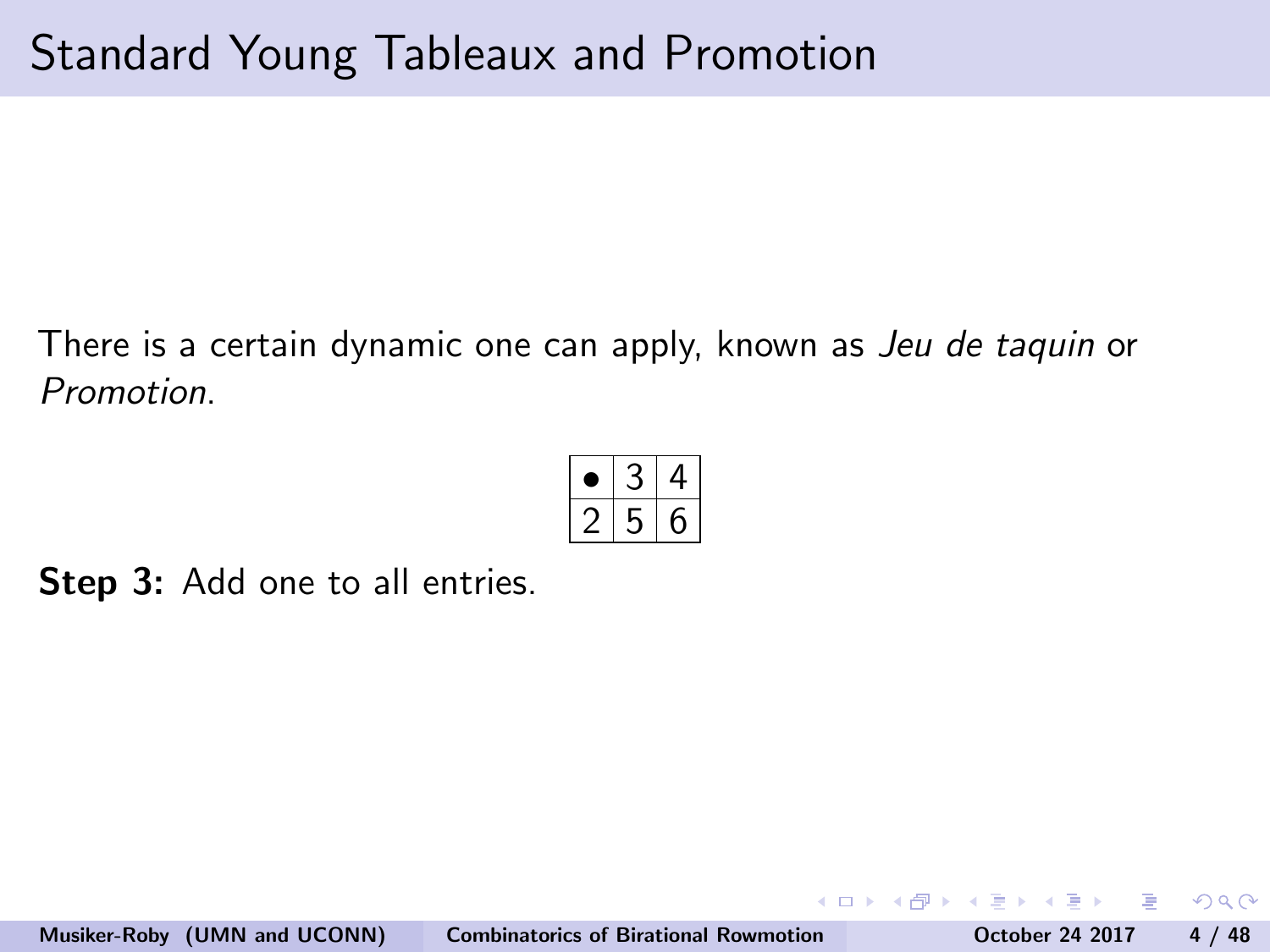**Step 4:** Replace empty square with 1.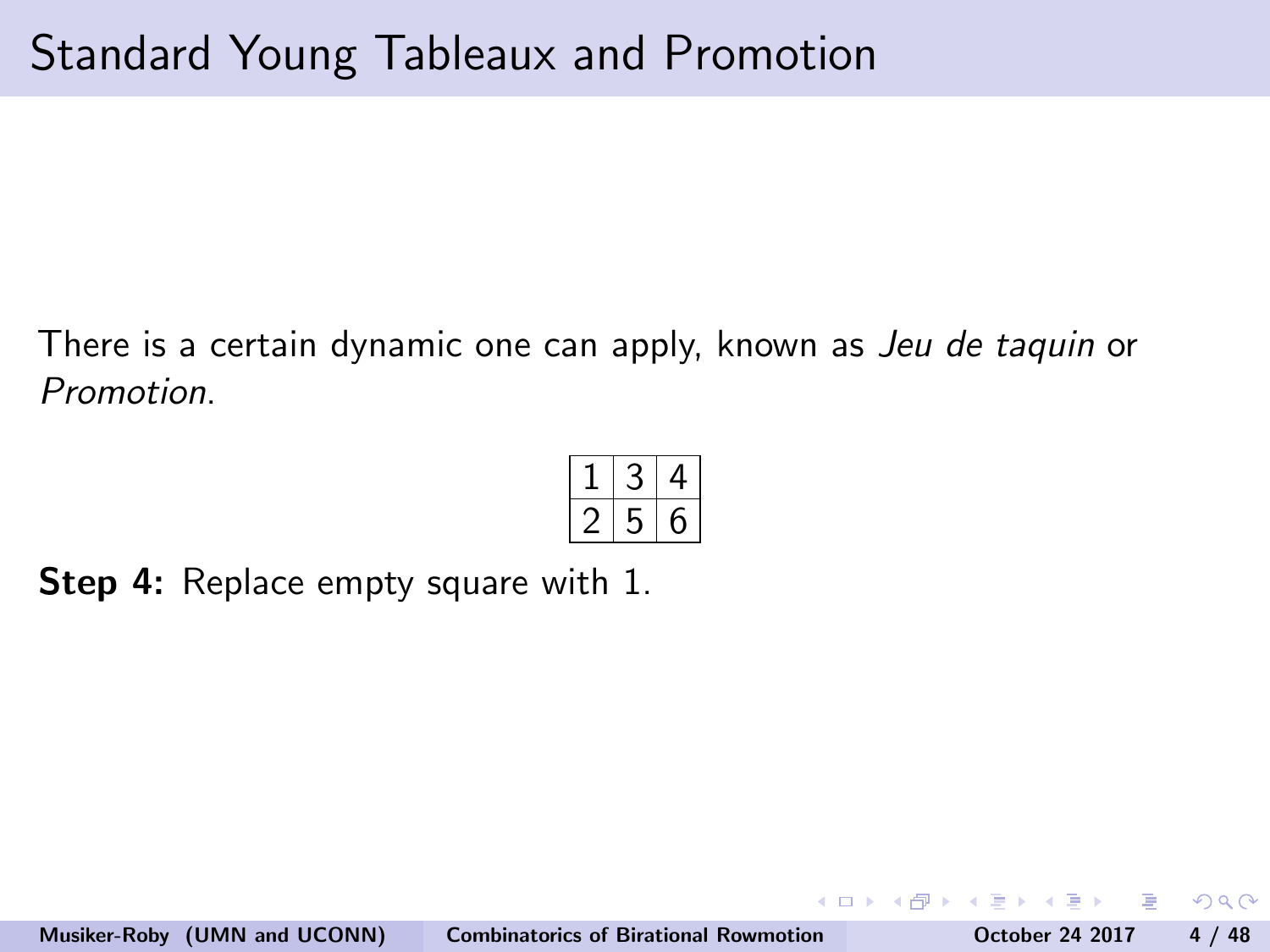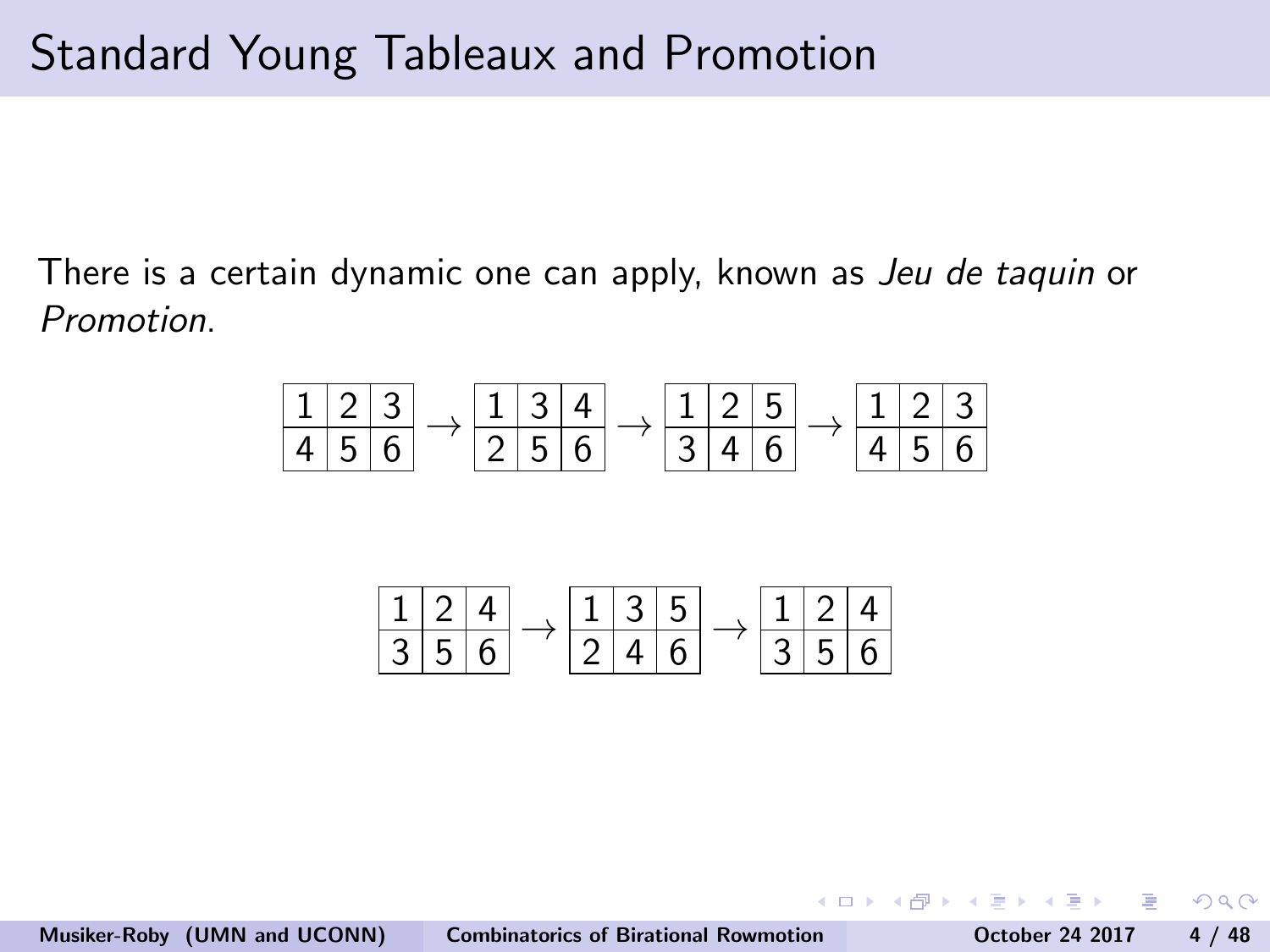### A Related Dynamic on Order Ideals

We can think of these orbits also as a dynamic on order ideals.



ാഹ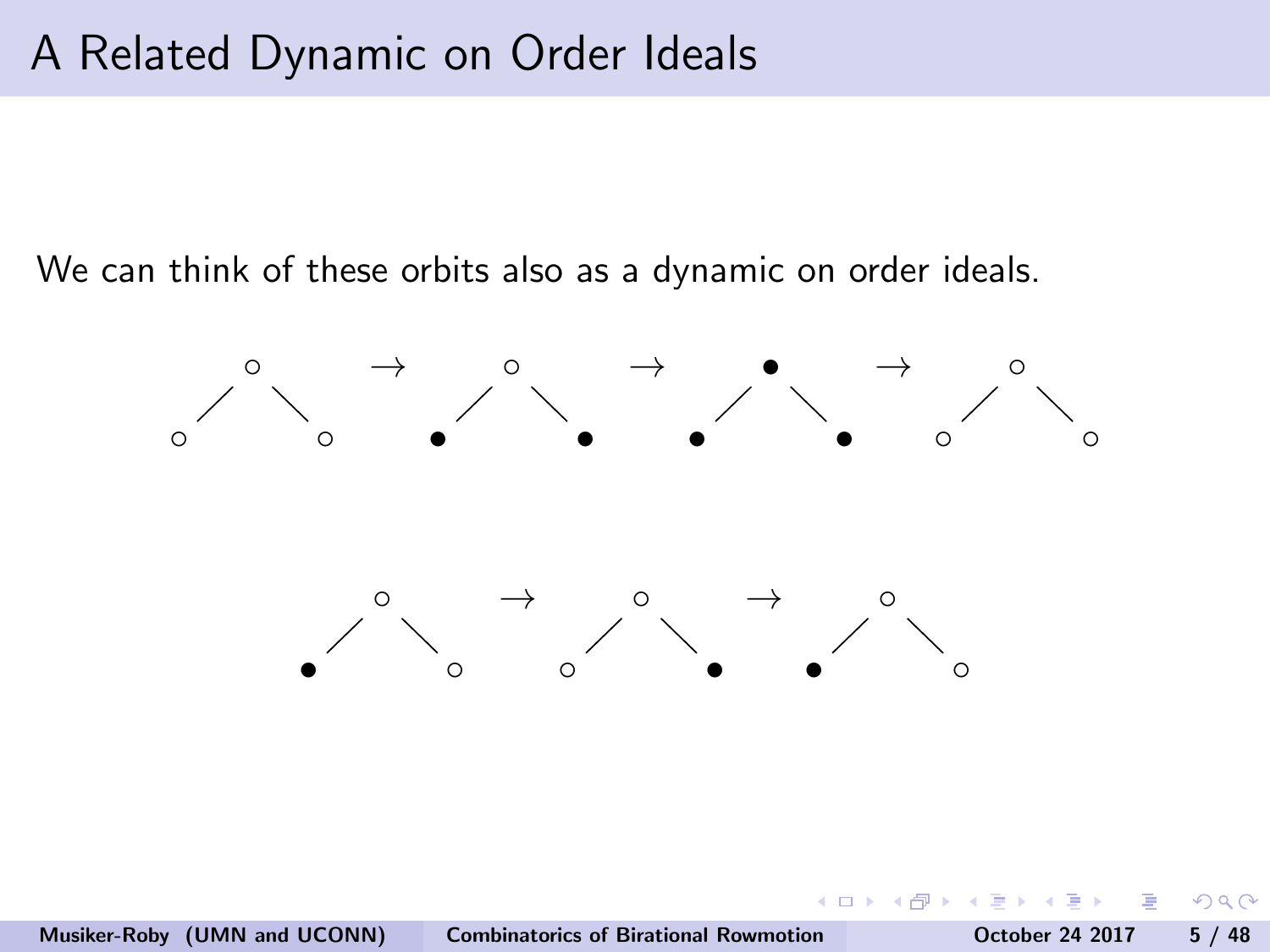### A Related Dynamic on Order Ideals (skew case)



Musiker-Roby (UMN and UCONN) [Combinatorics of Birational Rowmotion](#page-0-0) October 24 2017 6 / 48

重

 $-10.16$ 

 $QQ$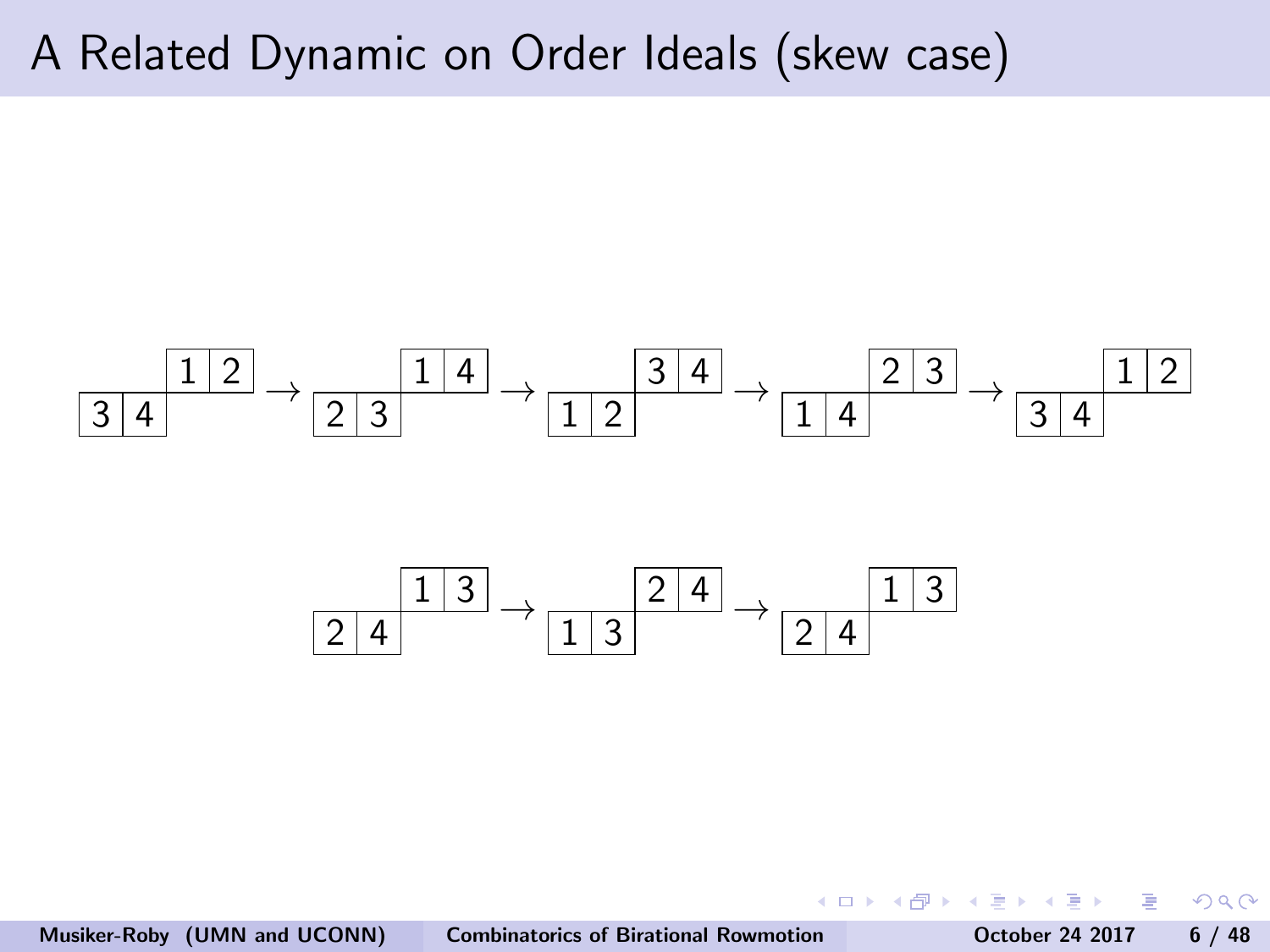### A Related Dynamic on Order Ideals (skew case)



 $\leftarrow$ 

つくい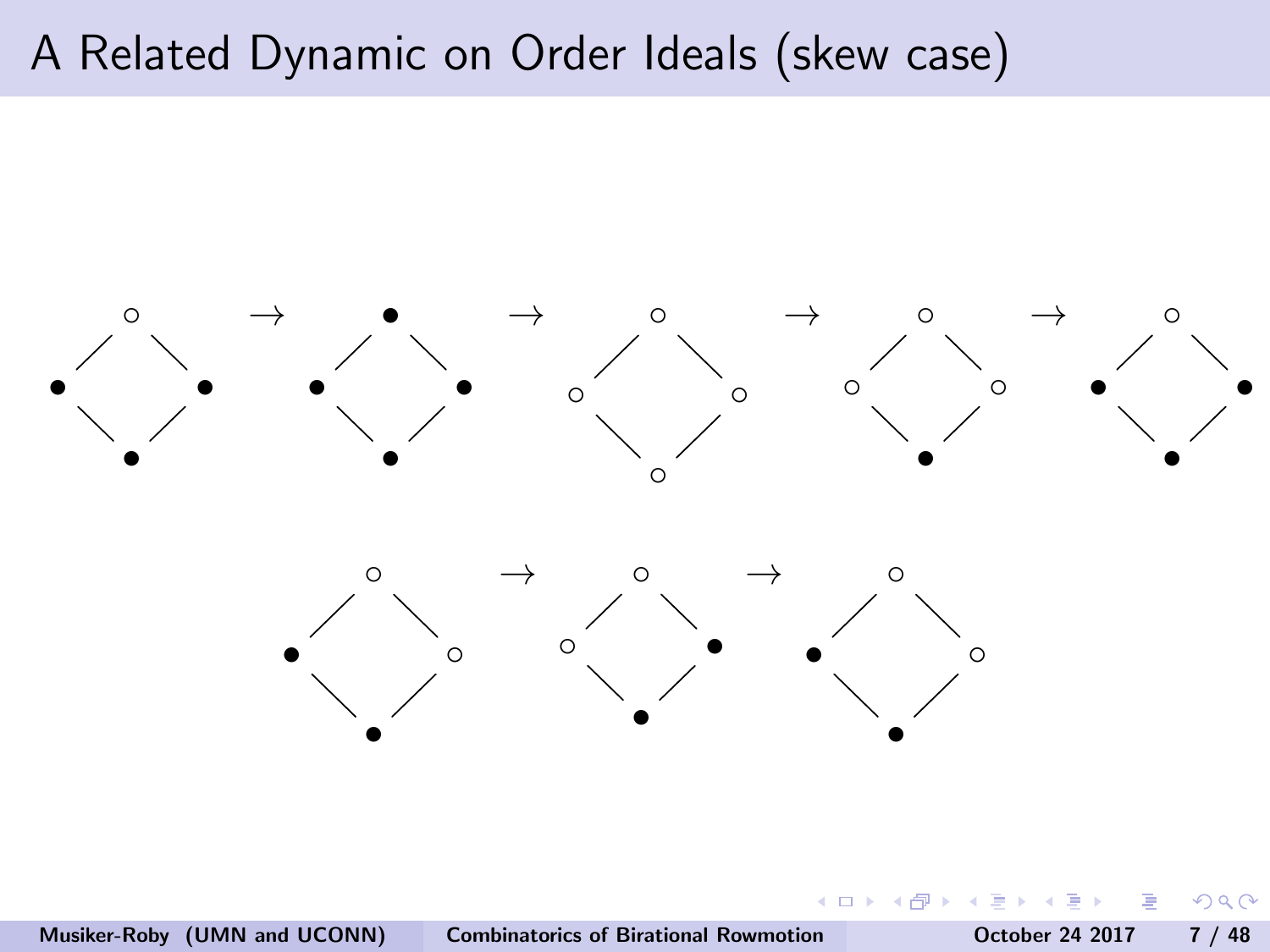Classical rowmotion is the rowmotion studied by Striker-Williams (arXiv:1108.1172). It has appeared many times before, under different guises:

- Brouwer-Schrijver (1974) (as a permutation of the antichains),
- Fon-der-Flaass (1993) (as a permutation of the antichains),
- Cameron-Fon-der-Flaass (1995) (as a permutation of the monotone Boolean functions),
- Panyushev (2008), Armstrong-Stump-Thomas (2011) (as a permutation of the antichains or "nonnesting partitions", with relations to Lie theory).

 $AB + AB + AB + AB$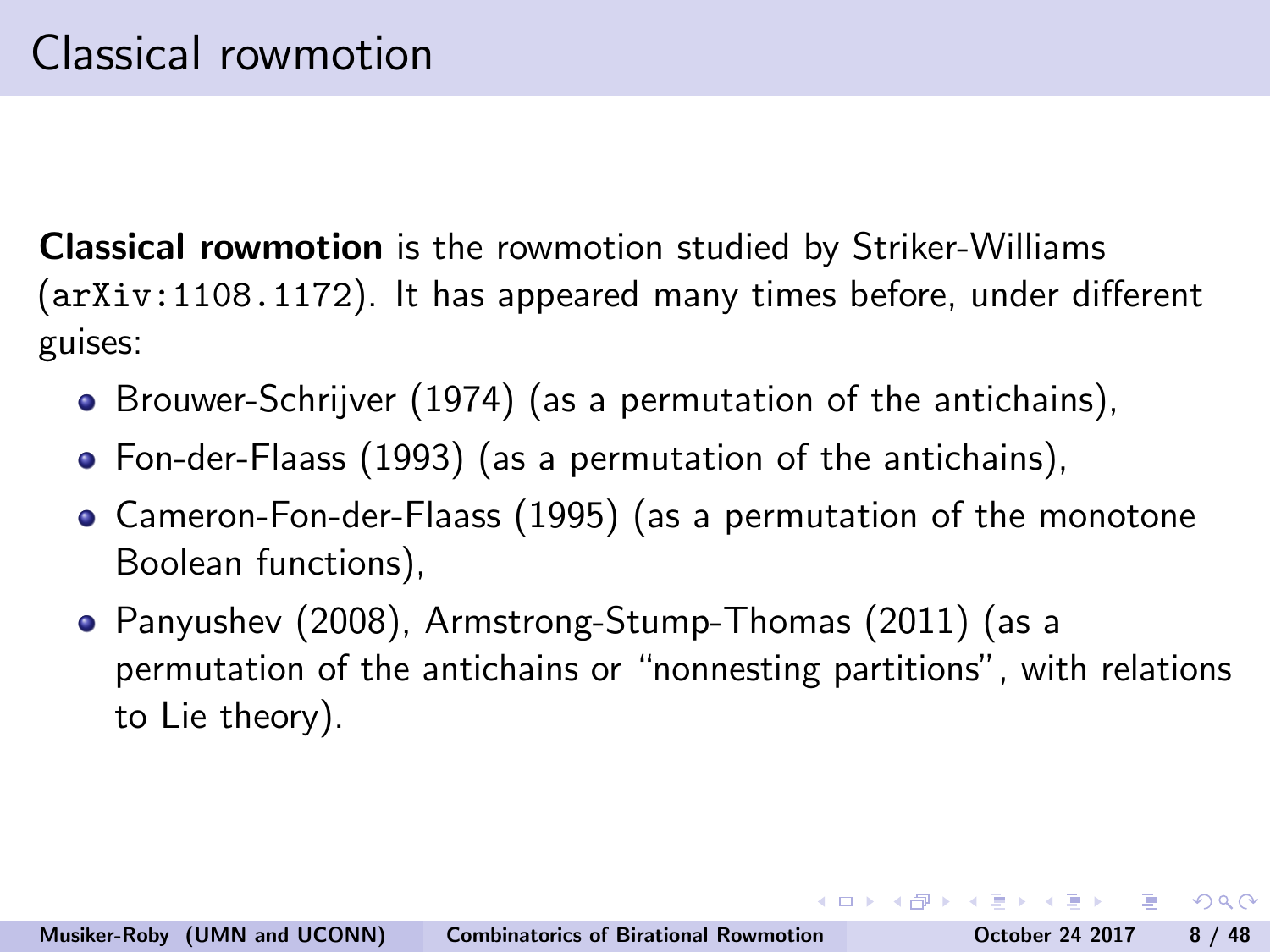Let P be a finite poset. Classical rowmotion is the map  $\mathbf{r}: J(P) \longrightarrow J(P)$ sending every order ideal S to a new order ideal  $r(S)$  generated by the minimal elements of  $P \setminus S$ .

**Example:** Let S be the following order ideal Let S be the following order ideal (indicated by the  $\bullet$ 's):

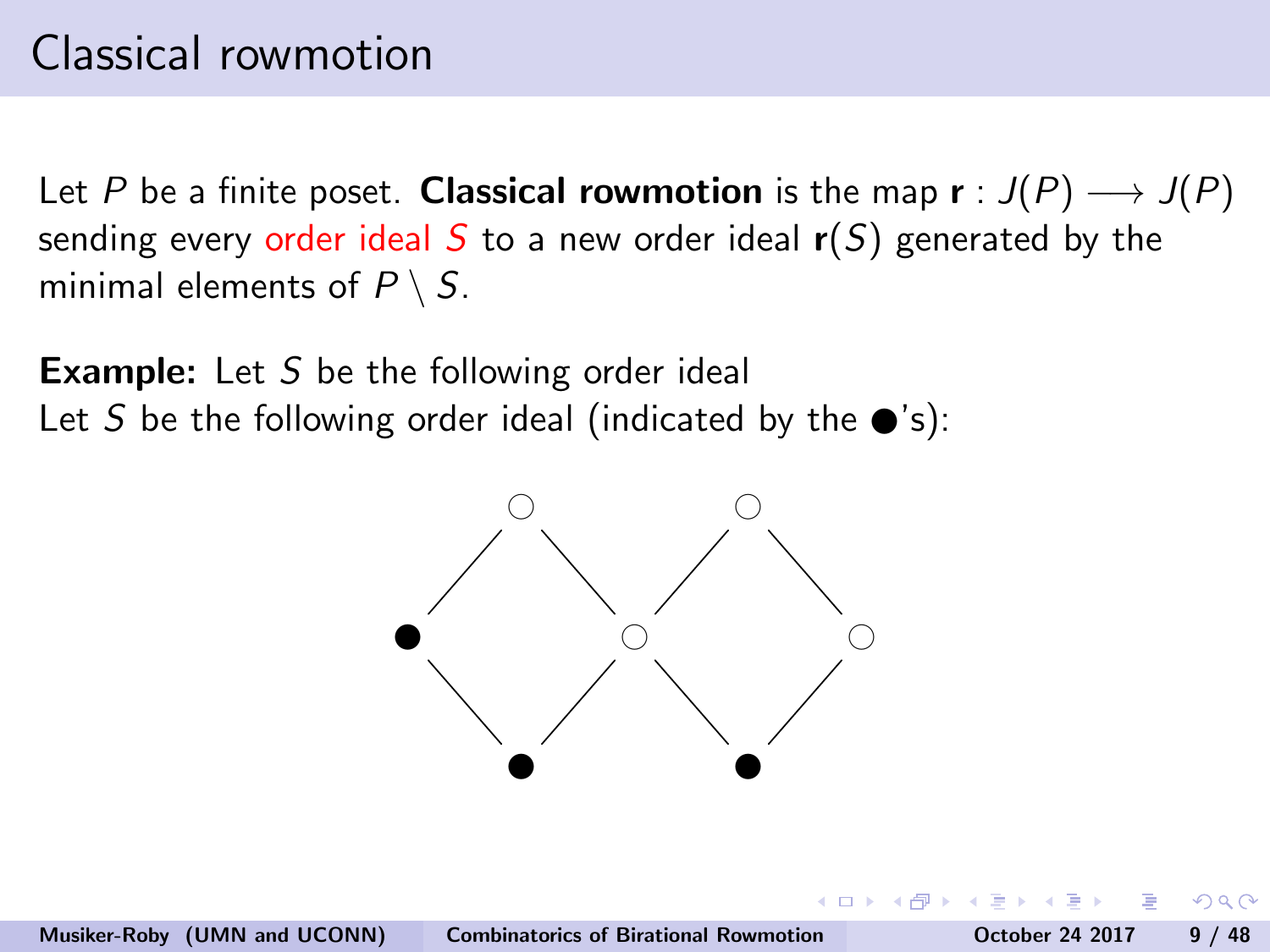Let P be a finite poset. Classical rowmotion is the map  $\mathbf{r}: J(P) \longrightarrow J(P)$ sending every order ideal S to a new order ideal  $r(S)$  generated by the minimal elements of  $P \setminus S$ .

**Example:** Let S be the following order ideal Mark  $M$  (the minimal elements of the complement) in blue.

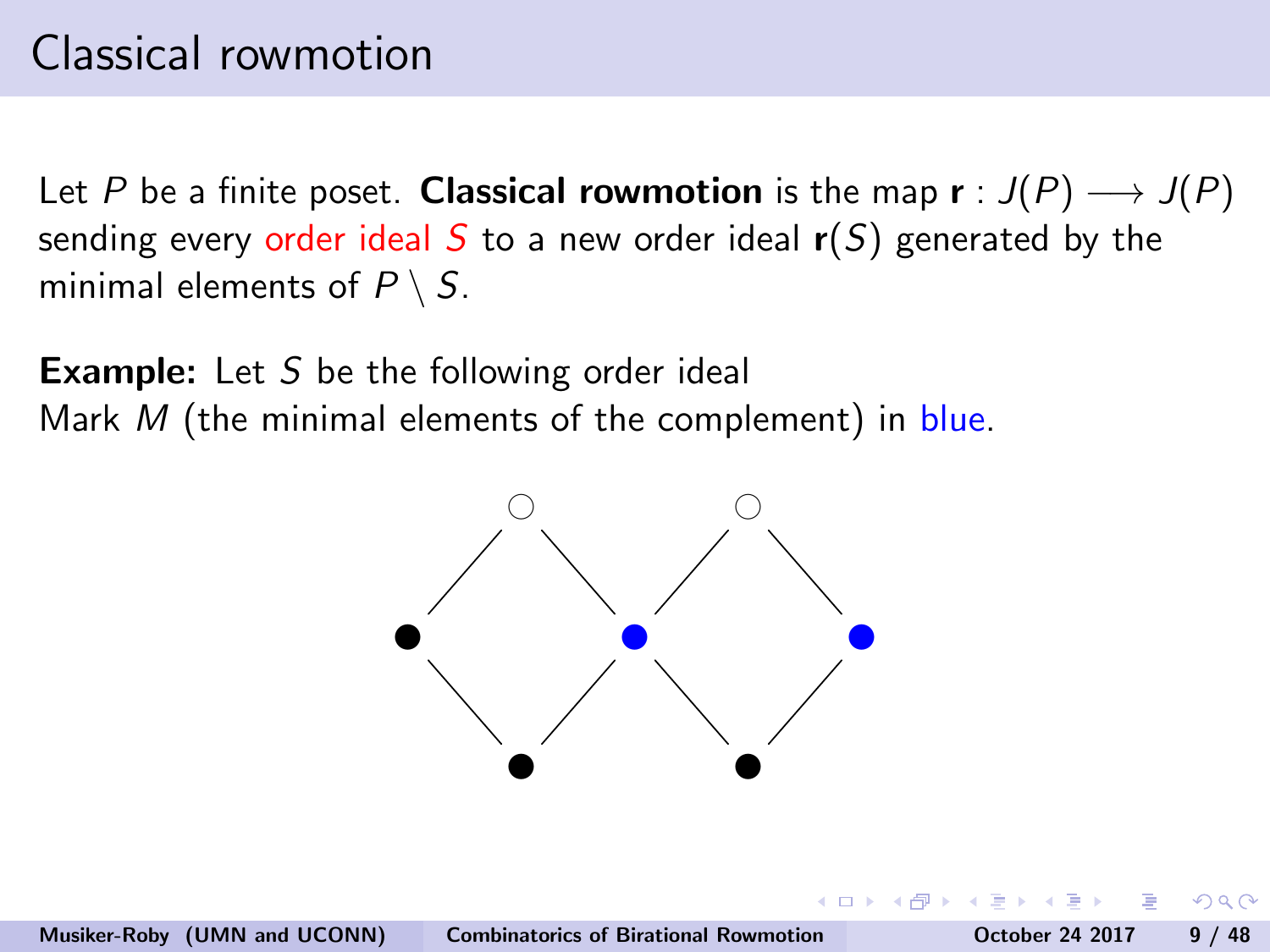Let P be a finite poset. Classical rowmotion is the map  $\mathbf{r}: J(P) \longrightarrow J(P)$ sending every order ideal S to a new order ideal  $r(S)$  generated by the minimal elements of  $P \setminus S$ .

**Example:** Let S be the following order ideal Remove the old order ideal:

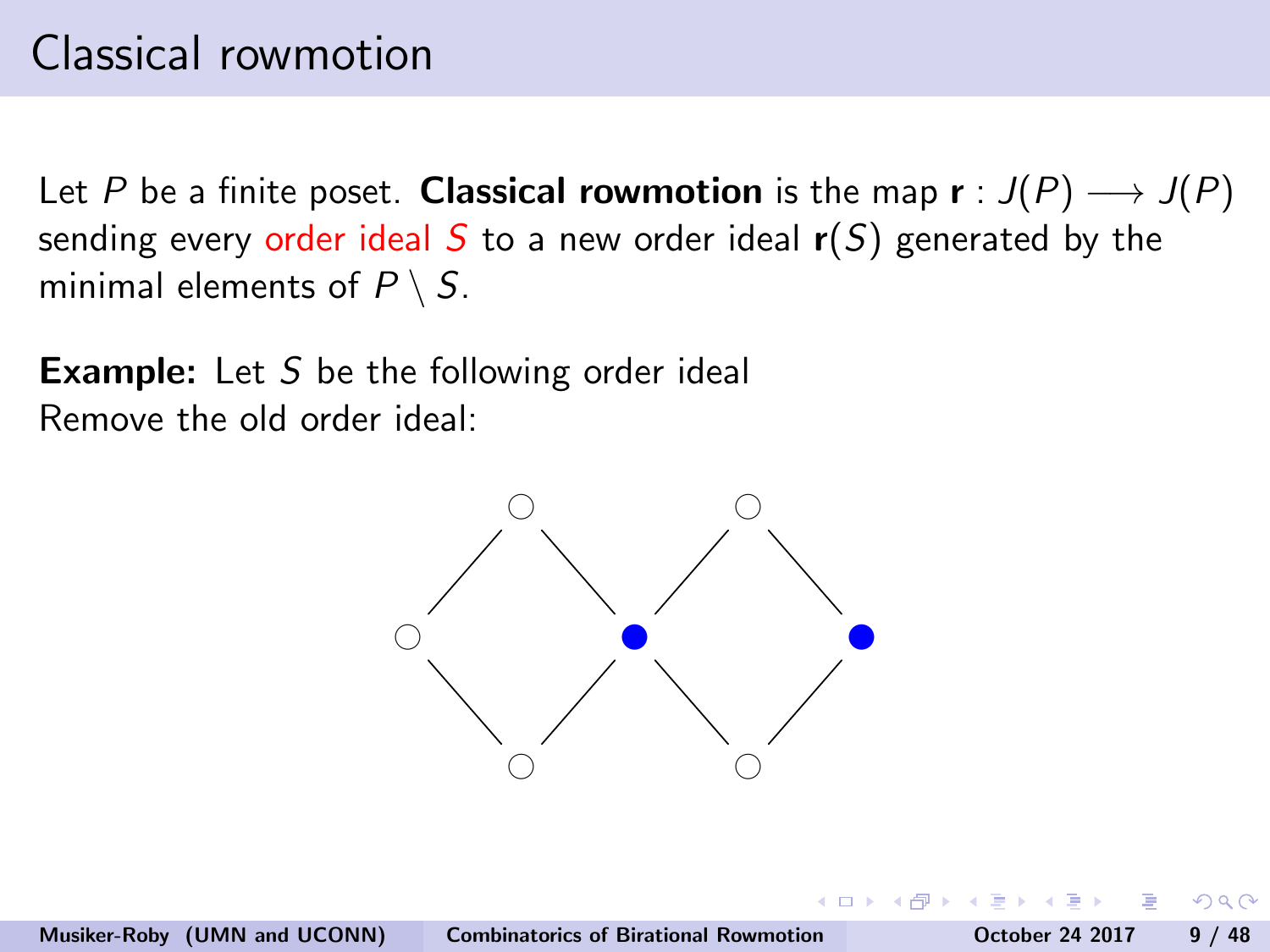Let P be a finite poset. Classical rowmotion is the map  $\mathbf{r}: J(P) \longrightarrow J(P)$ sending every order ideal S to a new order ideal  $r(S)$  generated by the minimal elements of  $P \setminus S$ .

**Example:** Let S be the following order ideal  $r(S)$  is the order ideal generated by M ("everything below M"):

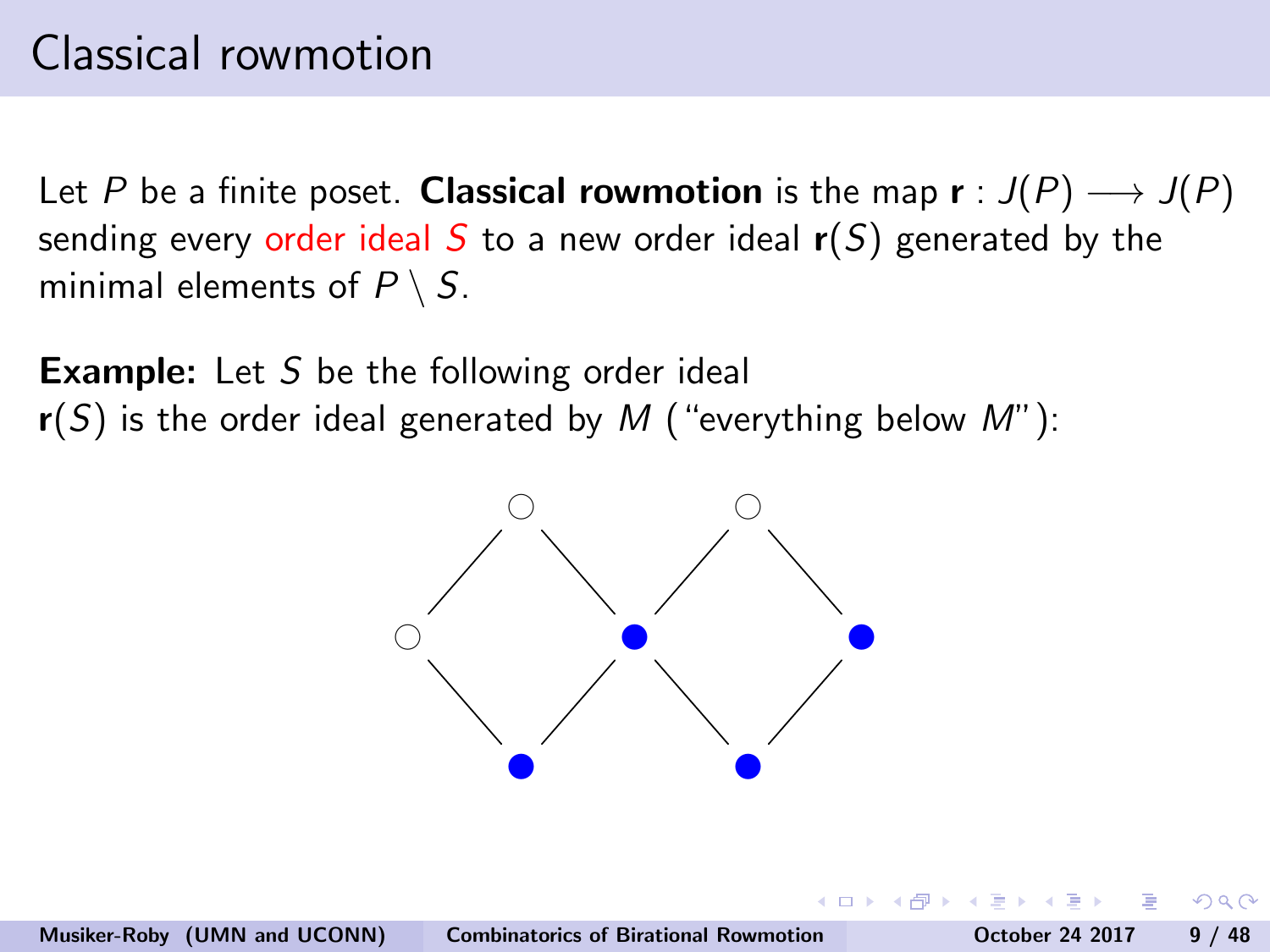We can think of these orbits also as a dynamic on order ideals.



 $\Omega$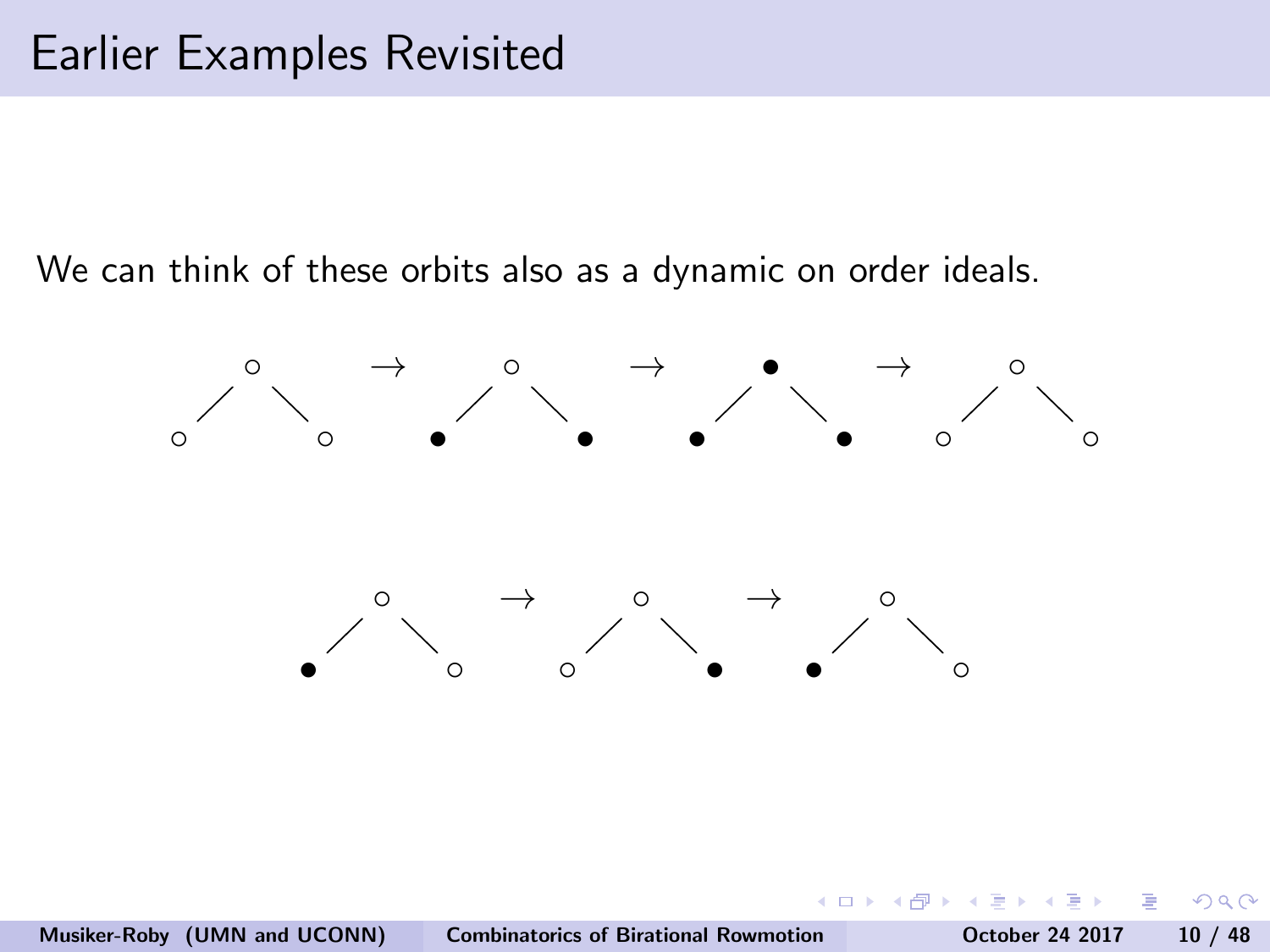### Earlier Examples Revisited



∍

 $QQ$ 

 $\leftarrow$   $\Box$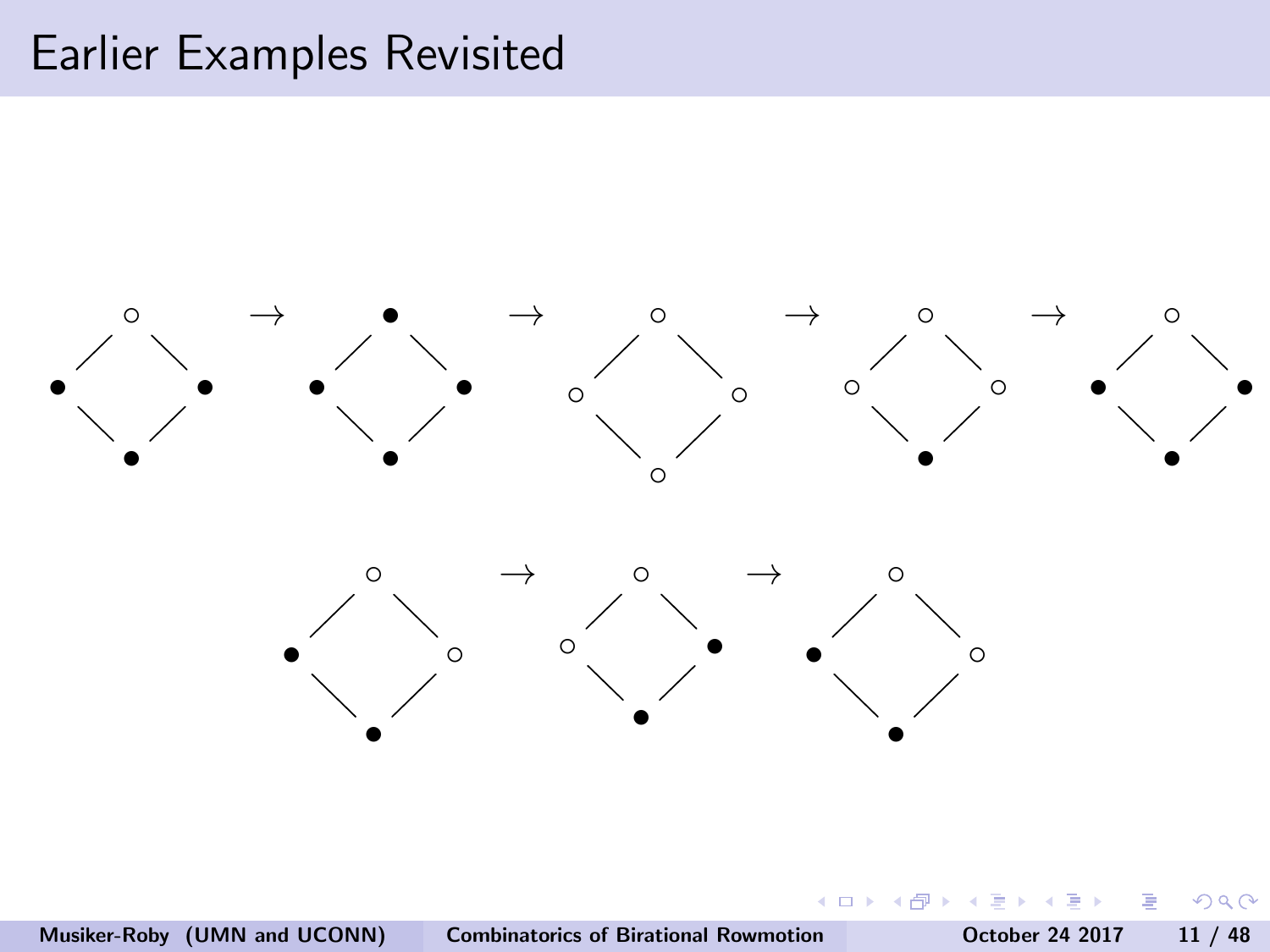Classical rowmotion is a permutation of  $J(P)$ , hence has finite order. This order can be fairly large.

**KORK ERKER ADAM DE SORA**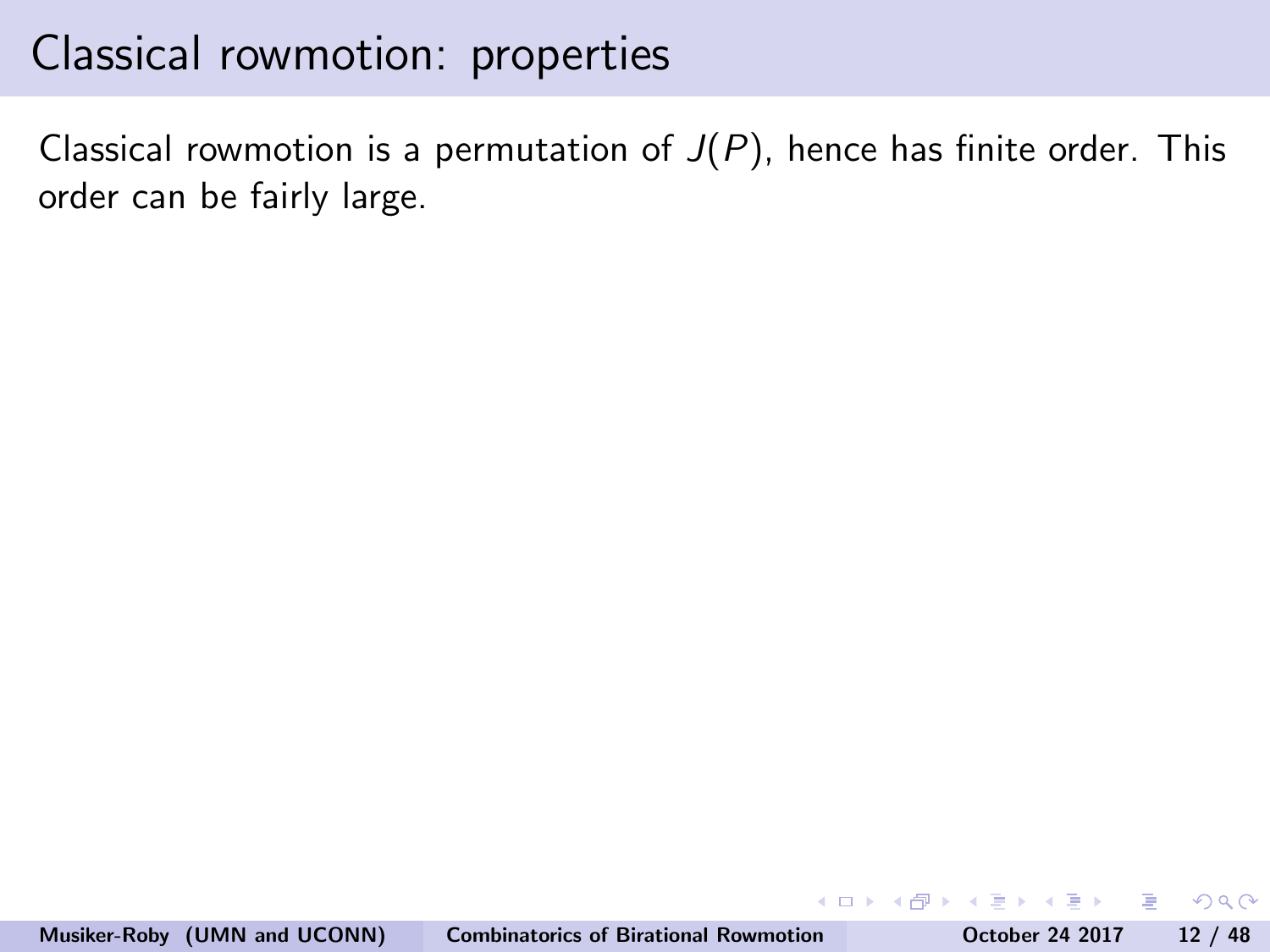Classical rowmotion is a permutation of  $J(P)$ , hence has finite order. This order can be fairly large.

However, **for some types of**  $P$ , the order can be explicitly computed or bounded from above.

See Striker-Williams for an exposition of known results.

• If P is a  $p \times q$ -rectangle:



(shown here for  $p = 2$  and  $q = 3$ ), then ord  $(r) = p + q$ .

 $QQ$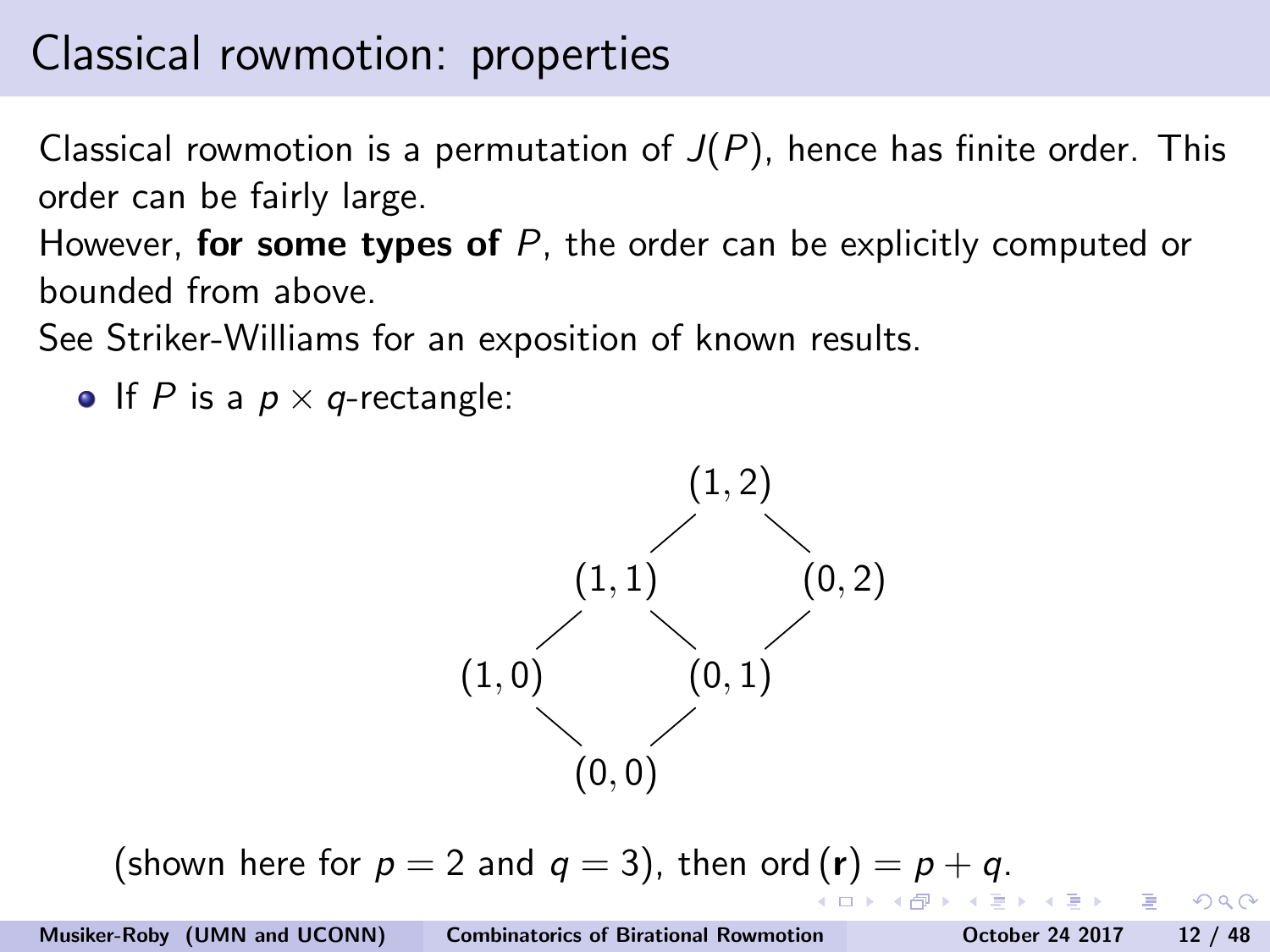#### Example:

Let S be the order ideal of the  $2 \times 3$ -rectangle  $[0, 1] \times [0, 2]$  given by:

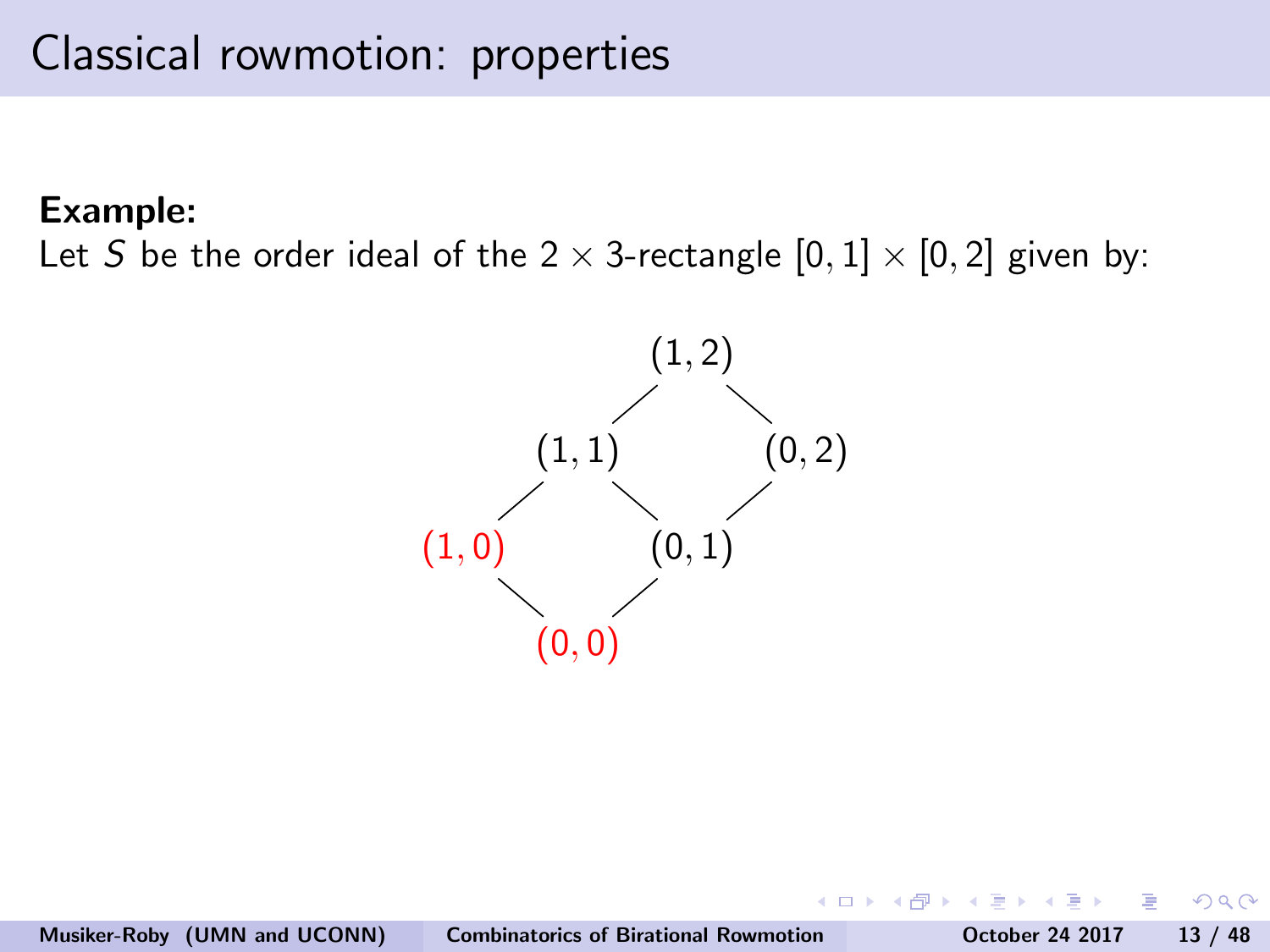Example:  $r(S)$  is



э

4日)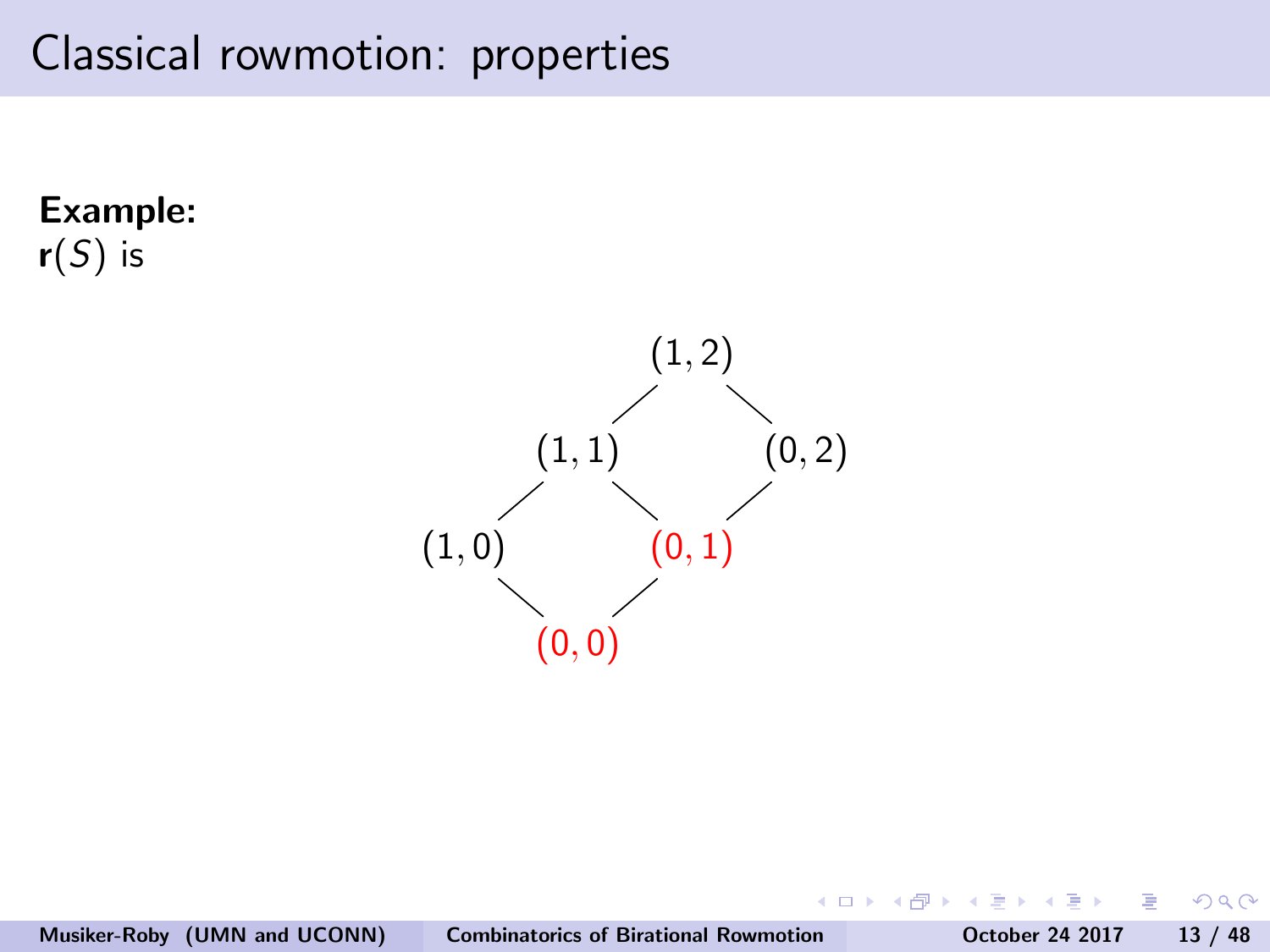Example:  $\mathsf{r}^2(\mathsf{S})$  is



э

4日)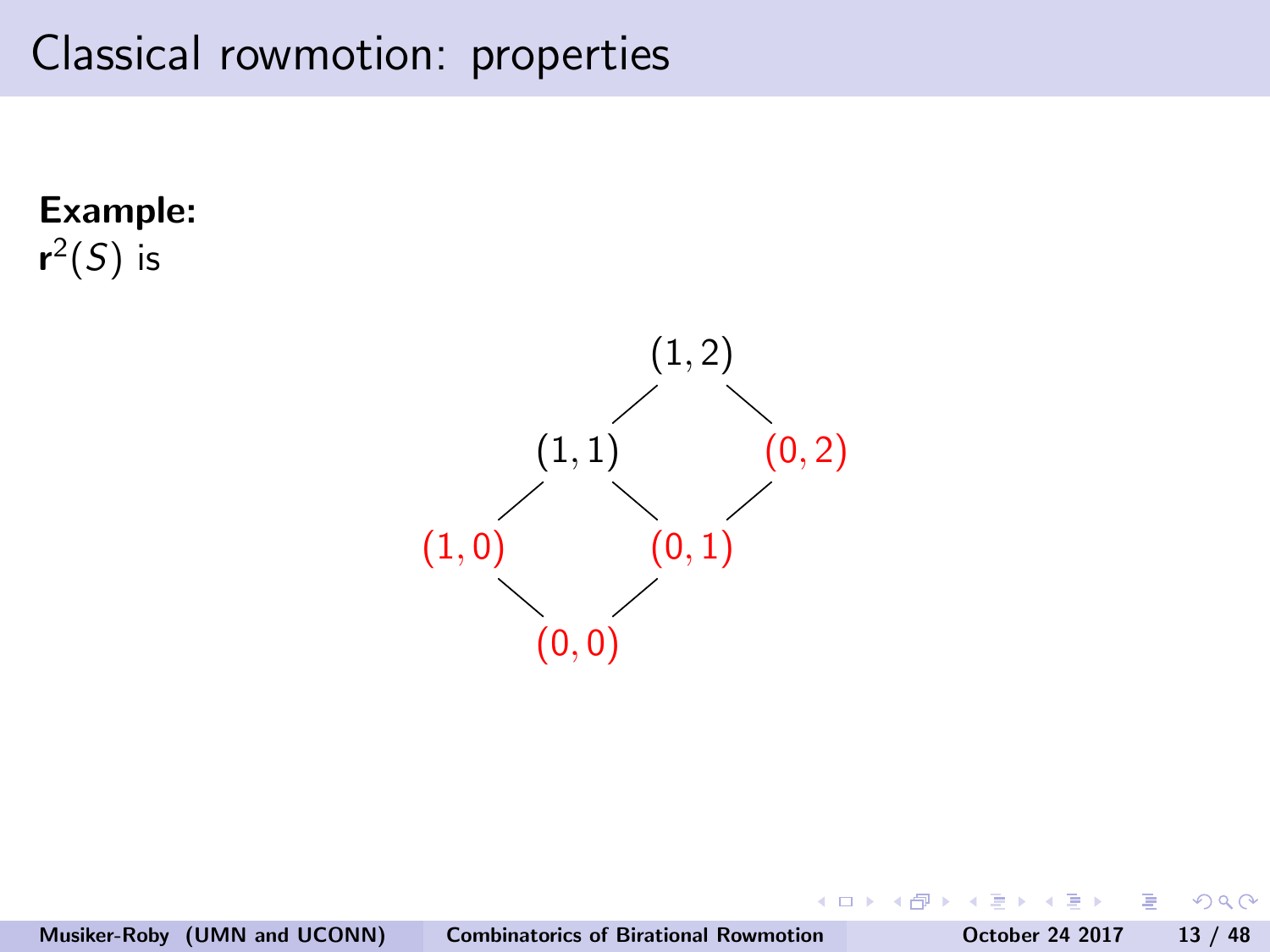Example:  $\mathsf{r}^3(\mathsf{S})$  is



э

4日)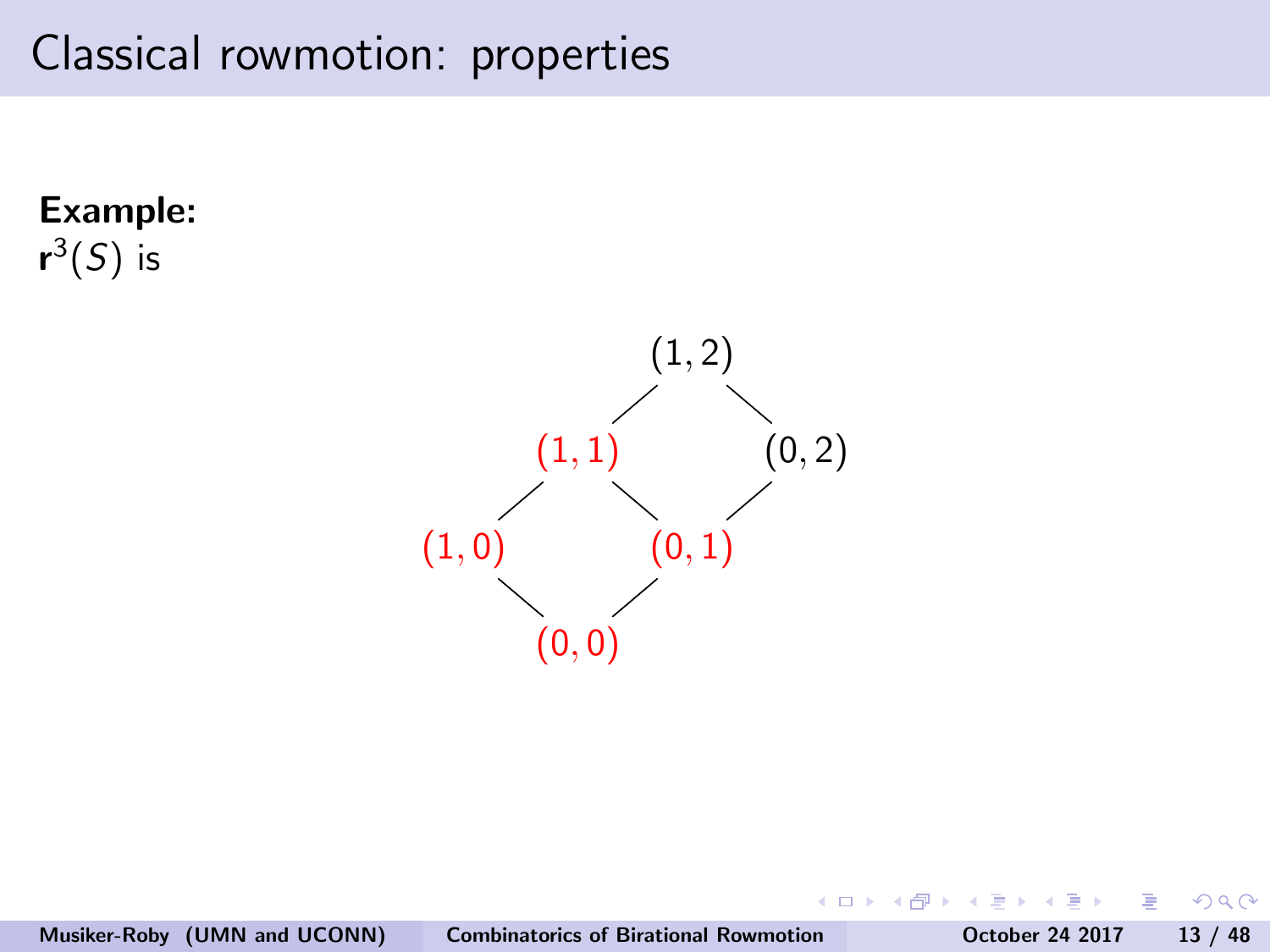Example:  $\mathsf{r}^4(\mathsf{S})$  is



э

4日)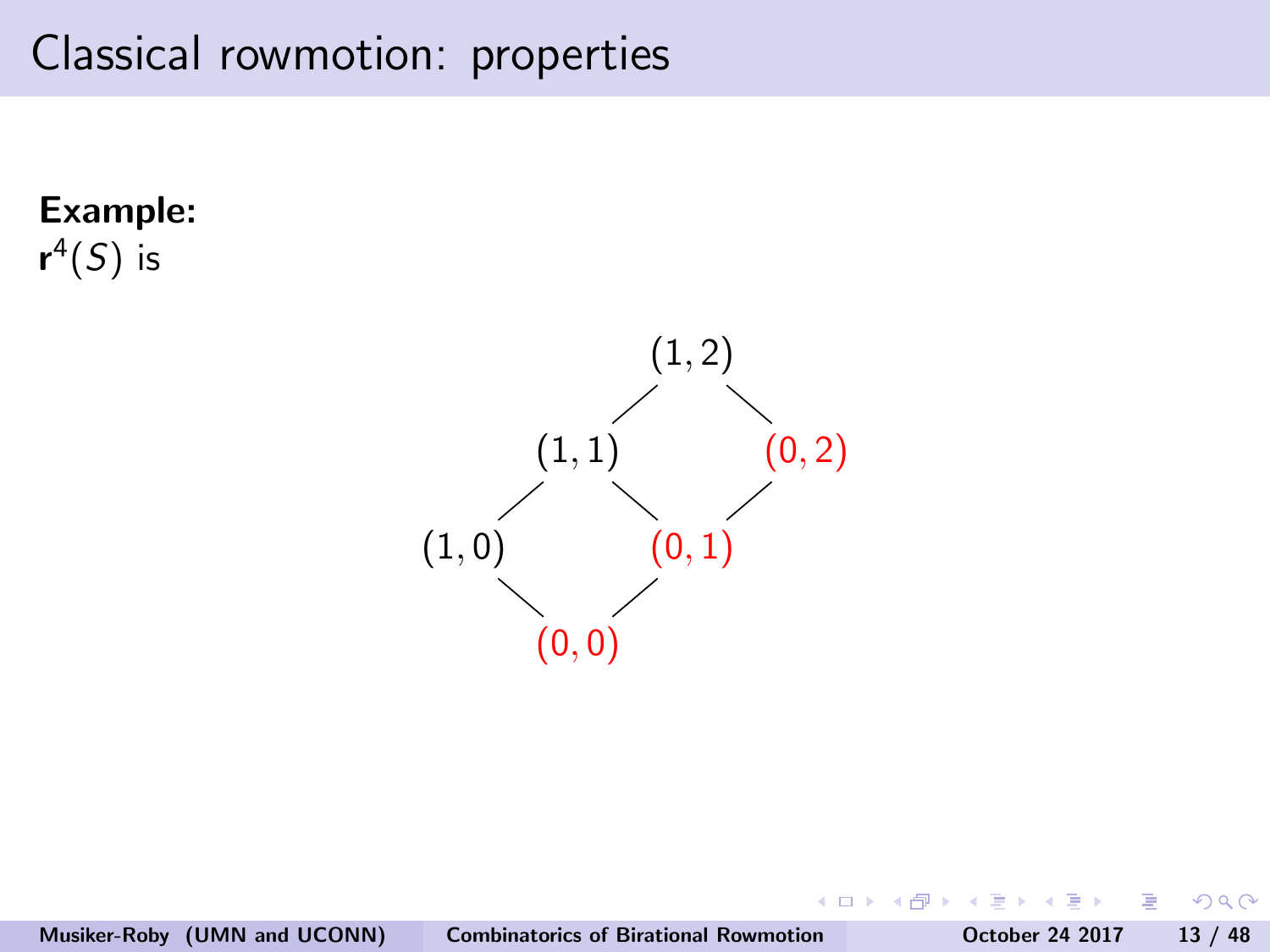Example:  $\mathsf{r}^5(\mathsf{S})$  is  $(1, 2)$  $(1, 1)$   $(0, 2)$  $(1, 0)$   $(0, 1)$  $(0, 0)$ 

which is precisely the S we started with.

 $\text{ord}(\mathbf{r}) = p + q = 2 + 3 = 5.$ 

 $\Omega$ 

 $\leftarrow$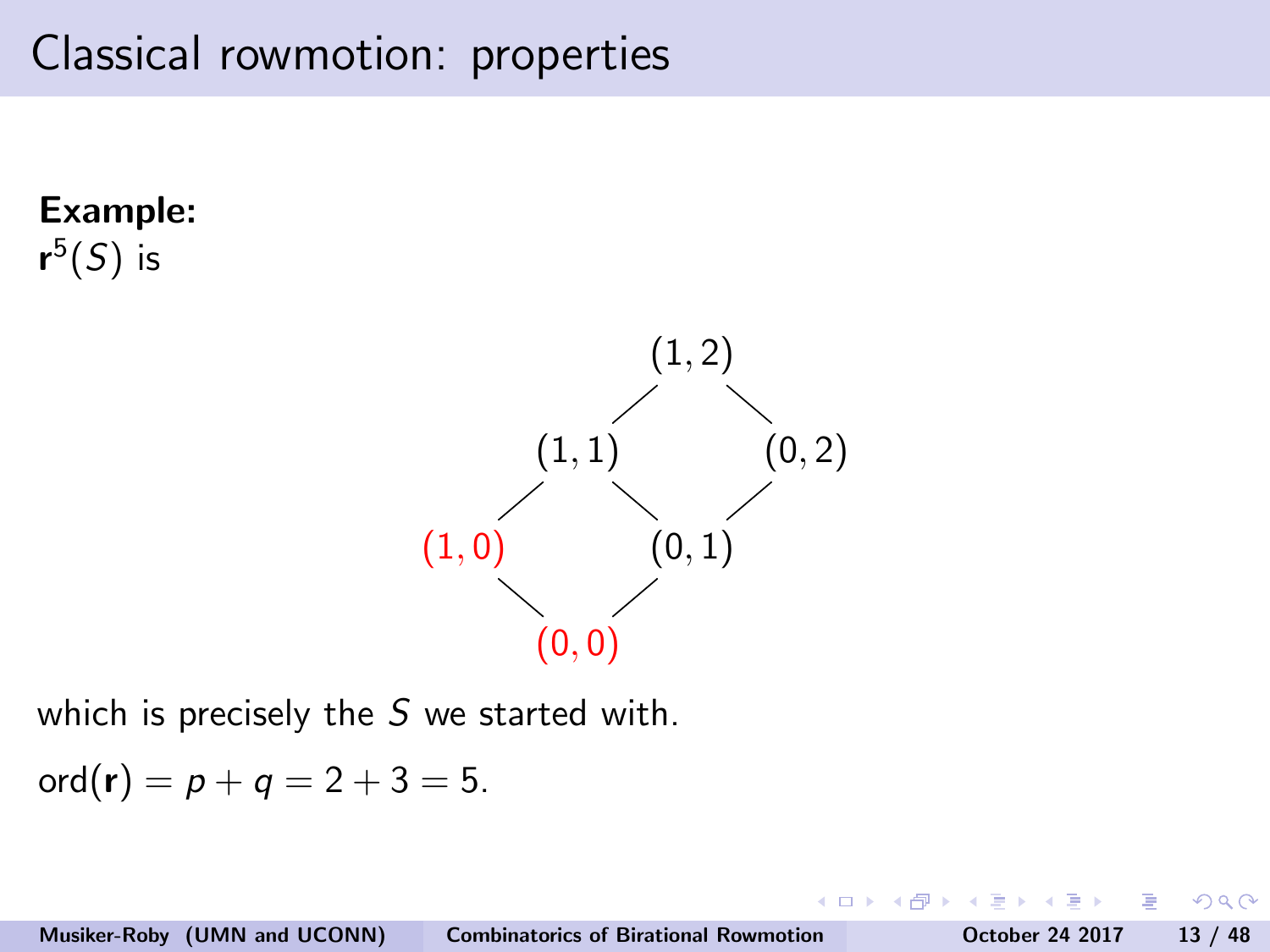### Rowmotion: the toggling definitions

There is an alternative definition of rowmotion, which splits it into many small operations, each an involution.

- Define  $\mathbf{t}_{v}(S)$  as:
	- $S \triangle \{v\}$  (symmetric difference) if this is an order ideal;
	- S otherwise.

 $\Omega$ 

母→ イヨ→ イヨ→ ニヨ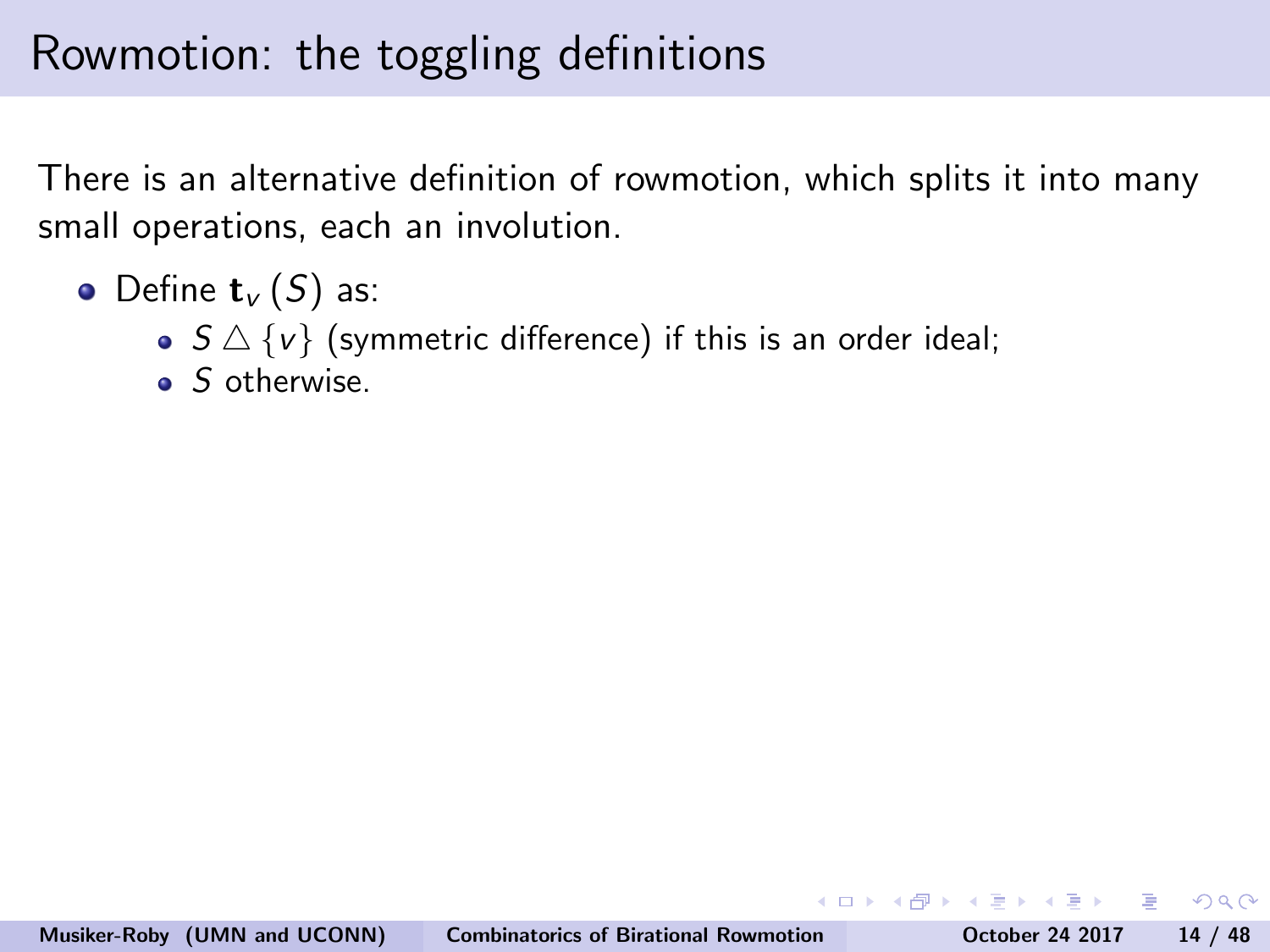### Rowmotion: the toggling definitions

There is an alternative definition of rowmotion, which splits it into many small operations, each an involution.

- Define  $\mathbf{t}_{\nu}(S)$  as:
	- $S \triangle \{v\}$  (symmetric difference) if this is an order ideal;
	- S otherwise.

("Try to add or remove v from  $S$ , as long as the result remains an order ideal, i.e. within  $J(P)$ ; otherwise, leave S fixed.")

ാഹ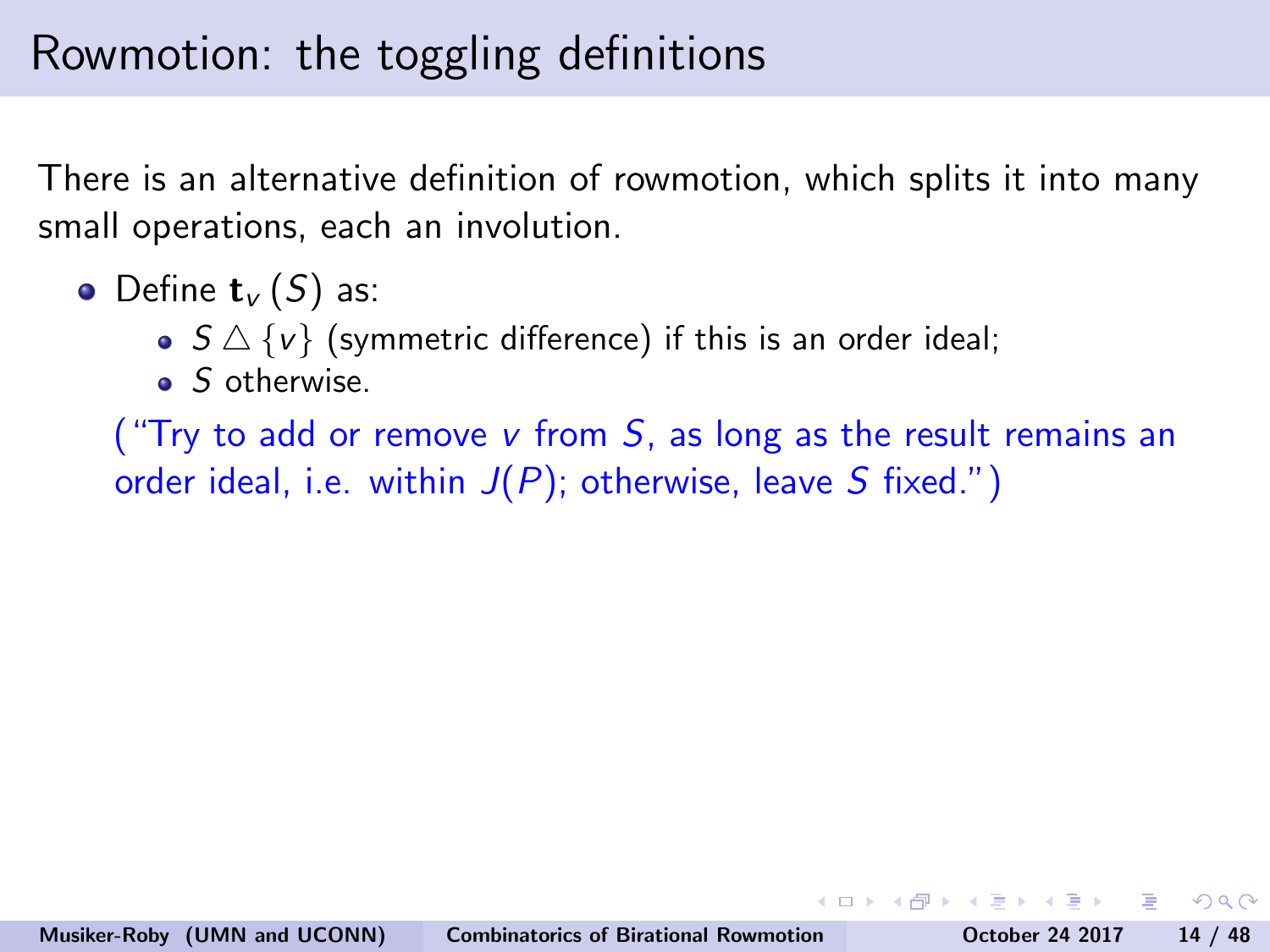# Rowmotion: the toggling definitions

There is an alternative definition of rowmotion, which splits it into many small operations, each an involution.

- Define  $\mathbf{t}_{\nu}(S)$  as:
	- $S \triangle \{v\}$  (symmetric difference) if this is an order ideal;
	- S otherwise.

("Try to add or remove v from  $S$ , as long as the result remains an order ideal, i.e. within  $J(P)$ ; otherwise, leave S fixed.")

- More formally, if P is a poset and  $v \in P$ , then the v-toggle is the map  $\mathbf{t}_{v} : J(P) \to J(P)$  which takes every order ideal S to:
	- $S \cup \{v\}$ , if v is not in S but all elements of P covered by v are in S already;
	- $S \setminus \{v\}$ , if v is in S but none of the elements of P covering v is in S;
	- $\bullet$  S otherwise.
- Note that  $\mathbf{t}_{v}^{2} = id$ .

**KORK EX KEY KEY YOUR**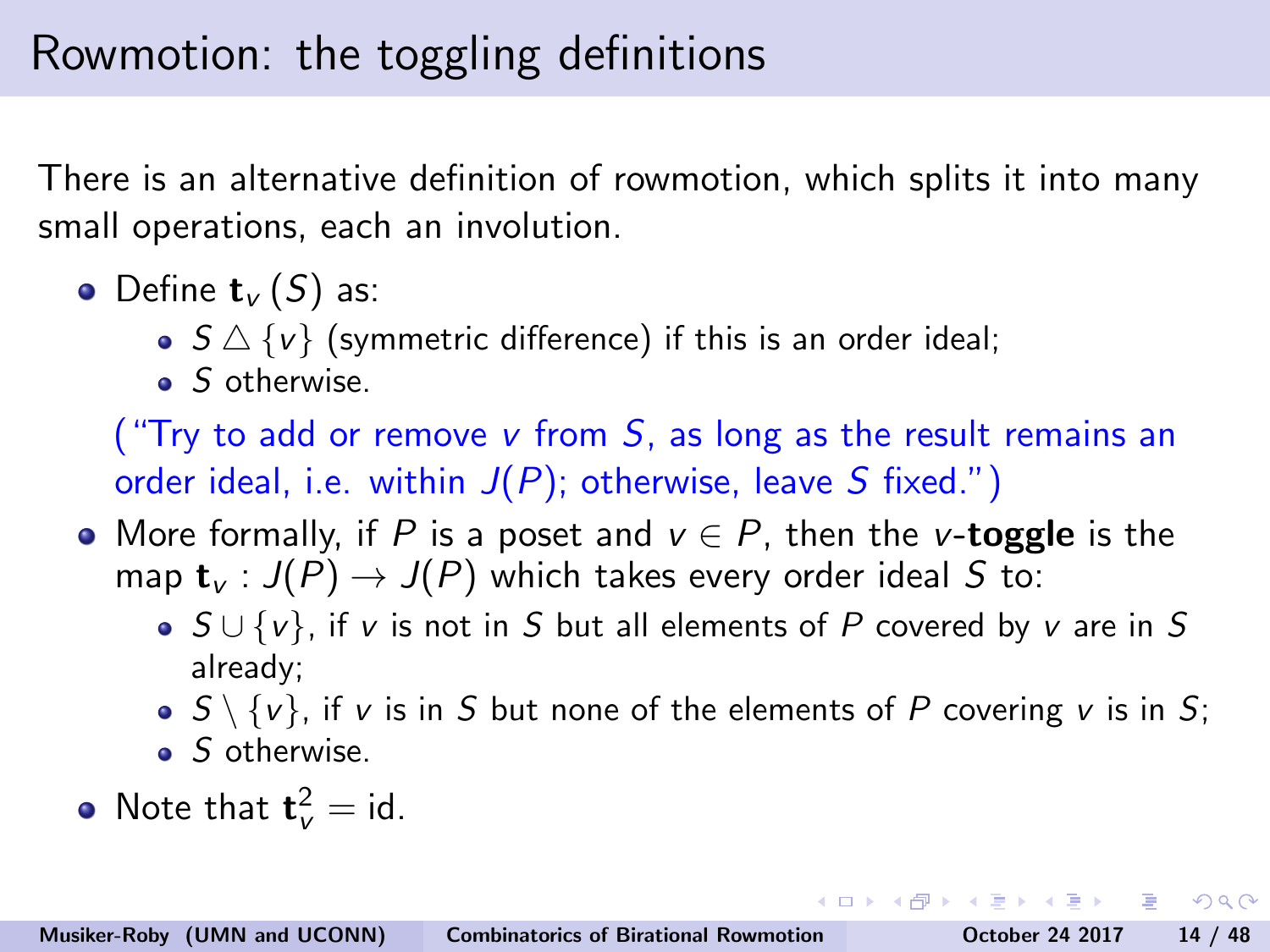# Classical rowmotion: the toggling definition

- Let  $(v_1, v_2, ..., v_n)$  be a linear extension of P; this means a list of all elements of  $P$  (each only once) such that  $i < j$  whenever  $v_i < v_j$ .
- **Cameron and Fon-der-Flaass showed that**

$$
\mathbf{r}=\mathbf{t}_{v_1}\circ \mathbf{t}_{v_2}\circ...\circ \mathbf{t}_{v_n}.
$$

#### Example:

Start with this order ideal S:

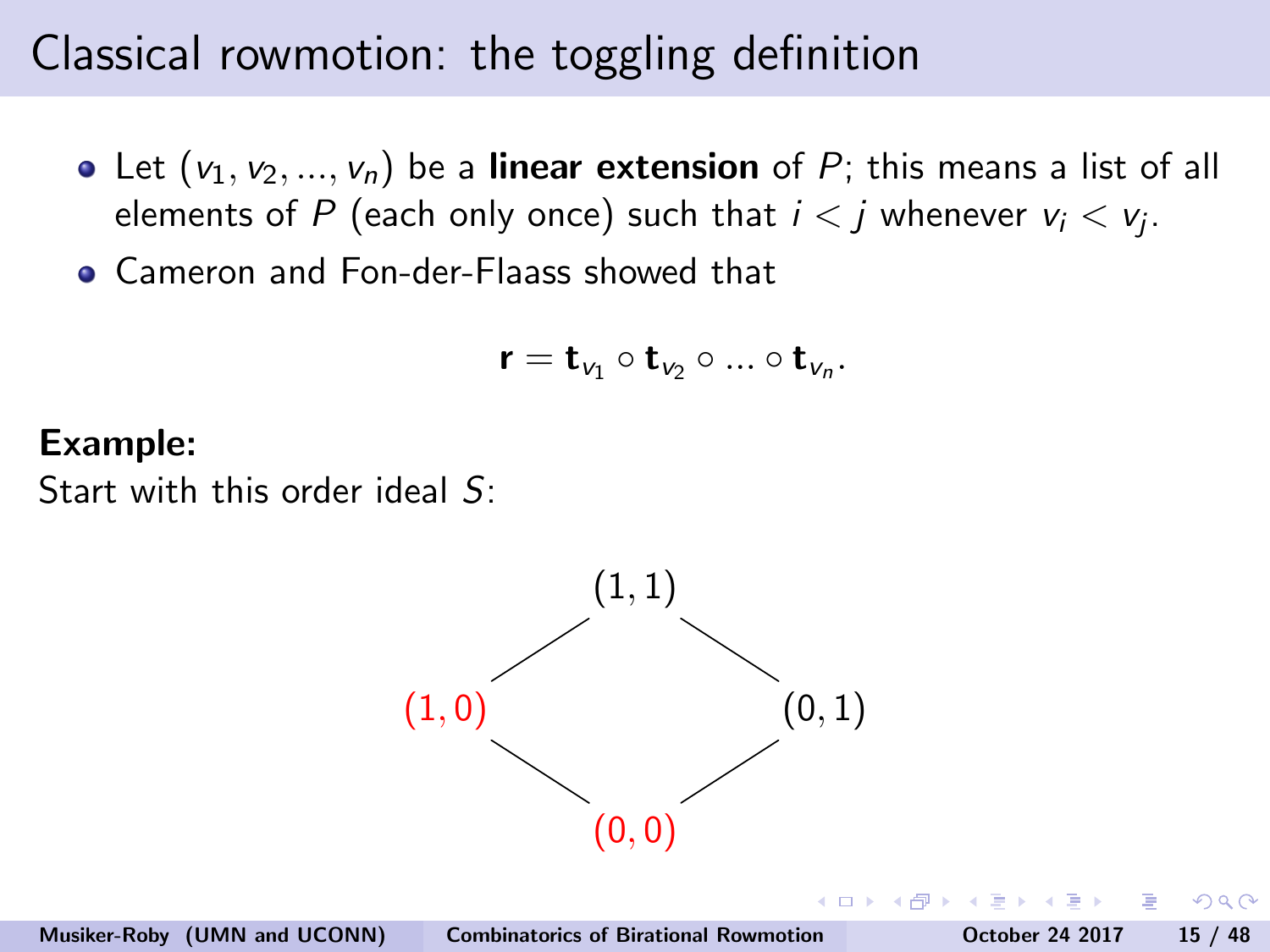# Classical rowmotion: the toggling definition

- Let  $(v_1, v_2, ..., v_n)$  be a linear extension of P; this means a list of all elements of  $P$  (each only once) such that  $i < j$  whenever  $v_i < v_j$ .
- Cameron and Fon-der-Flaass showed that

$$
\mathbf{r}=\mathbf{t}_{v_1}\circ \mathbf{t}_{v_2}\circ...\circ \mathbf{t}_{v_n}.
$$

#### Example:

First apply  $\mathbf{t}_{(1,1)}$ , which changes nothing:

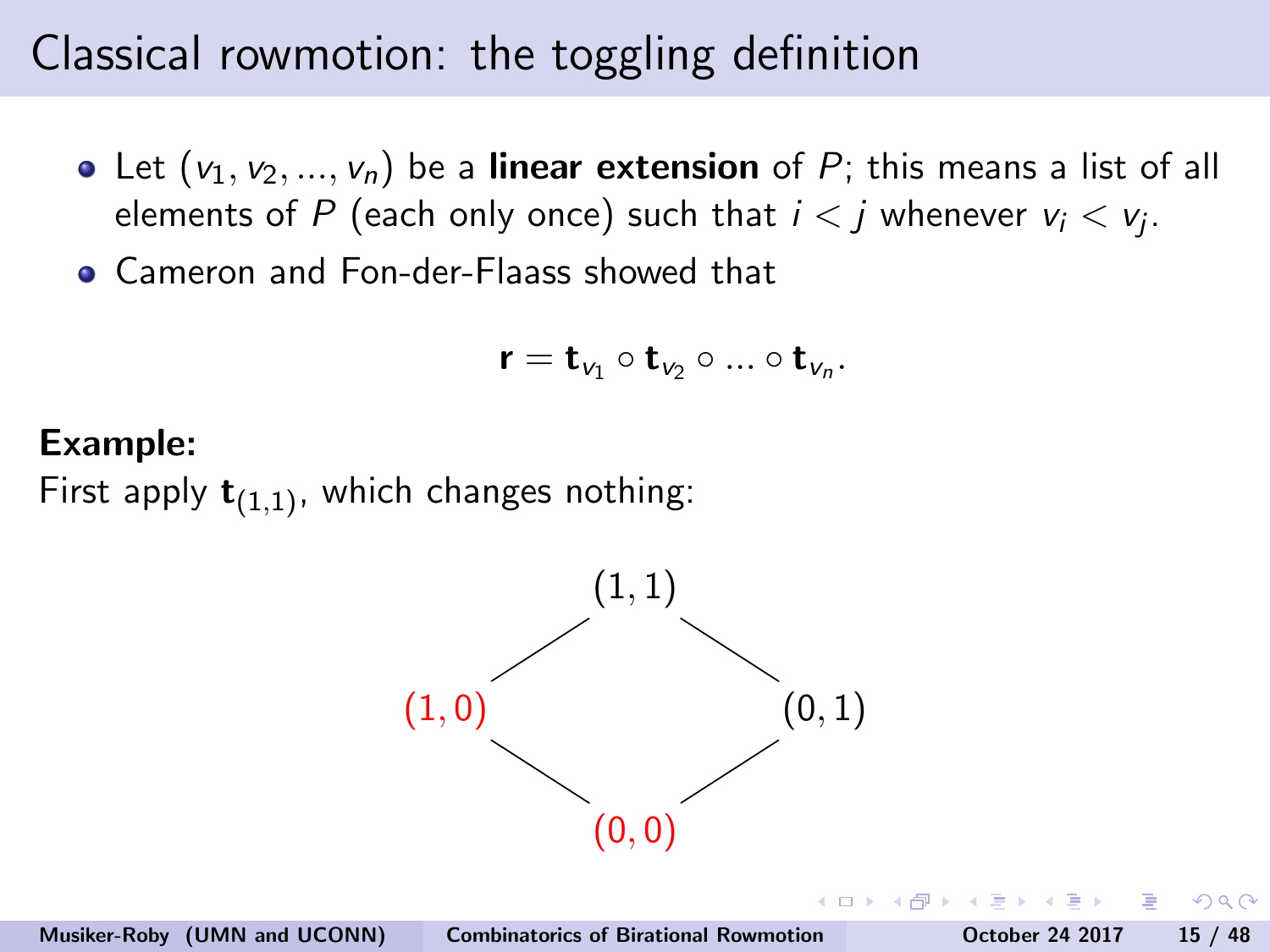# Classical rowmotion: the toggling definition

- Let  $(v_1, v_2, ..., v_n)$  be a linear extension of P; this means a list of all elements of  $P$  (each only once) such that  $i < j$  whenever  $v_i < v_j$ .
- **Cameron and Fon-der-Flaass showed that**

$$
\mathbf{r}=\mathbf{t}_{v_1}\circ \mathbf{t}_{v_2}\circ...\circ \mathbf{t}_{v_n}.
$$

#### Example:

Then apply  $\mathbf{t}_{(1,0)}$ , which removes  $(1,0)$  from the order ideal:

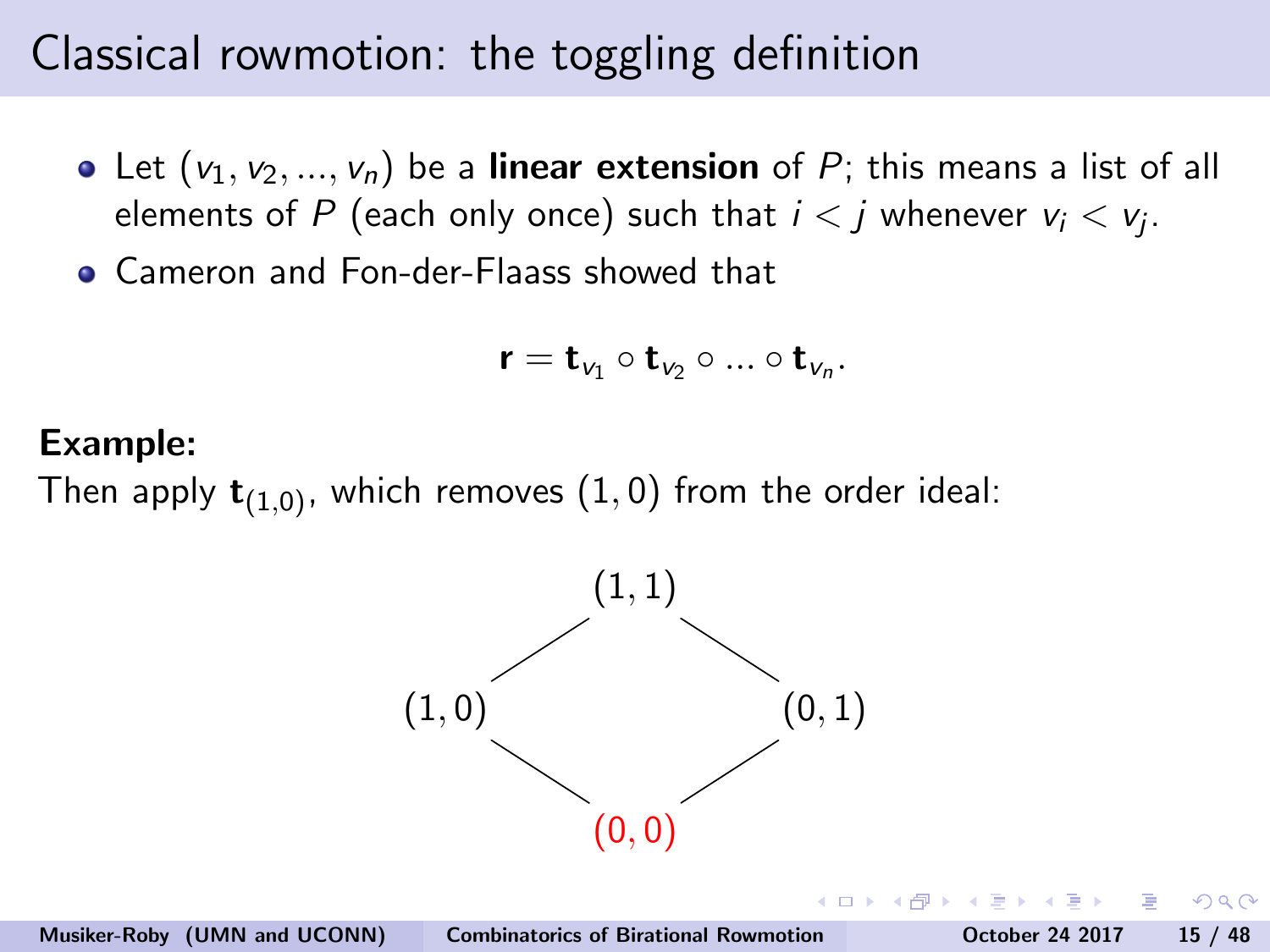# Classical rowmotion: the toggling definition

- Let  $(v_1, v_2, ..., v_n)$  be a linear extension of P; this means a list of all elements of  $P$  (each only once) such that  $i < j$  whenever  $v_i < v_j$ .
- **Cameron and Fon-der-Flaass showed that**

$$
\mathbf{r}=\mathbf{t}_{v_1}\circ \mathbf{t}_{v_2}\circ...\circ \mathbf{t}_{v_n}.
$$

#### Example:

Then apply  $\mathbf{t}_{(0,1)}$ , which adds  $(0,1)$  to the order ideal:

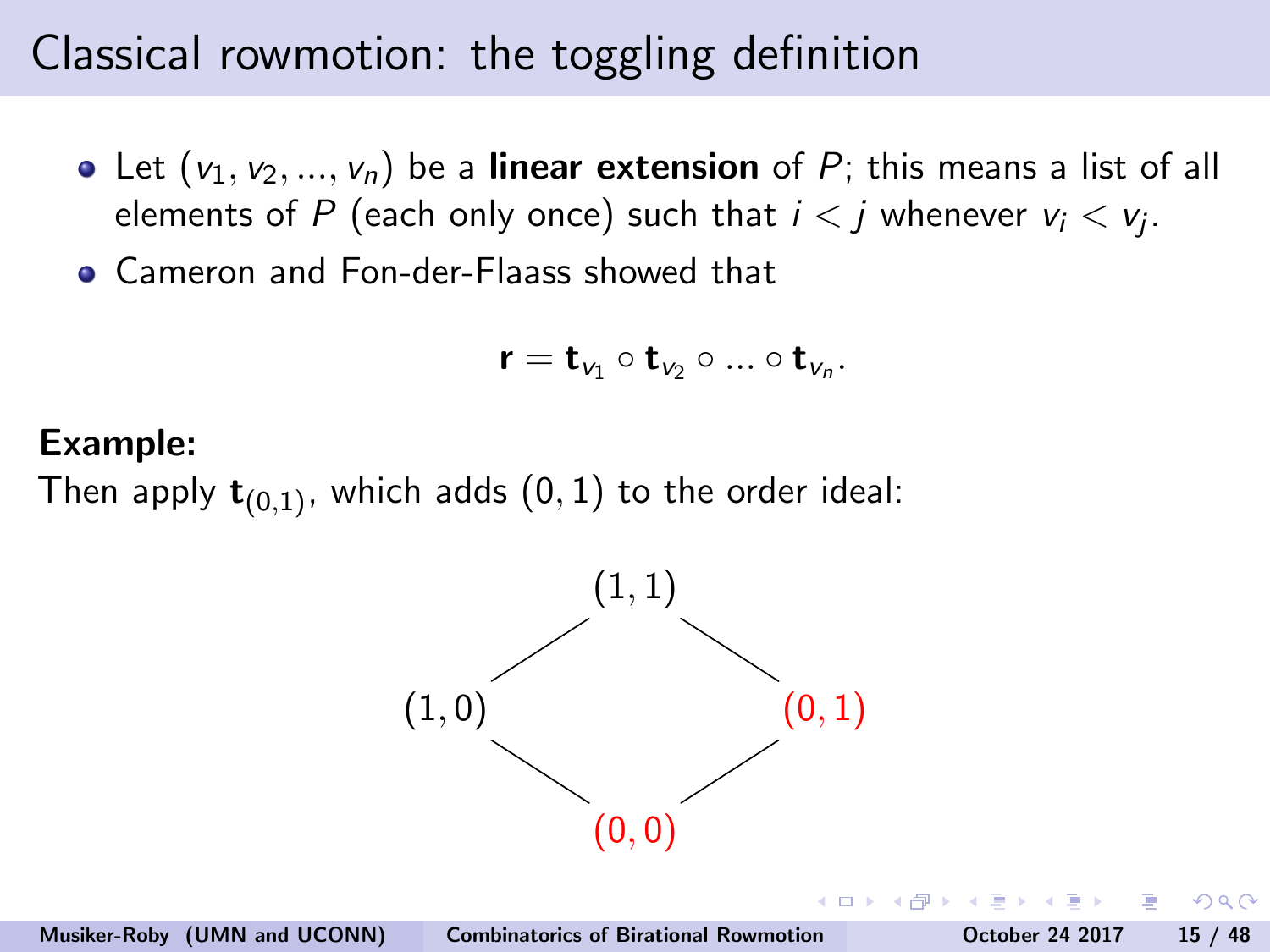# Classical rowmotion: the toggling definition

- Let  $(v_1, v_2, ..., v_n)$  be a linear extension of P; this means a list of all elements of  $P$  (each only once) such that  $i < j$  whenever  $v_i < v_j$ .
- Cameron and Fon-der-Flaass showed that

$$
\mathbf{r}=\mathbf{t}_{v_1}\circ \mathbf{t}_{v_2}\circ...\circ \mathbf{t}_{v_n}.
$$

#### Example:

Finally apply  $\mathbf{t}_{(0,0)}$ , which changes nothing:

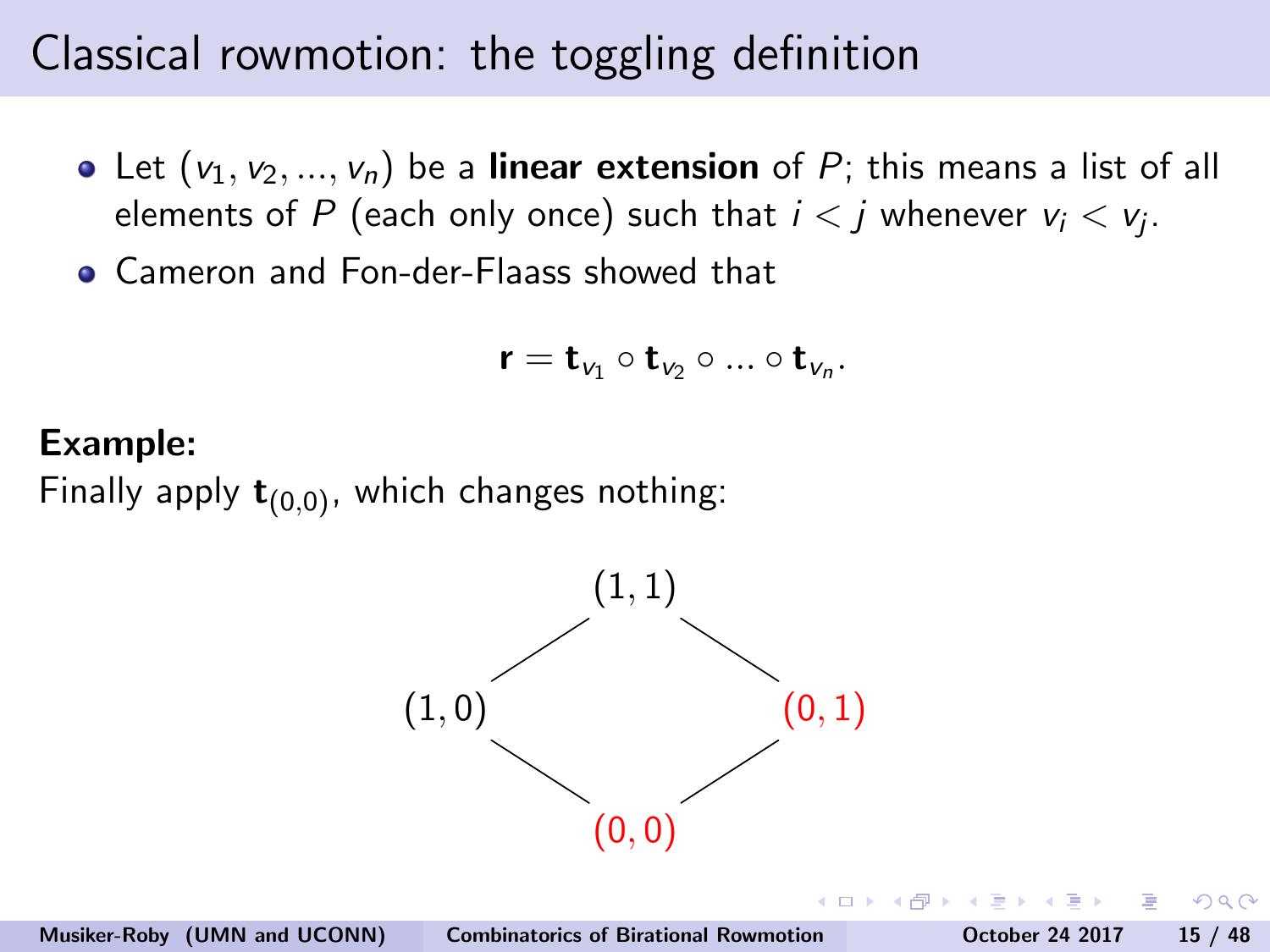# Classical rowmotion: the toggling definition

- Let  $(v_1, v_2, ..., v_n)$  be a linear extension of P; this means a list of all elements of  $P$  (each only once) such that  $i < j$  whenever  $v_i < v_j$ .
- **Cameron and Fon-der-Flaass showed that**

$$
\mathbf{r}=\mathbf{t}_{v_1}\circ \mathbf{t}_{v_2}\circ...\circ \mathbf{t}_{v_n}.
$$

#### Example:

So this is  $S \longrightarrow r(S)$ :



 $\Omega$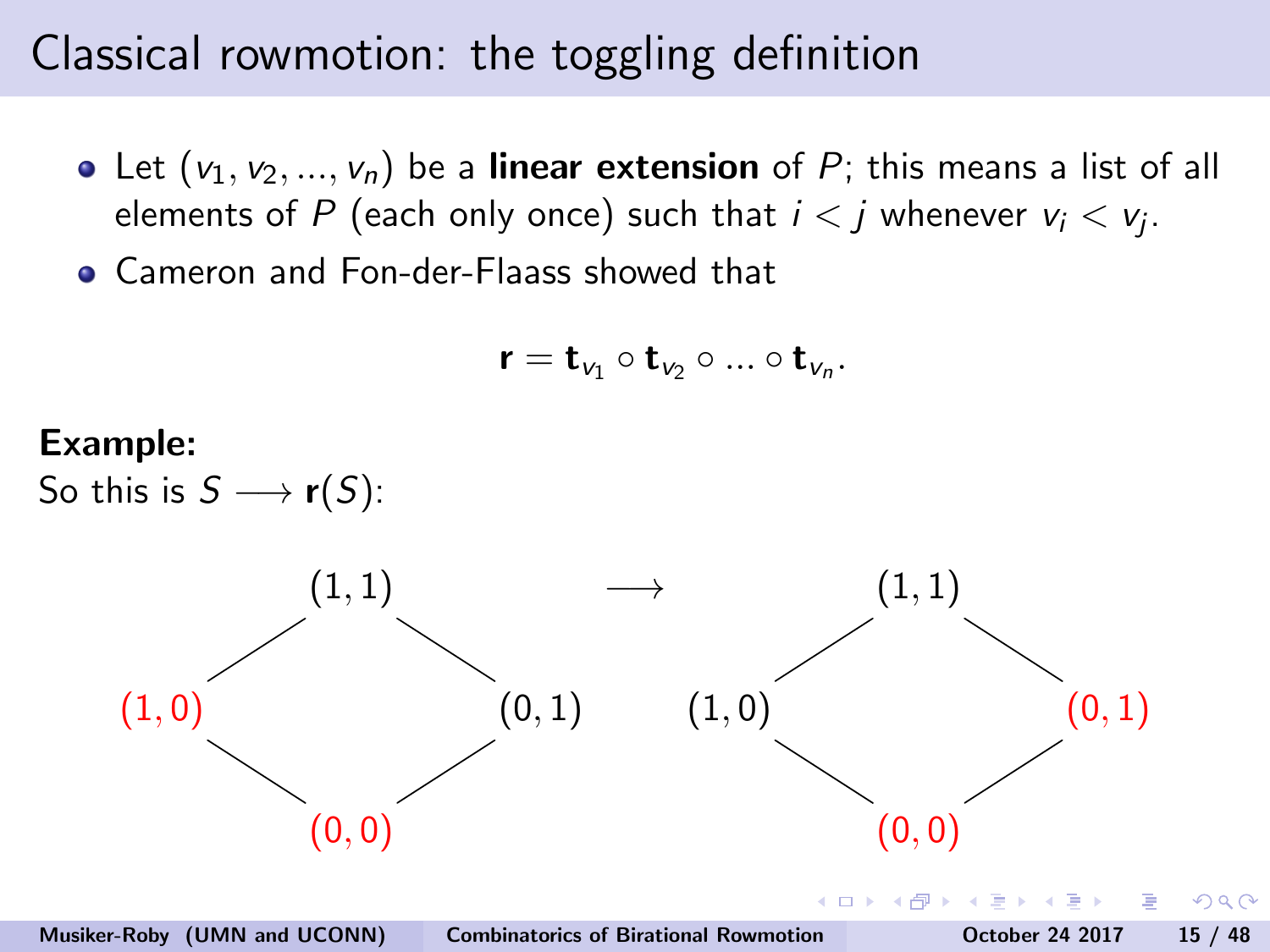# Generalizing to the piece-wise linear setting

The decomposition of classical rowmotion into toggles allows us to define a piecewise-linear (PL) version of rowmotion acting on functions on a poset. Let P be a poset, with an extra minimal element  $\hat{0}$  and an extra maximal element  $\hat{1}$  adjoined.

 $\Omega$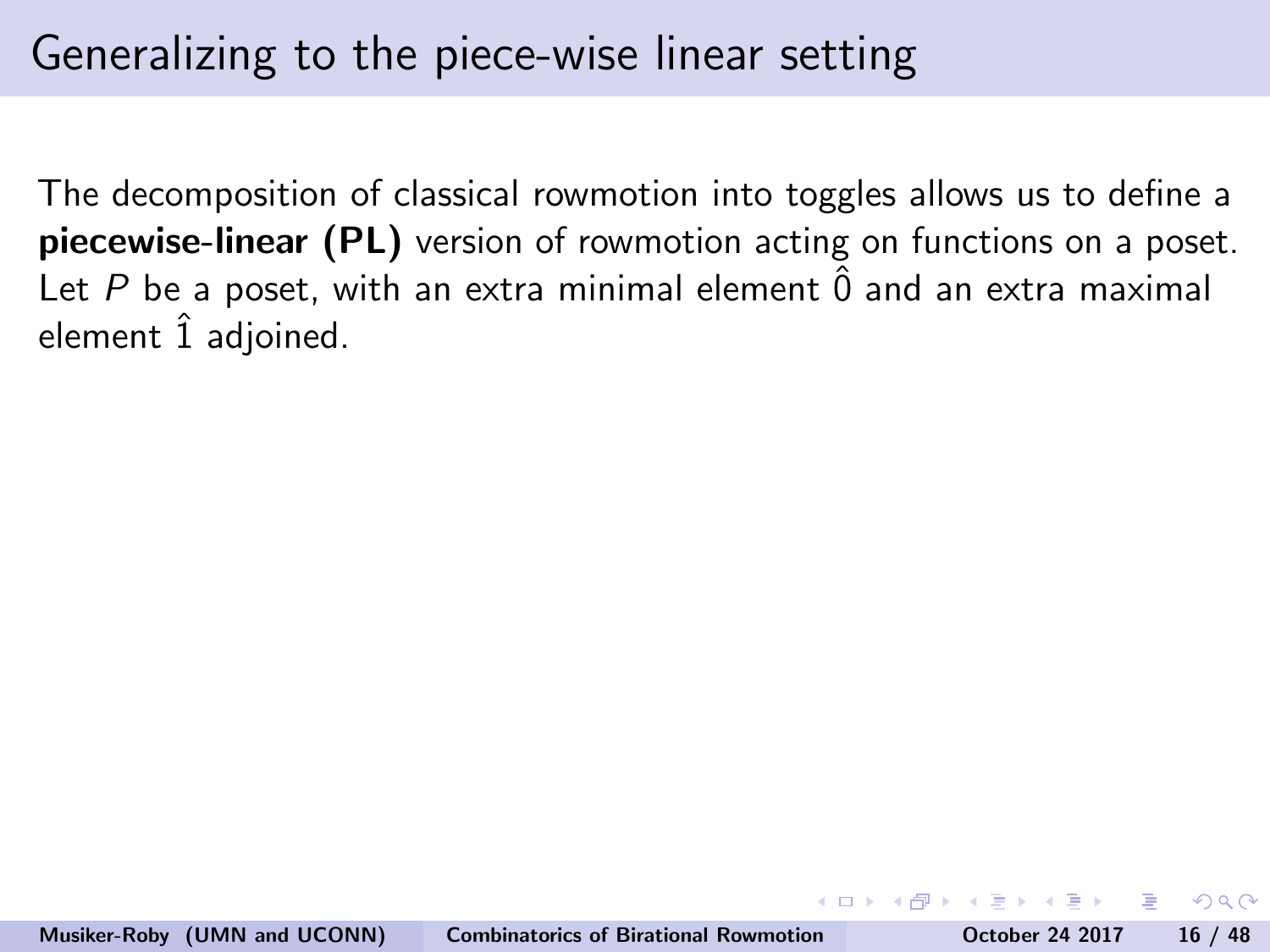# Generalizing to the piece-wise linear setting

The decomposition of classical rowmotion into toggles allows us to define a piecewise-linear (PL) version of rowmotion acting on functions on a poset. Let P be a poset, with an extra minimal element  $\hat{0}$  and an extra maximal element  $\hat{1}$  adjoined.

The **order polytope**  $\mathcal{O}(P)$  (introduced by R. Stanley) is the set of functions  $f: P \to [0, 1]$  with  $f(\hat{0}) = 0$ ,  $f(\hat{1}) = 1$ , and  $f(x) < f(y)$  whenever  $x \leq_P y$ .

 $OQ$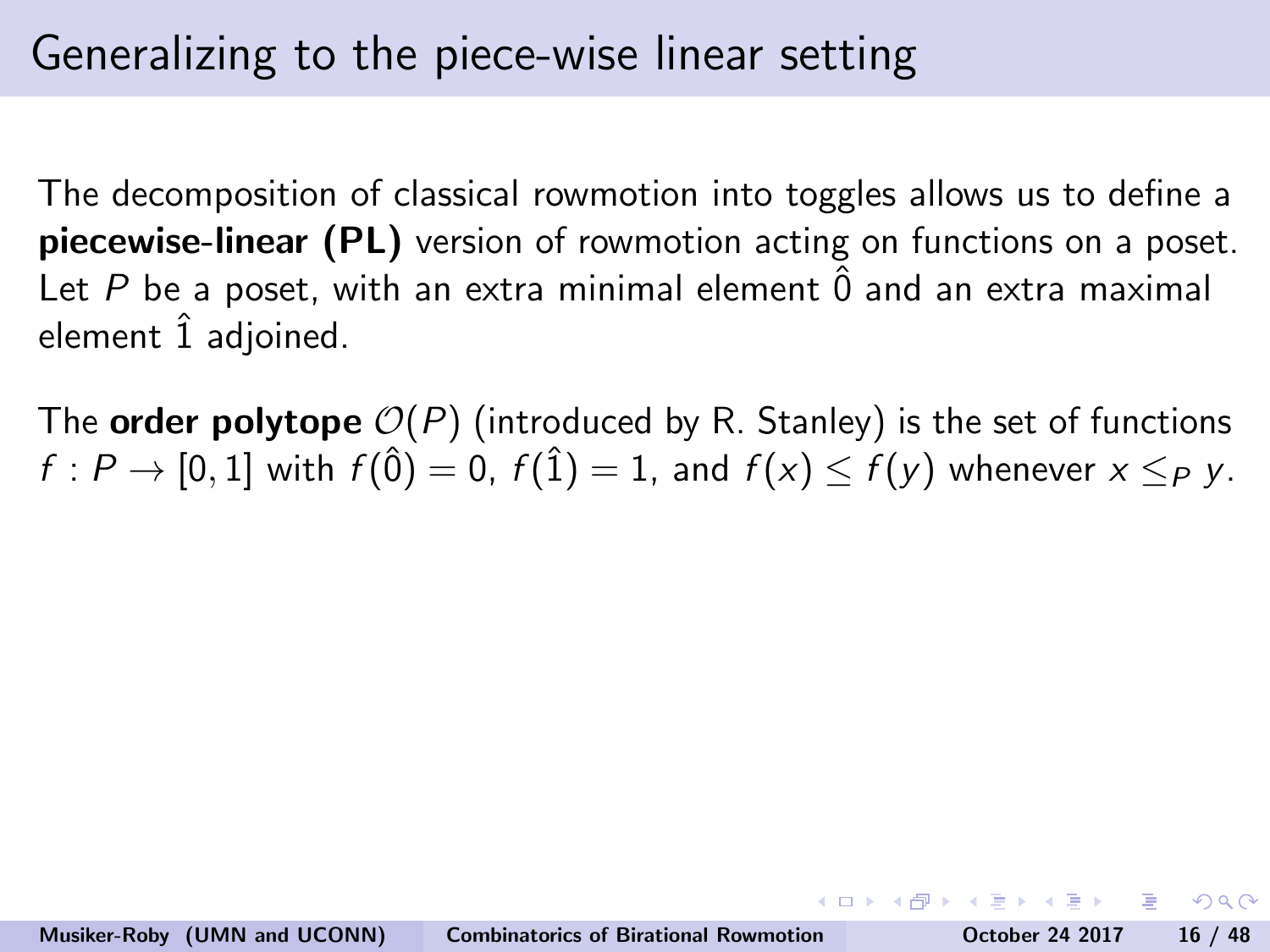The decomposition of classical rowmotion into toggles allows us to define a piecewise-linear (PL) version of rowmotion acting on functions on a poset. Let P be a poset, with an extra minimal element  $\hat{0}$  and an extra maximal element  $\hat{1}$  adjoined.

The **order polytope**  $O(P)$  (introduced by R. Stanley) is the set of functions  $f: P \to [0, 1]$  with  $f(\hat{0}) = 0$ ,  $f(\hat{1}) = 1$ , and  $f(x) < f(y)$  whenever  $x \leq_P y$ .

For each  $x \in P$ , define the flip-map  $\sigma_x : \mathcal{O}(P) \to \mathcal{O}(P)$  sending f to the unique f' satisfying

$$
f'(y) = \begin{cases} f(y) & \text{if } y \neq x, \\ \min_{z \to x} f(z) + \max_{w < x} f(w) - f(x) & \text{if } y = x, \end{cases}
$$

where  $z \rightarrow x$  means z covers x and  $w \leftarrow x$  means x covers w.

KID KAPIKIEIKIEIK EI KOQO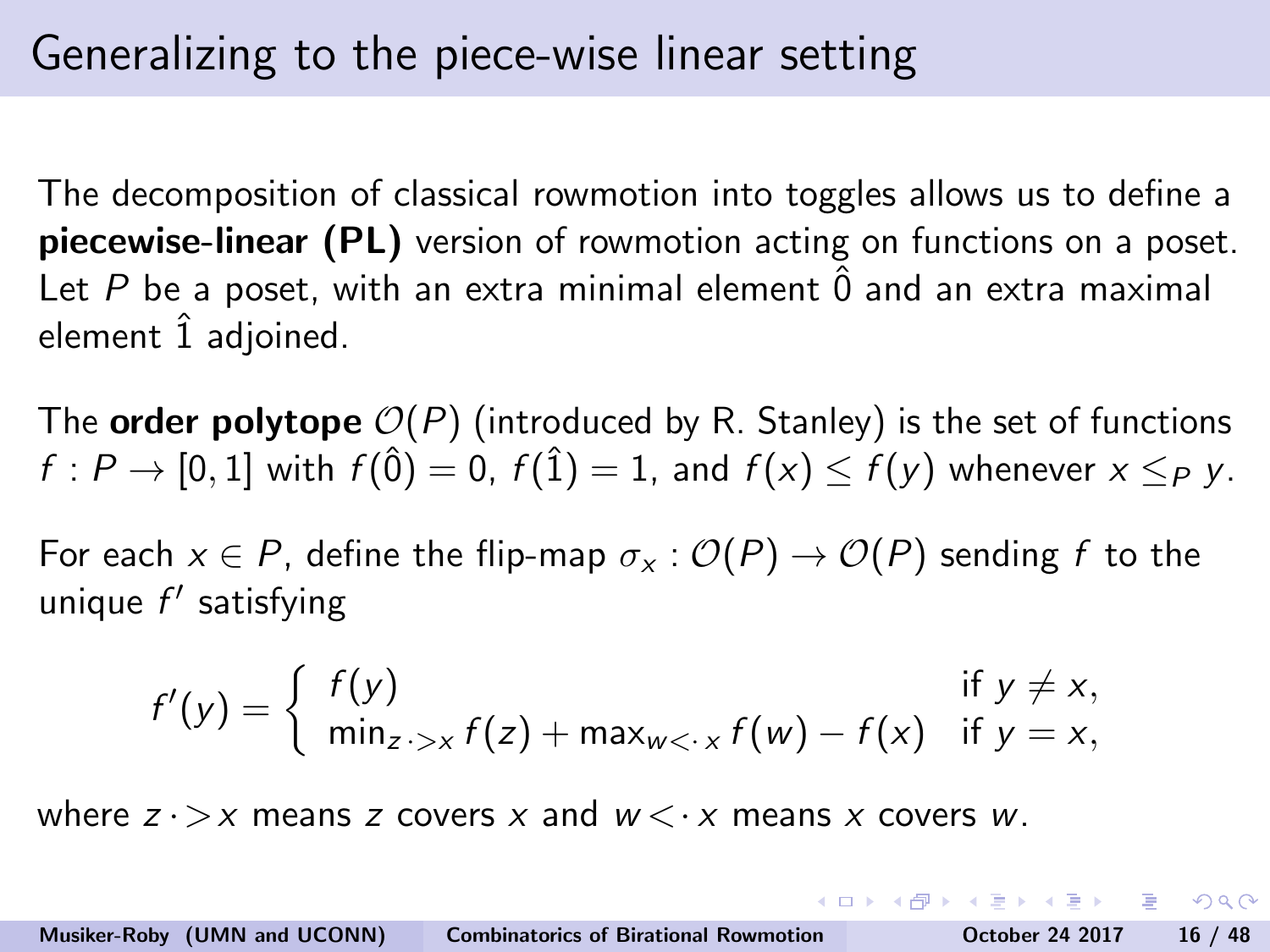## Generalizing to the piece-wise linear setting

For each  $x \in P$ , define the flip-map  $\sigma_x : \mathcal{O}(P) \to \mathcal{O}(P)$  sending f to the unique f' satisfying

$$
f'(y) = \begin{cases} f(y) & \text{if } y \neq x, \\ \min_{z \to x} f(z) + \max_{w < x} f(w) - f(x) & \text{if } y = x, \end{cases}
$$

where  $z \rightarrow x$  means z covers x and  $w \leftarrow x$  means x covers w.

Note that the interval  $[\min_{z \to x} f(z), \max_{w < x} f(w)]$  is precisely the set of values that  $f'(x)$  could have so as to satisfy the order-preserving condition.

if  $f'(y) = f(y)$  for all  $y \neq x$ , the map that sends

$$
f(x) \text{ to } \min_{z \to x} f(z) + \max_{w < x} f(w) - f(x)
$$

is just the affine involution that swaps the endpoints.

KID KAPIKIEIKIEIK EI KOQO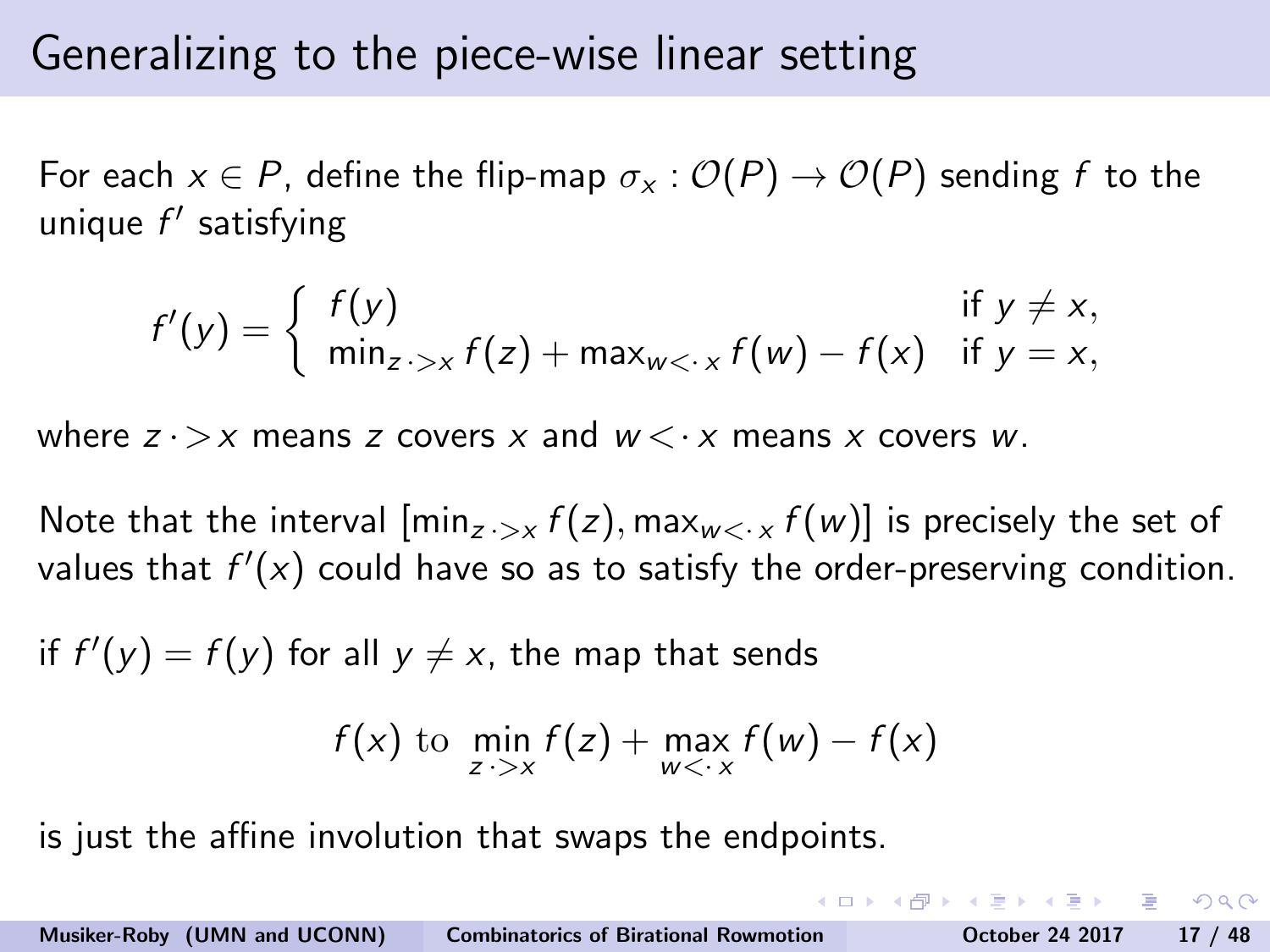## Example of flipping at a node



$$
\min_{z \to x} f(z) + \max_{w < x} f(w) = .7 + .2 = .9
$$

 $f(x) + f'(x) = .4 + .5 = .9$ 

Musiker-Roby (UMN and UCONN) [Combinatorics of Birational Rowmotion](#page-0-0) October 24 2017 18 / 48

 $\leftarrow$   $\Box$ 

 $\overline{AB}$   $\rightarrow$   $\overline{AB}$ 

重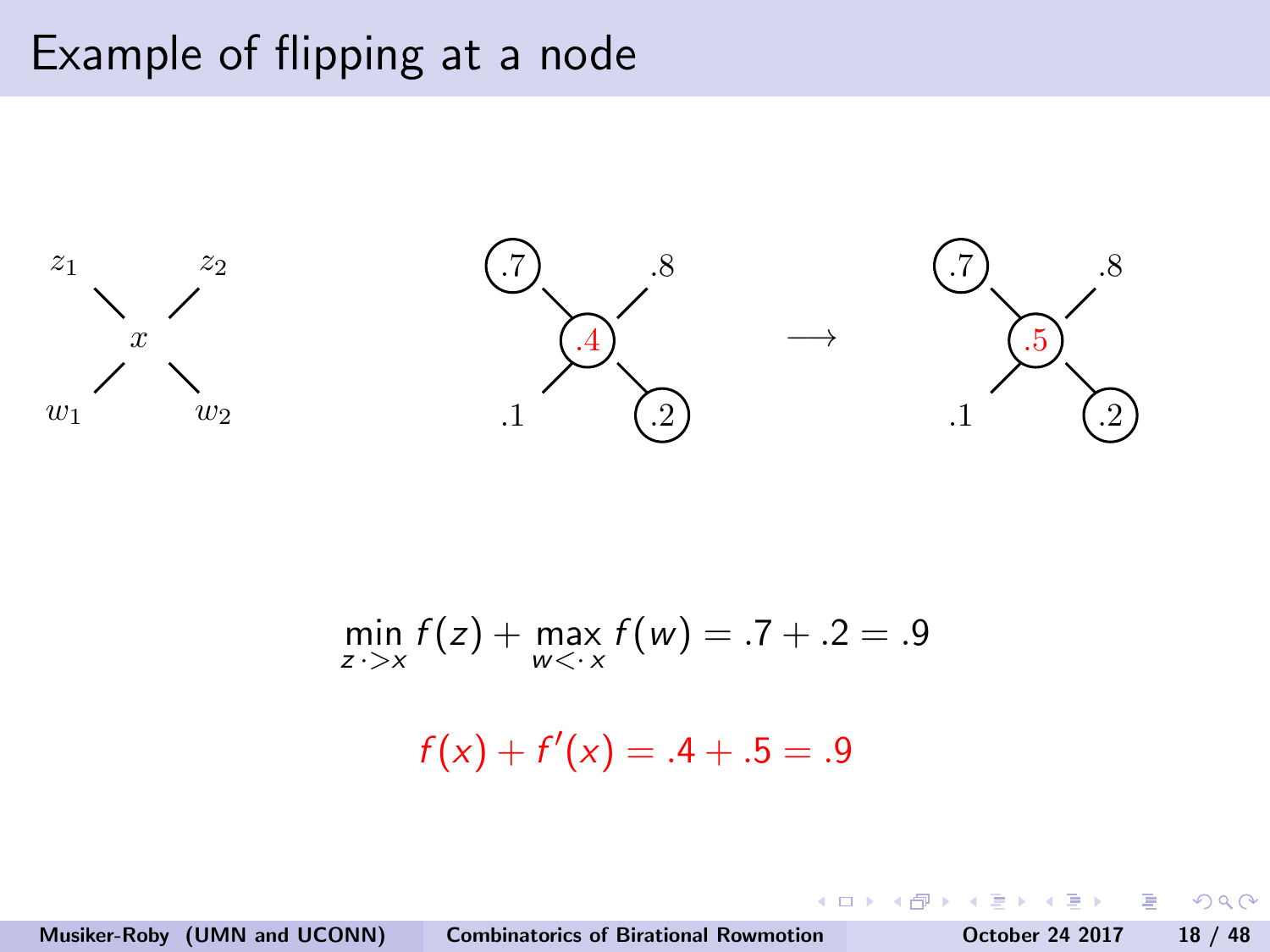# Composing flips

Just as we can apply toggle-maps from top to bottom, we can apply flip-maps from top to bottom, to get piecewise-linear rowmotion:



(We successively flip at  $N = (1, 1)$ ,  $W = (1, 0)$ ,  $E = (0, 1)$ , and  $S = (0, 0)$ in order.) つくい

Musiker-Roby (UMN and UCONN) [Combinatorics of Birational Rowmotion](#page-0-0) October 24 2017 19 / 48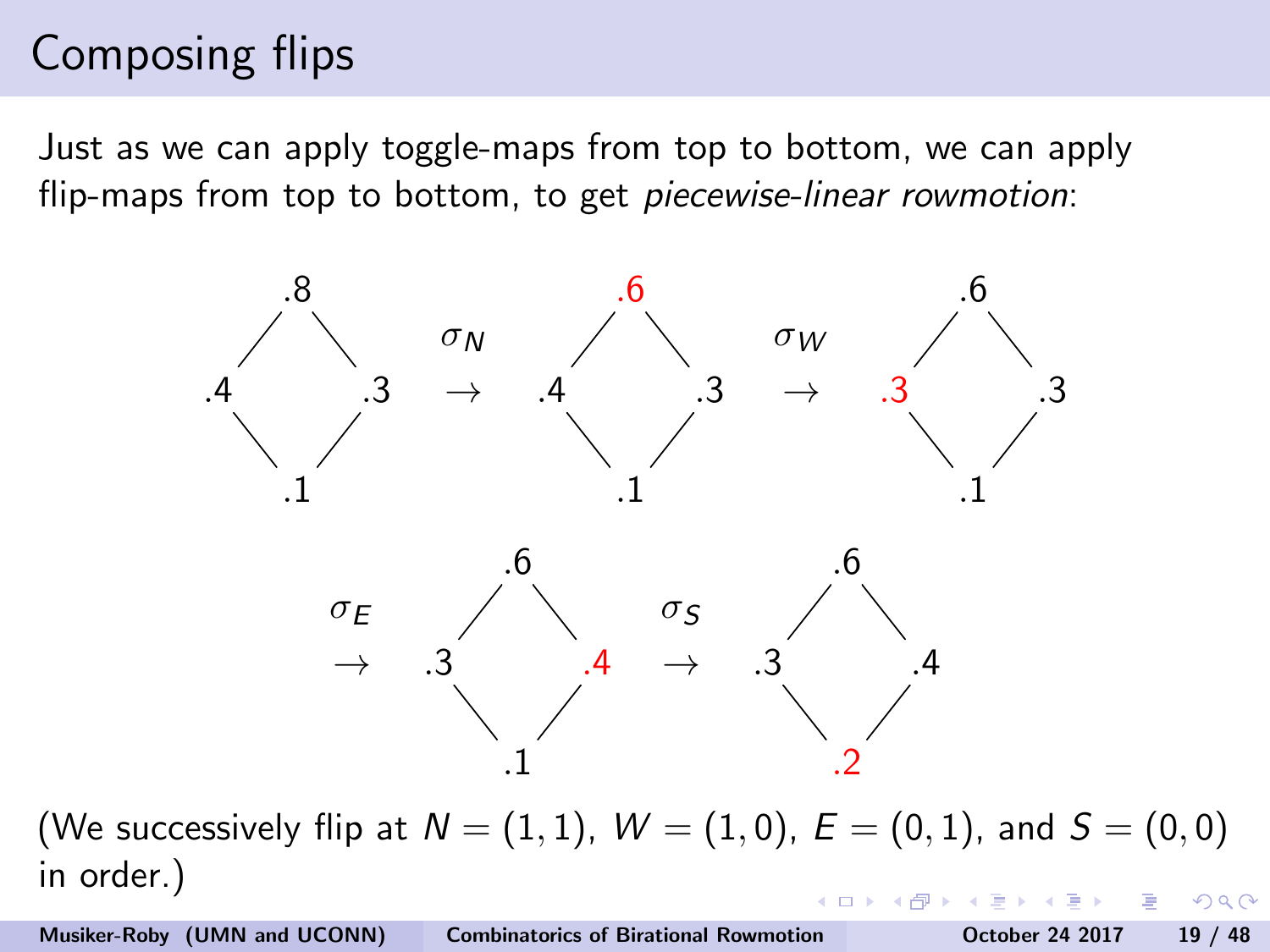For each  $x \in P$ , define the flip-map  $\sigma_x : \mathcal{O}(P) \to \mathcal{O}(P)$  sending f to the unique  $f'$  satisfying

$$
f'(y) = \begin{cases} f(y) & \text{if } y \neq x, \\ \min_{z \to x} f(z) + \max_{w < x} f(w) - f(x) & \text{if } y = x, \end{cases}
$$

where  $z \rightarrow x$  means z covers x and  $w \leftarrow x$  means x covers w. Example:

Start with this order ideal S:

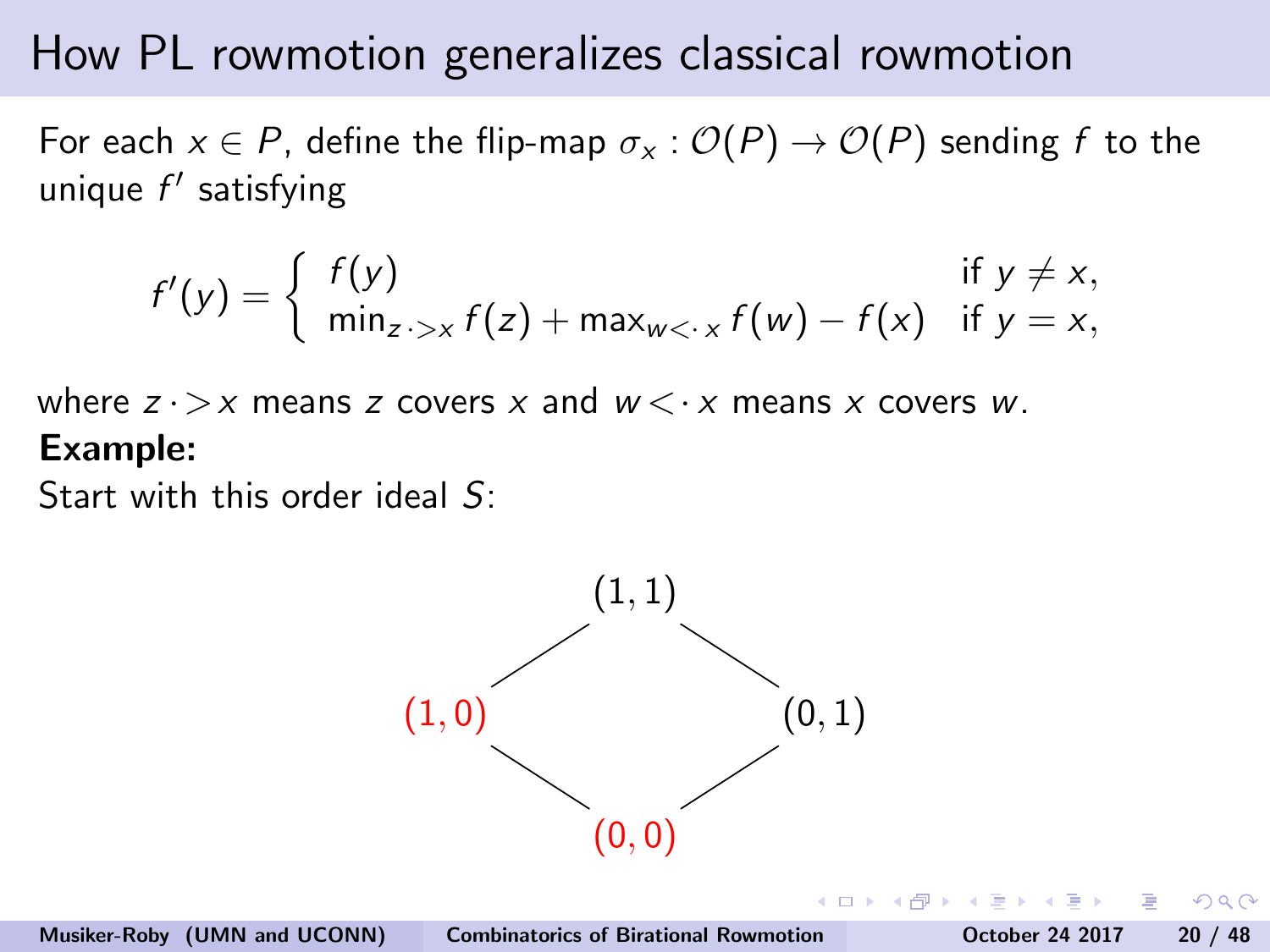For each  $x \in P$ , define the flip-map  $\sigma_x : \mathcal{O}(P) \to \mathcal{O}(P)$  sending f to the unique f' satisfying

$$
f'(y) = \begin{cases} f(y) & \text{if } y \neq x, \\ \min_{z \to x} f(z) + \max_{w < x} f(w) - f(x) & \text{if } y = x, \end{cases}
$$

where  $z \rightarrow x$  means z covers x and  $w \leq x$  means x covers w. Example:

Translated to the PL setting:

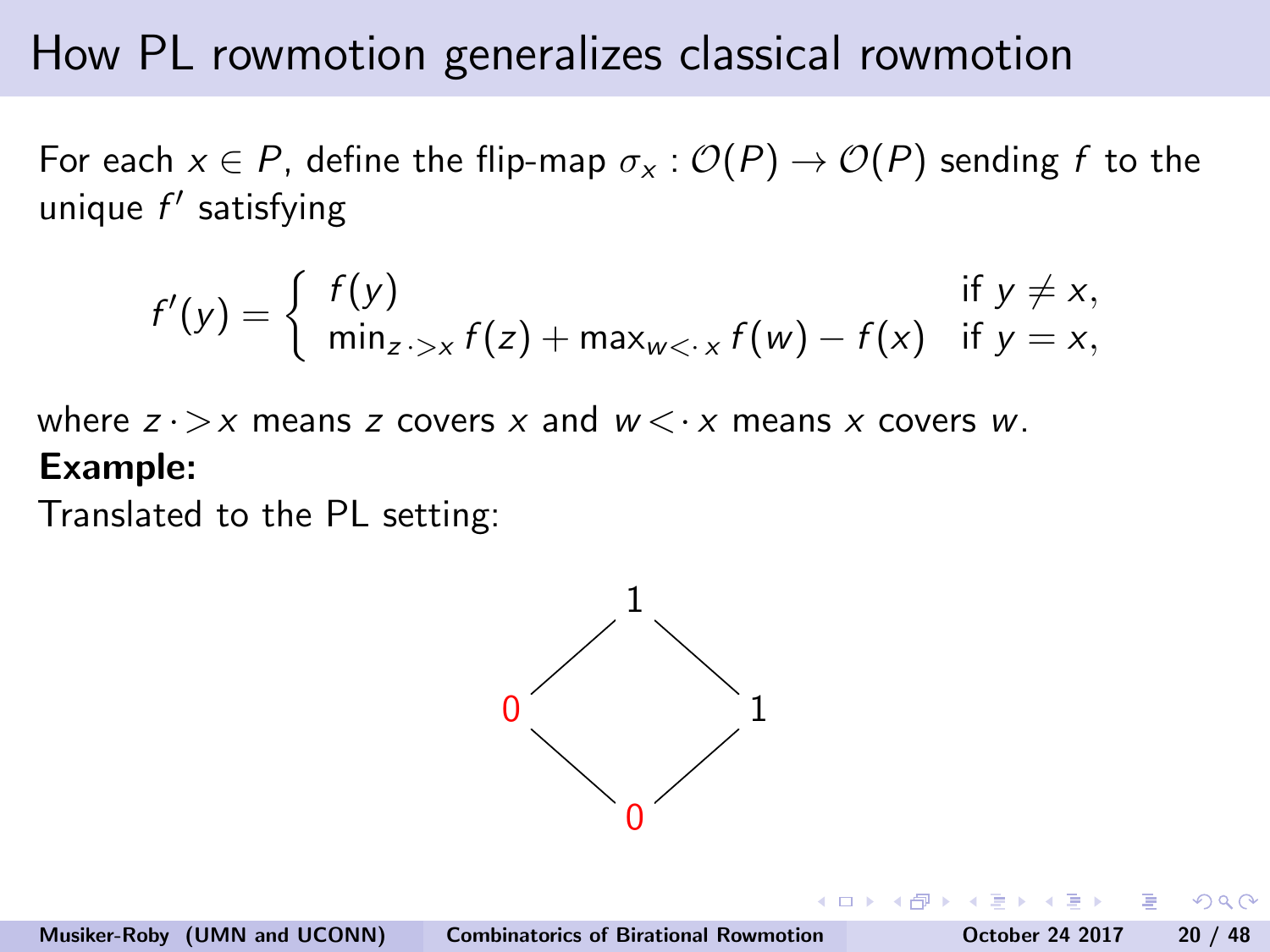For each  $x \in P$ , define the flip-map  $\sigma_x : \mathcal{O}(P) \to \mathcal{O}(P)$  sending f to the unique  $f'$  satisfying

$$
f'(y) = \begin{cases} f(y) & \text{if } y \neq x, \\ \min_{z \to x} f(z) + \max_{w < x} f(w) - f(x) & \text{if } y = x, \end{cases}
$$

where  $z \rightarrow x$  means z covers x and  $w \leftarrow x$  means x covers w. Example:

First apply  $t_{(1,1)}$ , which changes nothing:

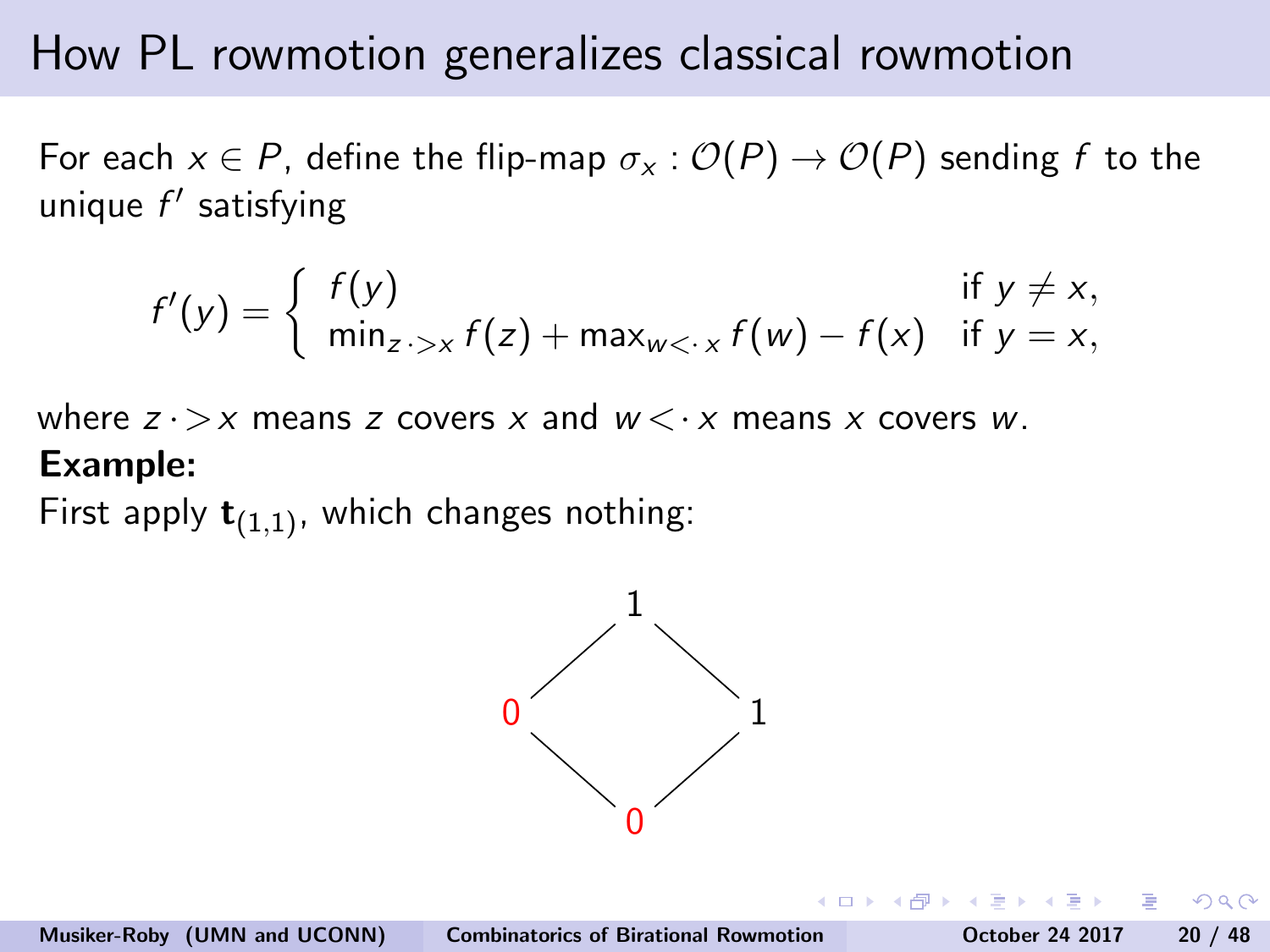For each  $x \in P$ , define the flip-map  $\sigma_x : \mathcal{O}(P) \to \mathcal{O}(P)$  sending f to the unique  $f'$  satisfying

$$
f'(y) = \begin{cases} f(y) & \text{if } y \neq x, \\ \min_{z \to x} f(z) + \max_{w < x} f(w) - f(x) & \text{if } y = x, \end{cases}
$$

where  $z \rightarrow x$  means z covers x and  $w \leftarrow x$  means x covers w. Example:

Then apply  $t_{(1,0)}$ , which removes  $(1,0)$  from the order ideal:

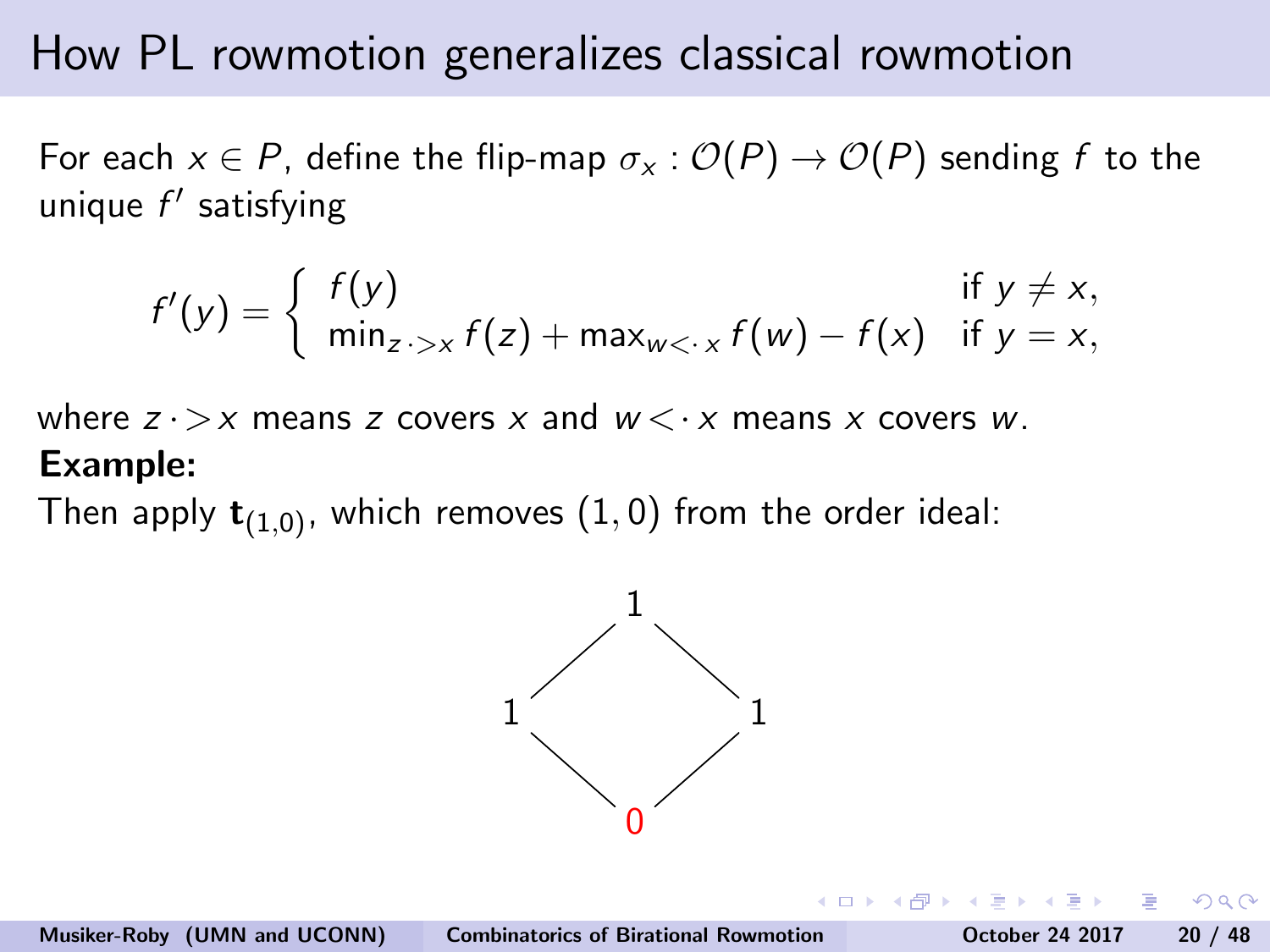For each  $x \in P$ , define the flip-map  $\sigma_x : \mathcal{O}(P) \to \mathcal{O}(P)$  sending f to the unique  $f'$  satisfying

$$
f'(y) = \begin{cases} f(y) & \text{if } y \neq x, \\ \min_{z \to x} f(z) + \max_{w < x} f(w) - f(x) & \text{if } y = x, \end{cases}
$$

where  $z \rightarrow x$  means z covers x and  $w \leftarrow x$  means x covers w. Example:

Then apply  $\mathbf{t}_{(0,1)}$ , which adds  $(0,1)$  to the order ideal:

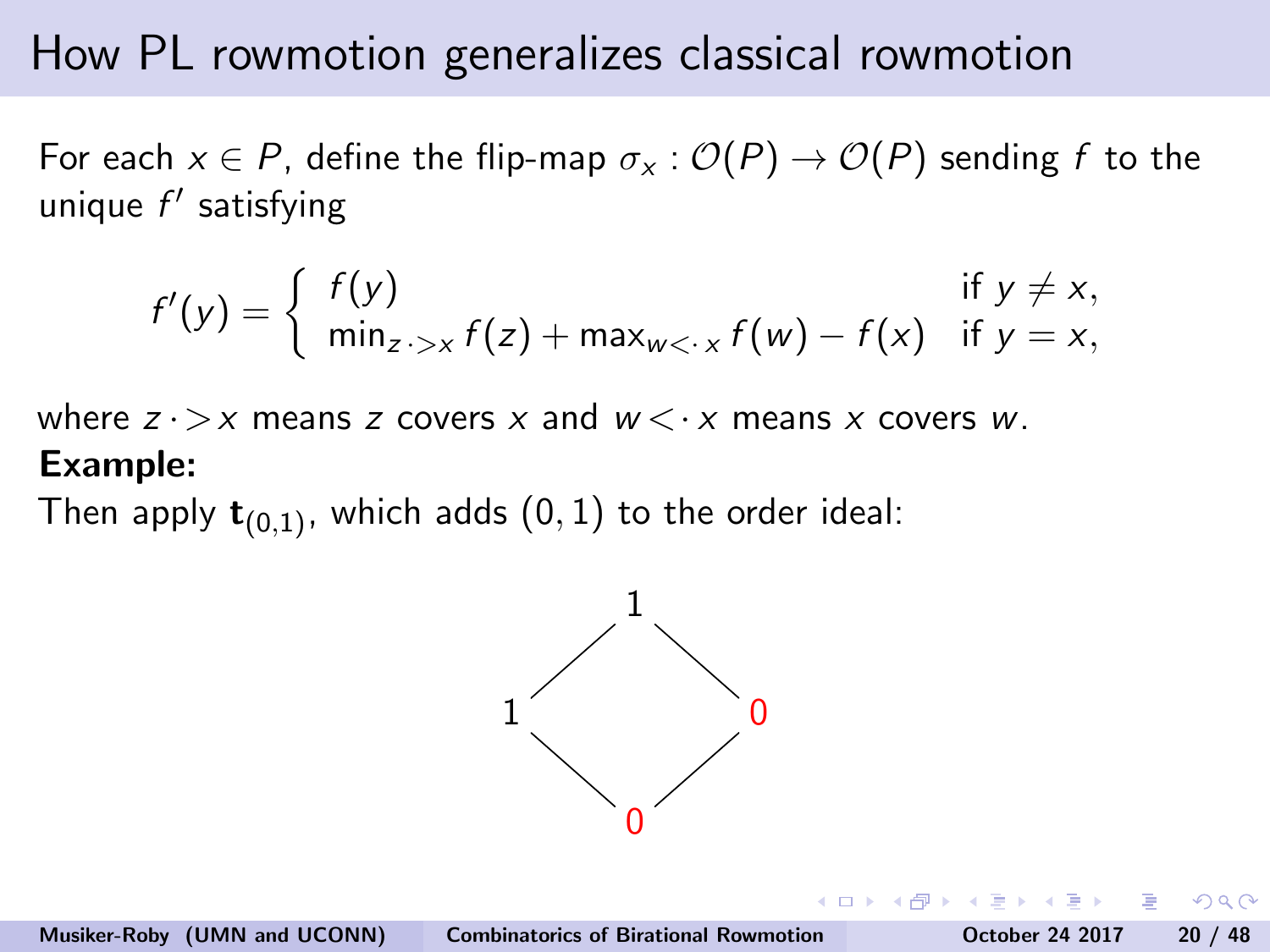For each  $x \in P$ , define the flip-map  $\sigma_x : \mathcal{O}(P) \to \mathcal{O}(P)$  sending f to the unique  $f'$  satisfying

$$
f'(y) = \begin{cases} f(y) & \text{if } y \neq x, \\ \min_{z \to x} f(z) + \max_{w < x} f(w) - f(x) & \text{if } y = x, \end{cases}
$$

where  $z \rightarrow x$  means z covers x and  $w \leftarrow x$  means x covers w. Example:

Finally apply  $t_{(0,0)}$ , which changes nothing:

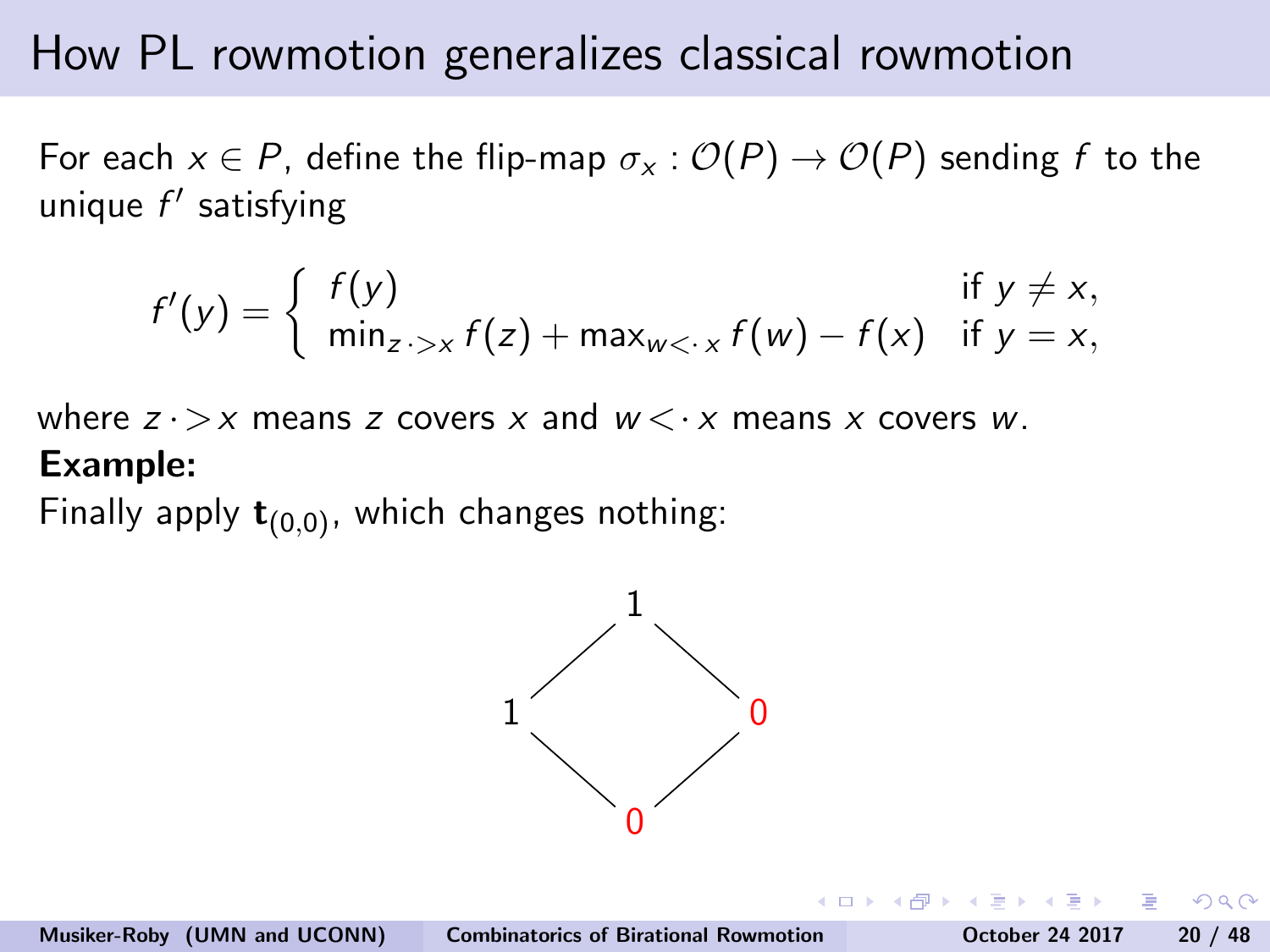For each  $x \in P$ , define the flip-map  $\sigma_x : \mathcal{O}(P) \to \mathcal{O}(P)$  sending f to the unique  $f'$  satisfying

$$
f'(y) = \begin{cases} f(y) & \text{if } y \neq x, \\ \min_{z \to x} f(z) + \max_{w < x} f(w) - f(x) & \text{if } y = x, \end{cases}
$$

where  $z \rightarrow x$  means z covers x and  $w \leftarrow x$  means x covers w. Example:

So this is  $S \longrightarrow r(S)$ :



Musiker-Roby (UMN and UCONN) [Combinatorics of Birational Rowmotion](#page-0-0) October 24 2017 20 / 48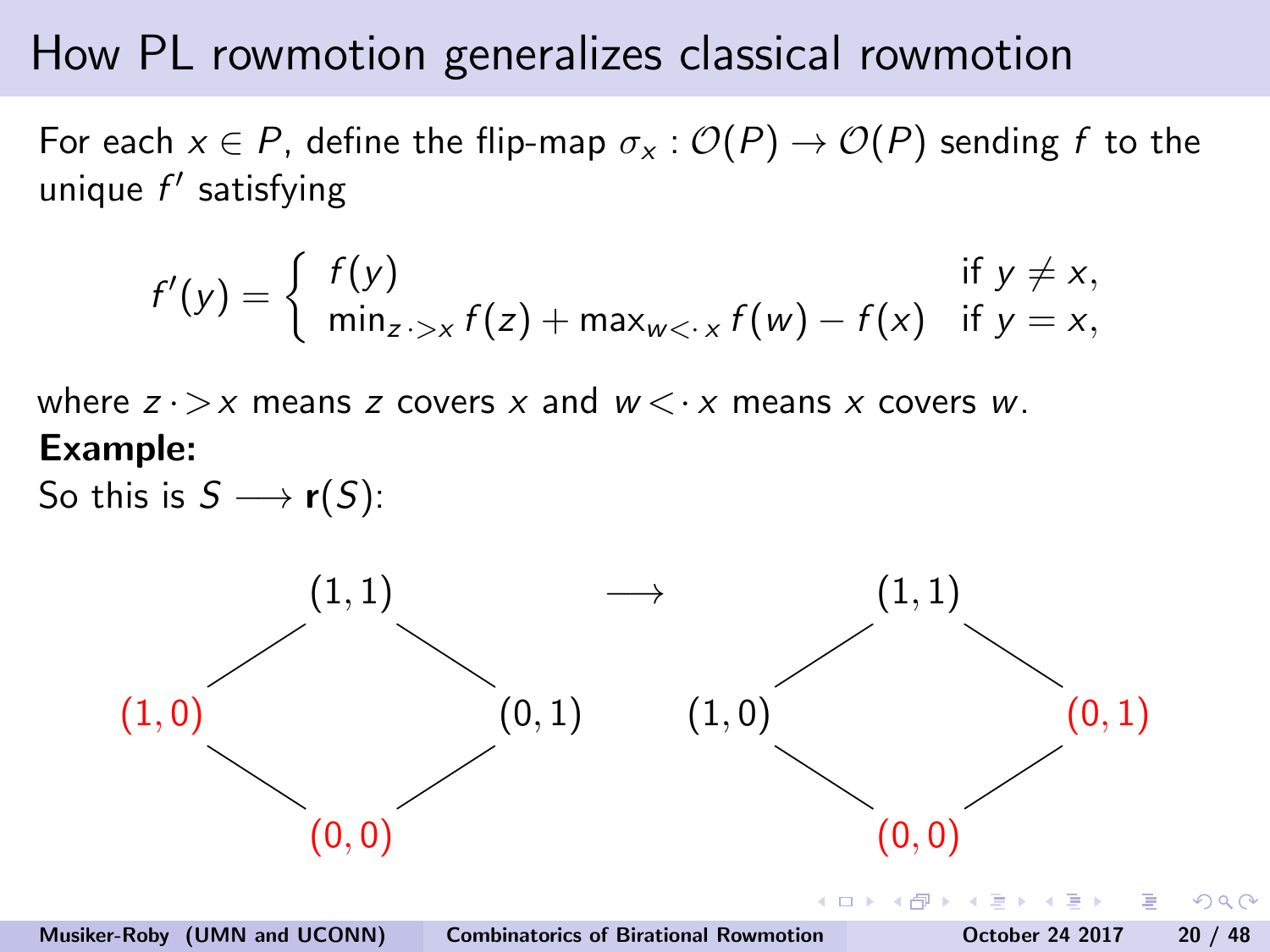# De-tropicalizing to birational maps

In the so-called *tropical semiring*, one replaces the standard binary ring operations  $(+, \cdot)$  with the tropical operations (max, +). In the piecewise-linear (PL) category of the order polytope studied above, our flipping-map at x replaced the value of a function  $f : P \rightarrow [0,1]$  at a point  $x \in P$  with  $f'$ , where

$$
f'(x) := \min_{z \to x} f(z) + \max_{w < x} f(w) - f(x)
$$

We can"detropicalize" this flip map and apply it to an assignment  $f: P \to \mathbb{R}(x)$  of rational functions to the nodes of the poset, using that  $min(z_i) = -max(-z_i)$ , to get

$$
f'(x) = \frac{\sum_{w < \cdot x} f(w)}{f(x) \sum_{z \cdot > x} \frac{1}{f(z)}}
$$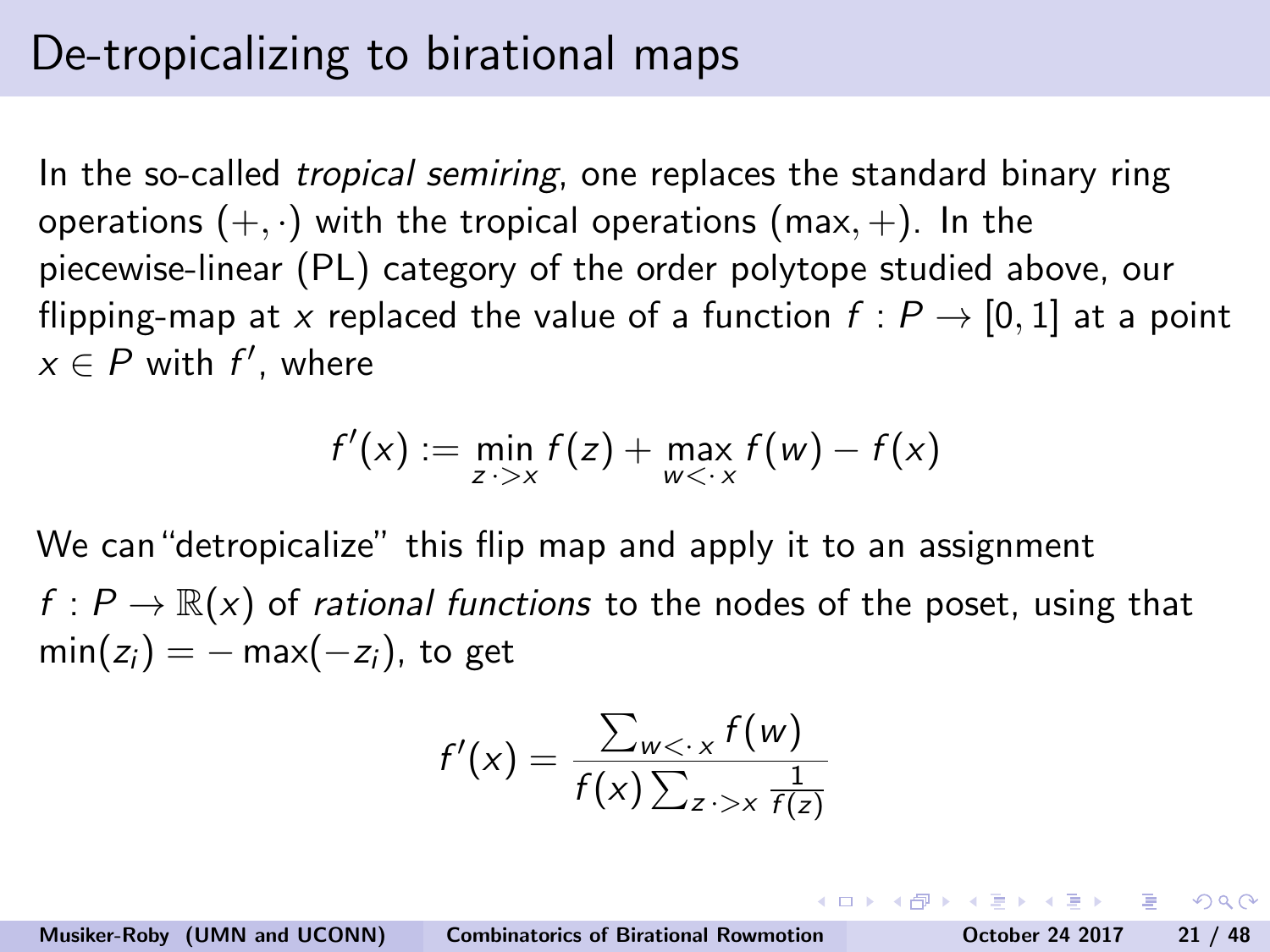# Generalizing to the birational setting

- The rowmotion map **r** is a map of 0-1 labelings of P. It has a natural generalization to labelings of  $P$  by real numbers in  $[0, 1]$ , i.e., the order polytope of P. Toggles get replaced by piecewise-linear toggling operations that involve max, min, and  $+$ .
- Detropicalizing these toggles leads to the definition below of birational toggling. Results at the birational level imply those at the order polytope and combinatorial level.
- This is originally due to Einstein and Propp [\[EiPr13,](#page-112-0) [EiPr14\]](#page-112-1). Another exposition of these ideas can be found in [\[Rob16\]](#page-113-0), from the IMA volume Recent Trends in Combinatorics.

KID KAPIKIEIKIEIK EI KOQO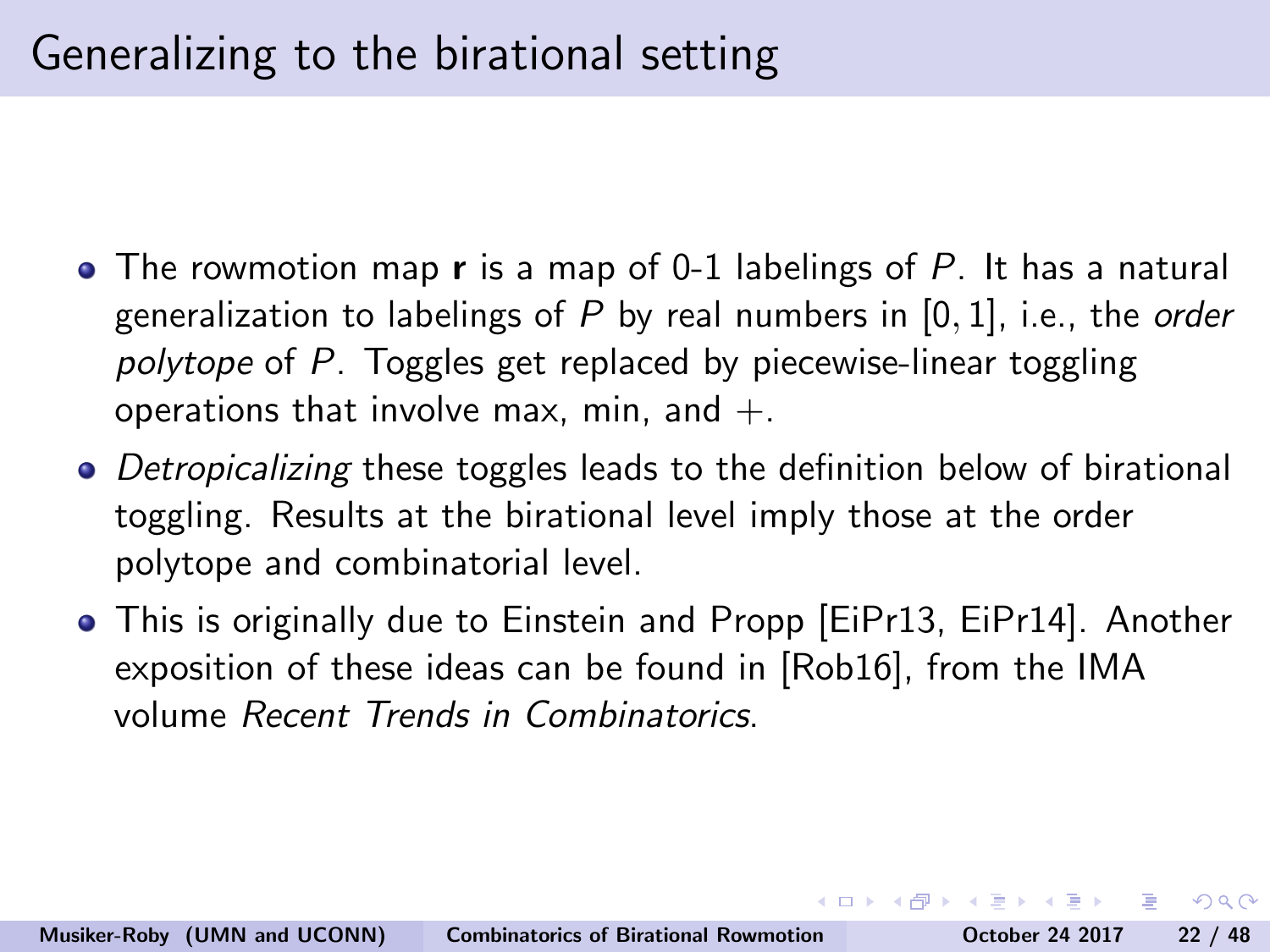- <span id="page-54-0"></span>• Let P be a finite poset. We define  $\widehat{P}$  to be the poset obtained by adjoining two new elements  $0$  and  $1$  to  $P$  and forcing
	- 0 to be less than every other element, and
	- 1 to be greater than every other element.
- $\bullet$  Let  $\mathbb K$  be a field.
- A K-labelling of P will mean a function  $\widehat{P} \to \mathbb{K}$ .
- The values of such a function will be called the labels of the labelling.
- We will represent labellings by drawing the labels on the vertices of the Hasse diagram of  $\tilde{P}$ .

 $\Omega$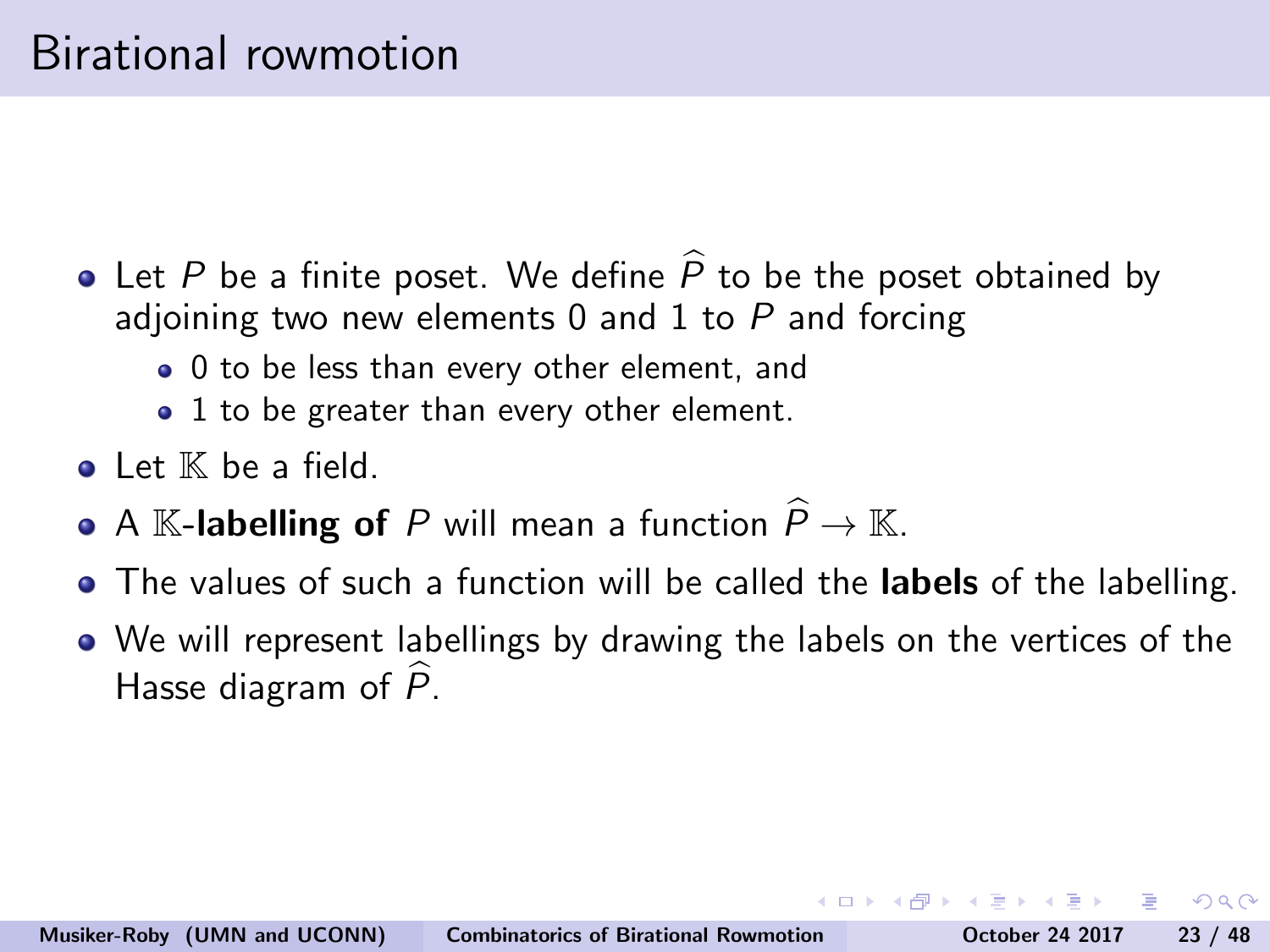## <span id="page-55-0"></span>Birational rowmotion

• For any  $v \in P$ , define the **birational** v-**toggle** as the rational map  $T_v : \mathbb{K}^P \dashrightarrow \mathbb{K}^P$  defined by

$$
(T_v f)(w) = \begin{cases} f(w), & \text{if } w \neq v; \\ \frac{\sum\limits_{u \in \widehat{P}_v} f(u)}{\sum\limits_{u \in V} \frac{1}{f(u)}}, & \text{if } w = v \\ \frac{\sum\limits_{u \in \widehat{P}_v} \frac{1}{f(u)}}{\sum\limits_{u \geq v} \frac{1}{v \geq v}} \end{cases}
$$

for all  $w \in \widehat{P}$ .

• That is,

- $\bullet$  invert the label at  $v$ .
- multiply by the sum of the labels at vertices covered by  $v$ .
- multiply by the parallel sum of the label[s a](#page-54-0)t [v](#page-56-0)[e](#page-57-0)[rt](#page-55-0)[ic](#page-56-0)e[s](#page-0-0) [c](#page-0-0)[ov](#page-113-1)[er](#page-0-0)[ing](#page-113-1) [v](#page-0-0)[.](#page-113-1)

 $\Omega$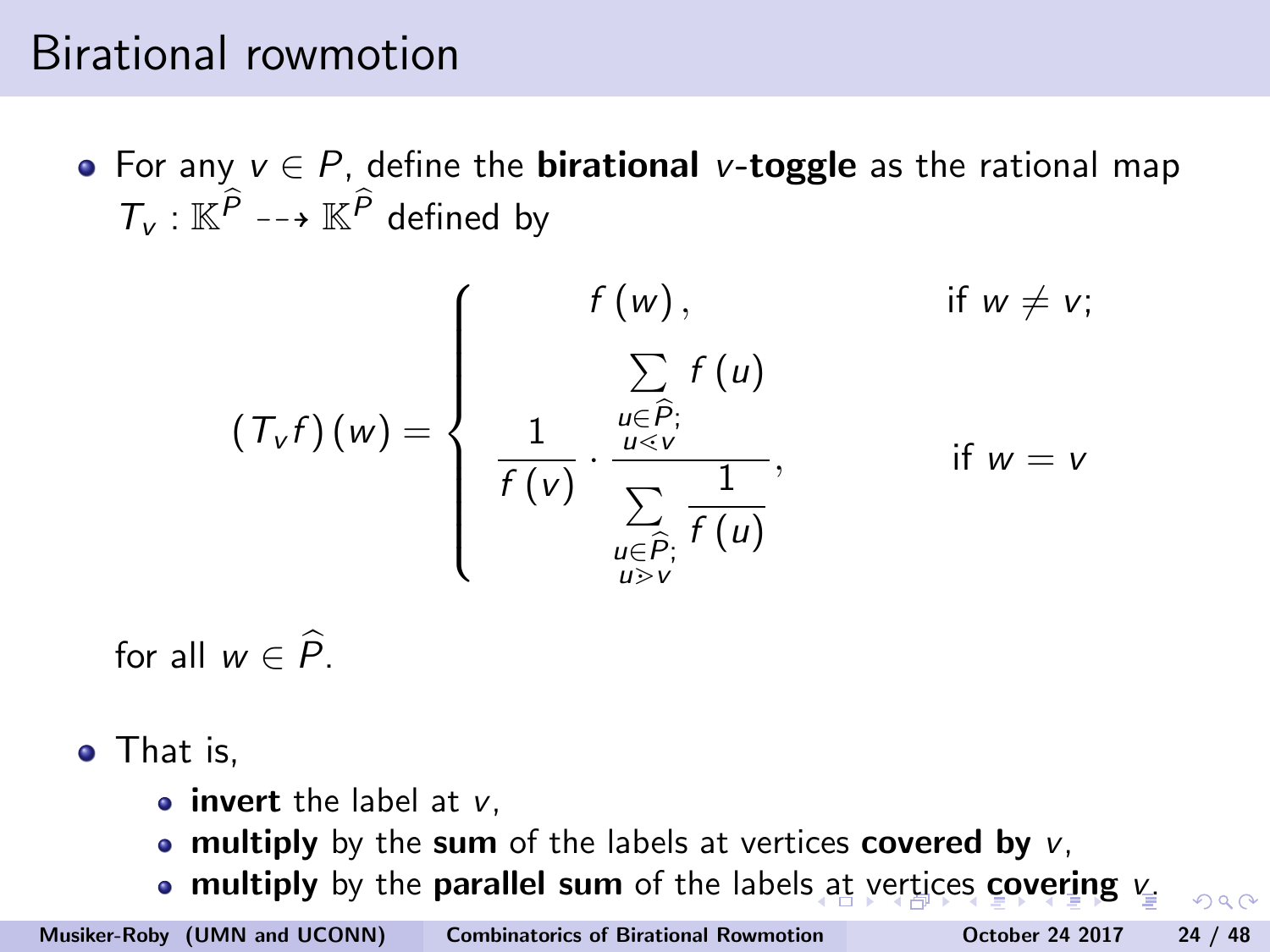## <span id="page-56-0"></span>Birational rowmotion

• For any  $v \in P$ , define the **birational** v-**toggle** as the rational map  $T_v : \mathbb{K}^P \dashrightarrow \mathbb{K}^P$  defined by

$$
\left(T_{v}f\right)(w) = \begin{cases}\n f(w), & \text{if } w \neq v; \\
\sum_{\substack{u \in \widehat{P};\\ \overline{f}(v)}} f(u) & \text{if } w = v \\
\frac{1}{f(v)} \cdot \frac{\sum_{\substack{u \in \widehat{P};\\ \sum_{\substack{u \in \widehat{P};\\ \overline{u} \geq v}}} \frac{1}{f(u)}}{\sqrt{f(v)}}\n\end{cases}
$$

for all  $w \in \widehat{P}$ .

- Notice that this is a **local change** to the label at  $v_i$ ; all other labels stay the same.
- We have  $\mathcal{T}_{\mathsf{v}}^2 = \mathsf{id}$  (on the range of  $\mathcal{T}_{\mathsf{v}}$ ), and  $\mathcal{T}_{\mathsf{v}}$  is a birational map.

 $\equiv$   $\cap$   $\alpha$ 

(ロトラ風) マラトマラト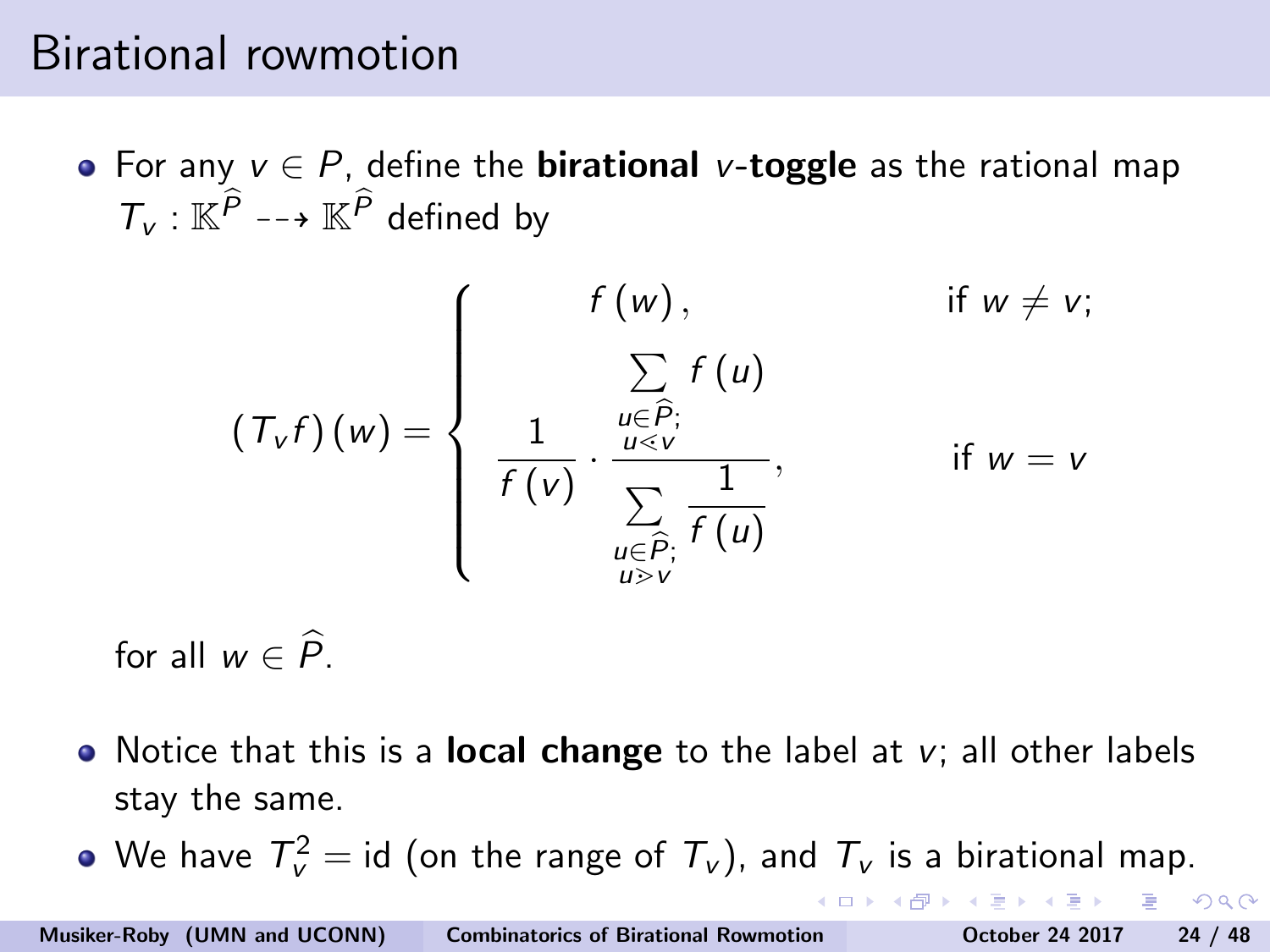#### <span id="page-57-0"></span>• We define **birational rowmotion** as the rational map

$$
\rho_B := \mathcal{T}_{v_1} \circ \mathcal{T}_{v_2} \circ ... \circ \mathcal{T}_{v_n} : \mathbb{K}^{\widehat{P}} \dashrightarrow \mathbb{K}^{\widehat{P}},
$$

where  $(v_1, v_2, ..., v_n)$  is a linear extension of P.

This is indeed independent of the linear extension, because:

ാഹ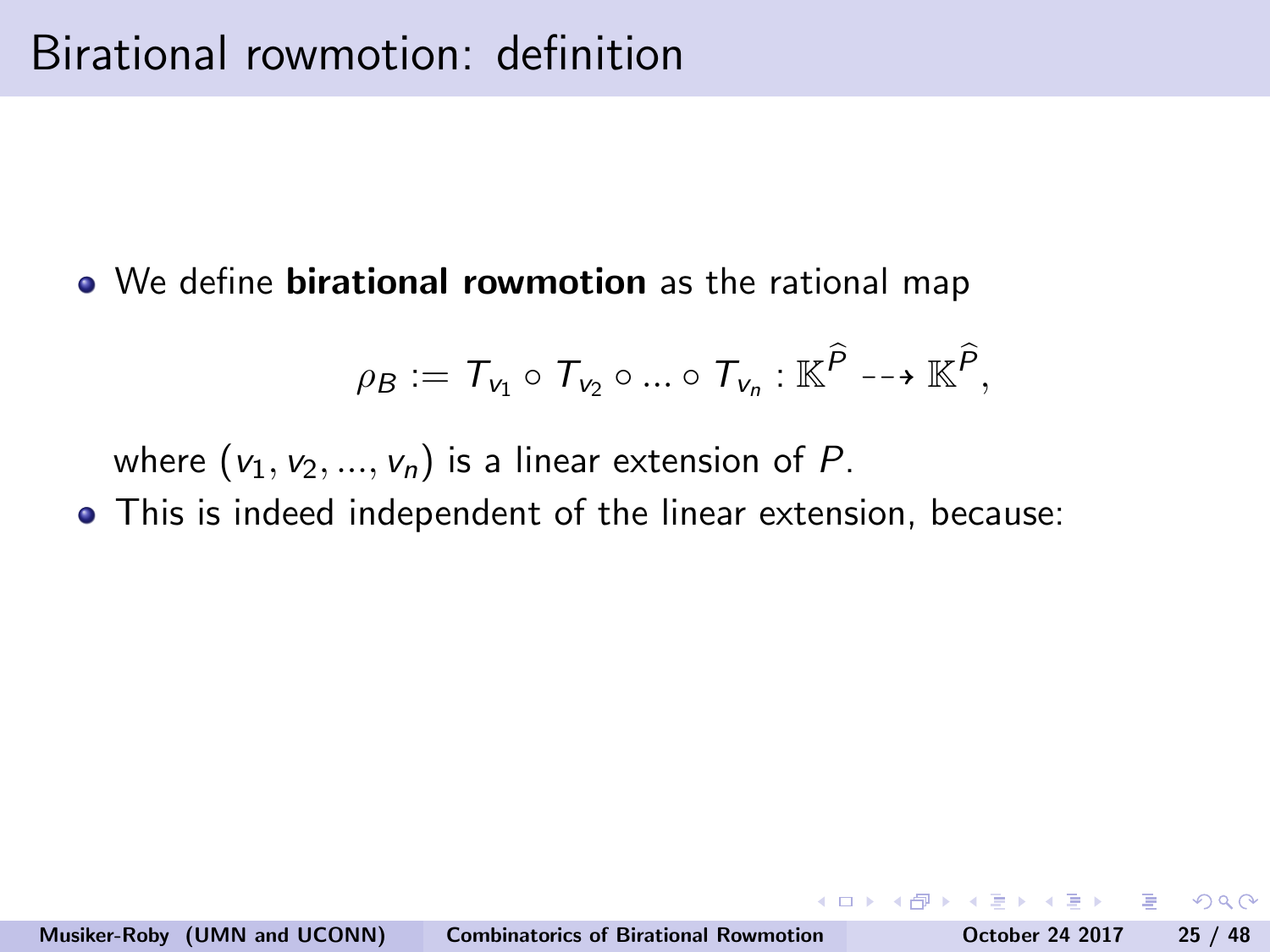<span id="page-58-0"></span>• We define **birational rowmotion** as the rational map

$$
\rho_B := T_{v_1} \circ T_{v_2} \circ ... \circ T_{v_n} : \mathbb{K}^{\widehat{P}} \dashrightarrow \mathbb{K}^{\widehat{P}},
$$

where  $(v_1, v_2, ..., v_n)$  is a linear extension of P.

- This is indeed independent of the linear extension, because:
	- $T_v$  and  $T_w$  commute whenever v and w are incomparable (even whenever they are not adjacent in the Hasse diagram of  $P$ );
	- we can get from any linear extension to any other by switching incomparable adjacent elements.

 $\Omega$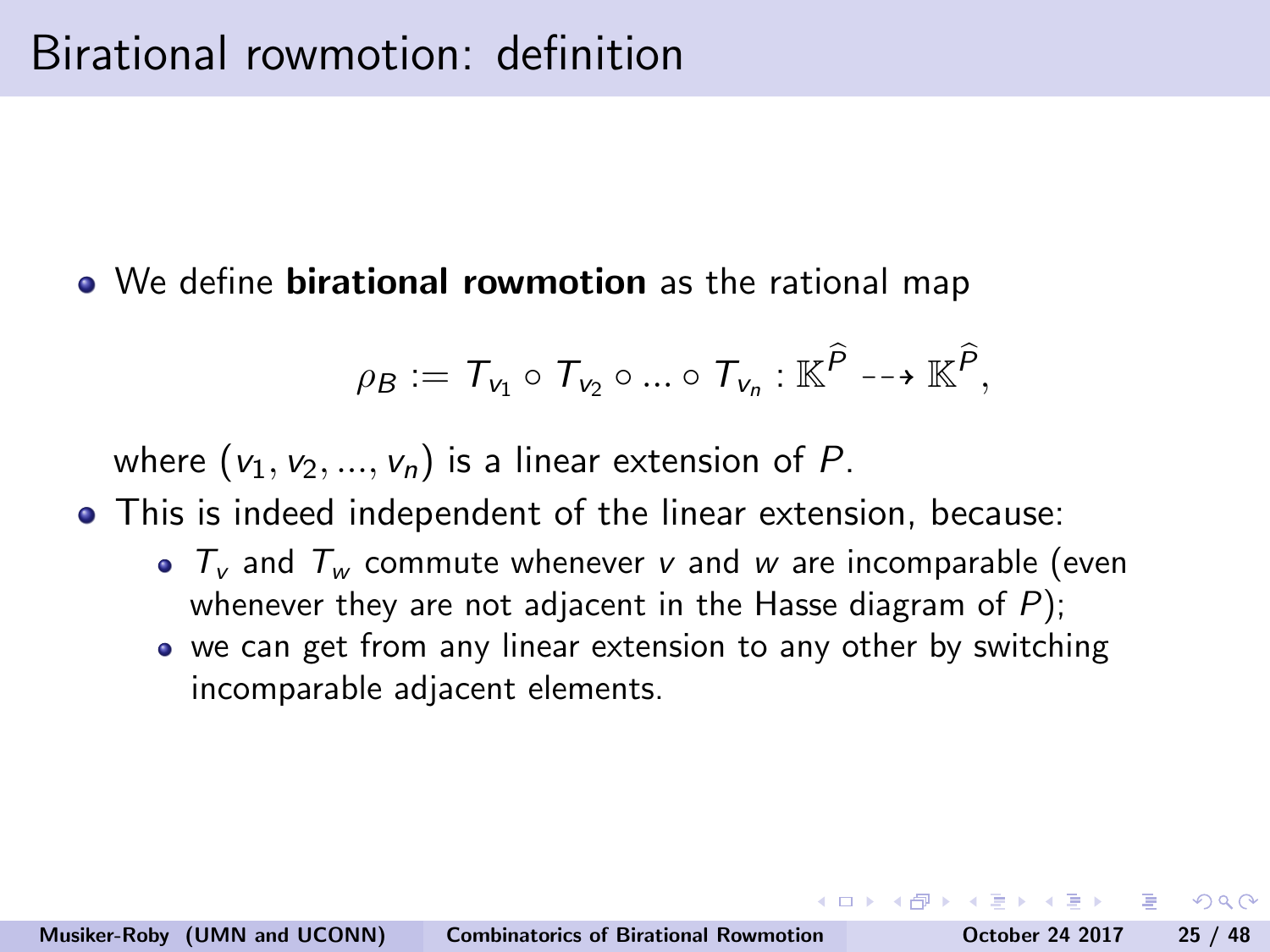# <span id="page-59-0"></span>Birational rowmotion: example

### Example:

Let us "rowmote" a (generic)  $\mathbb K$ -labelling of the  $2 \times 2$ -rectangle:



 $\Omega$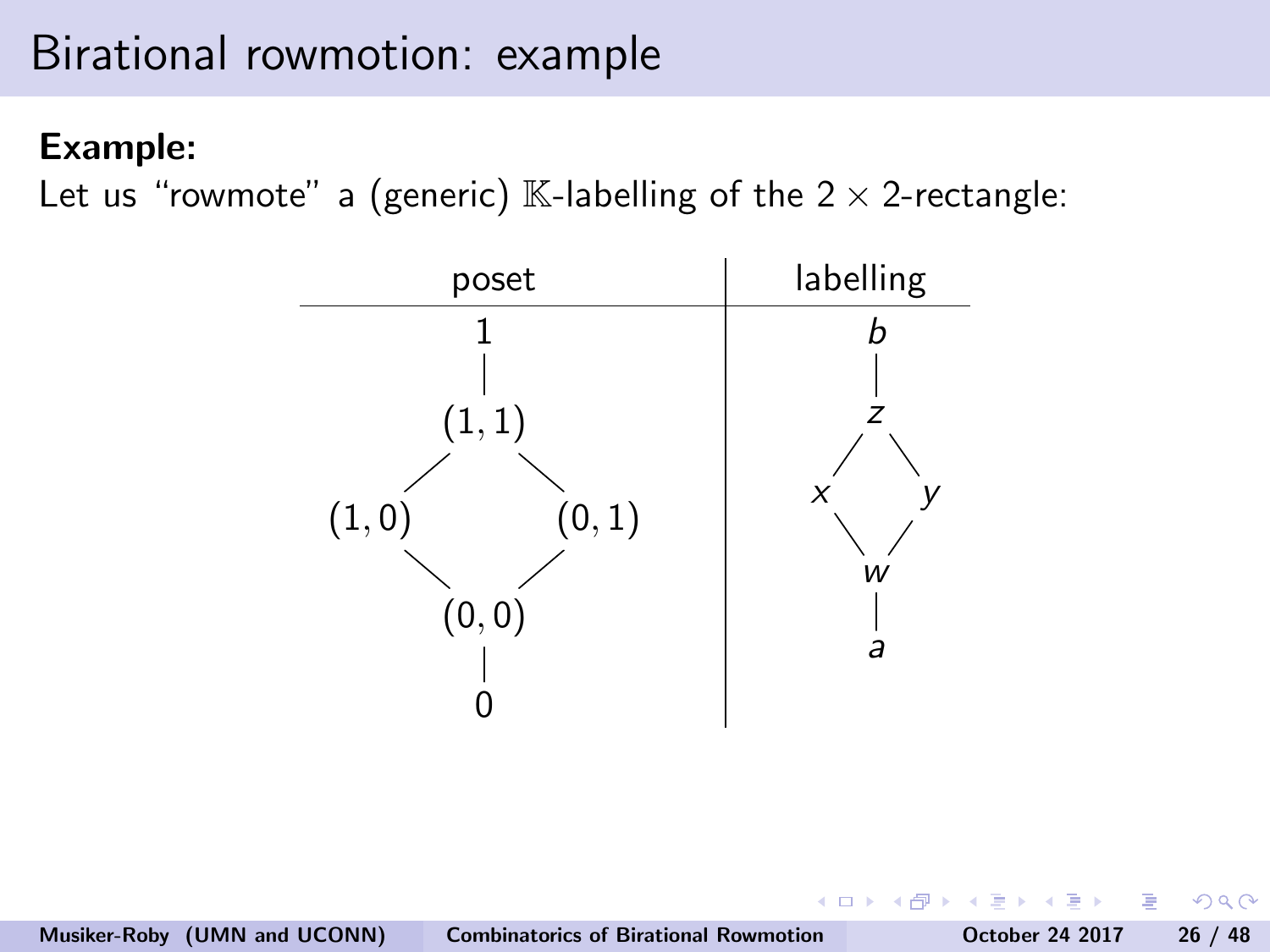# Birational rowmotion: example

### Example:

Let us "rowmote" a (generic) K-labelling of the  $2 \times 2$ -rectangle:



We have  $\rho_B = T_{(0,0)} \circ T_{(0,1)} \circ T_{(1,0)} \circ T_{(1,1)}$ using the linear extension  $((1, 1), (1, 0), (0, 1), (0, 0))$ . That is, toggle in the order "top, left, right, bot[to](#page-59-0)[m"](#page-61-0)[.](#page-58-0) Musiker-Roby (UMN and UCONN) [Combinatorics of Birational Rowmotion](#page-0-0) October 24 2017 26 / 48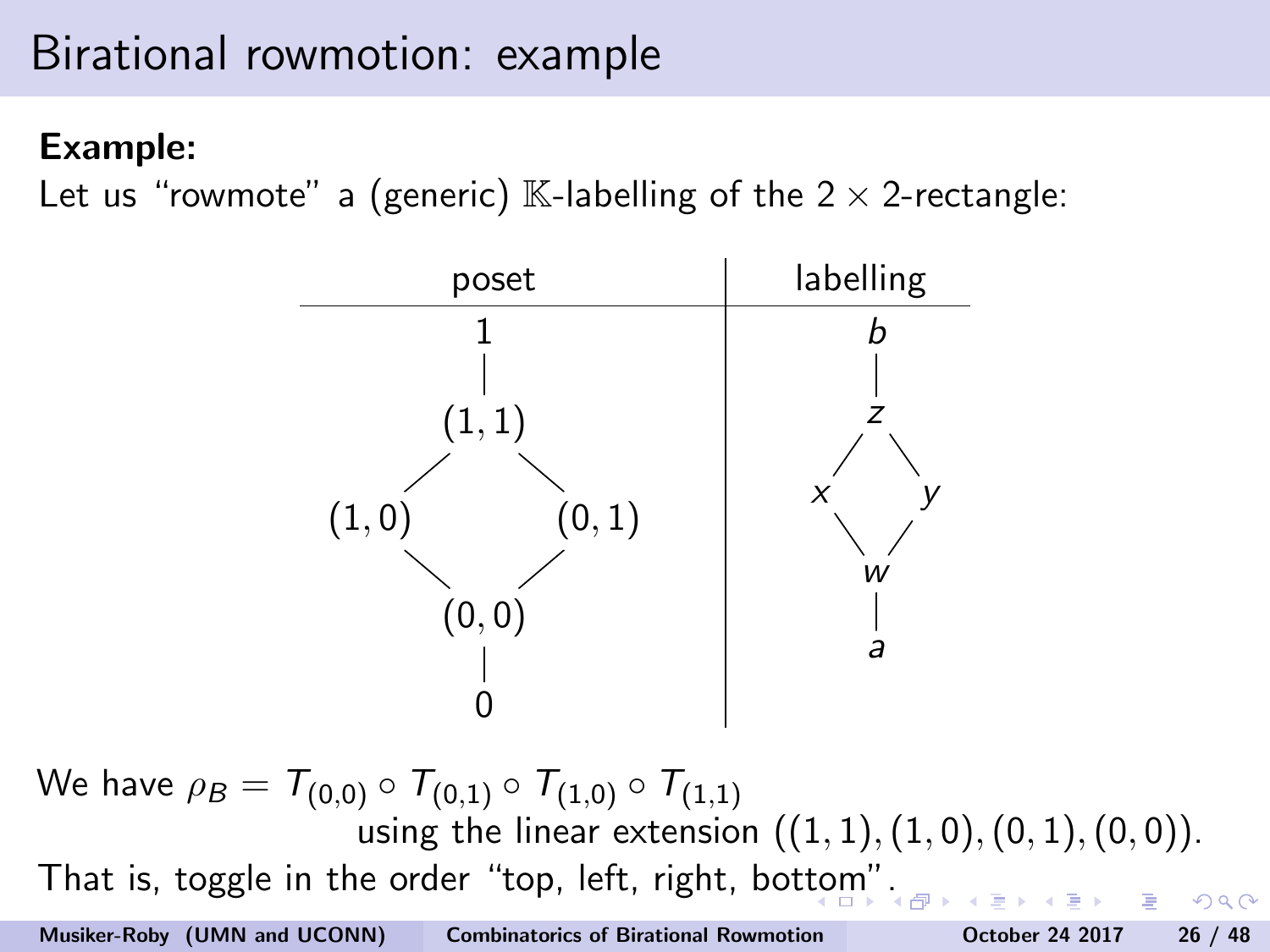<span id="page-61-0"></span>Let us "rowmote" a (generic)  $\mathbb{K}$ -labelling of the 2  $\times$  2-rectangle:



We are using  $\rho_B = T_{(0,0)} \circ T_{(0,1)} \circ T_{(1,0)} \circ T_{(1,1)}$ .

 $200$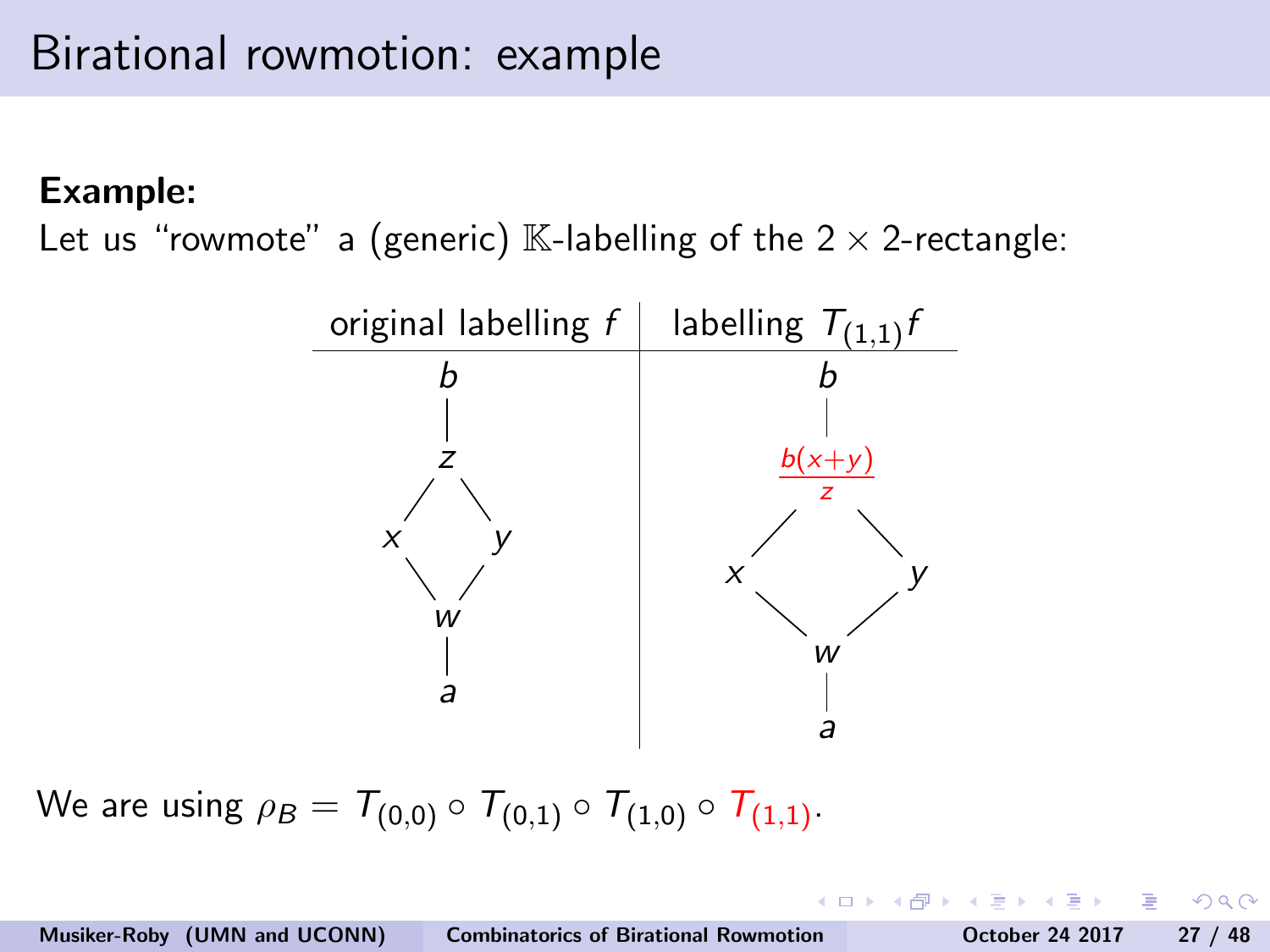Let us "rowmote" a (generic)  $\mathbb{K}$ -labelling of the 2  $\times$  2-rectangle:



We are using  $\rho_B = T_{(0,0)} \circ T_{(0,1)} \circ T_{(1,0)} \circ T_{(1,1)}$ .

Musiker-Roby (UMN and UCONN) [Combinatorics of Birational Rowmotion](#page-0-0) October 24 2017 27 / 48

 $\Omega$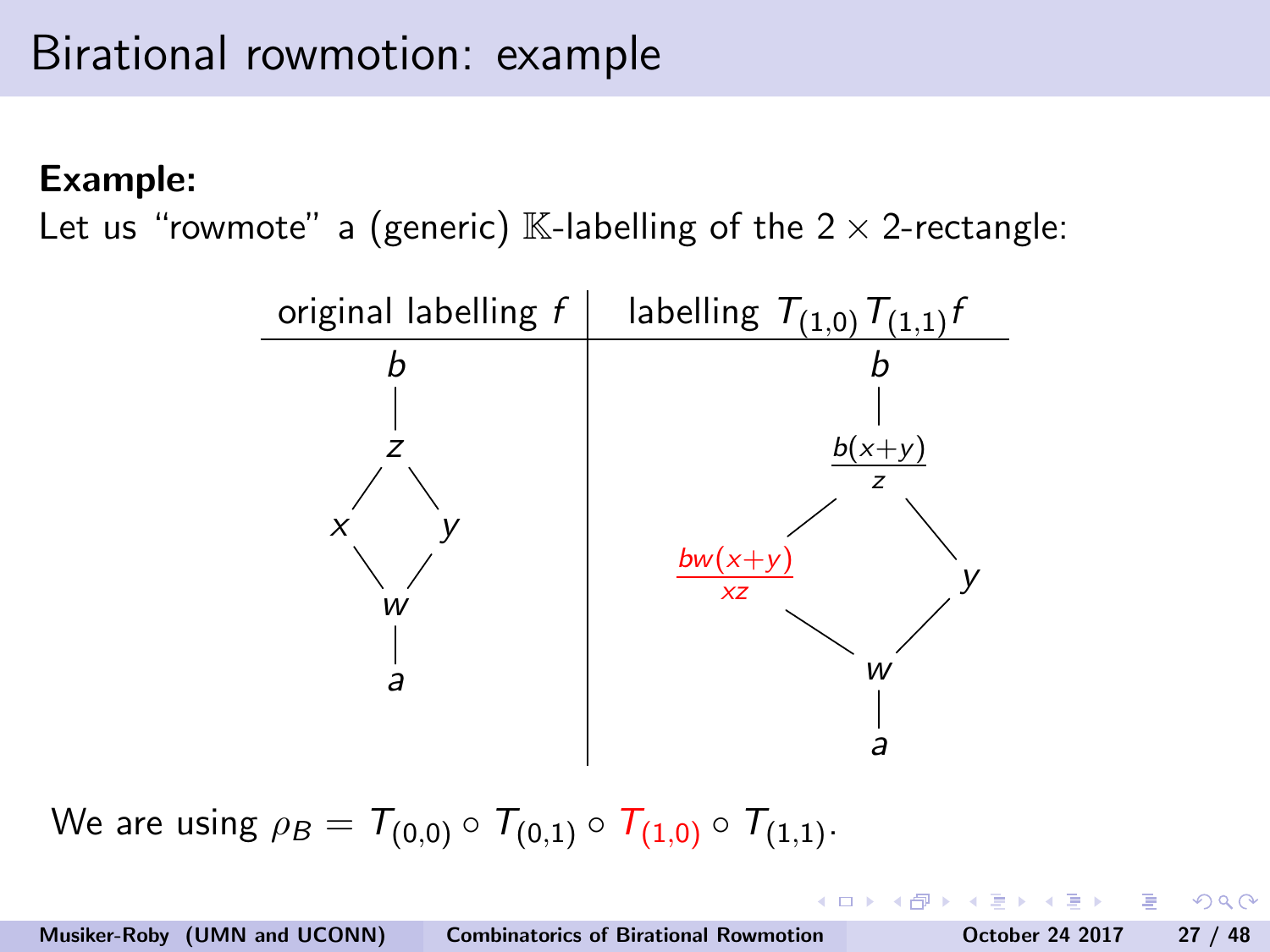Let us "rowmote" a (generic)  $\mathbb{K}$ -labelling of the 2  $\times$  2-rectangle:



We are using  $\rho_B = T_{(0,0)} \circ T_{(0,1)} \circ T_{(1,0)} \circ T_{(1,1)}$ .

 $200$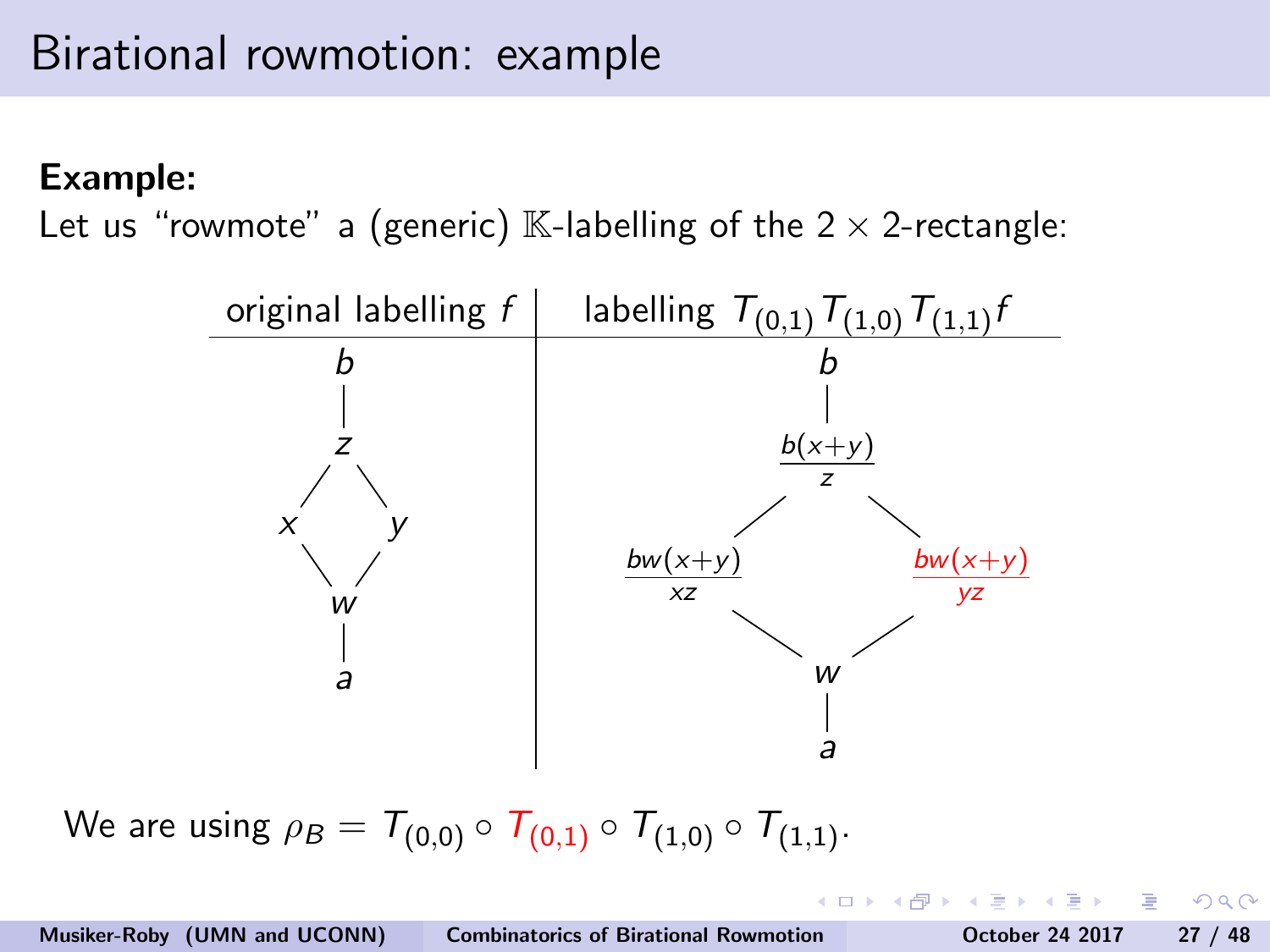Let us "rowmote" a (generic) K-labelling of the  $2 \times 2$ -rectangle:



We are using  $\rho_B = T_{(0,0)} \circ T_{(0,1)} \circ T_{(1,0)} \circ T_{(1,1)}$ .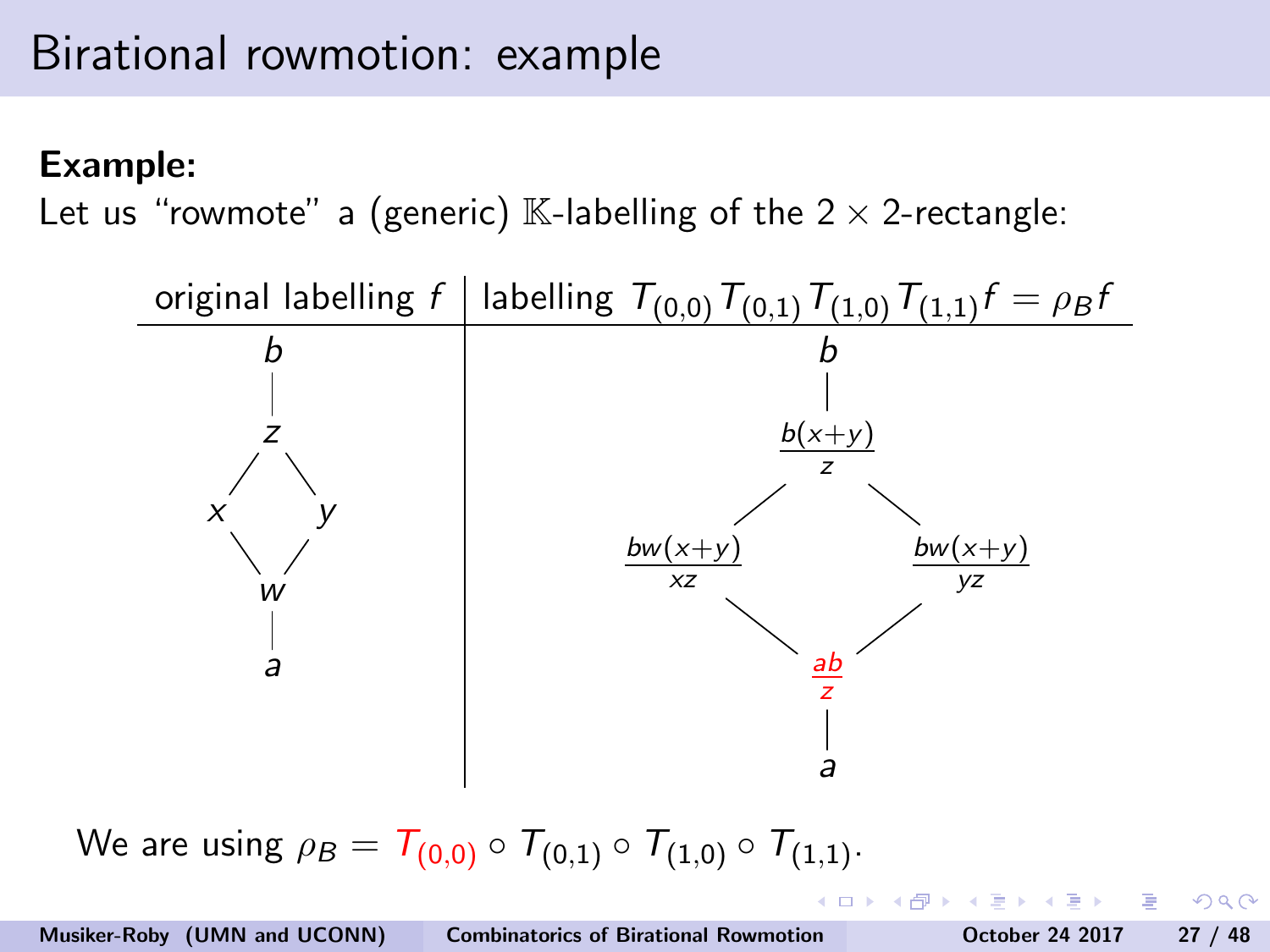### Example:

Iteratively apply  $\rho_B$  to a labelling of the 2  $\times$  2-rectangle.  $\rho_B^0 f =$ 



 $200$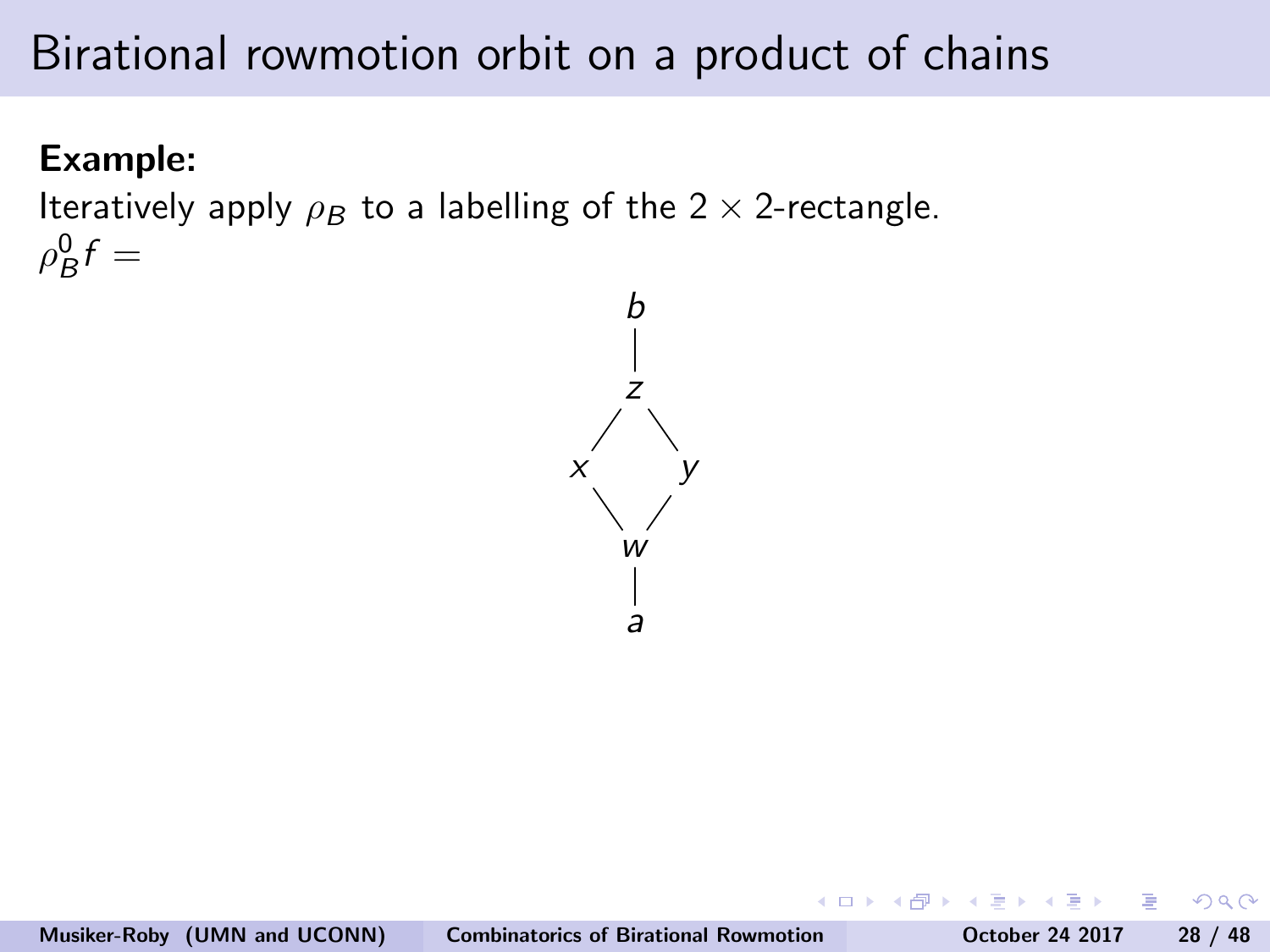### Example:

Iteratively apply  $\rho_B$  to a labelling of the 2  $\times$  2-rectangle.  $\rho_B^1 f =$ 



つくい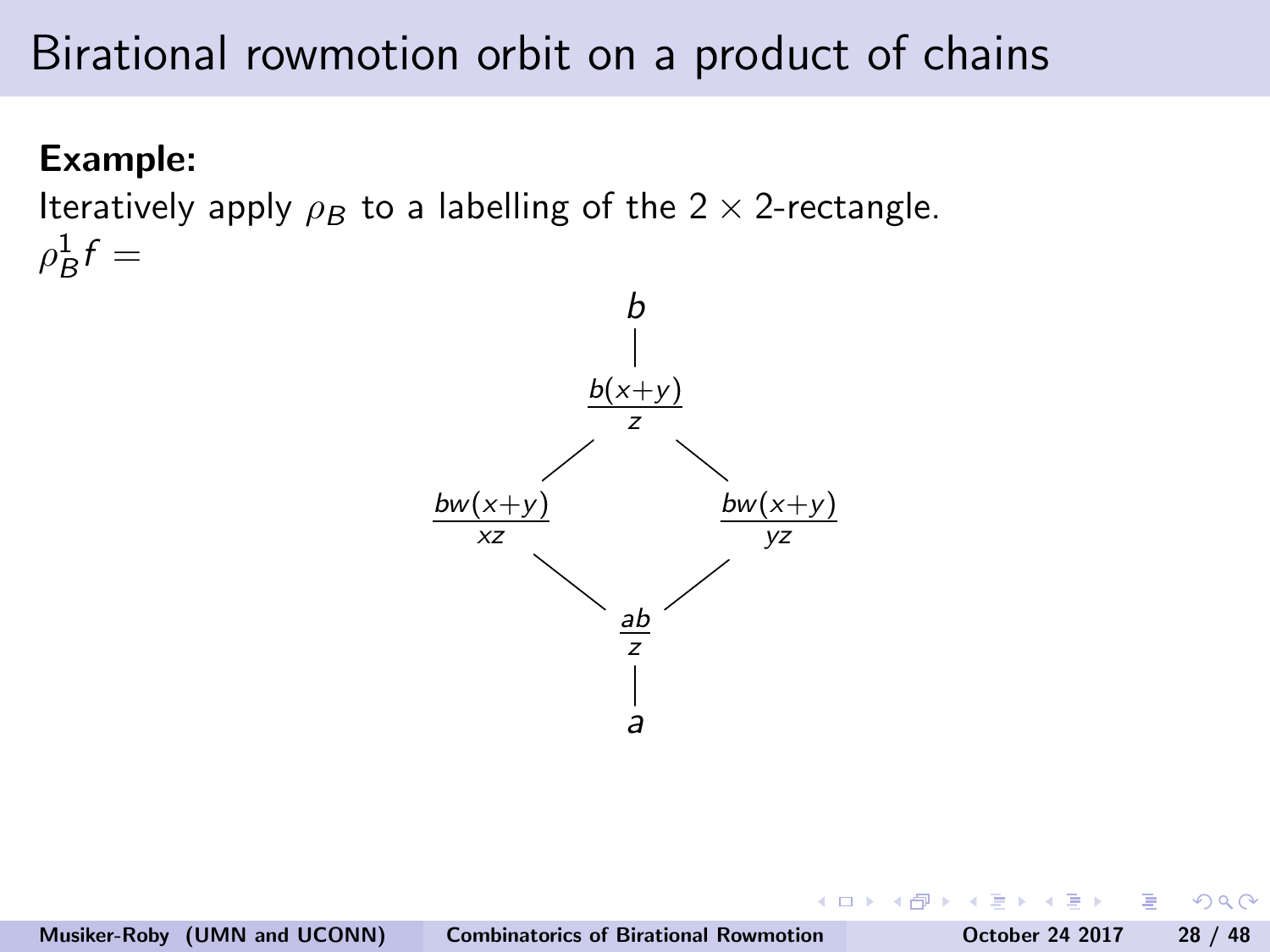### Example:

Iteratively apply  $\rho_B$  to a labelling of the 2  $\times$  2-rectangle.  $\rho_B^2 f =$ 



 $200$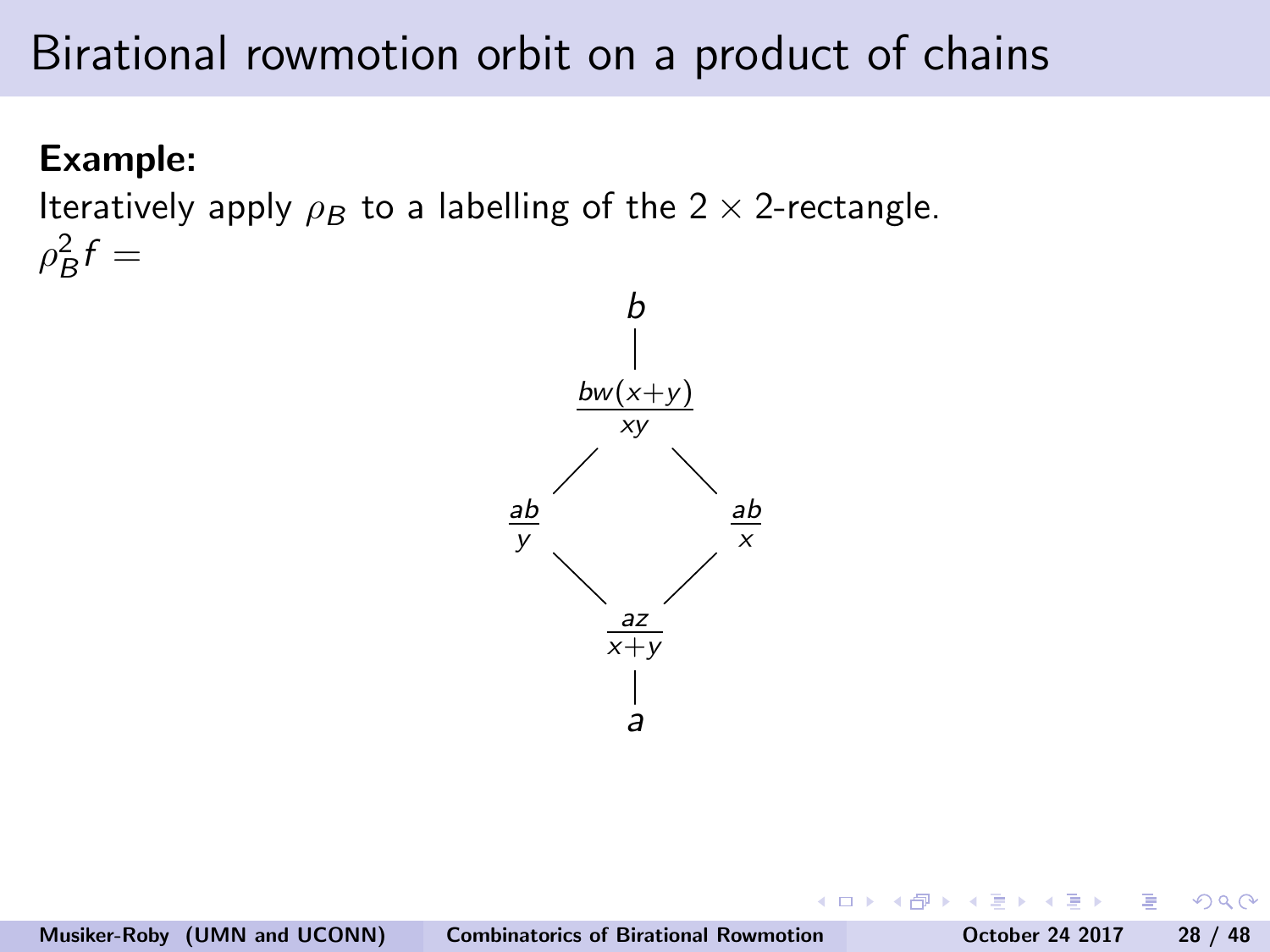### Example:

Iteratively apply  $\rho_B$  to a labelling of the 2  $\times$  2-rectangle.  $\rho_B^3 f =$ 



つくい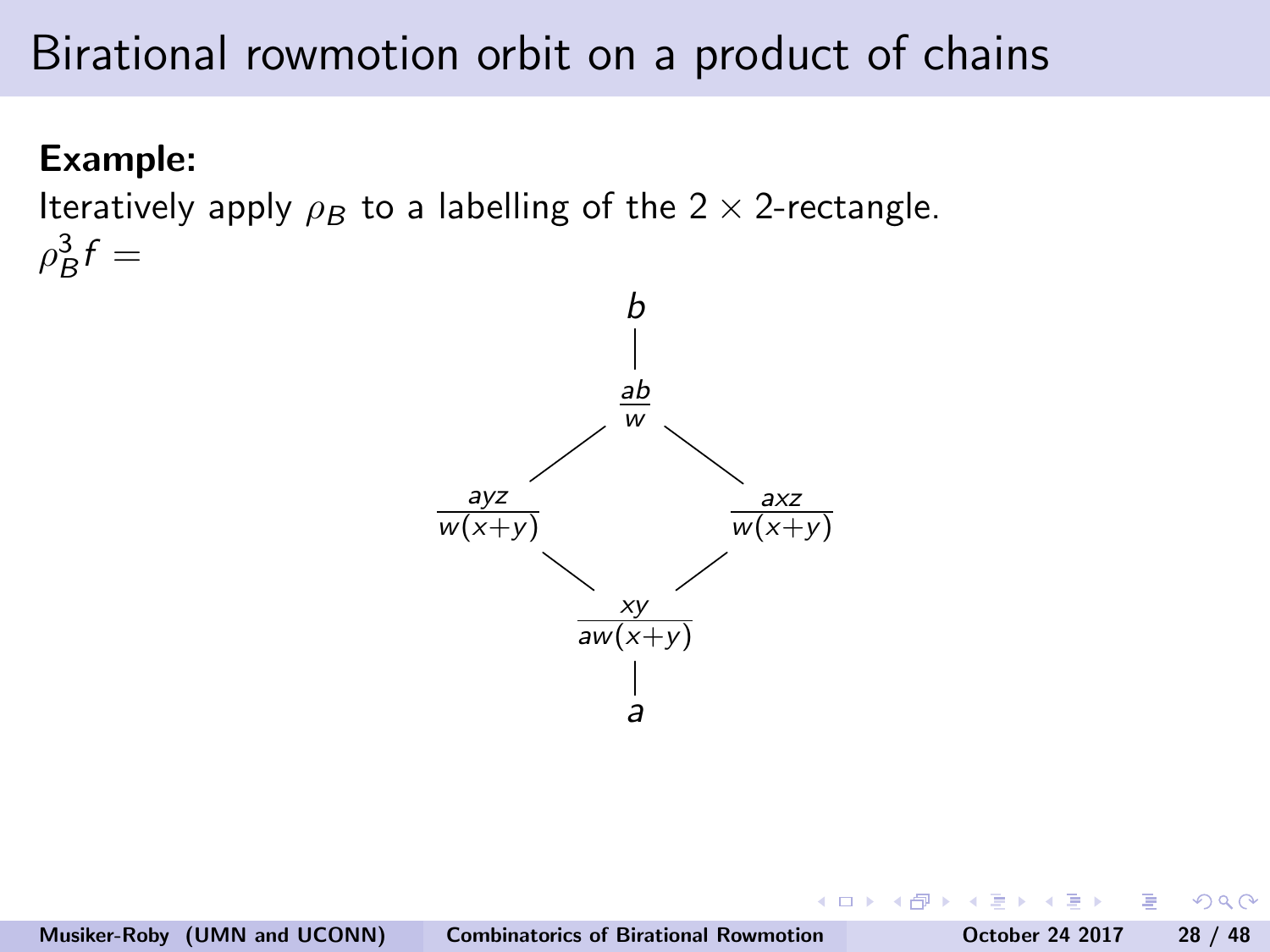### Example:

Iteratively apply  $\rho_B$  to a labelling of the 2  $\times$  2-rectangle.  $\rho_B^4 f =$ 



 $200$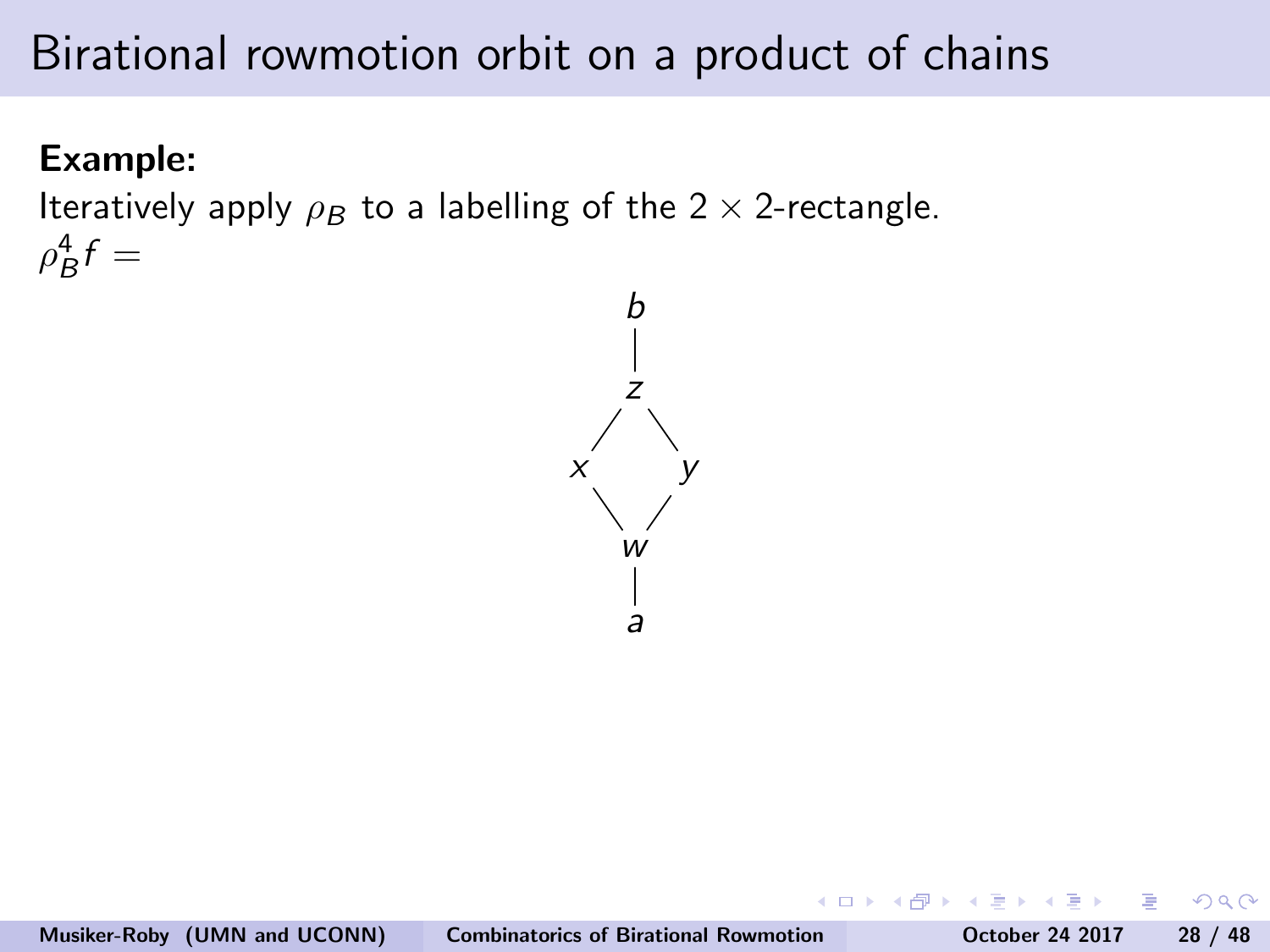### Example:

Iteratively apply  $\rho_B$  to a labelling of the 2  $\times$  2-rectangle.  $\rho_B^4 f =$ 



So we are back where we started.

$$
\text{ord}(\rho_B)=4.
$$

Generalizes  $\rho_B^{r+s+2}$  $B_B^{r+s+2} f = f$  for  $[0, r] \times [0, s]$ , from [Grinberg-Roby 2015].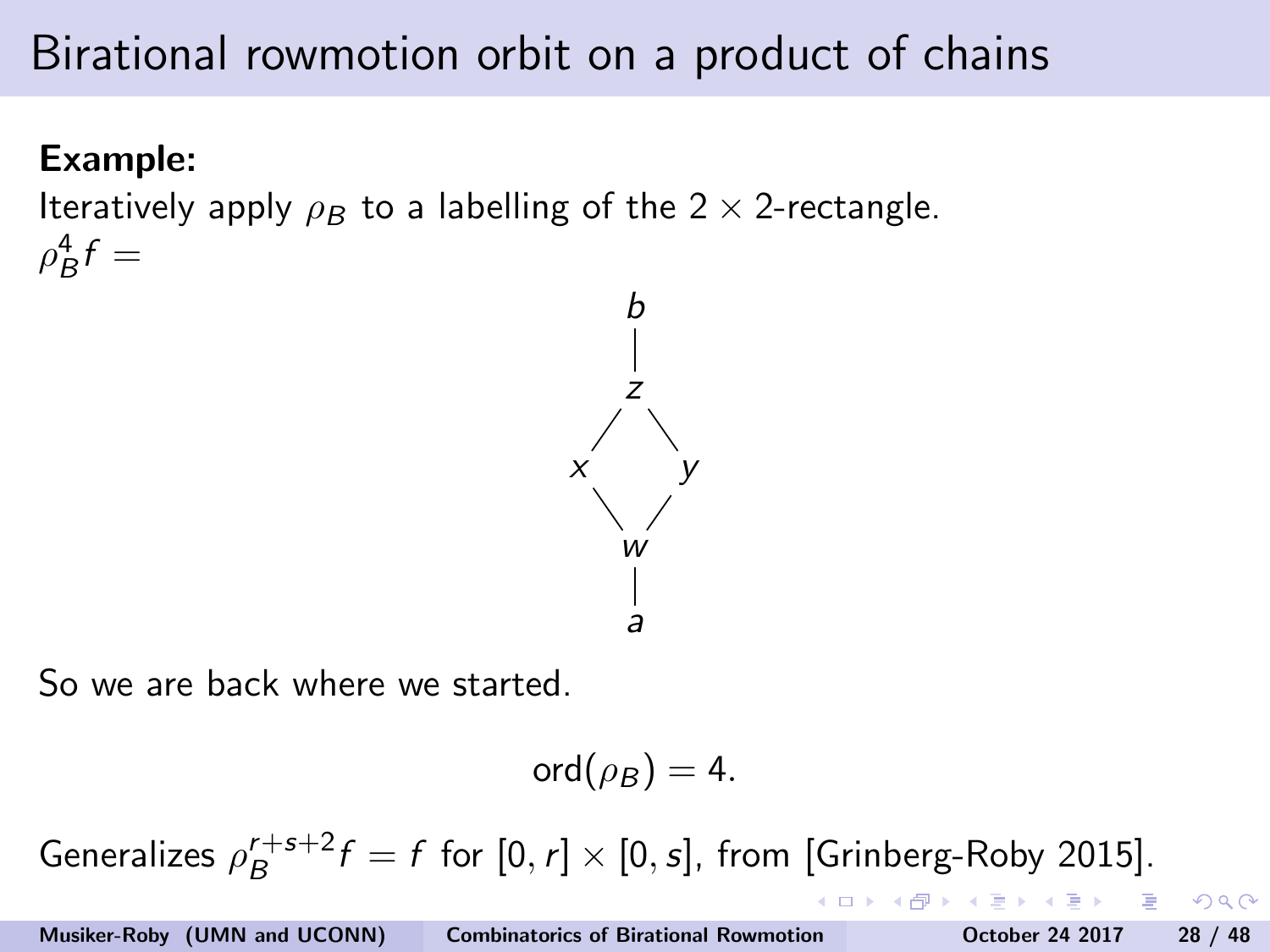## Birational Rowmotion on the Rectangular Poset

We now give a rational function formula for the values of iterated birational rowmotion  $\rho_{B}^{k+1}$  $B^{k+1}(i,j)$  for  $(i,j) \in [0,r] \times [0,s]$  and  $k \in [0,r+s+1]$ .

 $200$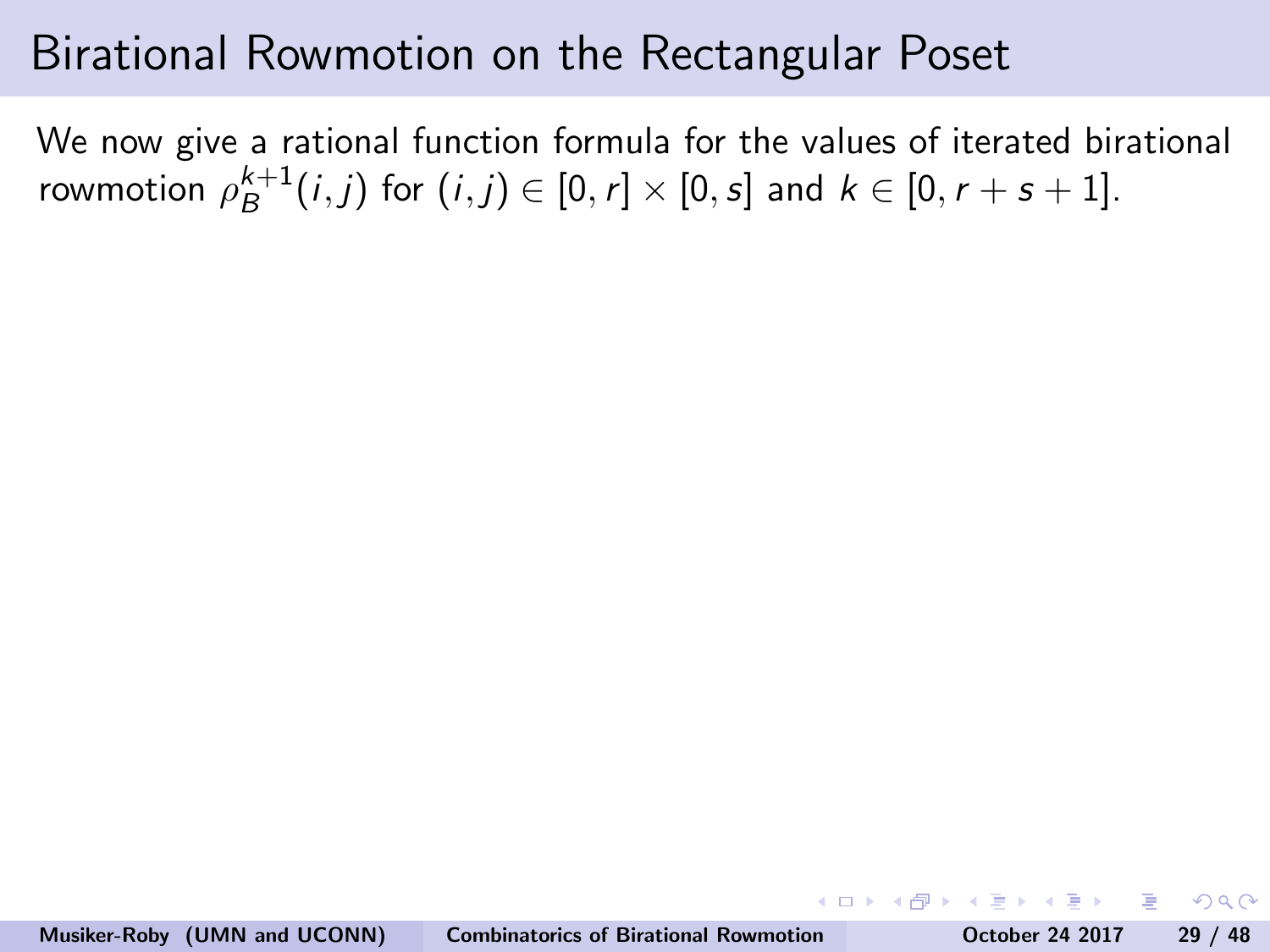We now give a rational function formula for the values of iterated birational rowmotion  $\rho_{B}^{k+1}$  $B^{k+1}(i,j)$  for  $(i,j) \in [0,r] \times [0,s]$  and  $k \in [0,r+s+1]$ .

1) Let  $\bigvee_{(m,n)}:=\{(u,v):(u,v)\geq(m,n)\}$  be the *principal order filter at*  $(m, n)$ ,  $\circlearrowleft_{(m,n)}^k$  be the *rank-selected subposet*, of elements in  $\bigvee_{(m,n)}$  whose rank (within  $\bigvee_{(m,n)})$  is at least  $k-1$  and whose corank is at most  $k-1.$ 

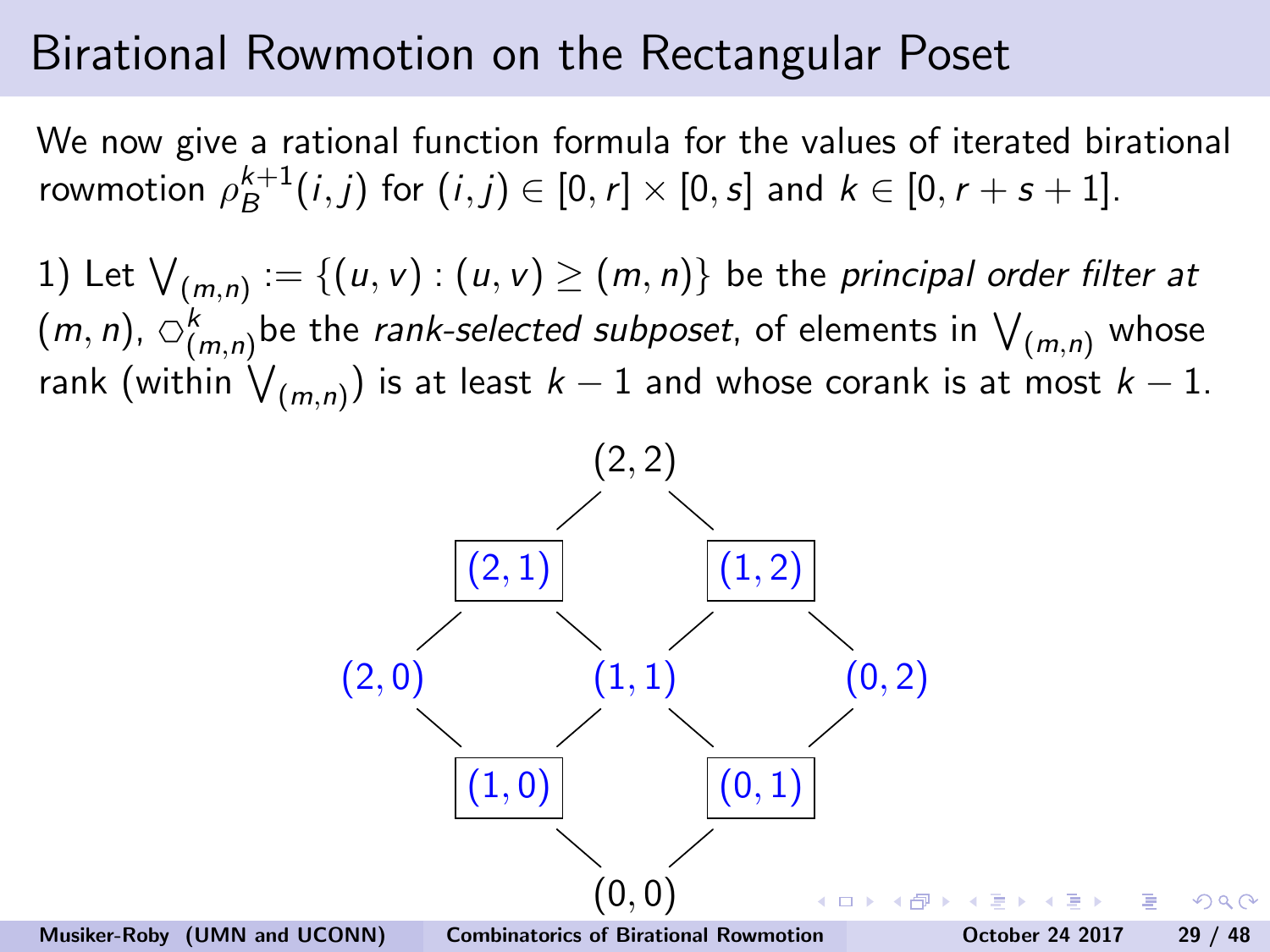2) Let  $s_1, s_2, \ldots, s_k$  be the k minimal elements and let  $t_1, t_2, \ldots, t_k$  be the k maximal elements of  $\circlearrowright_{(m,n)}^k$ .

- 3

 $200$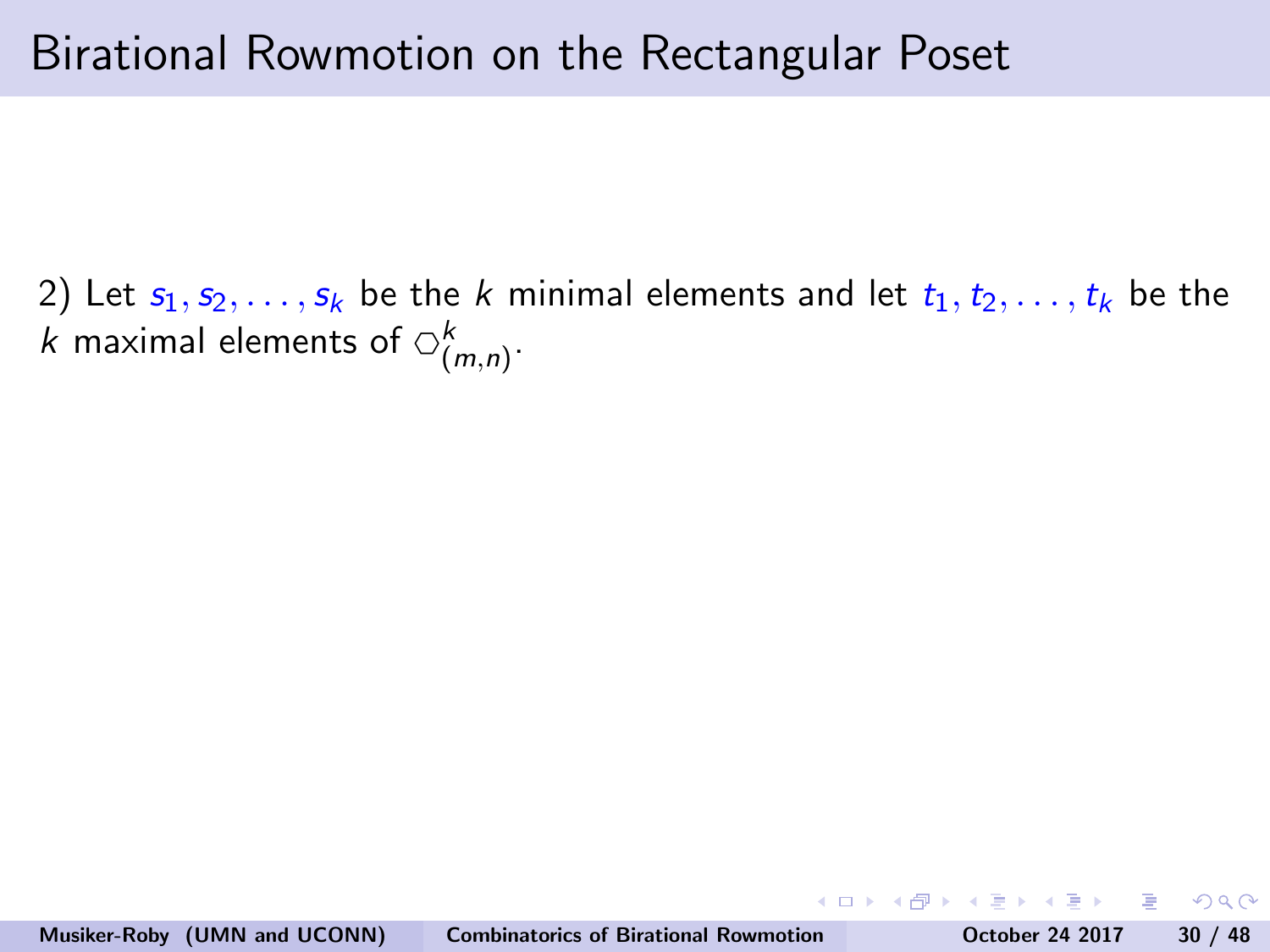2) Let  $s_1, s_2, \ldots, s_k$  be the k minimal elements and let  $t_1, t_2, \ldots, t_k$  be the k maximal elements of  $\circlearrowright_{(m,n)}^k$ .

Let 
$$
A_{ij} := \frac{\sum_{z \le (i,j)} x_z}{x_{(i,j)}} = \frac{x_{i,j-1} + x_{i-1,j}}{x_{ij}}
$$
. We set  $x_{i,j} = 0$  for  $(i,j) \notin P$  and  $A_{00} = \frac{1}{x_{00}}$  (working in  $\widehat{P}$ ).

Given a triple  $(k, m, n) \in \mathbb{N}^3$ , we define a polynomial  $\varphi_{\mathbf{k}}(\mathbf{m}, \mathbf{n})$  in terms of the  $A_{ii}$ 's as follows.

ാം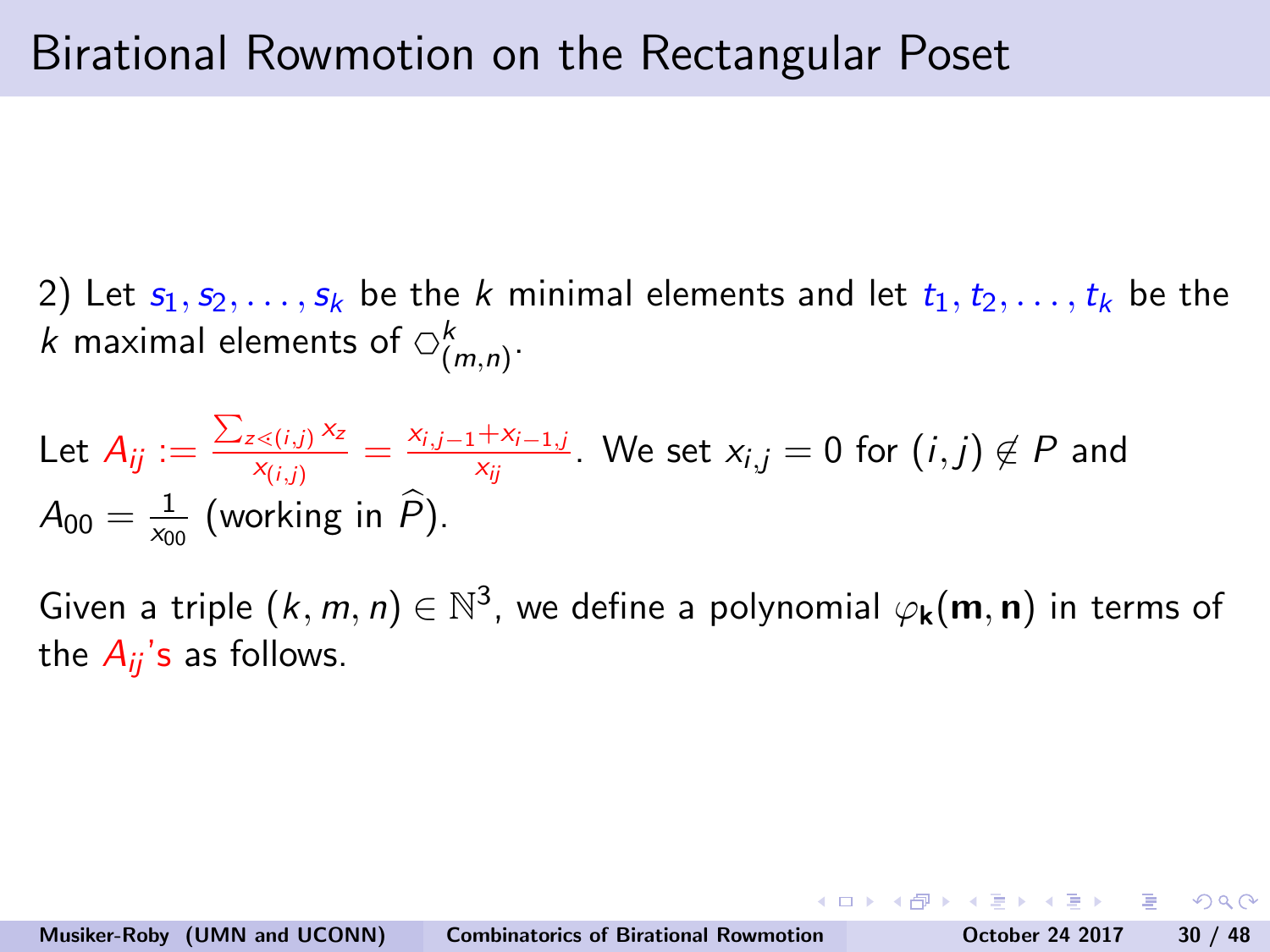We define a lattice path of length k within  $P = [0, r] \times [0, s]$  to be a sequence  $v_1, v_2, \ldots, v_k$  of elements of P such that each difference of successive elements  $v_i - v_{i-1}$  is either  $(1,0)$  or  $(0,1)$  for each  $i \in [k]$ . We call a collection of lattice paths **non-intersecting** if no two of them share a common vertex.



 $\Omega$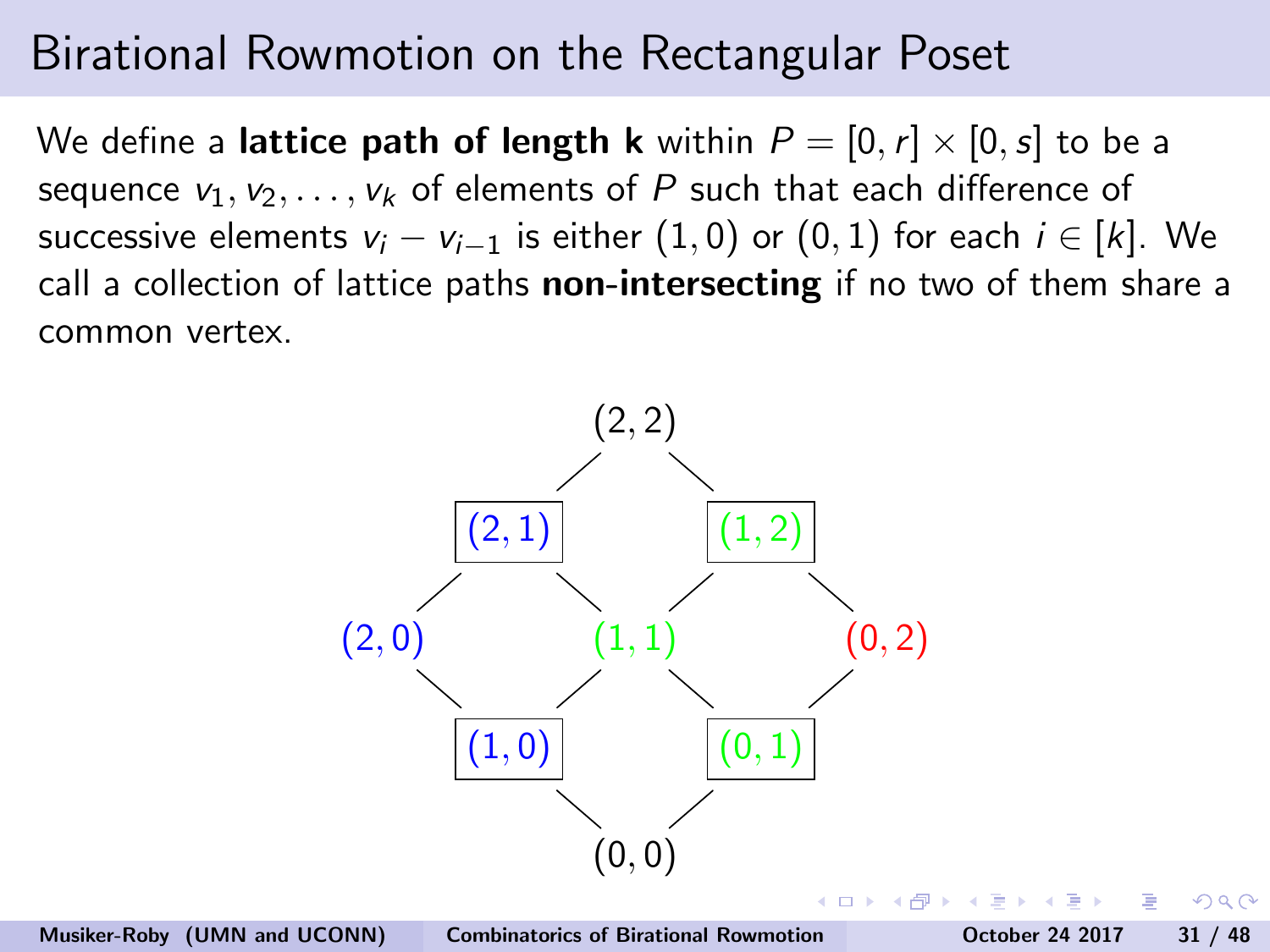3) Let  $S_k(m, n)$  be the set of non-intersecting lattice paths in  $\bigcirc_{(m,n)}^k$ , from  $\{s_1, s_2, \ldots, s_k\}$  to  $\{t_1, t_2, \ldots, t_k\}$ . Let  $\mathcal{L} = (L_1, L_2, \ldots L_k) \in S_k^k(m, n)$ denote a k-tuple of such lattice paths.



つくい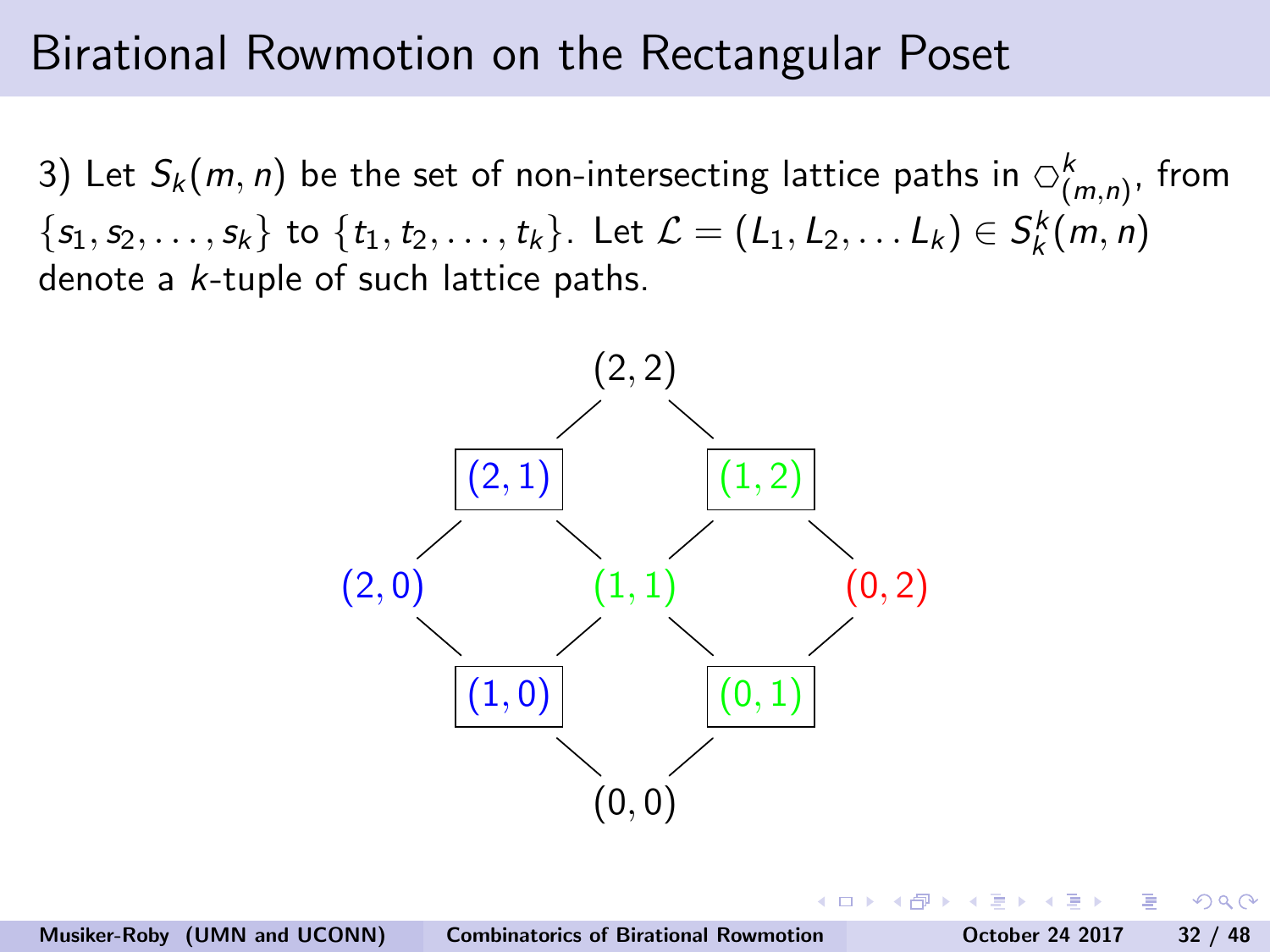#### 4) Define

$$
\varphi_k(m,n) := \sum_{\mathcal{L} \in S_k^k(m,n)} \prod_{\substack{(i,j) \in \bigcirc_{(m,n)}^k \ (j,j) \notin L_1 \cup L_2 \cup \cdots \cup L_k}} A_{ij}.
$$

 $\equiv$   $\cap$   $\alpha$ 

イロン イ母ン イヨン イヨン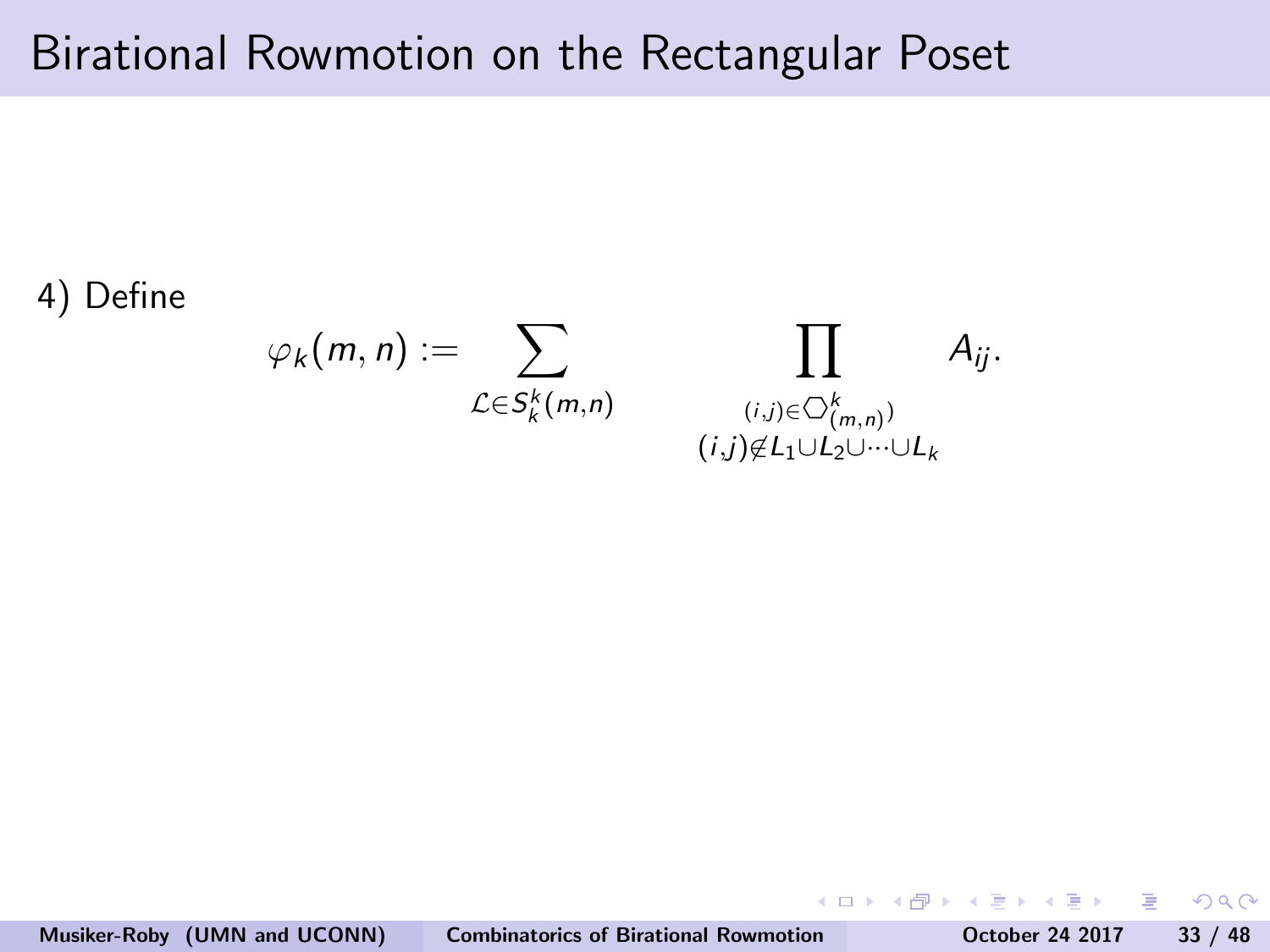#### 4) Define

$$
\varphi_k(m,n) := \sum_{\mathcal{L} \in S_k^k(m,n)} \prod_{\substack{(i,j) \in \bigcirc_{(m,n)}^k\\(i,j) \notin L_1 \cup L_2 \cup \dots \cup L_k}} A_{ij}.
$$

5) Finally, set  $[\alpha]_+:=\max\{\alpha,0\}$  and let  $\mu^{(a,b)}$  be the operator that takes a rational function in  $\{A_{(u,v)}\}$  and simply shifts each index in each factor of each term:  $A_{(u,v)} \mapsto A_{(u-a,v-b)}$ 

ാഹ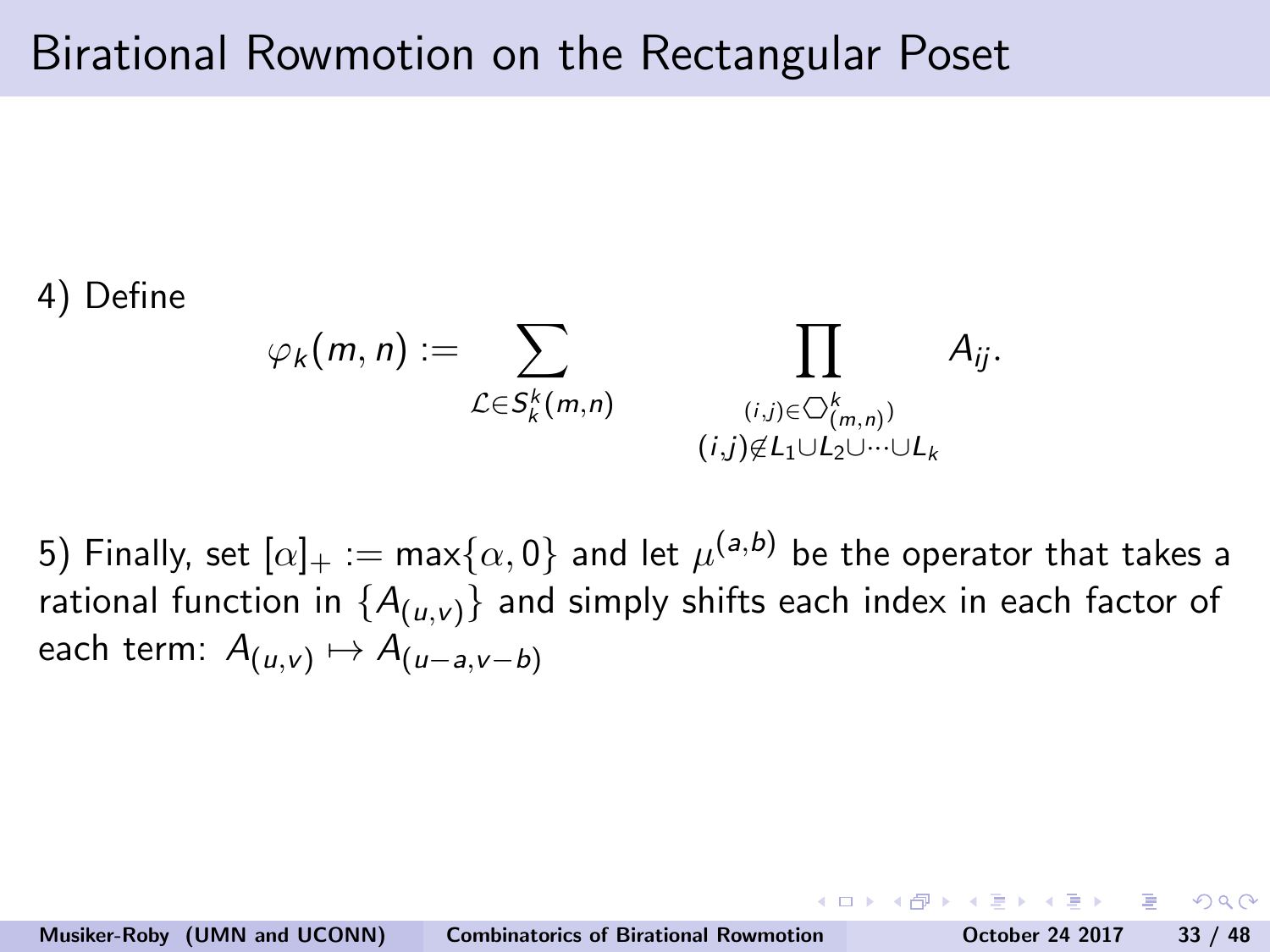Fix  $k \in [0, r+s+1]$ , and let  $\rho_B^{k+1}$  $B^{k+1}(i,j)$  denote the rational function associated to the poset element  $(i, j)$  after  $(k + 1)$  applications of the birational rowmotion map to the generic initial labeling of  $P = [0, r] \times [0, s]$ . Set  $M = [k - i]_{+} + [k - i]_{+}$ .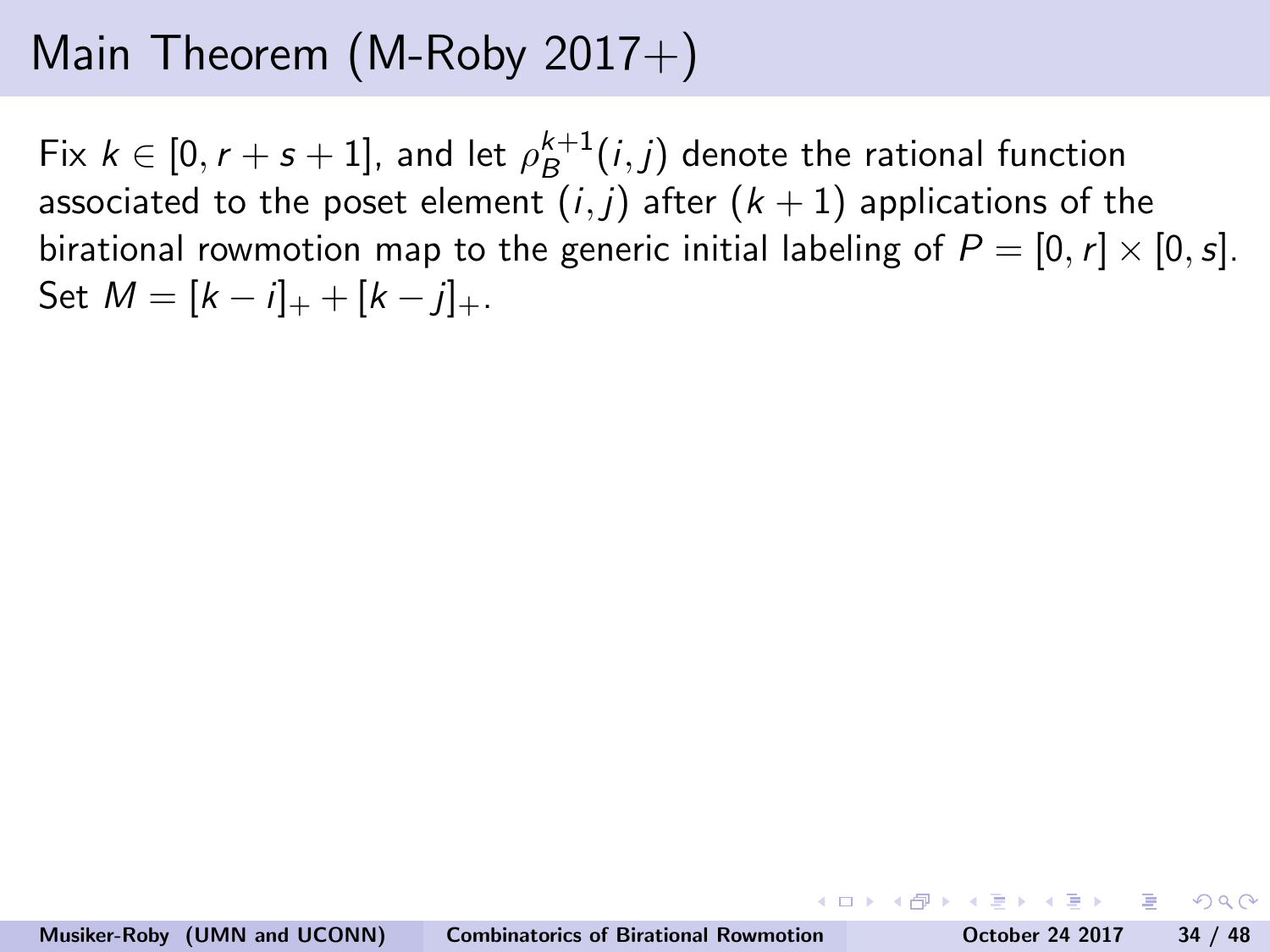Fix  $k \in [0, r+s+1]$ , and let  $\rho_B^{k+1}$  $B^{k+1}(i,j)$  denote the rational function associated to the poset element  $(i, j)$  after  $(k + 1)$  applications of the birational rowmotion map to the generic initial labeling of  $P = [0, r] \times [0, s]$ . Set  $M = [k - i]_+ + [k - j]_+$ . We obtain the following formula for  $\rho_B^{k+1}$  $B^{k+1}(i,j)$ :

(a1) When  $M = 0$ , i.e.  $(i - k, j - k)$  is still in the poset  $[0, r] \times [0, s]$ :

$$
\rho_B^{k+1}(i,j) = \frac{\varphi_k(i-k,j-k)}{\varphi_{k+1}(i-k,j-k)}
$$

where  $\varphi_t(v, w)$  is as defined in 4) above.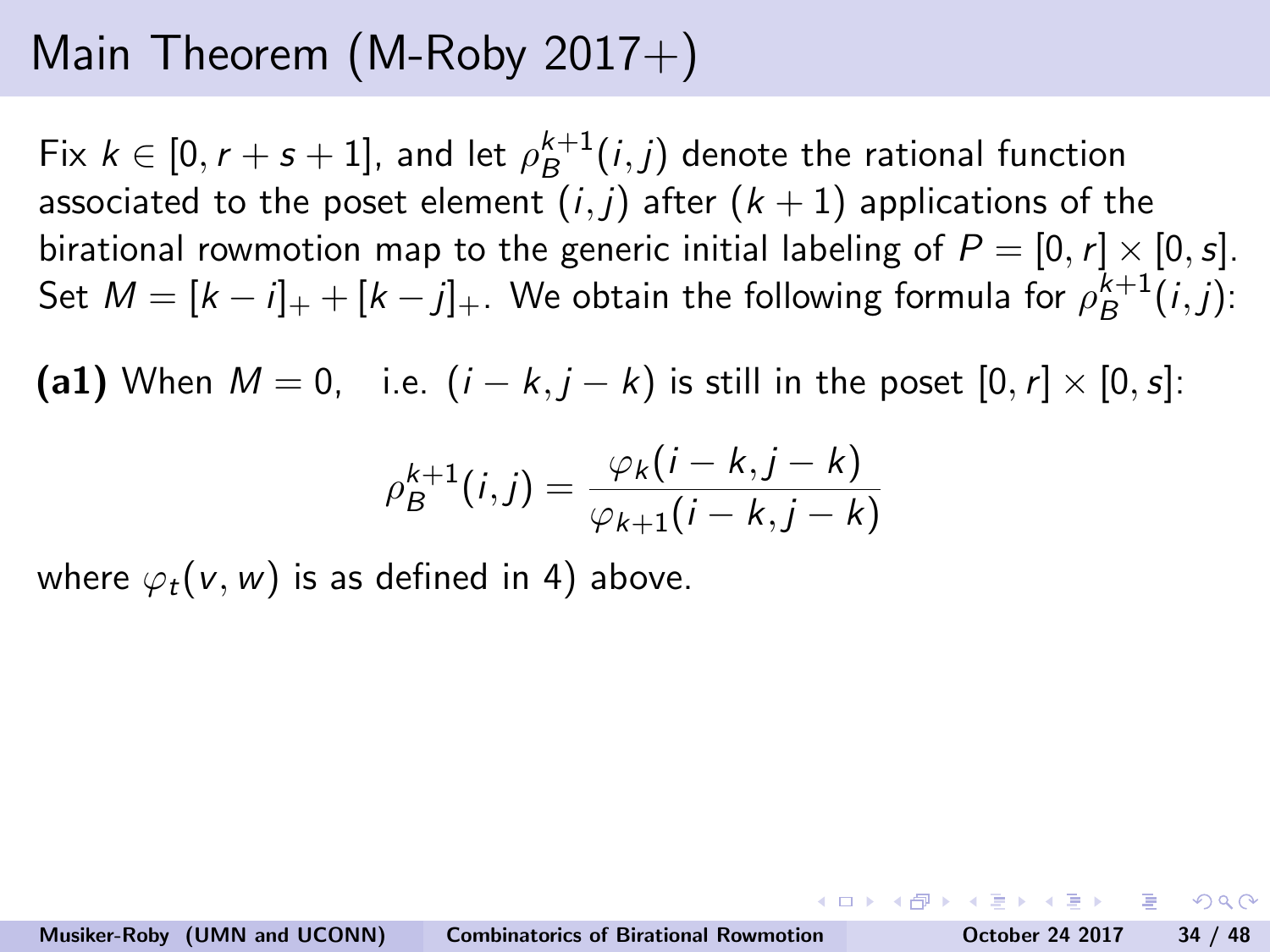<span id="page-81-0"></span>Fix  $k \in [0, r+s+1]$ , and let  $\rho_B^{k+1}$  $B^{k+1}(i,j)$  denote the rational function associated to the poset element  $(i, j)$  after  $(k + 1)$  applications of the birational rowmotion map to the generic initial labeling of  $P = [0, r] \times [0, s]$ . Set  $M = [k - i]_+ + [k - j]_+$ . We obtain the following formula for  $\rho_B^{k+1}$  $B^{k+1}(i,j)$ :

(a1) When  $M = 0$ , i.e.  $(i - k, j - k)$  is still in the poset  $[0, r] \times [0, s]$ :

$$
\rho_B^{k+1}(i,j) = \frac{\varphi_k(i-k,j-k)}{\varphi_{k+1}(i-k,j-k)}
$$

where  $\varphi_t(v, w)$  is as defined in 4) above.

(a2) When  $0 < M < k$ :

$$
\rho_B^{k+1}(i,j) = \mu^{([k-j]_+, [k-j]_+)} \left( \frac{\varphi_{k-M}(i-k+M,j-k+M)}{\varphi_{k-M+1}(i-k+M,j-k+M)} \right)
$$

where  $\mu^{(\mathsf{a},\mathsf{b})}$  is as defined in 5) above.

 $OQ$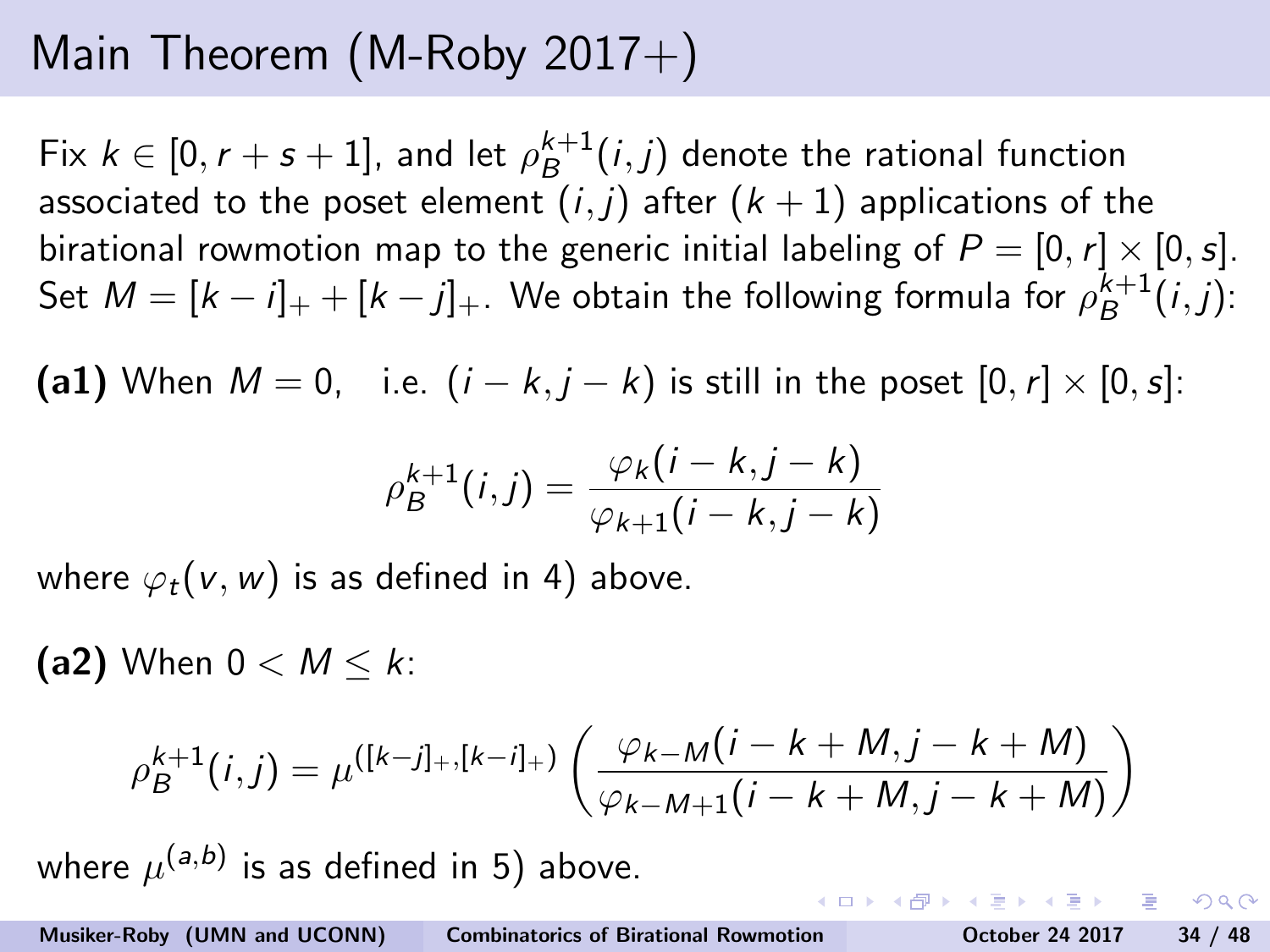<span id="page-82-0"></span>Fix  $k \in [0, r+s+1]$ , and let  $\rho_B^{k+1}$  $B^{k+1}(i,j)$  denote the rational function associated to the poset element  $(i, j)$  after  $(k + 1)$  applications of the birational rowmotion map to the generic initial labeling of  $P = [0, r] \times [0, s]$ . Set  $M = [k - i]_+ + [k - j]_+$ . We obtain the following formula for  $\rho_B^{k+1}$  $B^{k+1}(i,j)$ :

(a) When  $0 \leq M \leq k$ :

$$
\rho_B^{k+1}(i,j) = \mu^{([k-j]_+, [k-i]_+)} \left( \frac{\varphi_{k-M}(i-k+M,j-k+M)}{\varphi_{k-M+1}(i-k+M,j-k+M)} \right)
$$

where  $\varphi_t({\sf v},{\sf w})$  and  $\mu^{(a,b)}$  are as defined in 4) and 5) above.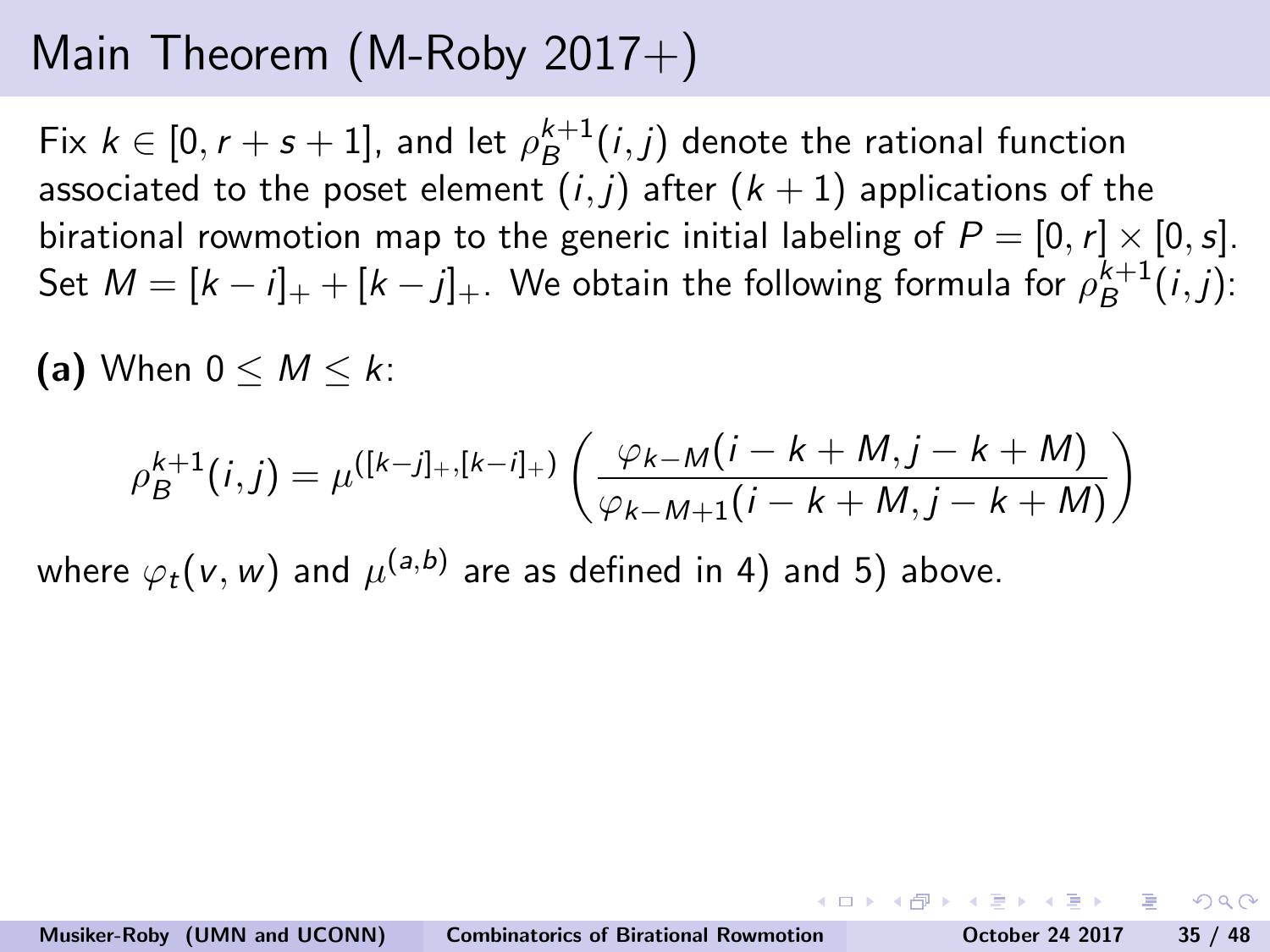<span id="page-83-0"></span>Fix  $k \in [0, r+s+1]$ , and let  $\rho_B^{k+1}$  $B^{k+1}(i,j)$  denote the rational function associated to the poset element  $(i, j)$  after  $(k + 1)$  applications of the birational rowmotion map to the generic initial labeling of  $P = [0, r] \times [0, s]$ . Set  $M = [k - i]_+ + [k - j]_+$ . We obtain the following formula for  $\rho_B^{k+1}$  $B^{k+1}(i,j)$ :

(a) When  $0 \leq M \leq k$ :

$$
\rho_B^{k+1}(i,j) = \mu^{([k-j]_+, [k-i]_+)} \left( \frac{\varphi_{k-M}(i-k+M,j-k+M)}{\varphi_{k-M+1}(i-k+M,j-k+M)} \right)
$$

where  $\varphi_t({\sf v},{\sf w})$  and  $\mu^{(a,b)}$  are as defined in 4) and 5) above.

**(b)** When  $M \ge k$ :  $\rho_B^{k+1}$  $B^{k+1}_B(i,j) = 1/\rho_B^{k-i-j}(r-i,s-j)$ , which is well-defined by part (a).

**Remark:** Note that our formulae in (a) and (b) agree when  $M = k$ . Also, we have  $\rho_B^{r+s+2+d} = \rho_B^d$  by periodicity on  $[0,r] \times [0,s]$  so this gives a formula for all iterations of the birational rowm[oti](#page-82-0)o[n](#page-84-0)[m](#page-82-0)[a](#page-83-0)[p](#page-84-0)[.](#page-0-0)  $ORO$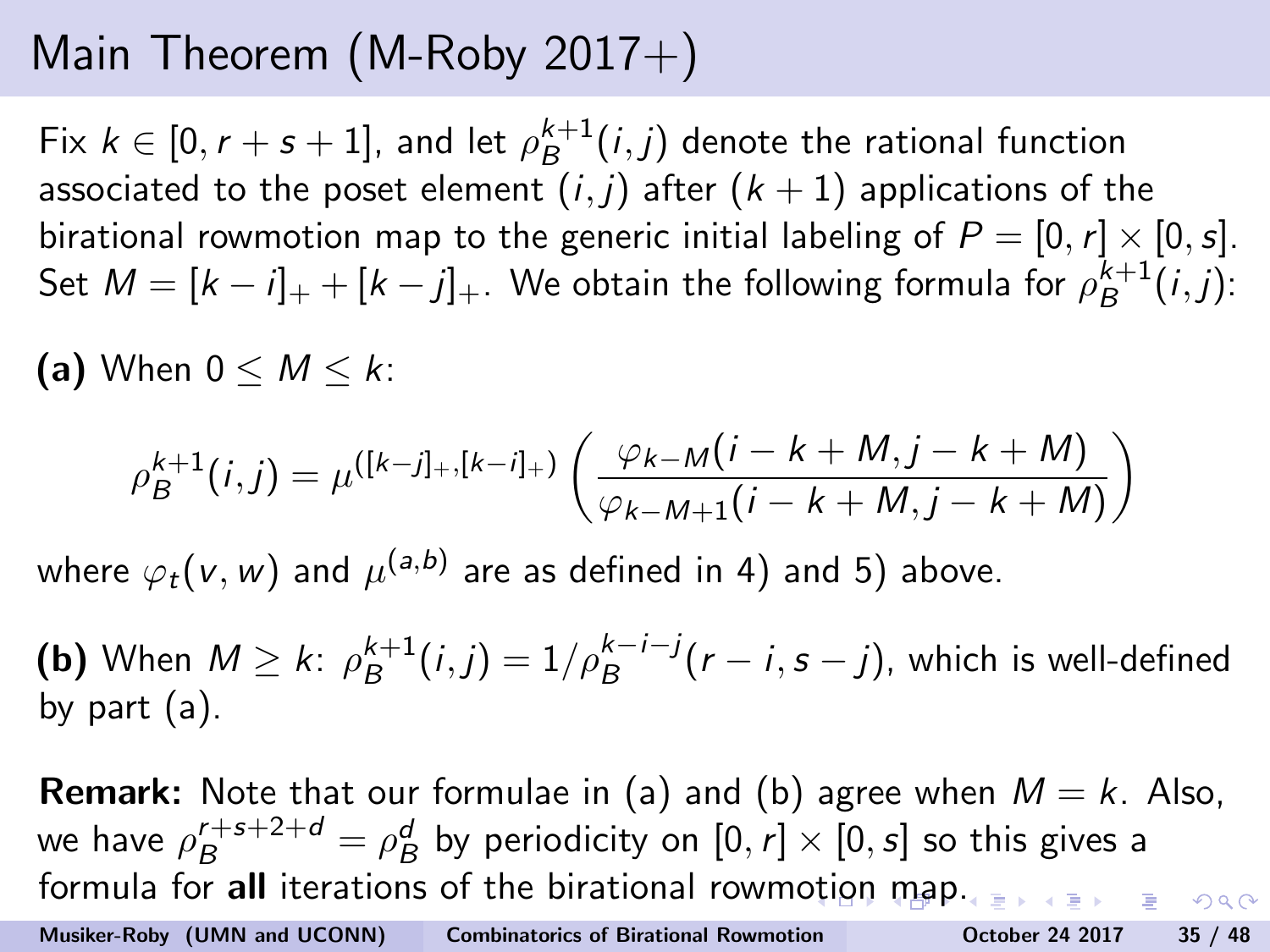## <span id="page-84-0"></span>**Examples**

**Example 1:** If  $k = 0$ , we recover the images after a single rowmotion are  $\rho_B^1f(i,j)=\frac{\varphi_0(i,j)}{\varphi_1(i,j)}$  where

$$
\varphi_0(i,j) = \prod_{\substack{i \leq p \leq r \\ (p,q): j \leq q \leq s}} A_{pq} \text{ and } \varphi_1(i,j) = \sum_{\text{Lattice Path L:}(i,j) \mapsto (r,s)} \prod_{(p,q) \notin L} A_{pq}.
$$

 $QQ$ 

イロト イ押 トイヨ トイヨ トーヨ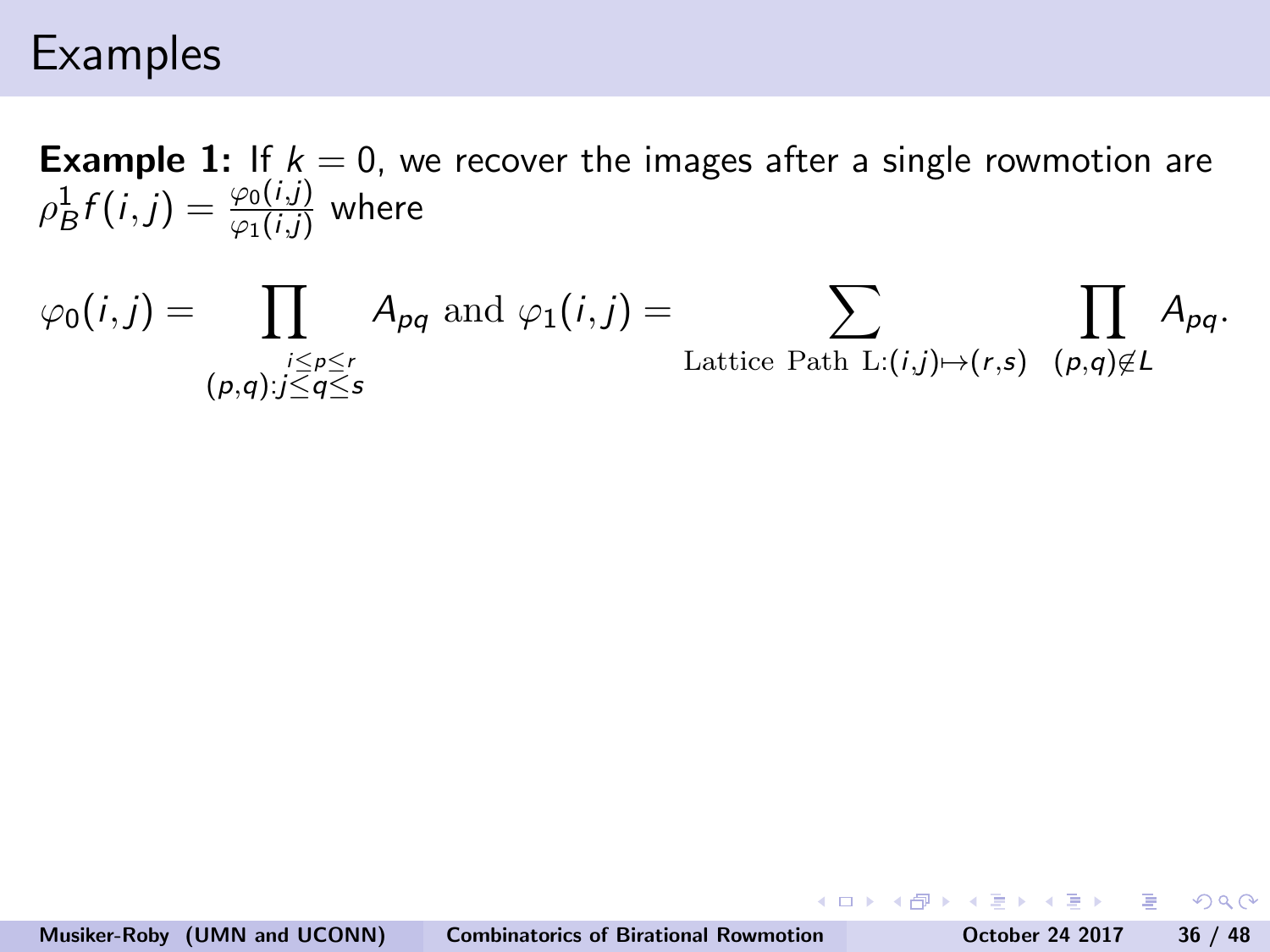## <span id="page-85-0"></span>**Examples**

**Example 1:** If  $k = 0$ , we recover the images after a single rowmotion are  $\rho_B^1f(i,j)=\frac{\varphi_0(i,j)}{\varphi_1(i,j)}$  where

$$
\varphi_0(i,j) = \prod_{\substack{i \leq p \leq r \\ (p,q):j \leq q \leq s}} A_{pq} \text{ and } \varphi_1(i,j) = \sum_{\text{Lattice Path L:}(i,j) \mapsto (r,s)} \prod_{(p,q) \notin L} A_{pq}.
$$

**Example 2:** If  $k = 1$ , we recover the images after two rowmotion a

$$
\rho_B^2 f(i,j) = \frac{\varphi_1(i-1,j-1)}{\varphi_2(i-1,j-1)}, \ \varphi_1(i-1,j-1) = \sum_{L:(i-1,j-1)\mapsto(r,s)} \prod_{(p,q)\notin L} A_{pq};
$$

$$
\varphi_2(i-1,j-1) = \sum_{L_1 \& L_2: \{(i,j-1),(i-1,j)\} \mapsto \{(r-1,s),(r,s-1)\}} \qquad \prod_{(p,q) \notin L_1 \cup L_2} A_{pq}
$$

where  $\{L_1, L_2\}$  is a family of non-intersecting lattice paths.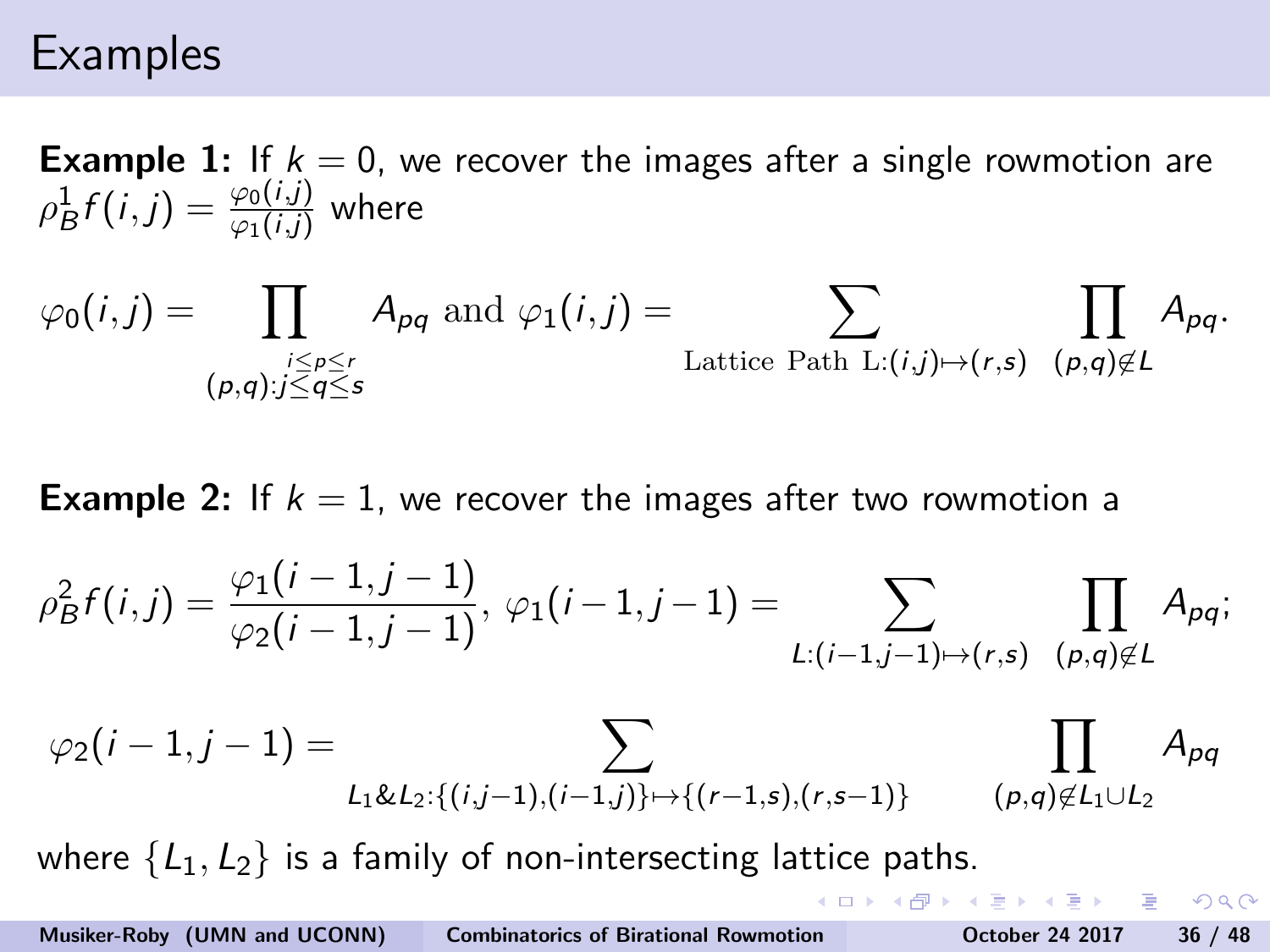<span id="page-86-0"></span>In the "generic" case where shifting  $(i, j) \mapsto (i - k, j - k)$  (straight down by 2k ranks) still gives a point in  $P$ , we get the following simpler formula

**Corollary:** For 
$$
k \le \min\{i,j\}
$$
,  $\rho_B^{k+1}(i,j) = \frac{\varphi_k(i-k,j-k)}{\varphi_{k+1}(i-k,j-k)}$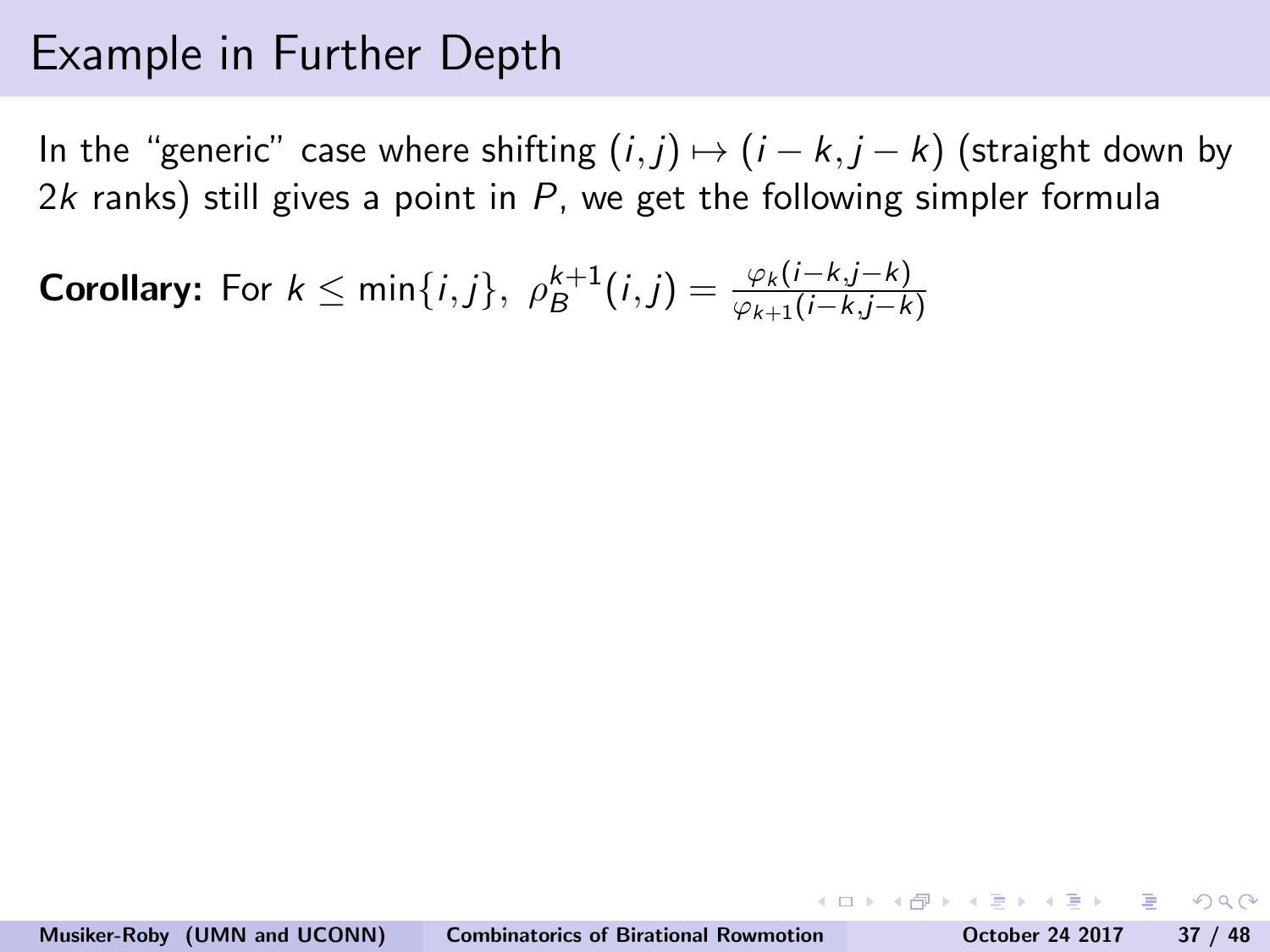In the "generic" case where shifting  $(i, j) \mapsto (i - k, i - k)$  (straight down by 2k ranks) still gives a point in  $P$ , we get the following simpler formula

**Corollary:** For 
$$
k \le \min\{i,j\}
$$
,  $\rho_B^{k+1}(i,j) = \frac{\varphi_k(i-k,j-k)}{\varphi_{k+1}(i-k,j-k)}$ 

**Example 3:** We use our main theorem to compute  $\rho_B^{k+1}$  $B^{k+1}(2,1)$  for  $P = [0, 3] \times [0, 2]$  for  $k = 0, 1, 2, 3, 4, 5, 6$ . Here  $r = 3, s = 2, i = 2$ , and  $j = 1$  throughout.

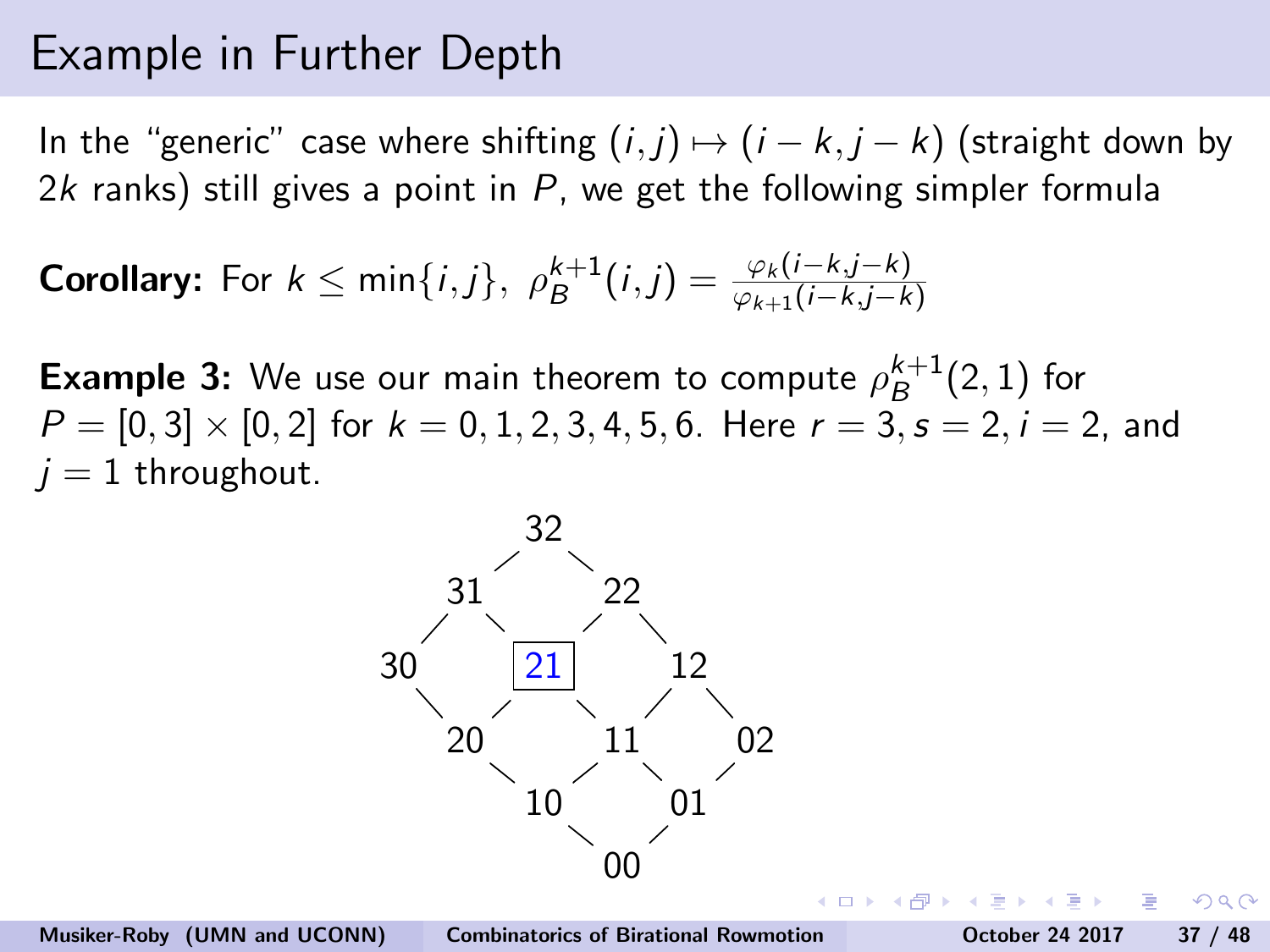<span id="page-88-0"></span>In the "generic" case where shifting  $(i, j) \mapsto (i - k, j - k)$  (straight down by 2k ranks) still gives a point in  $P$ , we get the following simpler formula

**Corollary:** For  $k \leq \min\{i,j\}$ ,  $\rho_B^{k+1}(i,j) = \frac{\varphi_k(i-k,j-k)}{\varphi_{k+1}(i-k,j-k)}$ 

**Example 3:** We use our main theorem to compute  $\rho_B^{k+1}$  $B^{k+1}(2,1)$  for  $P = [0, 3] \times [0, 2]$  for  $k = 0, 1, 2, 3, 4, 5, 6$ . Here  $r = 3$ ,  $s = 2$ ,  $i = 2$ , and  $j = 1$  throughout.

**When**  $k = 0$ ,  $M = 0$  and we get

$$
\rho_B^1(2,1)=\frac{\varphi_0(2,1)}{\varphi_1(2,1)}=\frac{A_{21}A_{22}A_{31}A_{32}}{A_{22}+A_{31}}.
$$

**KORK ERKER ADAM DE SORA**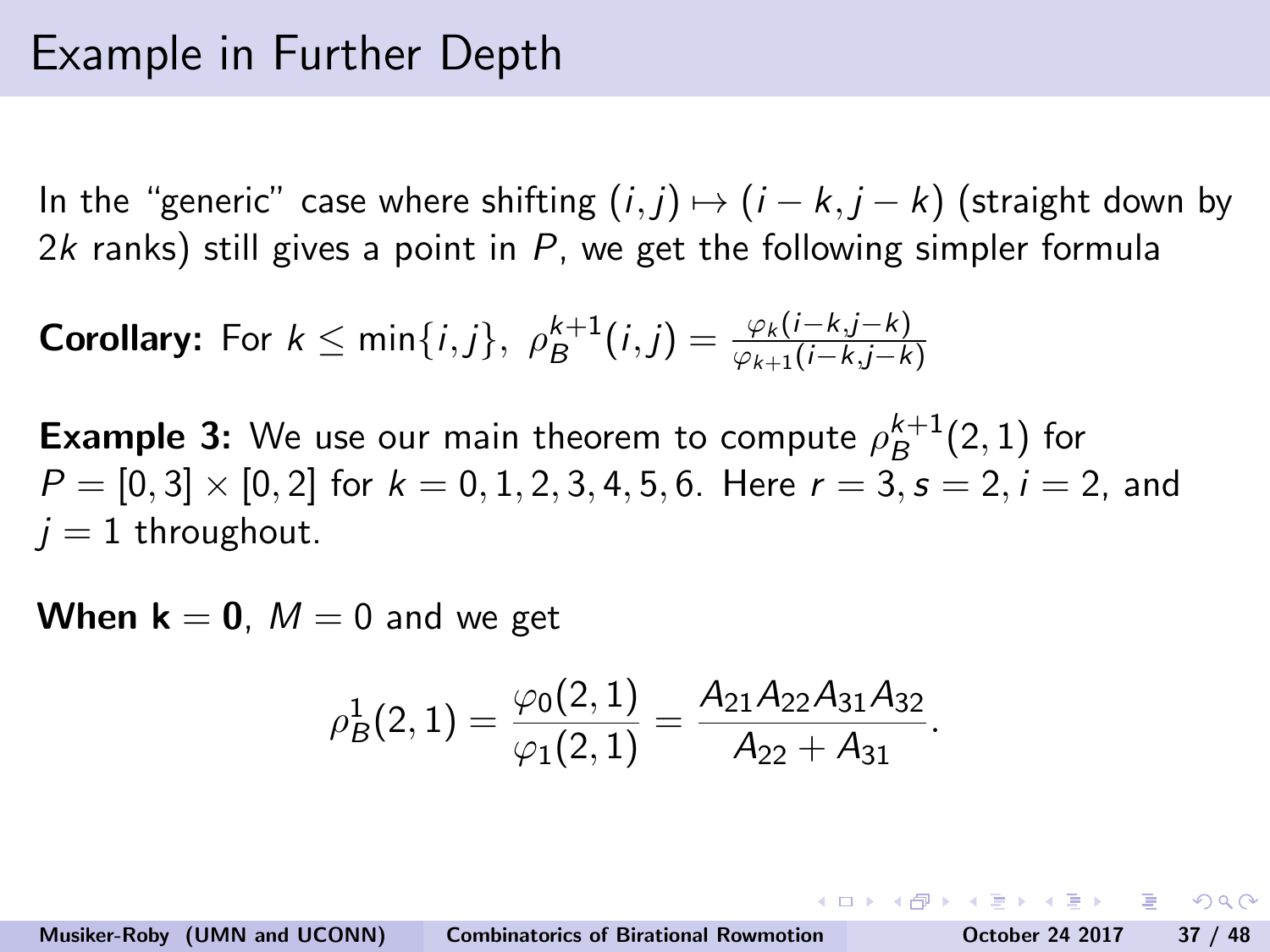In the "generic" case where shifting  $(i, j) \mapsto (i - k, j - k)$  (straight down by 2k ranks) still gives a point in  $P$ , we get the following simpler formula

**Corollary:** For 
$$
k \le \min\{i,j\}
$$
,  $\rho_B^{k+1}(i,j) = \frac{\varphi_k(i-k,j-k)}{\varphi_{k+1}(i-k,j-k)}$ 

**Example 3:** We use our main theorem to compute  $\rho_B^{k+1}$  $B^{k+1}(2,1)$  for  $P = [0, 3] \times [0, 2]$  for  $k = 0, 1, 2, 3, 4, 5, 6$ . Here  $r = 3, s = 2, i = 2$ , and  $j = 1$  throughout.

**When k**  $=$  **1**, we still have  $M = 0$ , and  $\rho_B^2(2,1) = \frac{\varphi_1(1,0)}{\varphi_2(1,0)} =$  $A_{11}A_{12}A_{21}A_{22} + A_{11}A_{12}A_{22}A_{30} + A_{11}A_{12}A_{30}A_{31} + A_{12}A_{20}A_{22}A_{30} + A_{12}A_{20}A_{30}A_{31} + A_{20}A_{21}A_{30}A_{31}$  $A_{12} + A_{21} + A_{20}$ 

For the numerator,  $s_1 = (1, 0)$ ,  $t_1 = (3, 2)$ , and there are six lattice paths from  $s_1$  to  $t_1$ , each of which covers 5 elements and leaves 4 uncovered.

For the denominator,  $s_1 = (2, 0)$ ,  $s_2 = (1, 1)$ ,  $t_1 = (3, 1)$ , and  $t_2 = (2, 2)$ , and each pair of lattice paths leaves exactly one [el](#page-88-0)[em](#page-90-0)[e](#page-85-0)[n](#page-86-0)[t](#page-97-0)[un](#page-0-0)[co](#page-113-0)[ver](#page-0-0)[ed](#page-113-0)[.](#page-0-0)  $\frac{1}{2}$ Musiker-Roby (UMN and UCONN) [Combinatorics of Birational Rowmotion](#page-0-0) October 24 2017 37 / 48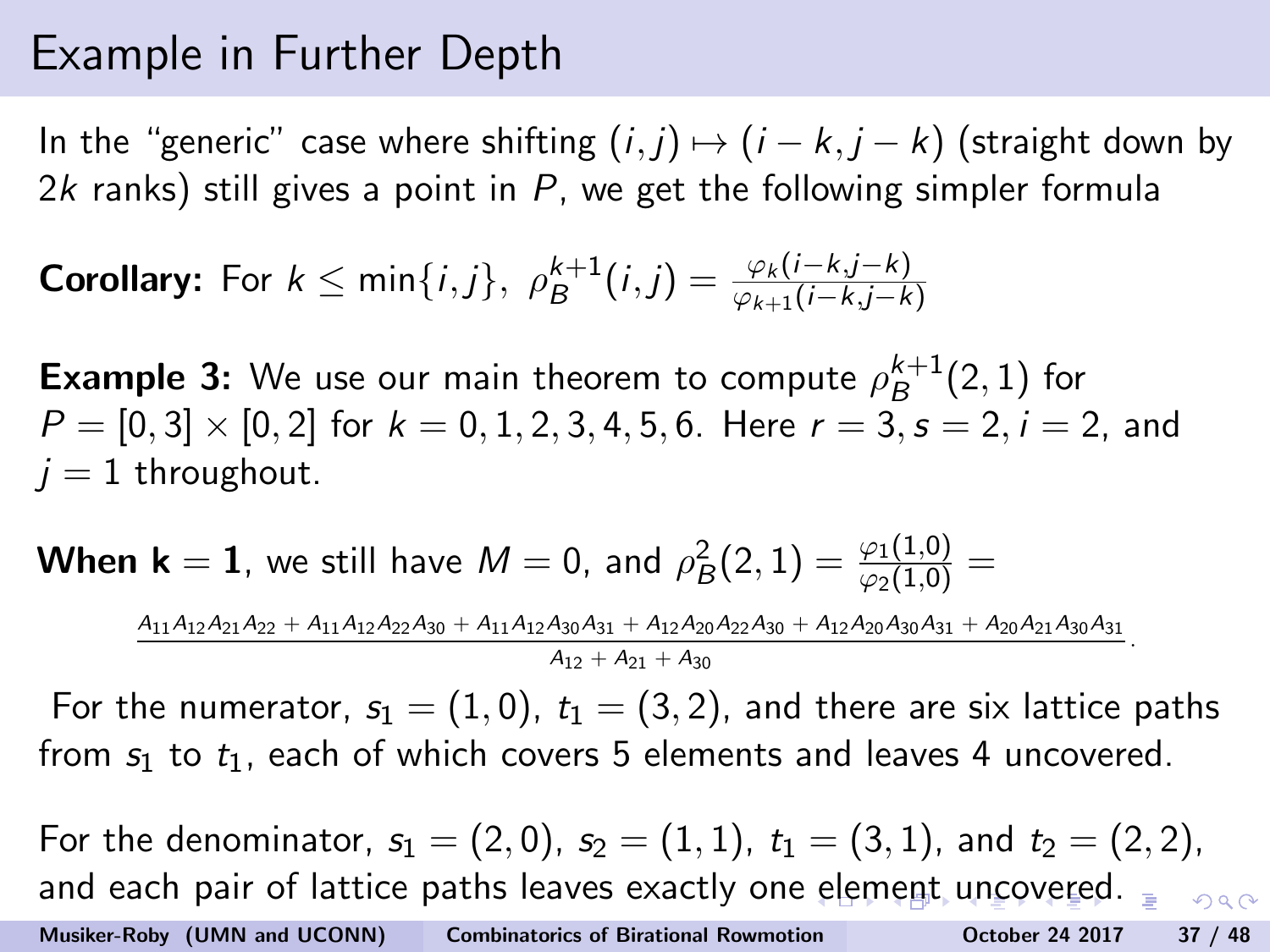<span id="page-90-0"></span>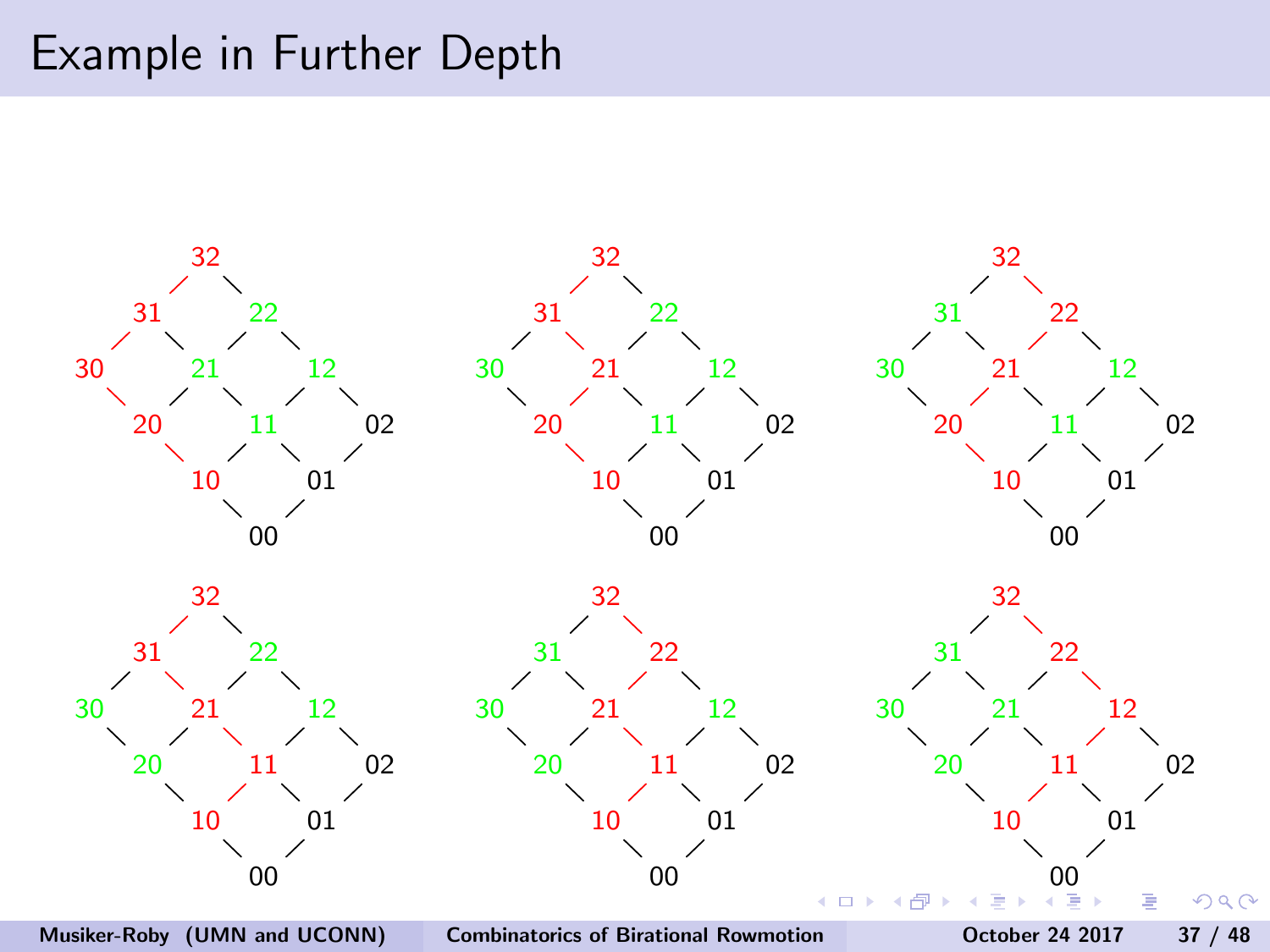

 $\leftarrow$ 

 $QQ$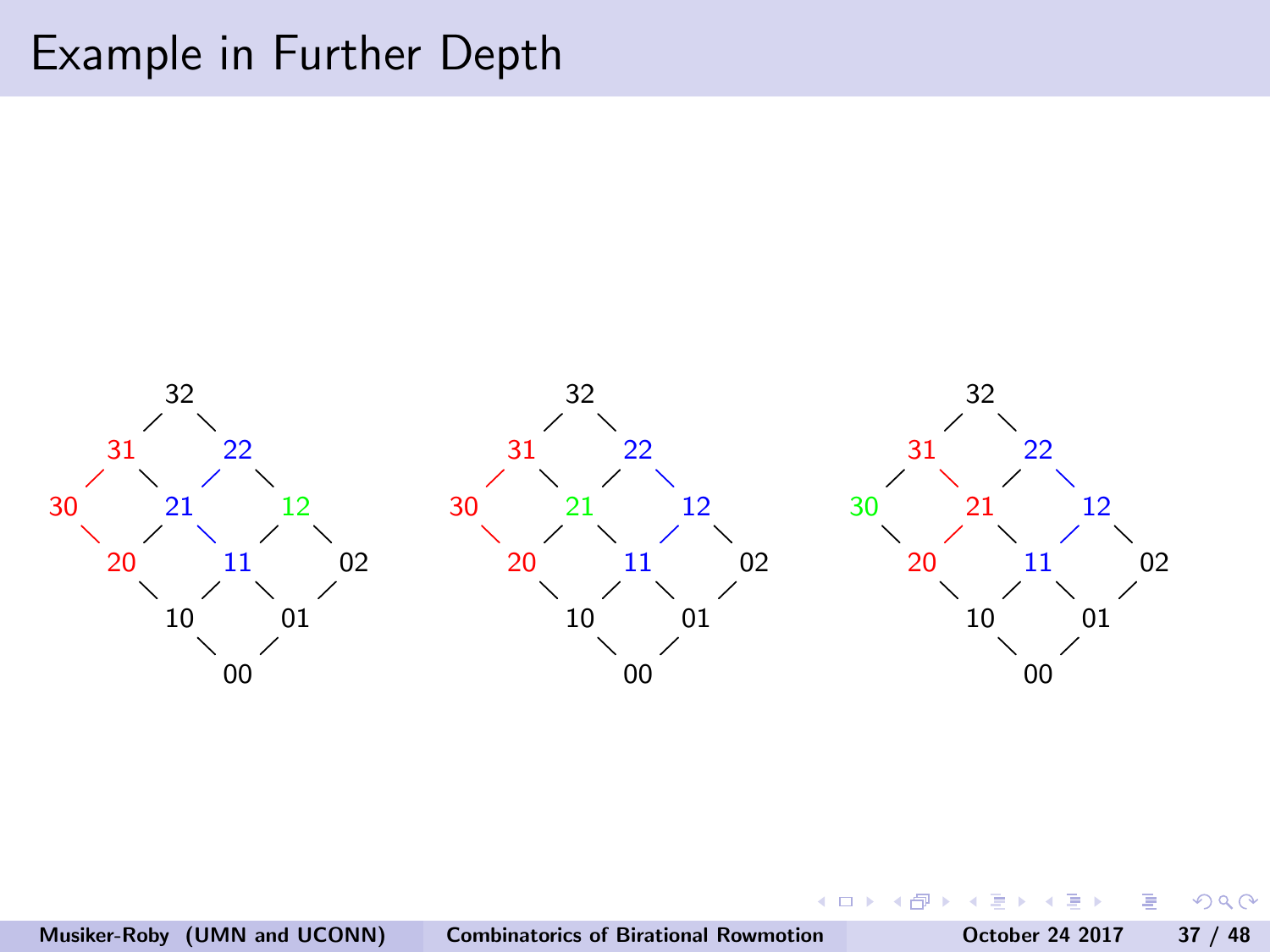<span id="page-92-0"></span>In the "generic" case where shifting  $(i, j) \mapsto (i - k, j - k)$  (straight down by 2k ranks) still gives a point in  $P$ , we get the following simpler formula

**Corollary:** For 
$$
k \le \min\{i,j\}
$$
,  $\rho_B^{k+1}(i,j) = \frac{\varphi_k(i-k,j-k)}{\varphi_{k+1}(i-k,j-k)}$ 

**Example 3:** We use our main theorem to compute  $\rho_B^{k+1}$  $B^{k+1}(2,1)$  for  $P = [0, 3] \times [0, 2]$  for  $k = 0, 1, 2, 3, 4, 5, 6$ . Here  $r = 3, s = 2, i = 2$ , and  $j = 1$  throughout.

**When k** = 2, we get  $M = \{2 - 2\}_+ + \{2 - 1\}_+ = 1 \le 2 = k$ . So by part (a) of the main theorem we have

 $\rho_B^3(2,1)=\mu^{(1,0)}\left[\frac{\varphi_1(1,0)}{\varphi_2(1,0)}\right]=($  just shifting indices in the  $k=1$  formula)

 $A_{01}A_{02}A_{11}A_{12} + A_{01}A_{02}A_{12}A_{20} + A_{01}A_{02}A_{20}A_{21} + A_{02}A_{10}A_{12}A_{20} + A_{02}A_{10}A_{20}A_{21} + A_{10}A_{11}A_{20}A_{21}$  $A_{02} + A_{11} + A_{20}$ 

Musiker-Roby (UMN and UCONN) [Combinatorics of Birational Rowmotion](#page-0-0) October 24 2017 37 / 48

**KORK EX KEY KEY YOUR** 

.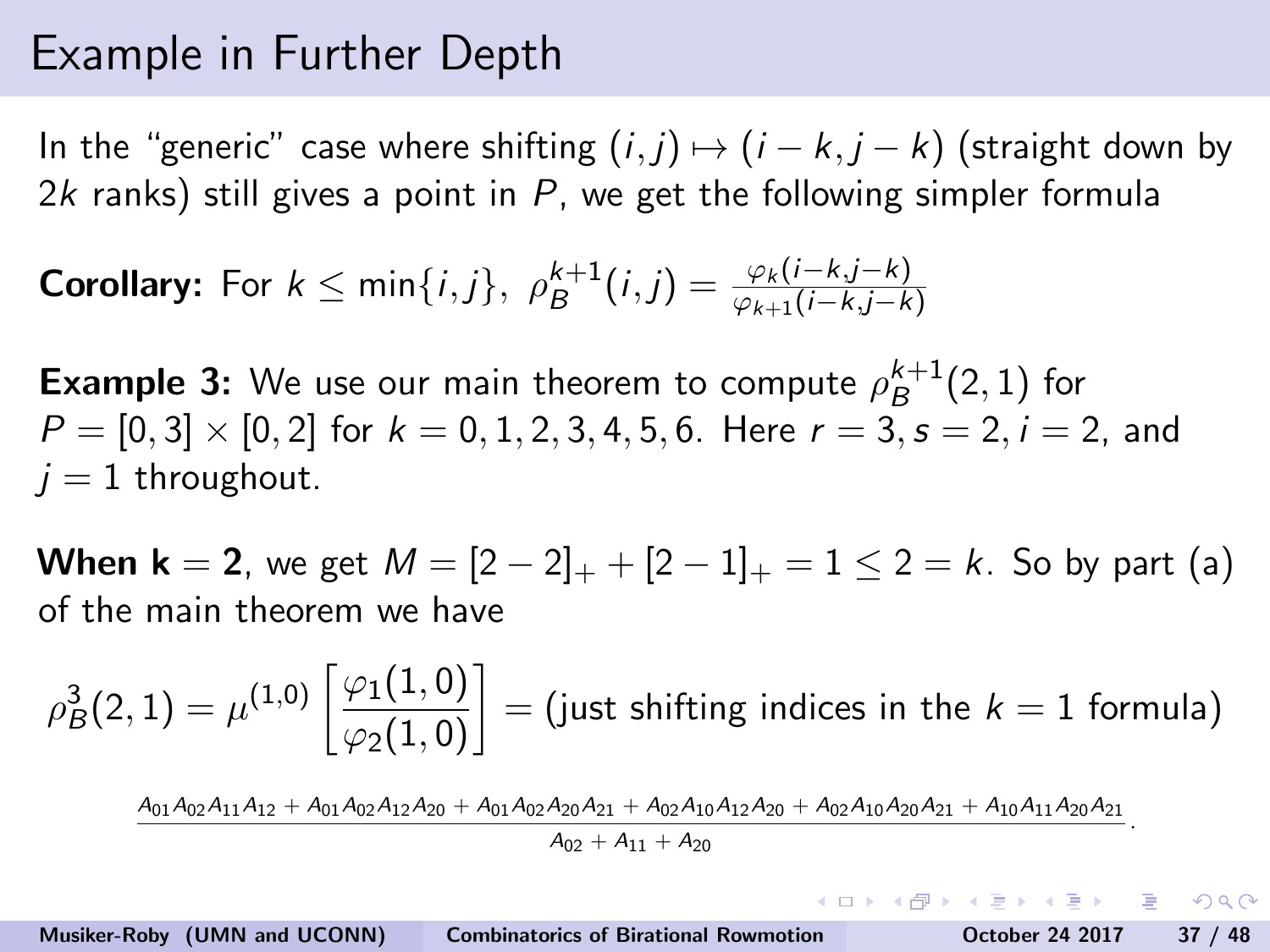<span id="page-93-0"></span>In the "generic" case where shifting  $(i, j) \mapsto (i - k, i - k)$  (straight down by 2k ranks) still gives a point in  $P$ , we get the following simpler formula

**Corollary:** For 
$$
k \le \min\{i,j\}
$$
,  $\rho_B^{k+1}(i,j) = \frac{\varphi_k(i-k,j-k)}{\varphi_{k+1}(i-k,j-k)}$ 

**Example 3:** We use our main theorem to compute  $\rho_B^{k+1}$  $B^{k+1}(2,1)$  for  $P = [0, 3] \times [0, 2]$  for  $k = 0, 1, 2, 3, 4, 5, 6$ . Here  $r = 3, s = 2, i = 2$ , and  $j = 1$  throughout.

When 
$$
\mathbf{k} = 3
$$
, we get  $M = [3 - 2]_+ + [3 - 1]_+ = 3 = k$ . Therefore,  
\n
$$
\rho_B^4(2, 1) = \mu^{(2,1)} \left[ \frac{\varphi_0(2, 1)}{\varphi_1(2, 1)} \right] = \mu^{(2,1)} \left[ \frac{A_{21}A_{22}A_{31}A_{32}}{A_{22} + A_{31}} \right] = \frac{A_{00}A_{01}A_{10}A_{11}}{A_{01} + A_{10}}.
$$

In this situation, we can also use part (b) of the main theorem to get

$$
\rho_B^4(2,1) = 1/\rho_B^{3-2-1}(3-2,2-1) = 1/\rho_B^0(1,1) = \frac{1}{x_{11}}.
$$

The equality between these two expressions is e[asi](#page-92-0)l[y](#page-94-0) [c](#page-85-0)[h](#page-86-0)[e](#page-97-0)[ck](#page-98-0)[ed](#page-0-0)[.](#page-113-0)  $OQ$ Musiker-Roby (UMN and UCONN) [Combinatorics of Birational Rowmotion](#page-0-0) October 24 2017 37 / 48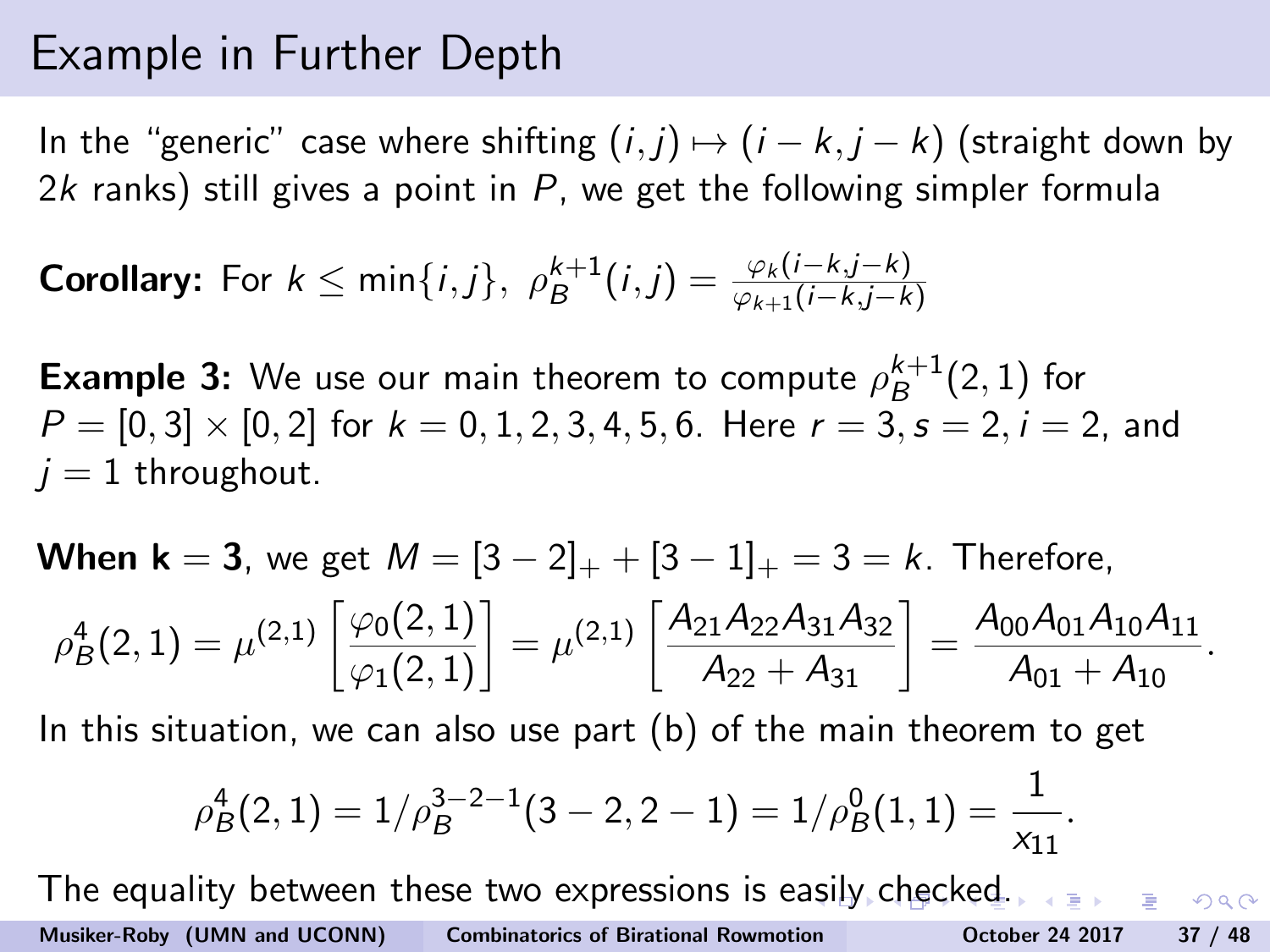<span id="page-94-0"></span>In the "generic" case where shifting  $(i, j) \mapsto (i - k, j - k)$  (straight down by 2k ranks) still gives a point in  $P$ , we get the following simpler formula

**Corollary:** For 
$$
k \le \min\{i,j\}
$$
,  $\rho_B^{k+1}(i,j) = \frac{\varphi_k(i-k,j-k)}{\varphi_{k+1}(i-k,j-k)}$ 

**Example 3:** We use our main theorem to compute  $\rho_B^{k+1}$  $B^{k+1}(2,1)$  for  $P = [0, 3] \times [0, 2]$  for  $k = 0, 1, 2, 3, 4, 5, 6$ . Here  $r = 3$ ,  $s = 2$ ,  $i = 2$ , and  $i = 1$  throughout.

**When k = 4**, we get  $M = [4 - 2]_{+} + [4 - 1]_{+} = 5 > k$ . Therefore, by part (b) of the main theorem, then part (a),

$$
\rho_B^5(2,1)=1/\rho_B^{4-2-1}(3-2,2-1)=1/\rho_B^1(1,1)=\frac{\varphi_1(1,1)}{\varphi_0(1,1)}=\frac{A_{12}A_{22}+A_{12}A_{31}+A_{21}A_{31}}{A_{11}A_{12}A_{21}A_{22}A_{31}A_{32}}.
$$

Each term in the numerator is associated with one of the three lattice paths from  $(1, 1)$  to  $(3, 2)$  in P, while the denominator is just the product of all A-variables in the principal order filter  $\bigvee (1,1).$  $\bigvee (1,1).$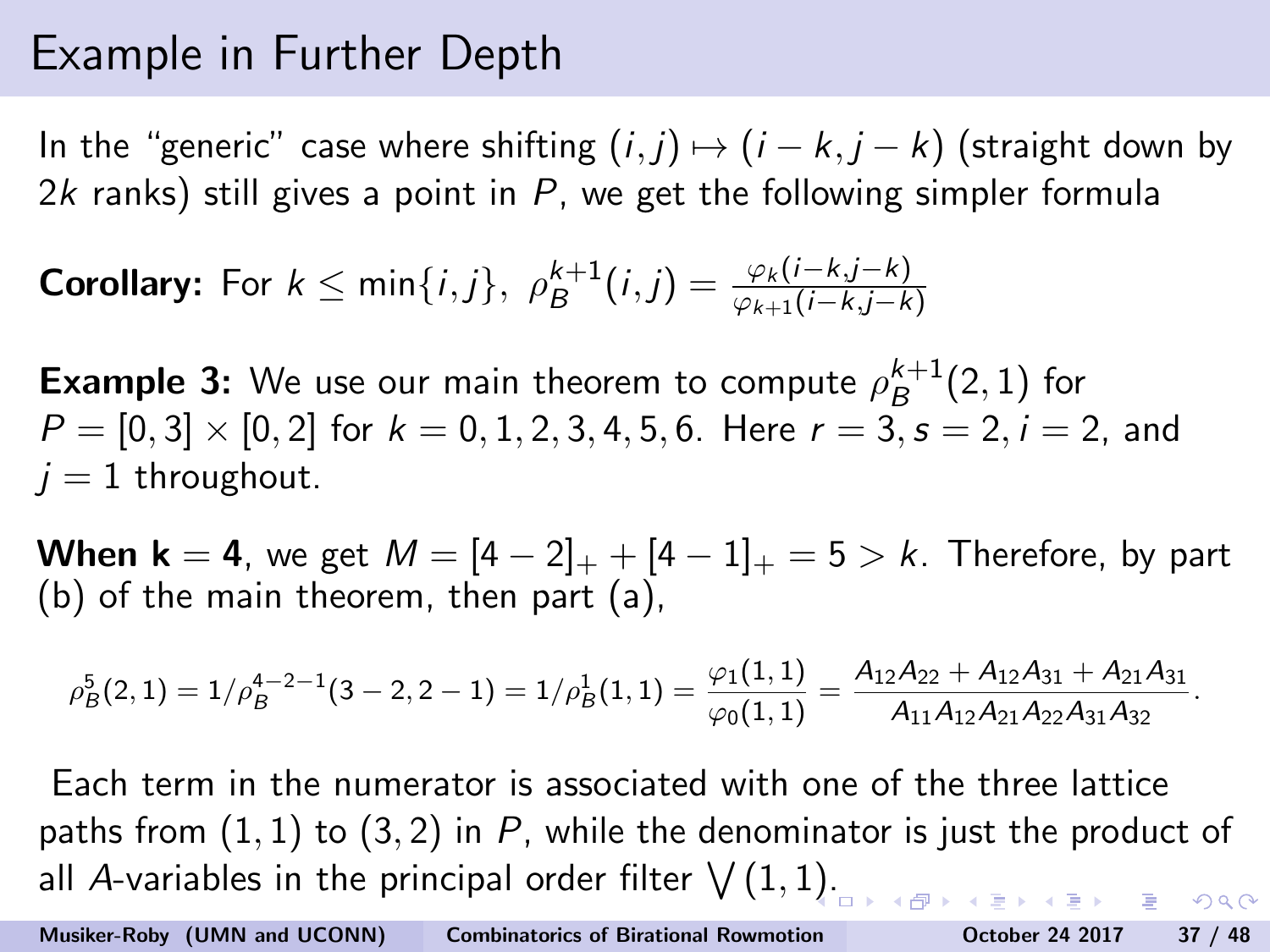In the "generic" case where shifting  $(i, j) \mapsto (i - k, j - k)$  (straight down by 2k ranks) still gives a point in  $P$ , we get the following simpler formula

**Corollary:** For 
$$
k \le \min\{i,j\}
$$
,  $\rho_B^{k+1}(i,j) = \frac{\varphi_k(i-k,j-k)}{\varphi_{k+1}(i-k,j-k)}$ 

**Example 3:** We use our main theorem to compute  $\rho_B^{k+1}$  $B^{k+1}(2,1)$  for  $P = [0, 3] \times [0, 2]$  for  $k = 0, 1, 2, 3, 4, 5, 6$ . Here  $r = 3, s = 2, i = 2$ , and  $j = 1$  throughout.

**When k = 5**, we get  $M = [5 - 2]_{+} + [5 - 1]_{+} = 7 > k$ . Therefore, by part (b) of the main theorem, then part (a),

$$
\rho_B^6(2,1)=1/\rho_B^{5-2-1}(3-2,2-1)=1/\rho_B^2(1,1)=\frac{\varphi_2(1,1)}{\varphi_1(1,1)}=\frac{1}{A_{12}A_{22}+A_{12}A_{31}+A_{21}A_{31}}.
$$

The numerator here represents the empty product, since the unique (unordered) pair of lattice paths from  $s_1 = (2, 1)$  and  $s_2 = (1, 2)$  to  $t_1 = (3,1)$  and  $t_2 = (2,2)$  covers all elements of  $\circlearrowleft_{(1,1)}^2$ . The denominator here is the same as the numerator of the previo[us](#page-94-0) [ca](#page-96-0)[se](#page-85-0)[.](#page-86-0)  $2990$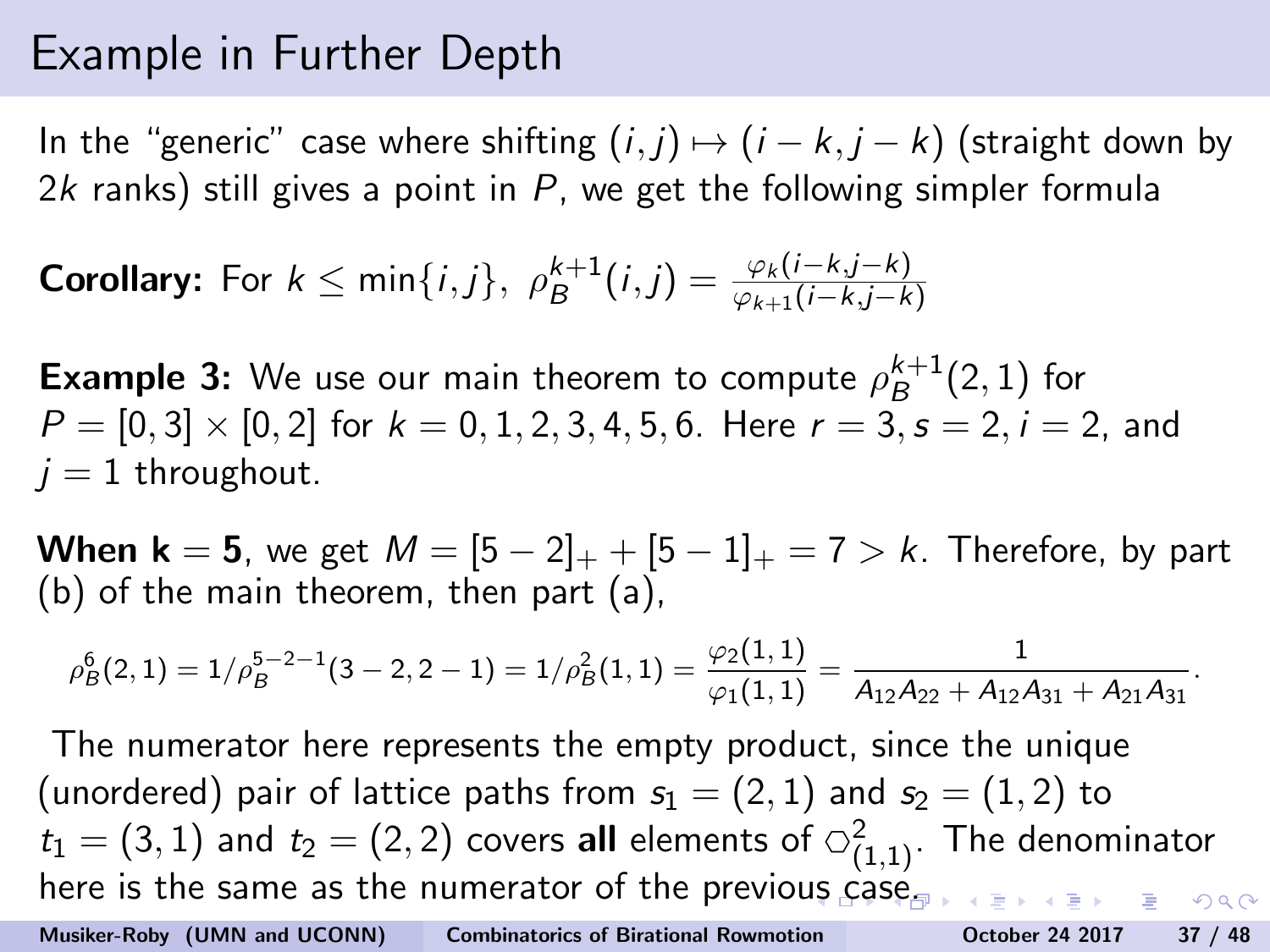<span id="page-96-0"></span>In the "generic" case where shifting  $(i, j) \mapsto (i - k, j - k)$  (straight down by 2k ranks) still gives a point in  $P$ , we get the following simpler formula

**Corollary:** For 
$$
k \le \min\{i,j\}
$$
,  $\rho_B^{k+1}(i,j) = \frac{\varphi_k(i-k,j-k)}{\varphi_{k+1}(i-k,j-k)}$ 

**Example 3:** We use our main theorem to compute  $\rho_B^{k+1}$  $B^{k+1}(2,1)$  for  $P = [0, 3] \times [0, 2]$  for  $k = 0, 1, 2, 3, 4, 5, 6$ . Here  $r = 3, s = 2, i = 2$ , and  $j = 1$  throughout.

**When k = 6**, we get  $M = [6 - 2]_{+} + [6 - 1]_{+} = 9 > k$ . Therefore, by part (b) of the main theorem, then part (a),

$$
\rho_B^7(2,1) = 1/\rho_B^{6-2-1}(3-2,2-1) = 1/\rho_B^3(1,1) = \mu^{(1,1)} \left[ \frac{\varphi_1(1,1)}{\varphi_0(1,1)} \right]
$$

$$
= \mu^{(1,1)} \left[ \frac{A_{12}A_{22} + A_{12}A_{31} + A_{21}A_{31}}{A_{11}A_{11}A_{21}A_{22}A_{31}A_{32}} \right] = \frac{A_{01}A_{11} + A_{01}A_{20} + A_{10}A_{20}}{A_{00}A_{01}A_{10}A_{11}A_{20}A_{21}} = x_{21}
$$

Musiker-Roby (UMN and UCONN) [Combinatorics of Birational Rowmotion](#page-0-0) October 24 2017 37 / 48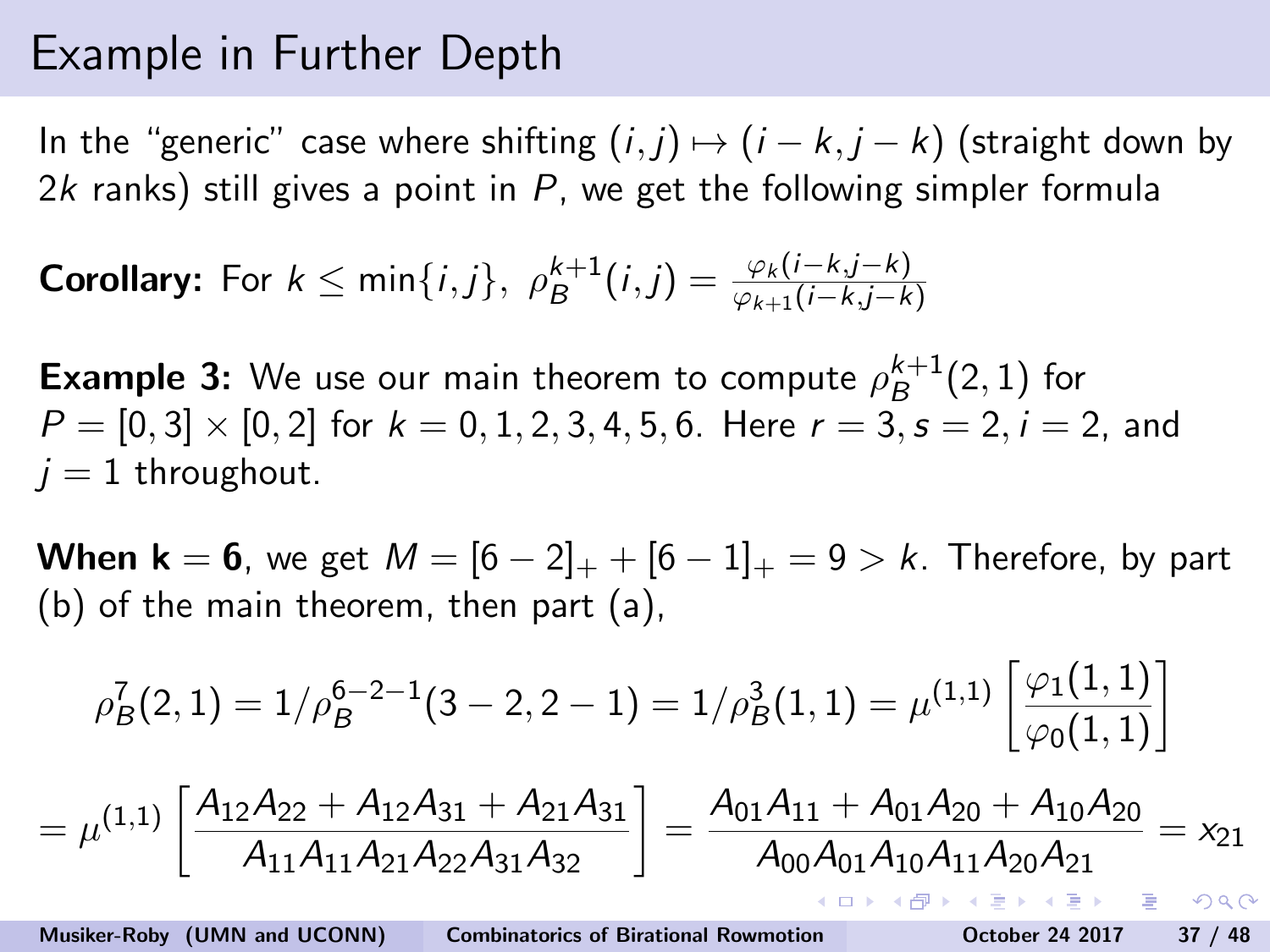<span id="page-97-0"></span>**When k = 6**, we get  $M = [6 - 2]_{+} + [6 - 1]_{+} = 9 > k$ . Therefore, by part (b) of the main theorem, then part (a),

$$
\rho_B^7(2,1) = 1/\rho_B^{6-2-1}(3-2,2-1) = 1/\rho_B^3(1,1) = \mu^{(1,1)} \left[ \frac{\varphi_1(1,1)}{\varphi_0(1,1)} \right]
$$

$$
=\mu^{(1,1)}\left[\frac{A_{12}A_{22}+A_{12}A_{31}+A_{21}A_{31}}{A_{11}A_{11}A_{21}A_{22}A_{31}A_{32}}\right]=\frac{A_{01}A_{11}+A_{01}A_{20}+A_{10}A_{20}}{A_{00}A_{01}A_{10}A_{11}A_{20}A_{21}}=x_{21}
$$

The lattice paths involved here are the same as for the  $k = 4$  computation.

We can deduce this by  $A_{00} = 1/x_{00}$ ,  $A_{10} = x_{00}/x_{10}$ ,  $A_{01} = x_{00}/x_{01}$ ,  $A_{11} = (x_{10} + x_{01})/x_{11}$ ,  $A_{20} = x_{10}/x_{20}$ , and  $A_{21} = (x_{20} + x_{11})/x_{21}$ .

Periodicity also kicks in:  $\rho_B^7(2,1) = \rho_B^0(2,1) = x_{21}$  using  $(r+s+2) = 7$ .

KEL KALE KELKELKAN KEL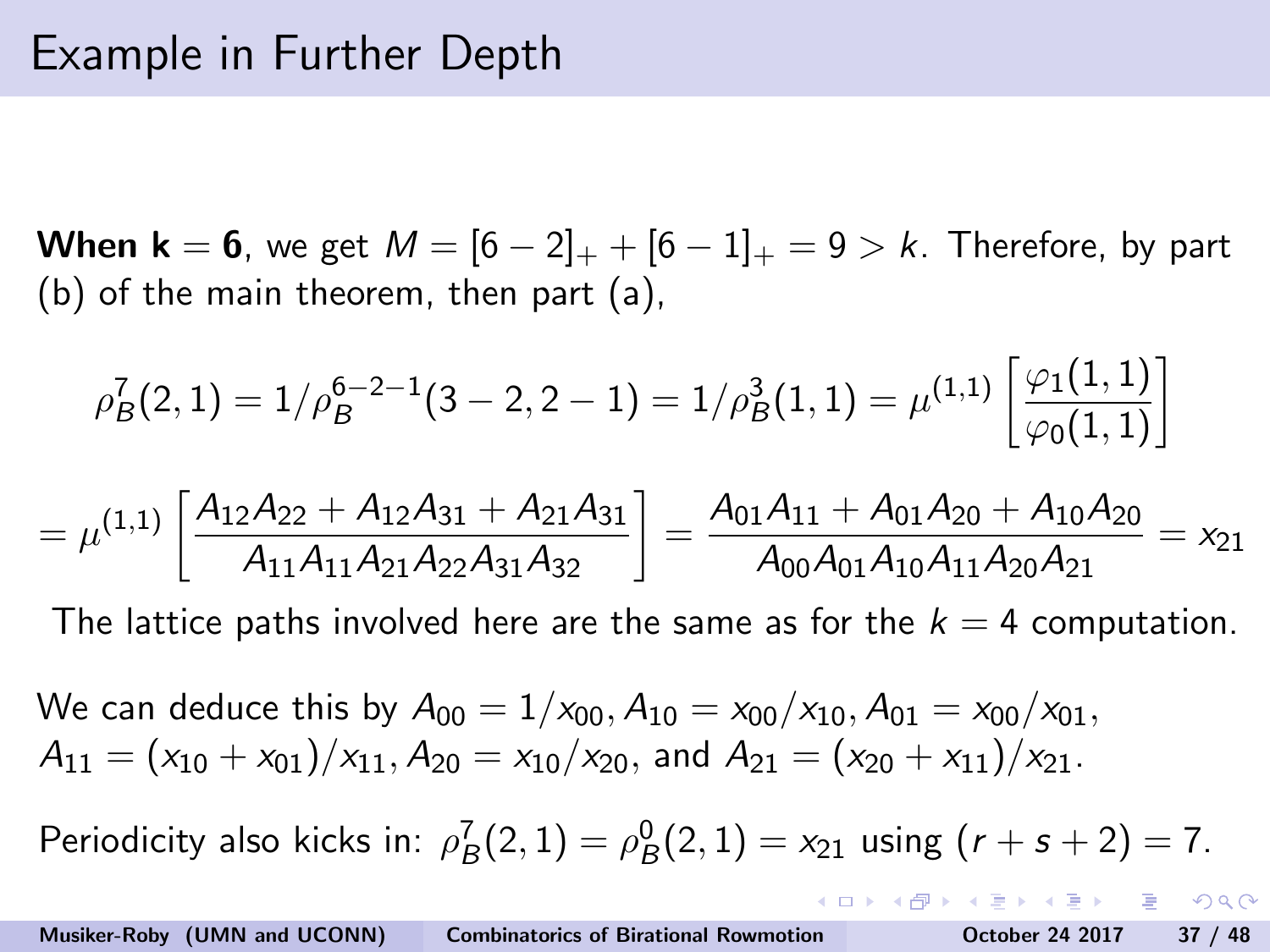<span id="page-98-0"></span>By the definition of birational rowmotion,

$$
\rho_B^{k+1}(i,j) = \frac{\left(\rho_B^k(i,j-1) + \rho_B^k(i-1,j)\right) \cdot \left(\rho_B^{k+1}(i+1,j) \mid \mid \rho_B^{k+1}(i,j+1)\right)}{\rho_B^k(i,j)}
$$

where

$$
A \parallel B = \frac{1}{\frac{1}{A} + \frac{1}{B}}.
$$

 $\equiv$ 

 $2990$ 

 $\rightarrow \equiv$ 

G B

**K ロ ▶ K 何 ▶ K**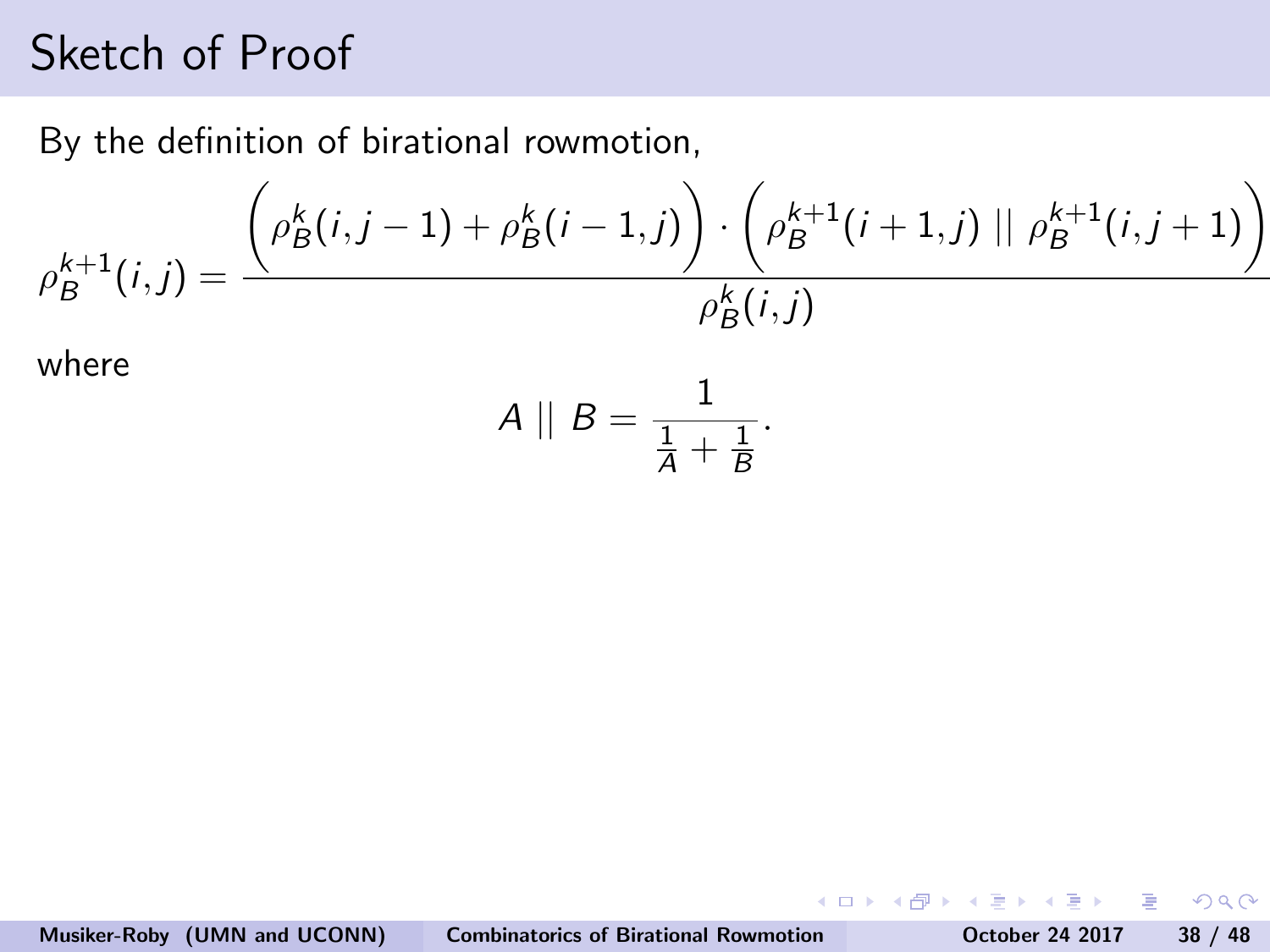By the definition of birational rowmotion,

$$
\rho_B^{k+1}(i,j) = \frac{\left(\rho_B^k(i,j-1) + \rho_B^k(i-1,j)\right) \cdot \left(\rho_B^{k+1}(i+1,j) \mid \mid \rho_B^{k+1}(i,j+1)\right)}{\rho_B^k(i,j)}
$$

where

$$
A \parallel B = \frac{1}{\frac{1}{A} + \frac{1}{B}}.
$$

By induction on  $k$ , and the fact that we apply birational rowmotion from top to bottom, we can rewrite this formula as

$$
\frac{\left(\rho_{B}^k(i,j-1)+\rho_{B}^k(i-1,j)\right)\cdot\left(\frac{\varphi_k(i-k+1,j-k)}{\varphi_{k+1}(i-k+1,j-k)}\mid\mid\frac{\varphi_k(i-k,j-k+1)}{\varphi_{k+1}(i-k,j-k+1)}\right)}{\rho_{B}^k(i,j)}
$$

重

 $\Omega$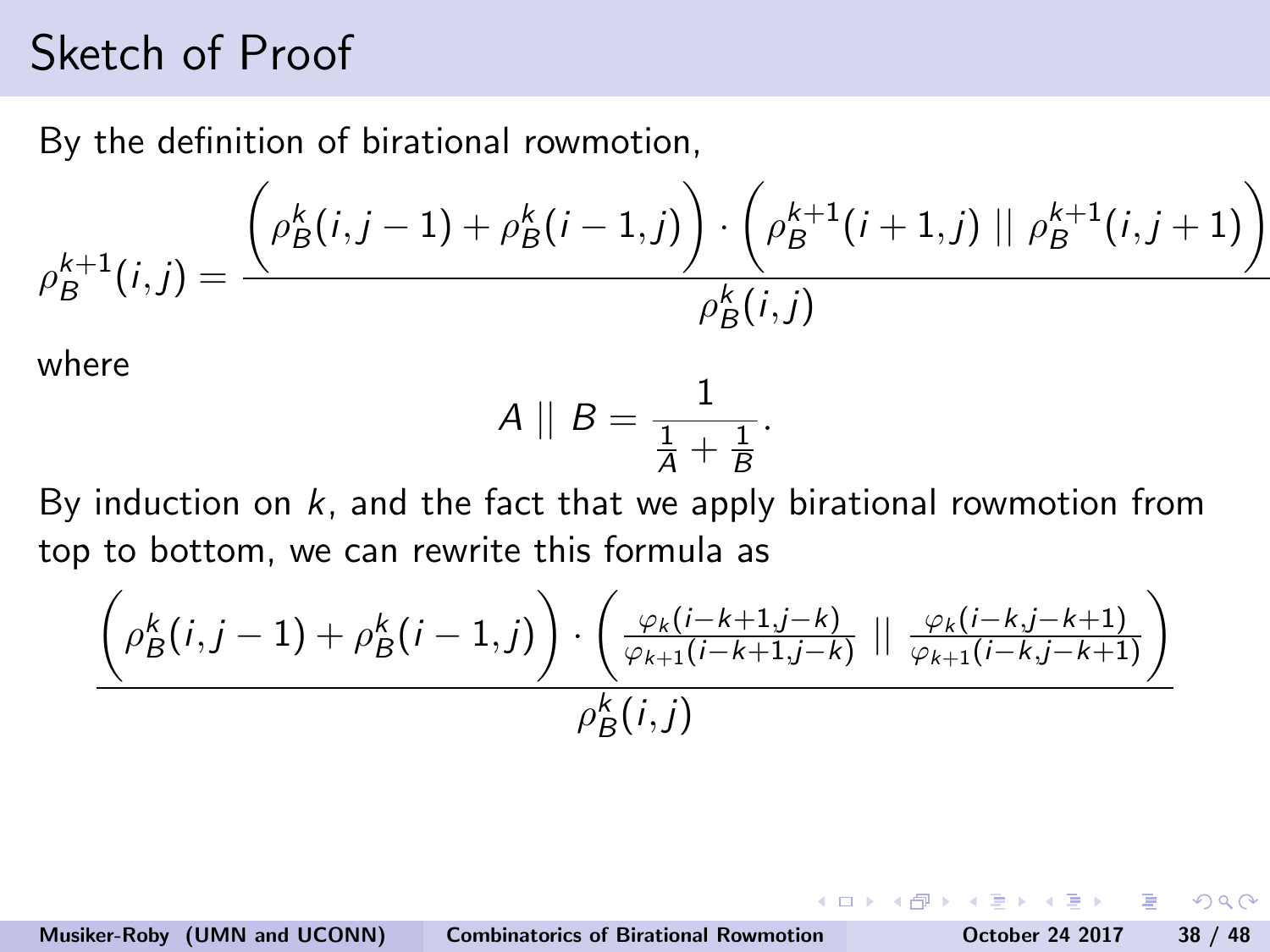By the definition of birational rowmotion,

$$
\rho_B^{k+1}(i,j) = \frac{\left(\rho_B^k(i,j-1) + \rho_B^k(i-1,j)\right) \cdot \left(\rho_B^{k+1}(i+1,j) \mid \mid \rho_B^{k+1}(i,j+1)\right)}{\rho_B^k(i,j)}
$$

where

$$
A \mid\mid B = \frac{1}{\frac{1}{A} + \frac{1}{B}}.
$$

By induction on  $k$ , and the fact that we apply birational rowmotion from top to bottom, we can rewrite this formula as

$$
\frac{\left(\rho_{B}^k(i,j-1)+\rho_{B}^k(i-1,j)\right)\cdot\left(\frac{\varphi_k(i-k+1,j-k)}{\varphi_{k+1}(i-k+1,j-k)}\mid\mid\frac{\varphi_k(i-k,j-k+1)}{\varphi_{k+1}(i-k,j-k+1)}\right)}{\rho_{B}^k(i,j)}
$$

**Lemma** Given the definition of  $A \parallel B$  given above,

$$
\frac{A}{B} \parallel \frac{C}{D} = \frac{AC}{CB + AD}.
$$

Musiker-Roby (UMN and UCONN) [Combinatorics of Birational Rowmotion](#page-0-0) October 24 2017 38 / 48

 $\equiv$  990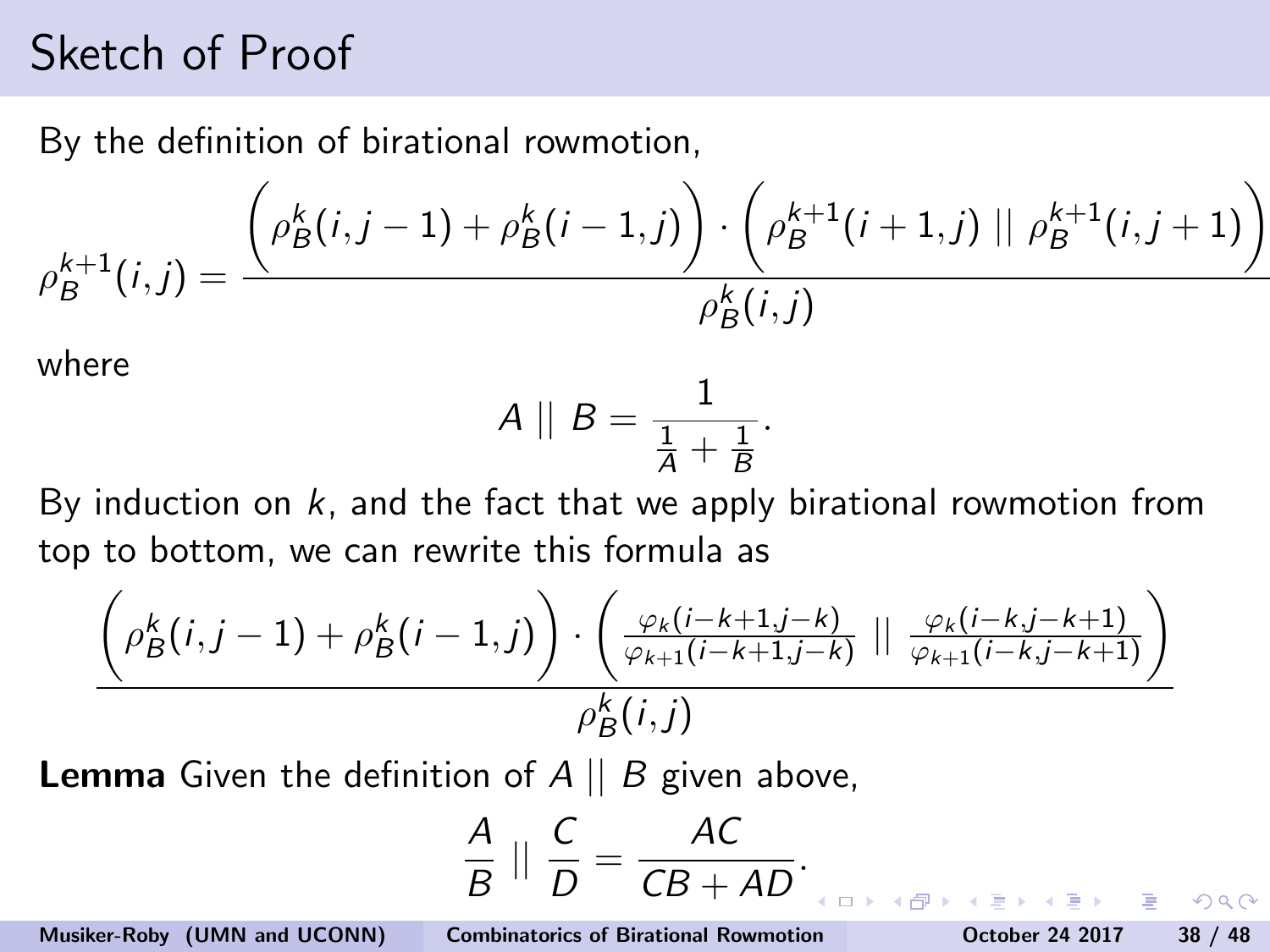**Lemma** Given the definition of  $A \parallel B$  given above,

$$
\frac{A}{B} \parallel \frac{C}{D} = \frac{AC}{CB + AD}.
$$

Using the Lemma, we can further rewrite the above as

$$
\frac{\left(\frac{\varphi_{k-1}(i-k+1,j-k)}{\varphi_k(i-k+1,j-k)}+\frac{\varphi_{k-1}(i-k,j-k+1)}{\varphi_k(i-k,j-k+1)}\right)\cdot \left(\frac{\varphi_k(i-k,j-k+1,\varphi_k(i-k+1,j-k)}{\varphi_k(i-k,j-k+1)}+\frac{\varphi_k(i-k+1,j-k)}{\varphi_k(i-k+1,j-k+1)}+\frac{\varphi_k(i-k+1,j-k)}{\varphi_k(i-k+1,j-k+1)}\right)}{\frac{\varphi_{k-1}(i-k+1,j-k+1)}{\varphi_k(i-k+1,j-k+1)}}
$$

**STAR** 

イロメ イ母メ イヨメ イヨメ

.

 $\eta$ a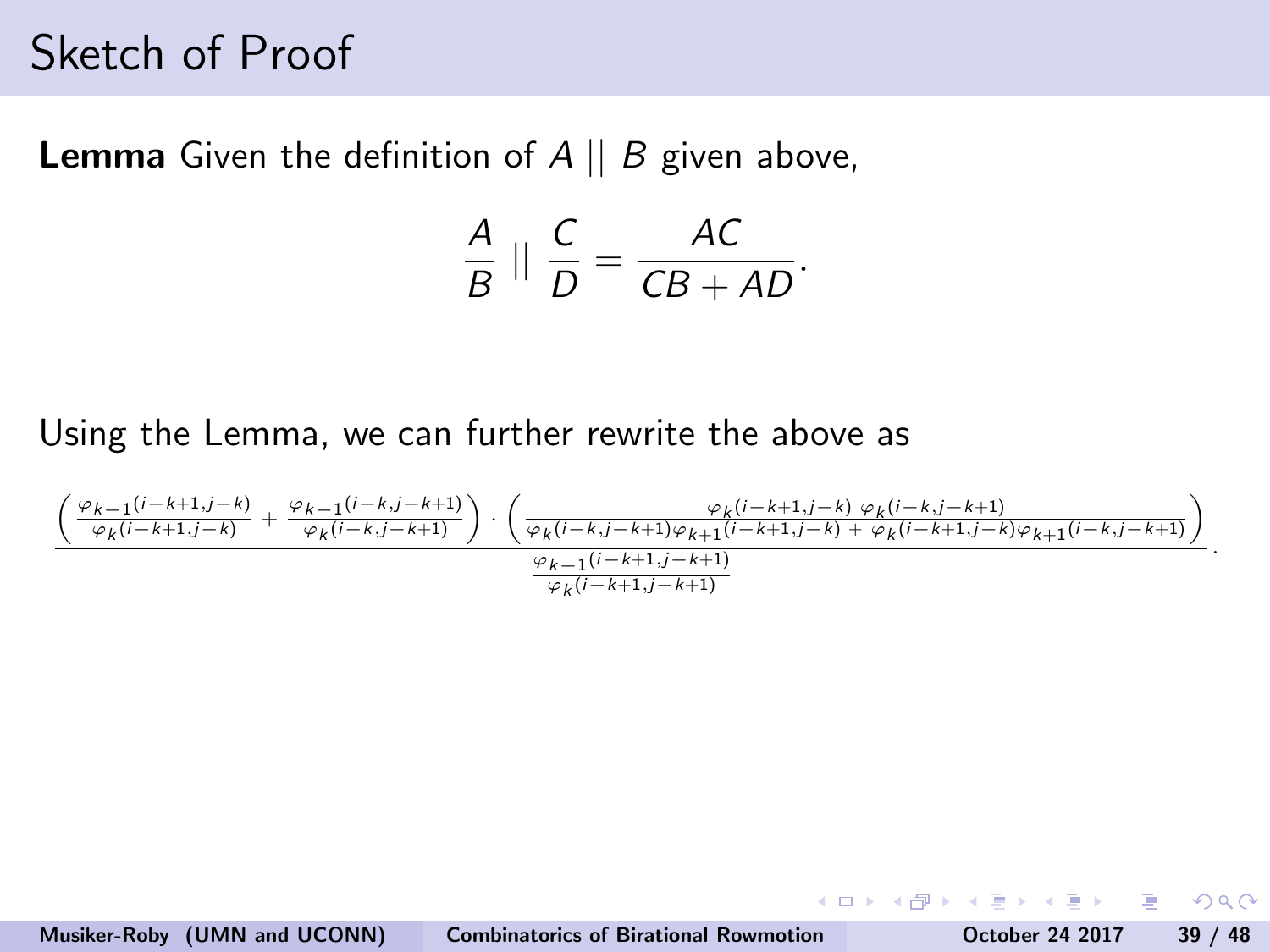**Lemma** Given the definition of  $A \parallel B$  given above,

$$
\frac{A}{B} \parallel \frac{C}{D} = \frac{AC}{CB + AD}.
$$

Using the Lemma, we can further rewrite the above as

$$
\frac{\left(\frac{\varphi_{k-1}(i-k+1,j-k)}{\varphi_k(i-k+1,j-k)}+\frac{\varphi_{k-1}(i-k,j-k+1)}{\varphi_k(i-k,j-k+1)}\right)\cdot \left(\frac{\varphi_k(i-k+1,j-k)}{\varphi_k(i-k,j-k+1)\varphi_{k+1}(i-k+1,j-k)}+\frac{\varphi_k(i-k+1,j-k)}{\varphi_k(i-k+1,j-k+1)}\right)}{\frac{\varphi_{k-1}(i-k+1,j-k+1)}{\varphi_k(i-k+1,j-k+1)}}.
$$

Which equals, after cross-multiplication:

$$
\frac{\left(\frac{\varphi_k(i-k,j-k+1)\varphi_{k-1}(i-k+1,j-k)+\varphi_k(i-k+1,j-k)\varphi_{k-1}(i-k,j-k+1)}{\varphi_k(i-k,j-k+1)\varphi_{k+1}(i-k+1,j-k)+\varphi_k(i-k+1,j-k)\varphi_{k+1}(i-k,j-k+1)}\right)}{\frac{\varphi_{k-1}(i-k+1,j-k+1)}{\varphi_k(i-k+1,j-k+1)}}
$$

Musiker-Roby (UMN and UCONN) [Combinatorics of Birational Rowmotion](#page-0-0) October 24 2017 39 / 48

- 3

 $\Omega$ 

.

イロメ イタメ イヨメ イヨ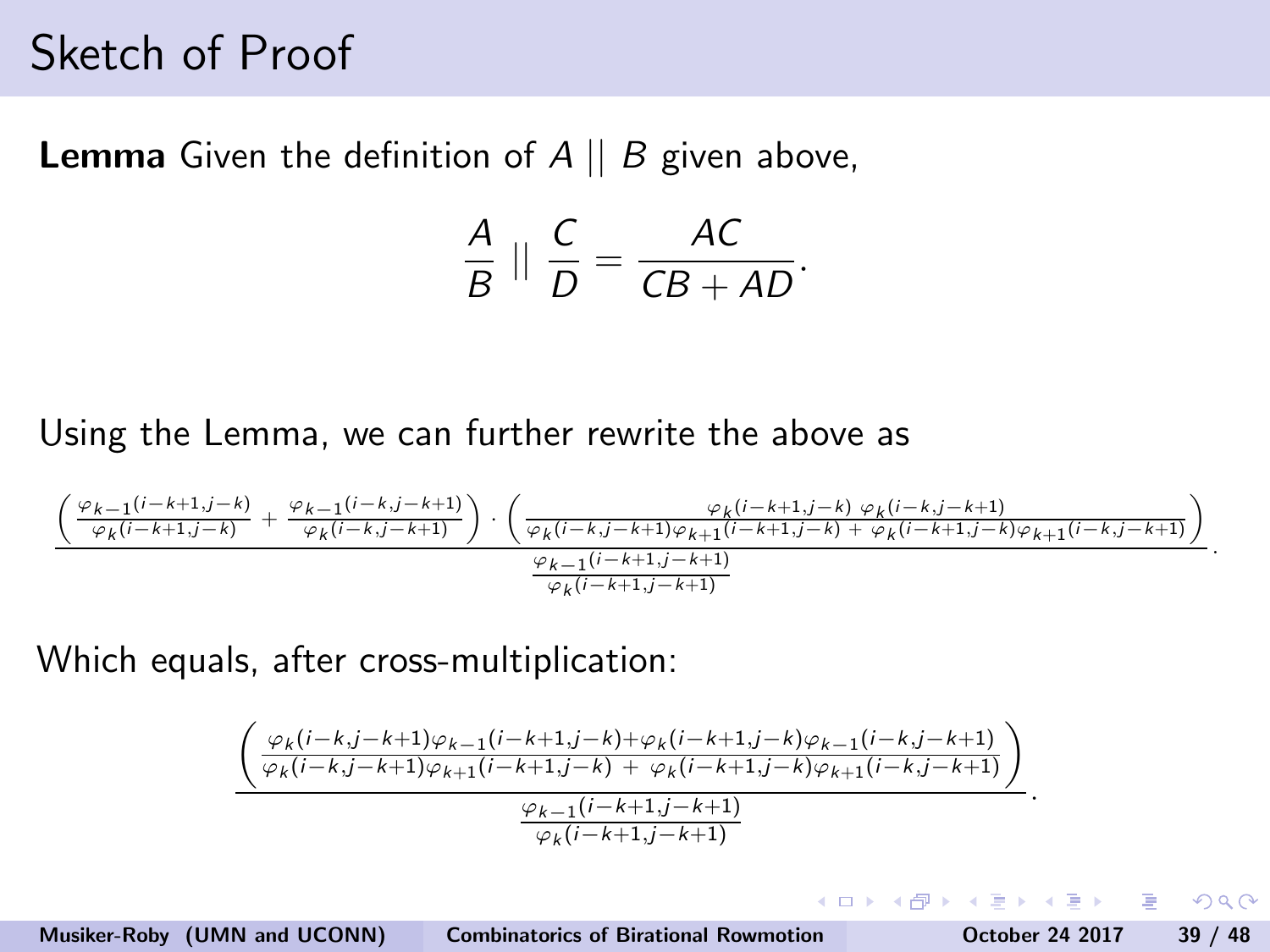Which equals, after cross-multiplication:

$$
\frac{\left(\frac{\varphi_k(i-k,j-k+1)\varphi_{k-1}(i-k+1,j-k)+\varphi_k(i-k+1,j-k)\varphi_{k-1}(i-k,j-k+1)}{\varphi_k(i-k,j-k+1)\varphi_{k+1}(i-k+1,j-k)+\varphi_k(i-k+1,j-k)\varphi_{k+1}(i-k,j-k+1)}\right)}{\frac{\varphi_{k-1}(i-k+1,j-k+1)}{\varphi_k(i-k+1,j-k+1)}}.
$$

Letting 
$$
\alpha_k(i, j) = \varphi_k(i-k+1) \frac{\varphi_{k-1}(i-k+1,j-k)}{\varphi_{k-1}(i-k+1,j-k+1)} + \varphi_k(i-k+1,j-k) \frac{\varphi_{k-1}(i-k,j-k+1)}{\varphi_{k-1}(i-k+1,j-k+1)},
$$
  
we can rewrite the above expression as

$$
\frac{\alpha_k(i,j)}{\alpha_{k+1}(i,j)}.
$$

**Claim** It is sufficient to prove  $\alpha_k(i,j) = \varphi_k(i-k,j-k)$  for all  $k \geq 0$  to prove our main theorem.

**KORK ERKER ADAM DE SORA**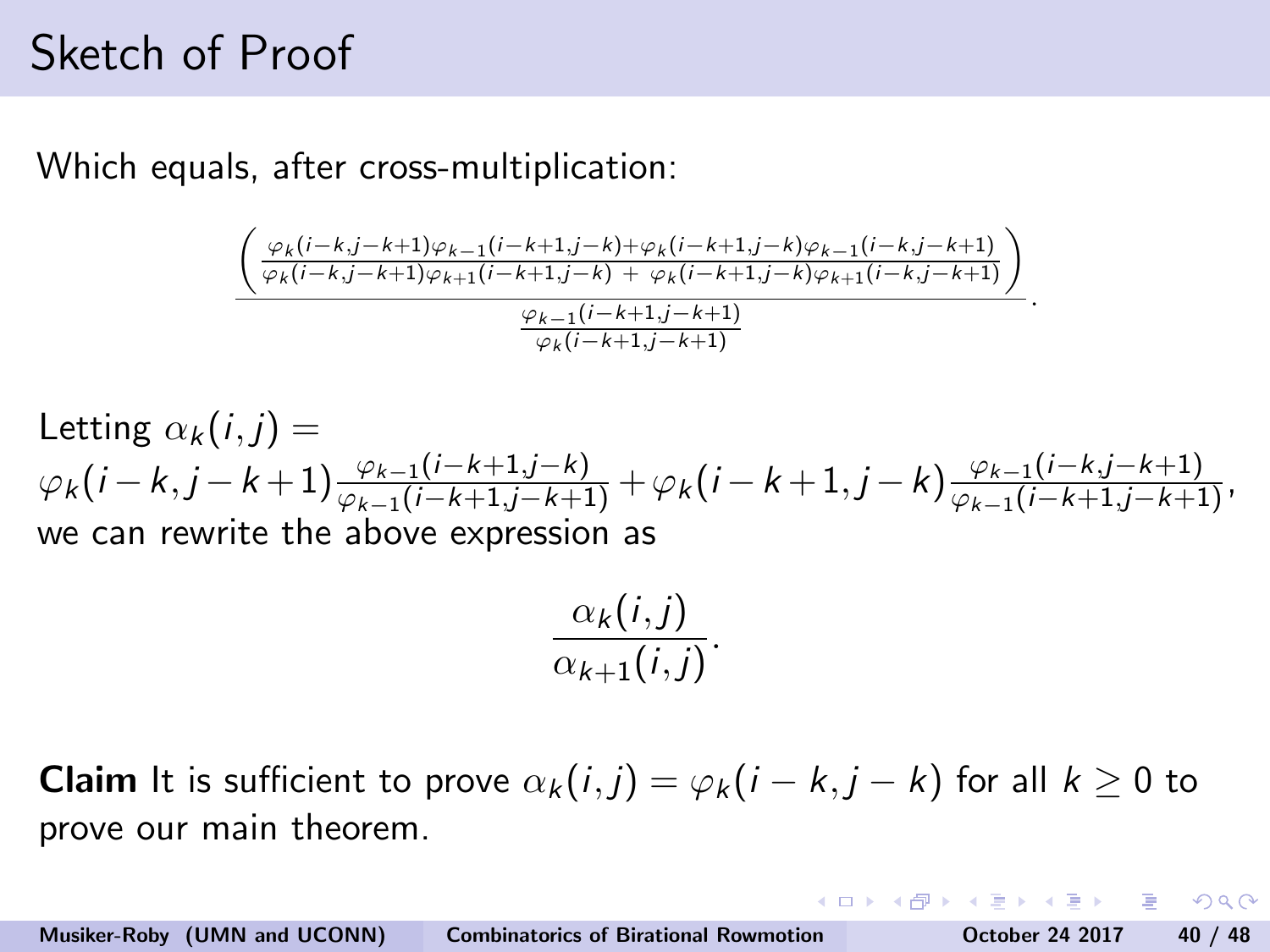<span id="page-104-0"></span>Letting  $\alpha_k(i, i) =$  $\varphi_k(i-k,j-k+1) \frac{\varphi_{k-1}(i-k+1,j-k)}{\varphi_{k-1}(i-k+1,j-k+1)} + \varphi_k(i-k+1,j-k) \frac{\varphi_{k-1}(i-k,j-k+1)}{\varphi_{k-1}(i-k+1,j-k+1)},$ we can rewrite the above expression as

$$
\frac{\alpha_k(i,j)}{\alpha_{k+1}(i,j)}.
$$

**Claim** It is sufficient to prove  $\alpha_k(i,j) = \varphi_k(i-k,j-k)$  for all  $k \geq 0$  to prove our main theorem.

 $AB + AB + AB + AB$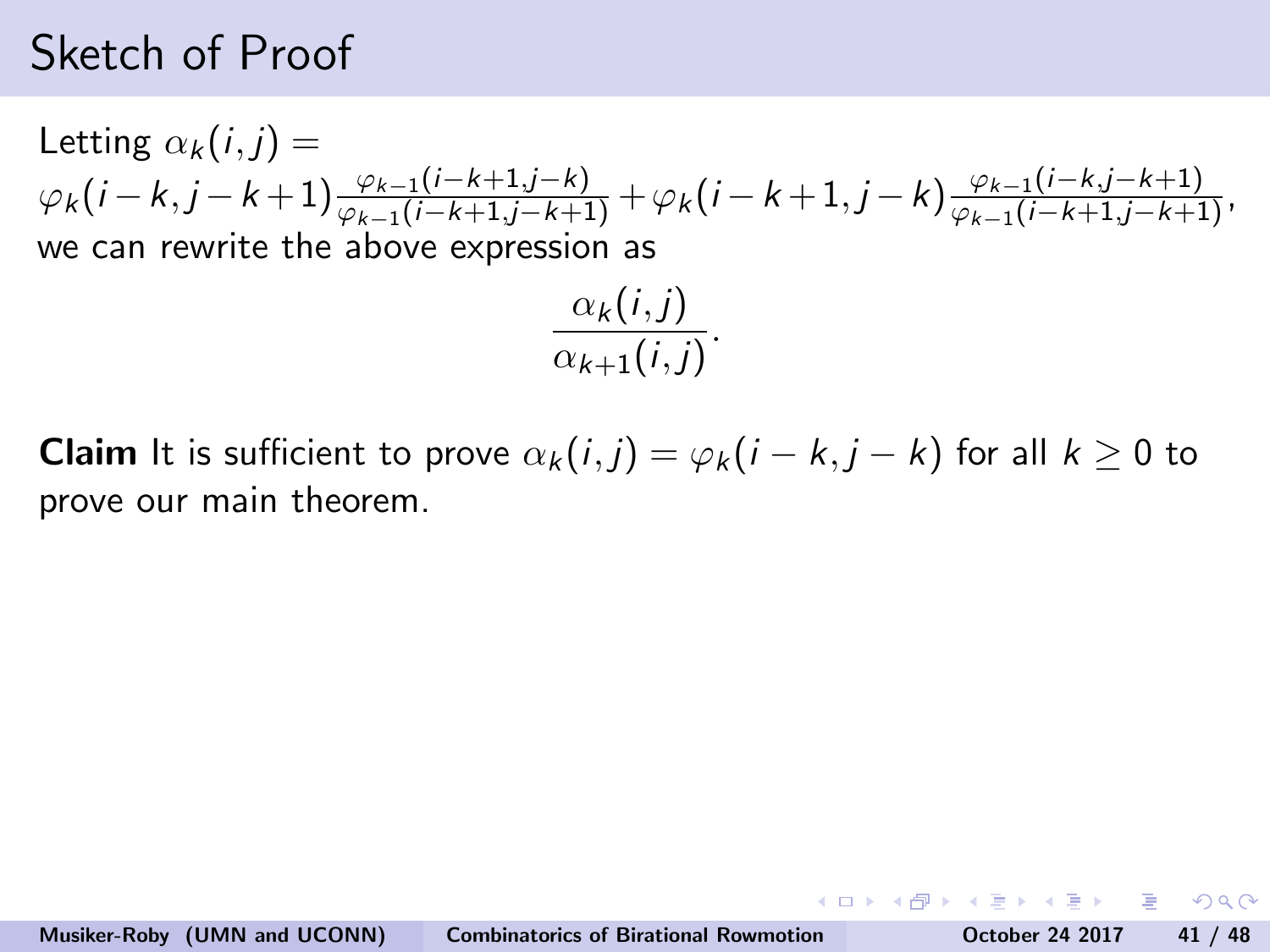Letting  $\alpha_k(i, j) =$  $\varphi_k(i-k,j-k+1) \frac{\varphi_{k-1}(i-k+1,j-k)}{\varphi_{k-1}(i-k+1,j-k+1)} + \varphi_k(i-k+1,j-k) \frac{\varphi_{k-1}(i-k,j-k+1)}{\varphi_{k-1}(i-k+1,j-k+1)},$ we can rewrite the above expression as

$$
\frac{\alpha_k(i,j)}{\alpha_{k+1}(i,j)}.
$$

**Claim** It is sufficient to prove  $\alpha_k(i,j) = \varphi_k(i-k,j-k)$  for all  $k \geq 0$  to prove our main theorem.

Symbolically, we can rewrite the expression

$$
\frac{\left(\frac{A}{B} + \frac{C}{D}\right) \cdot \left(\frac{B}{G} \parallel \frac{D}{H}\right)}{\frac{E}{F}} = \frac{\left(\frac{A}{B} + \frac{C}{D}\right) \cdot \left(\frac{BD}{DG + BH}\right)}{\frac{E}{F}}
$$
\n
$$
\frac{ADF + BCF}{DEG + BEH} = \frac{A\frac{D}{E} + B\frac{C}{E}}{D\frac{C}{E} + B\frac{H}{E}}.
$$

E

[.](#page-106-0)

as

Musiker-Roby (UMN and UCONN) [Combinatorics of Birational Rowmotion](#page-0-0) October 24 2017 41 / 48

 $D\frac{G}{F}+B\frac{H}{F}$  $D\frac{G}{F}+B\frac{H}{F}$  $D\frac{G}{F}+B\frac{H}{F}$ F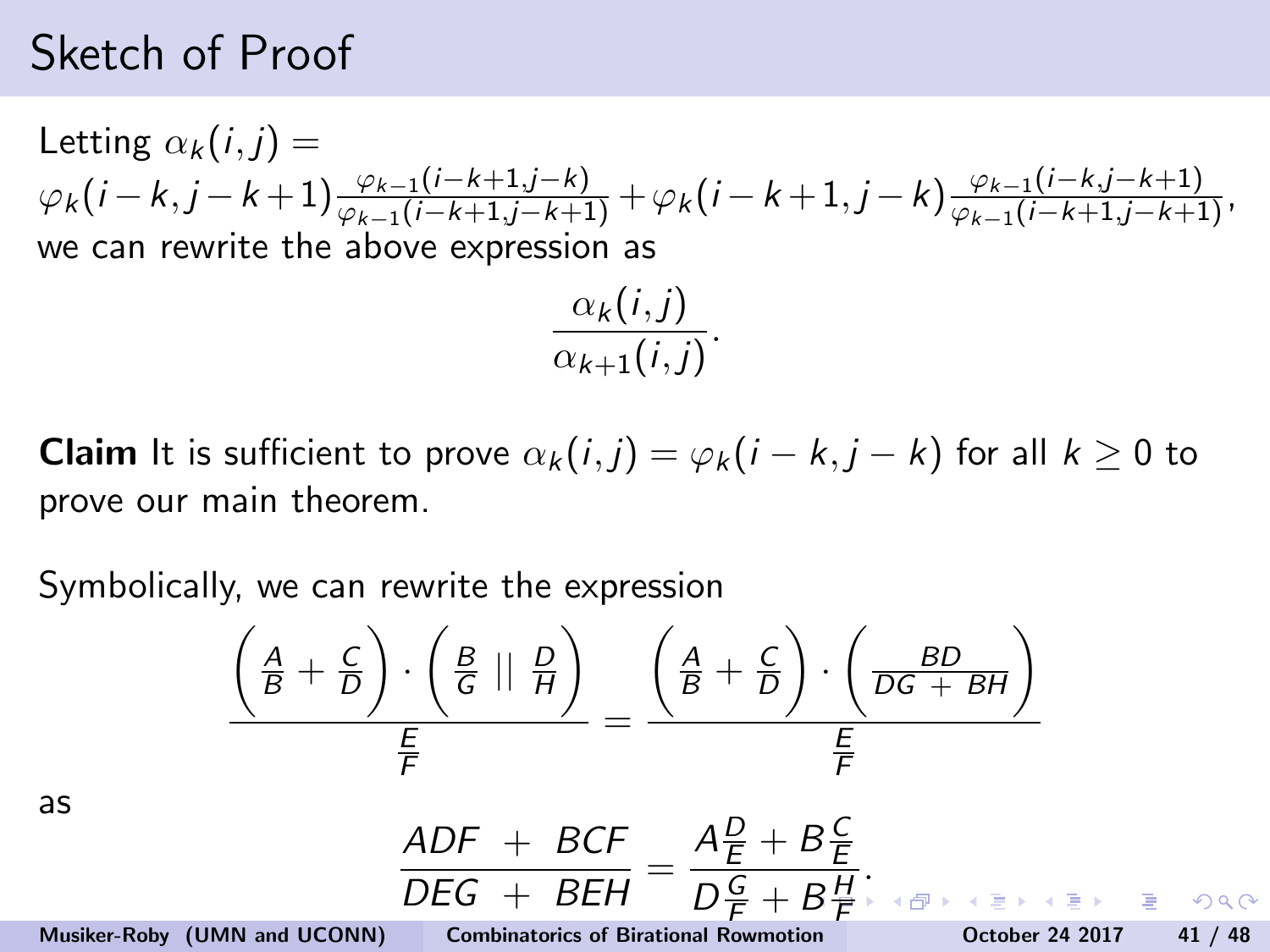<span id="page-106-0"></span>We wish to prove  $\alpha_k(i,j) = \varphi_k(i-k,j-k)$ , hence it is sufficient to verify the following Plücker-like identity:

$$
\varphi_k(i-k,j-k)\varphi_{k-1}(i-k+1,j-k+1) =
$$
  
 
$$
\varphi_k(i-k,j-k+1)\varphi_{k-1}(i-k+1,j-k) + \varphi_k(i-k+1,j-k)\varphi_{k-1}(i-k,j-k+1).
$$

KED KAP KED KED E LOQO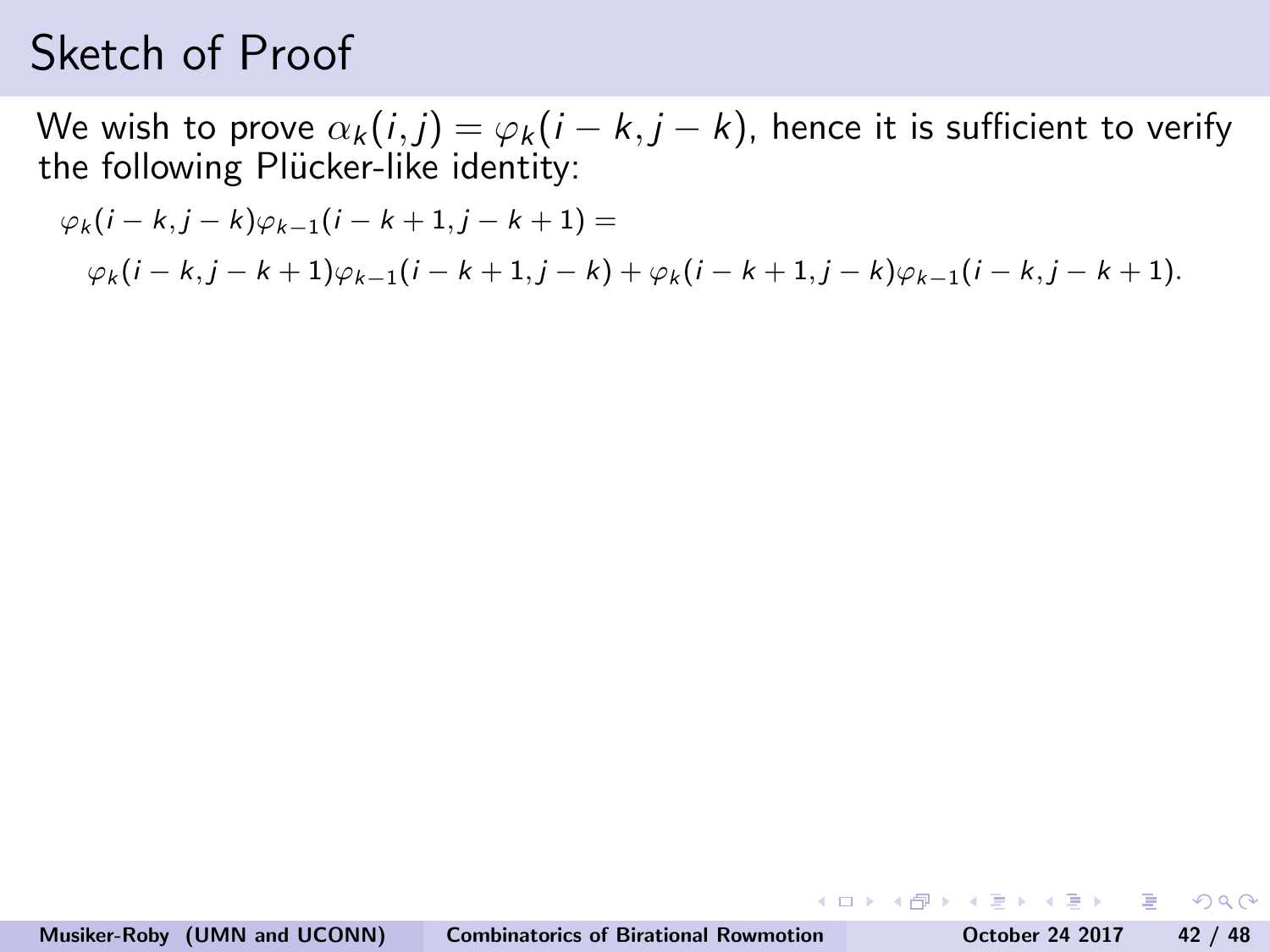We wish to prove  $\alpha_k(i,j) = \varphi_k(i-k,j-k)$ , hence it is sufficient to verify the following Plücker-like identity:

 $\varphi_k(i-k,j-k)\varphi_{k-1}(i-k+1,j-k+1) = \varphi_k(i-k,j-k+1)\varphi_{k-1}(i-k+1,j-k) + \varphi_k(i-k+1,j-k)\varphi_{k-1}(i-k,j-k+1).$ 

#### Example  $(k=4)$ :

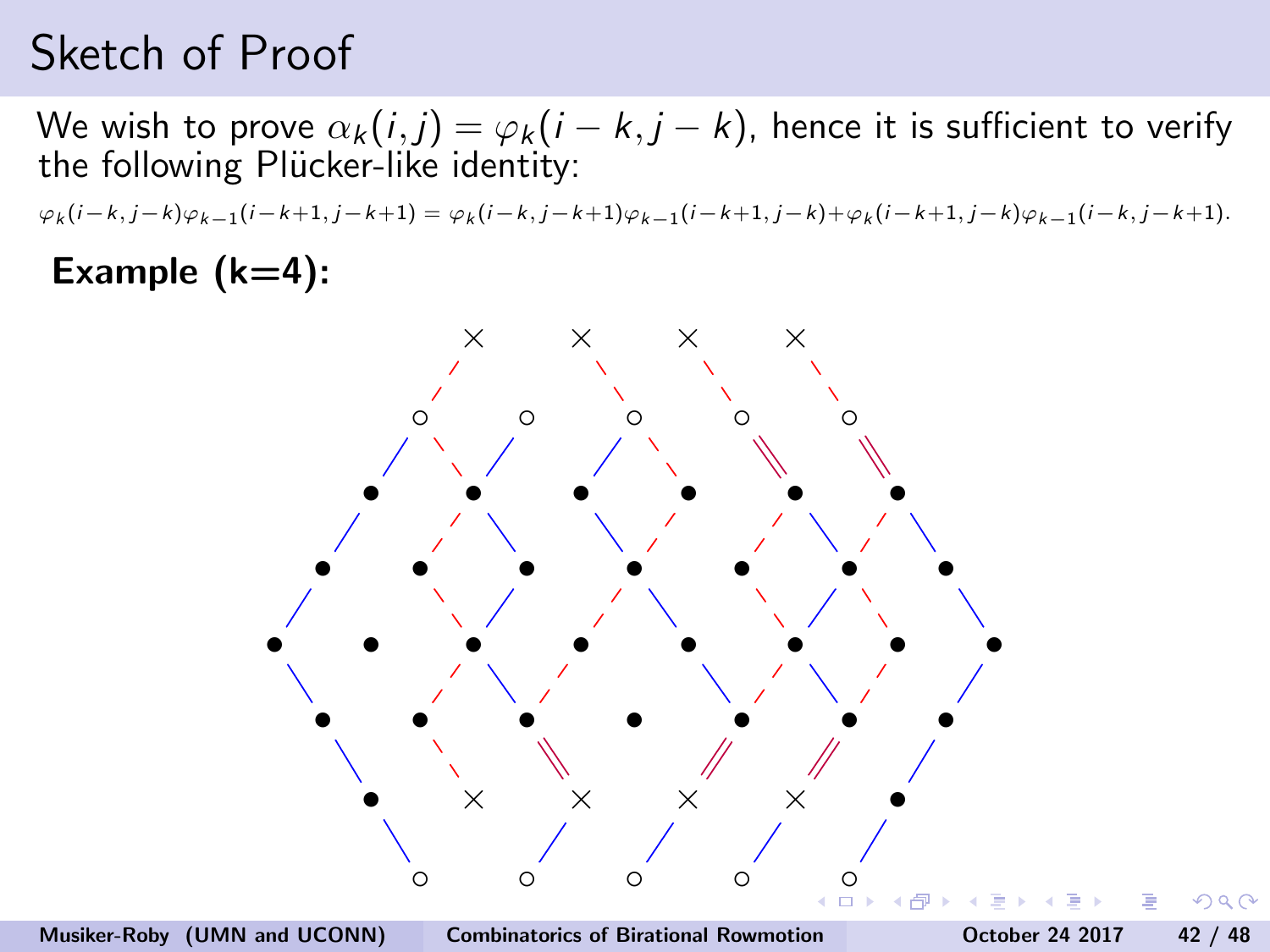<span id="page-108-0"></span>We build **bounce paths** and **twigs** (paths of length one from  $\circ$  to  $\times$ ) starting from the bottom row of ∘'s.

Example  $(k=4)$ :

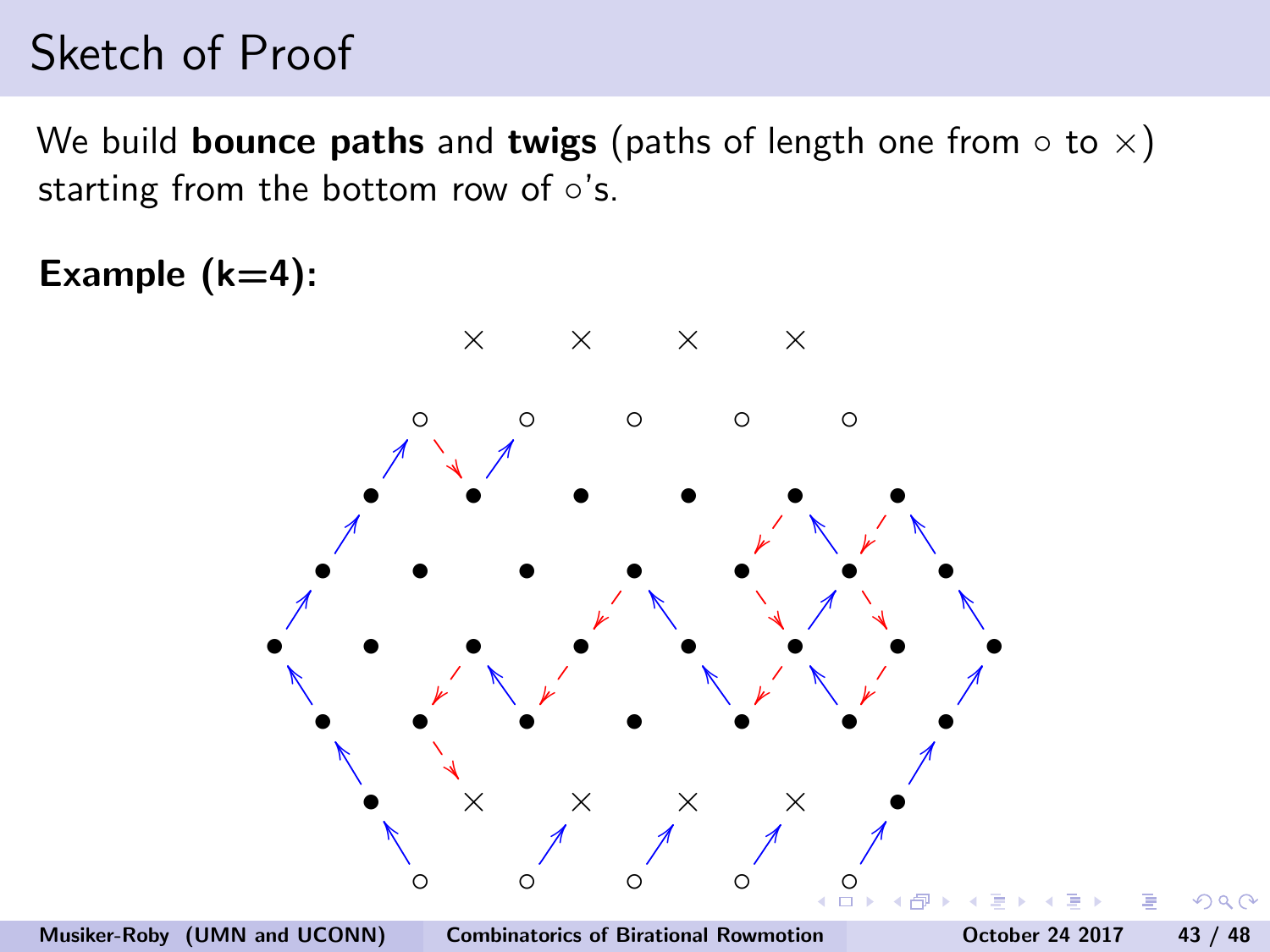<span id="page-109-0"></span>We then reverse the colors along the  $(k-2)$  twigs and the one bounce **path from**  $\circ$  **to**  $\times$  (rather than  $\circ$  to  $\circ$ ).

Example  $(k=4)$ :

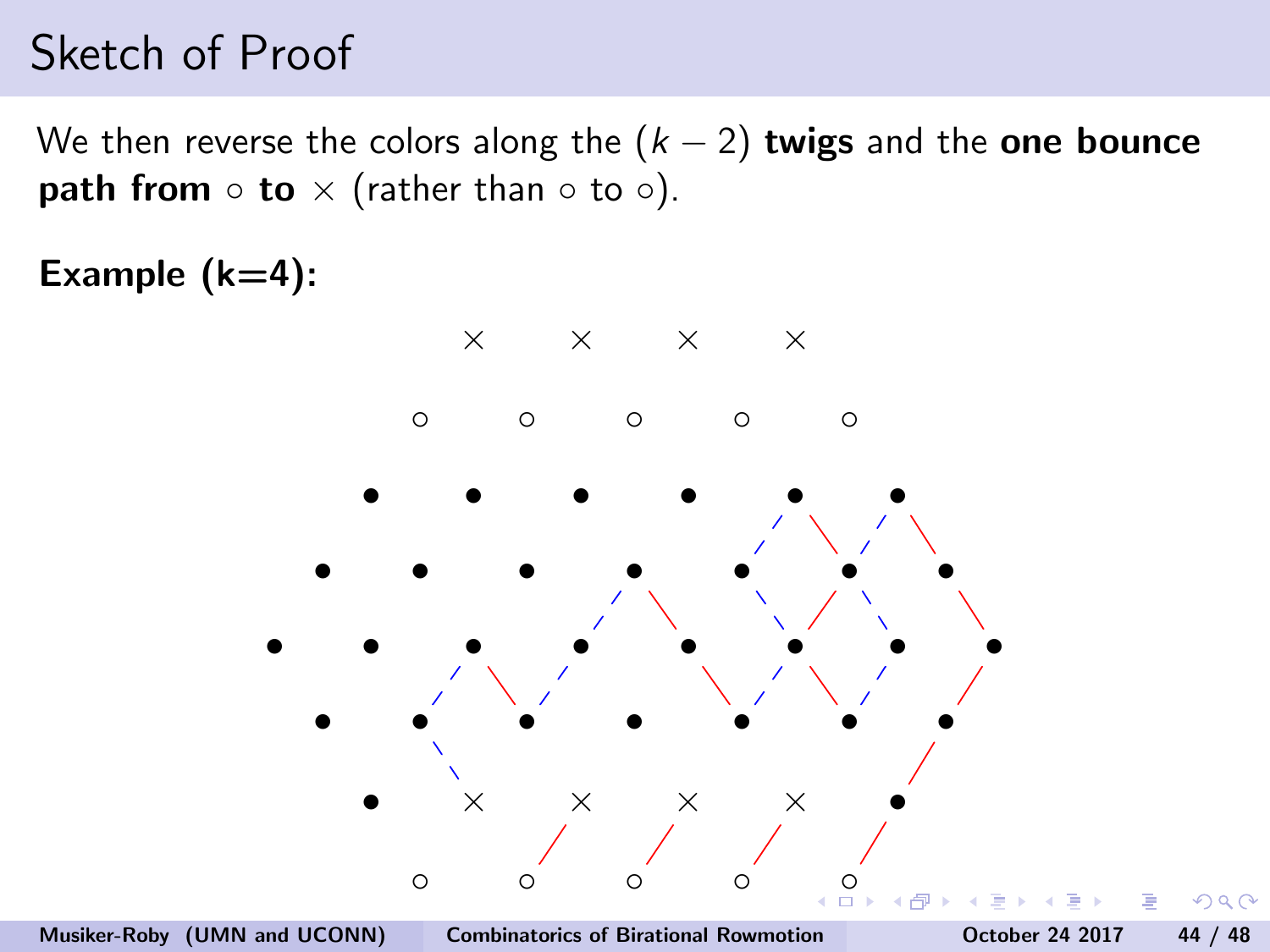<span id="page-110-0"></span>Swap in the new colors and shift the  $\circ$ 's and  $\times$ 's in the bottom two rows.

Example  $(k=4)$ :



つくい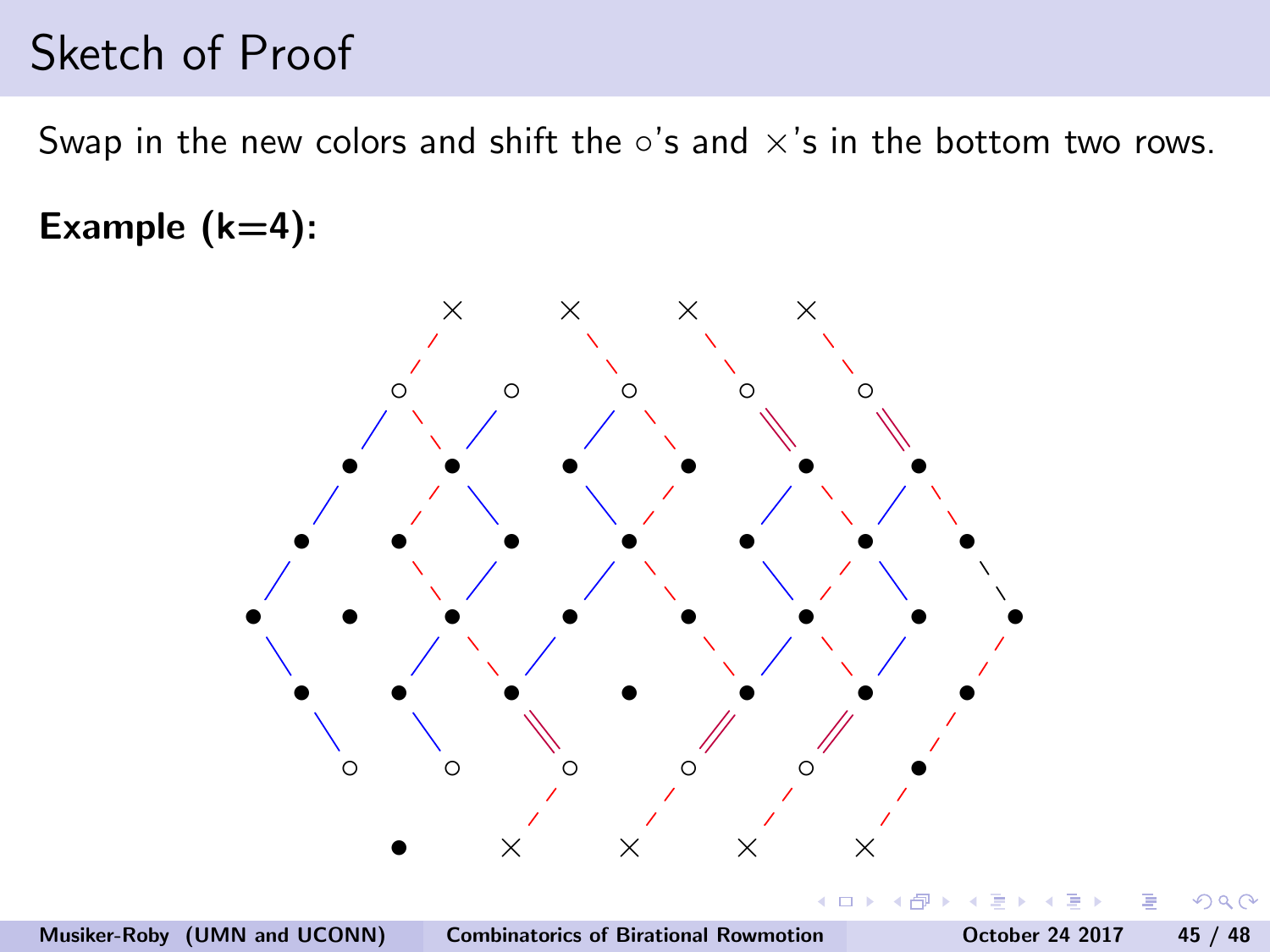$$
\varphi_k(i-k,j-k)\varphi_{k-1}(i-k+1,j-k+1) =
$$
  
\n
$$
\varphi_k(i-k,j-k+1)\varphi_{k-1}(i-k+1,j-k)
$$
  
\n
$$
+\varphi_k(i-k+1,j-k)\varphi_{k-1}(i-k,j-k+1).
$$
  
\nExample (k=4):

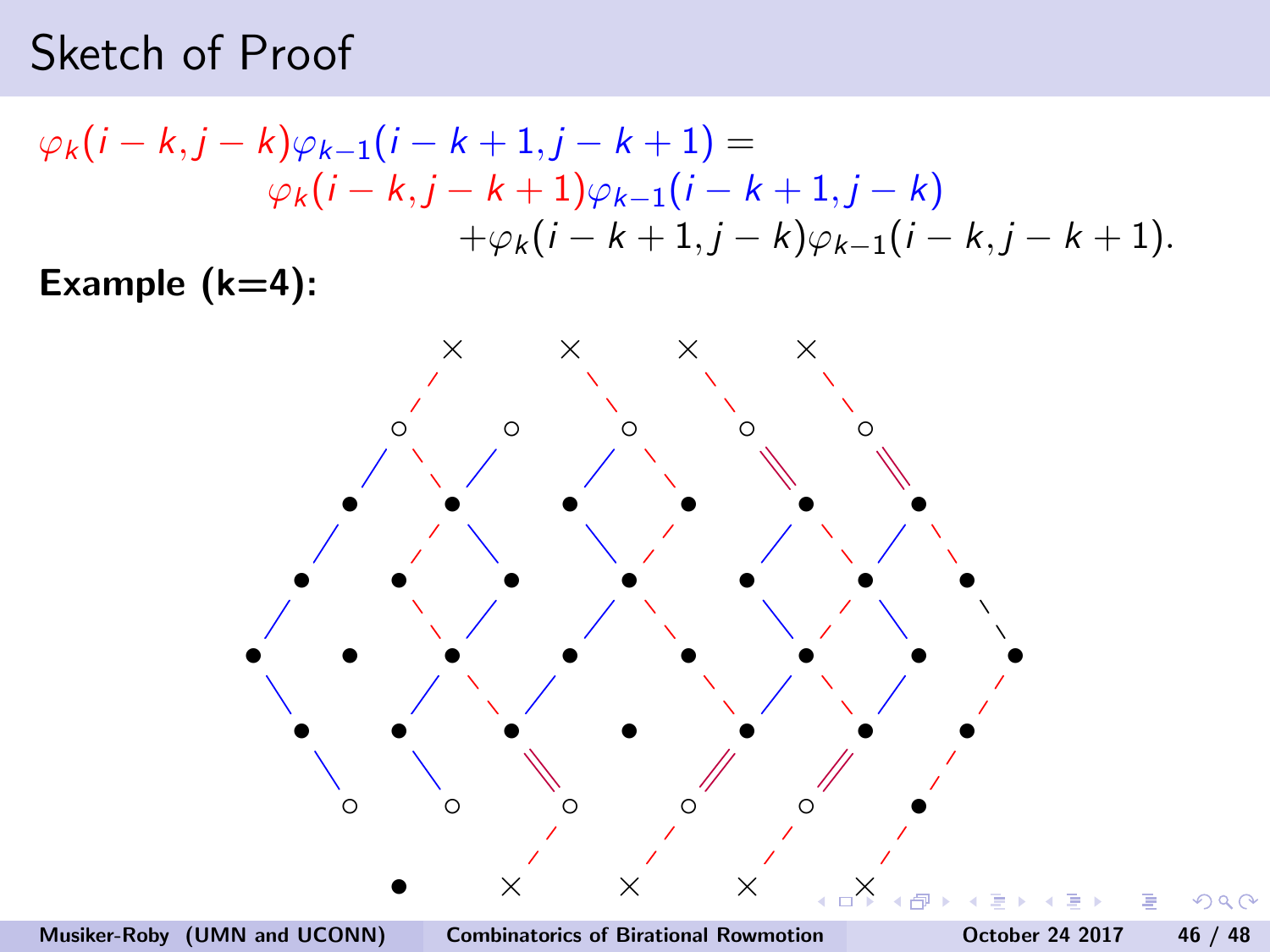#### <span id="page-112-0"></span>Thanks for Listening http://math.umn.edu/∼musiker/Birational17.pdf

- Peter J. Cameron and Dmitry G. Fon-der-Flaass, Orbits of Antichains Revisited, Europ. J. of Combin., 16(6), (1995), 545–554, <http://www.sciencedirect.com/science/article/pii/0195669895900365>.
- 
- David Einstein and James Propp, Combinatorial, piecewise-linear, and birational homomesy for products of two chains (2013),  $arXiv:1310.5294$ .
- David Einstein and James Propp, Piecewise-linear and birational toggling (Extended abstract), DMTCS proc. FPSAC 2014, [http:](http://www.dmtcs.org/dmtcs-ojs/index.php/proceedings/article/view/dmAT0145/4518) [//www.dmtcs.org/dmtcs-ojs/index.php/proceedings/article/view/dmAT0145/4518](http://www.dmtcs.org/dmtcs-ojs/index.php/proceedings/article/view/dmAT0145/4518). Also available at [arXiv:1404.3455v1](http://arxiv.org/abs/1404.3455v1).
- 
- Dmitry G. Fon-der-Flaass, Orbits of Antichains in Ranked Posets, Europ. J. Combin., 14(1), (1993), 17–22, <http://www.sciencedirect.com/science/article/pii/S0195669883710036>.
- 
- Darij Grinberg and Tom Roby, The order of birational rowmotion (Extended abstract), DMTCS proc. FPSAC 2014, <http://www.dmtcs.org/pdfpapers/dmAT0165.pdf>.
- Darij Grinberg and Tom Roby, Iterative properties of birational rowmotion I: generalities and skeletal posets, Electron. J. of Combin.  $23(1)$ ,  $\#P1.33$  (2016). <http://www.combinatorics.org/ojs/index.php/eljc/article/view/v23i1p33>

 $200$ 

イロメ イ母メ イヨメ イヨメーヨ